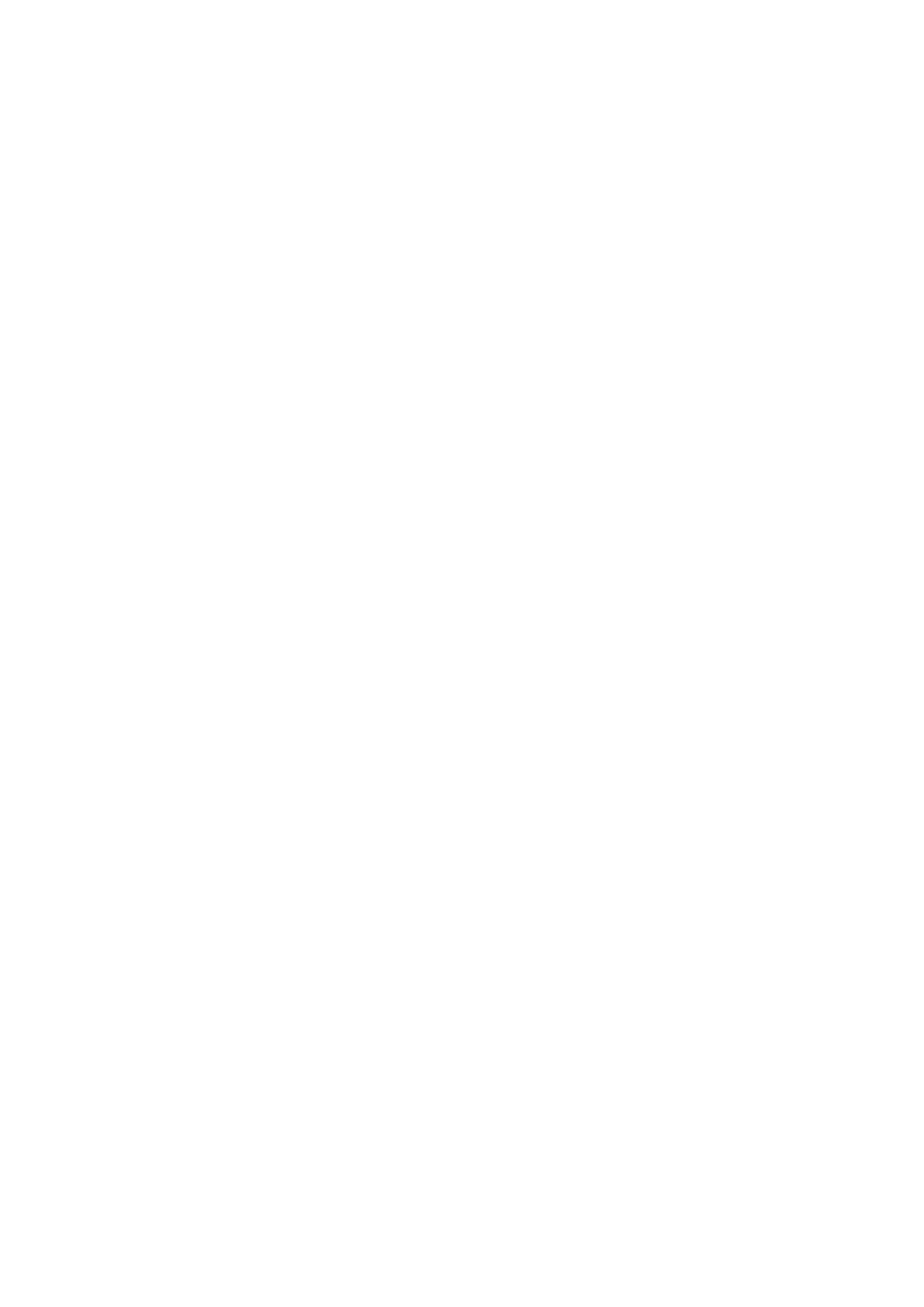# Introduction

This document is a message book that describes the data that is exchanged when receiving data from manufacturers or manufacturer's representative on individual vehicles. Primary the message is developed to make it possible to exchange digital the information on the Certificate of conformity (COC). The message contains also optional fields for additional technical information and possible national registration needed data.

The fields of the individual approval certificate (IAC) are also in the message to make it possible for the approval authorities to exchange the data of an individual approved vehicle.

It is acceptable to specify variable dimensions (MIN-MAX) in the message, however, it is not allowed to use these entries for ranges stated in the approval.

To XML applies that the structure of the messages is not static. Fields can be added or standard coding can be changed.

The change process will be monitored by RDW and be followed up in accordance with the agreements which are made by de COC Working Group.

- Changes to the XSD scheme will be limited to once every 2 years o unless legislation requires earlier adaption
- Changes to the coding which is used in the XSD (for instance CountryCodes) can be followed up on demand, but not without proper communication to all members

All required changes can be send to RDW, who will maintain a change log and send an overview to the Change Advisory Board (CAB). There are three types of changes

- Minor changes
	- for instance: adding an new code to a field, technical corrections, value lists and changes not causing system changes
- Regular changes
	- for instance: new fields are to be added to the schema initiated by the Working group to improve or adjust the system in a period of 2 years starting from 2013-09- 04
- Major changes
	- for instance: completely new formats caused by legislation or due to technical revision of the whole system, takes place irregularely, not more often than every 5 years

The customers are expected to write their software in such a way that fields that are not (yet) known will be ignored. Changes in level will always lead to a new version of the XSD-scheme which also replace the previous version. The older version will expire after introduction of the new XSD-scheme. It is needed for the retrieving authorities to remain compatible with the older versions.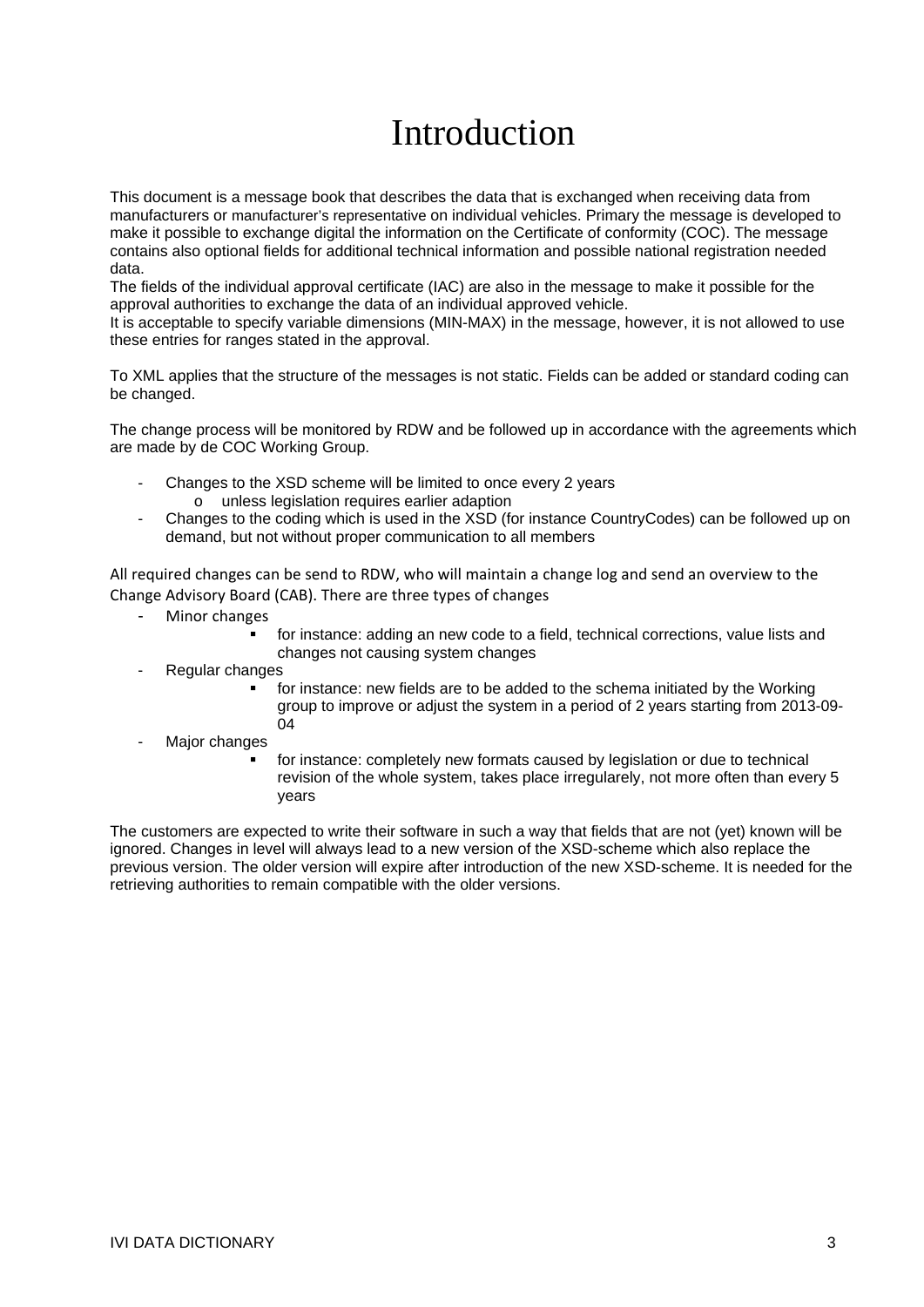The following data will be addressed:

- − a **message detail list** whereby a message is a collection of fields that is exchanged between computers according to a certain structure (see also the list in message No 1)
- − two **field indexes**, whereby a field relates to an **attribute** (basic data element) or to a **synonym** of an attribute. One list is based on the **mnemonic** of the field, the other on the field **number**. (1 line per field).
- − a **field detail list**, alphabetically ordered by field mnemonic, which not only includes the fields that can be effectively be transmitted, but also (meta) fields, which serve as reference.

For questions, corrections or inaccuracies please contact:

P. Oude Weernink P.O. Box 314 9640 AH Veendam The Netherlands Mail: poudeweernink@rdw.nl

> With this, all prior specifications regarding the messages mentioned in this book will expire.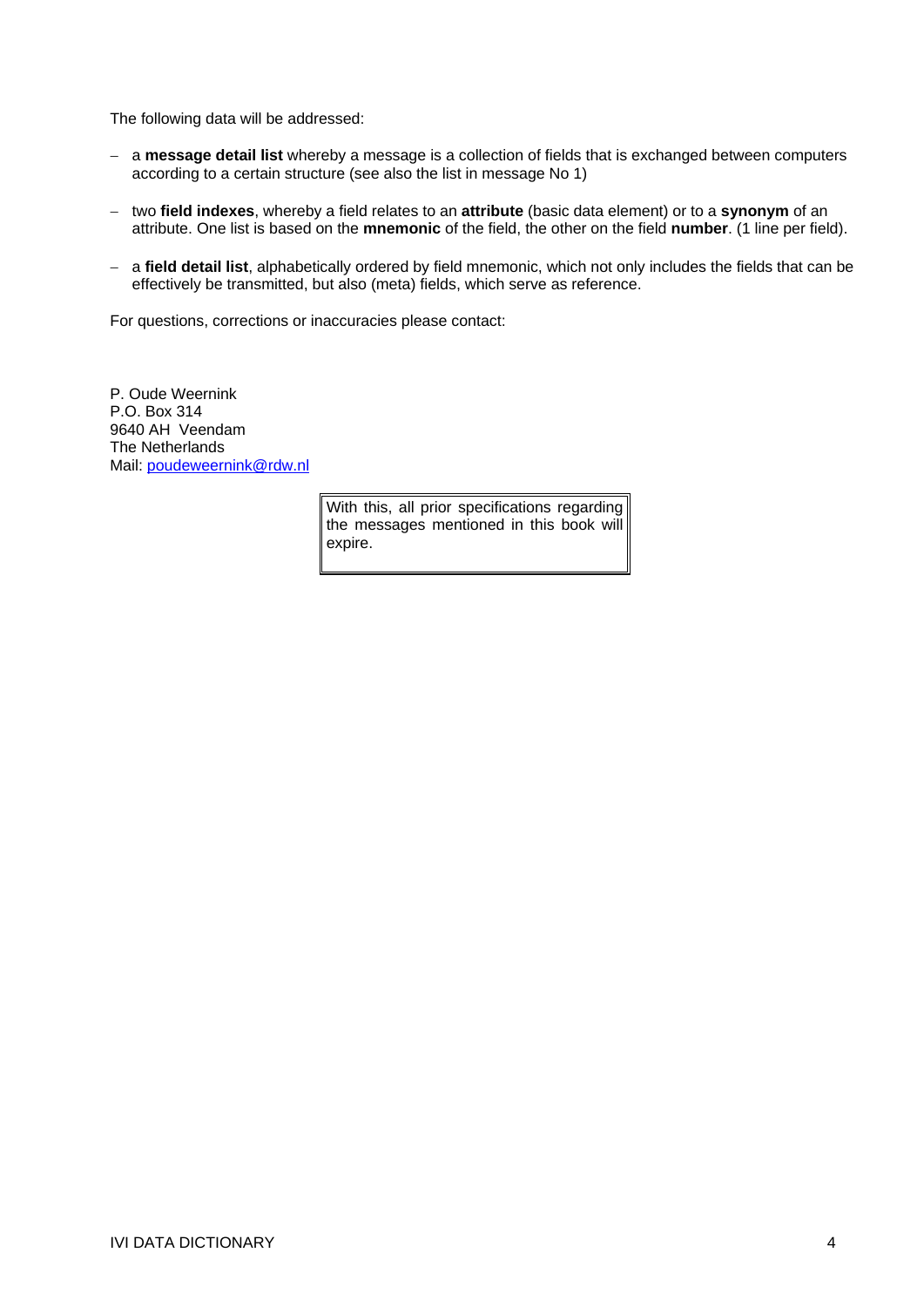### 2. The message detail list.

In addition to message characteristics, the **message detail list** also indicates the field structure, meaning the **maximum** collection of fields that applies to the particular message.

The following characteristics of each message are specified:

| - message     | Short name that unambiguously refers to a message.                        |
|---------------|---------------------------------------------------------------------------|
|               | The full name of the message.                                             |
| - description | A general description of the data collection contained in the<br>message. |

The following characteristics of each field are specified:

| Seq              | Sequence number of the field within the message.                                                                                                                                                                      |
|------------------|-----------------------------------------------------------------------------------------------------------------------------------------------------------------------------------------------------------------------|
| Lvl              | Level of nesting of the fields.<br>The highest level is indicated with a 0.<br>The structure of the message can be read from the 'indentation<br>pattern': the further to the right, the deeper the nested structure. |
| Occ              | Number of times a field in the message can be repeated.                                                                                                                                                               |
| Data item        | Abbreviation that unambiguously refers to a field. A field always has<br>a mnemonic; it is used for reference in the Data Dictionary and the<br>field detail list.                                                    |
| Impl             | The format followed by the maximum length of the field.<br>The format is encoded as follows:<br>- A-N alphanumeric<br>- ALF only letters<br>NUM numeric<br><b>DAT</b> Date<br>$\sim$                                  |
| Value collection | Possible values that can be contained in the field.                                                                                                                                                                   |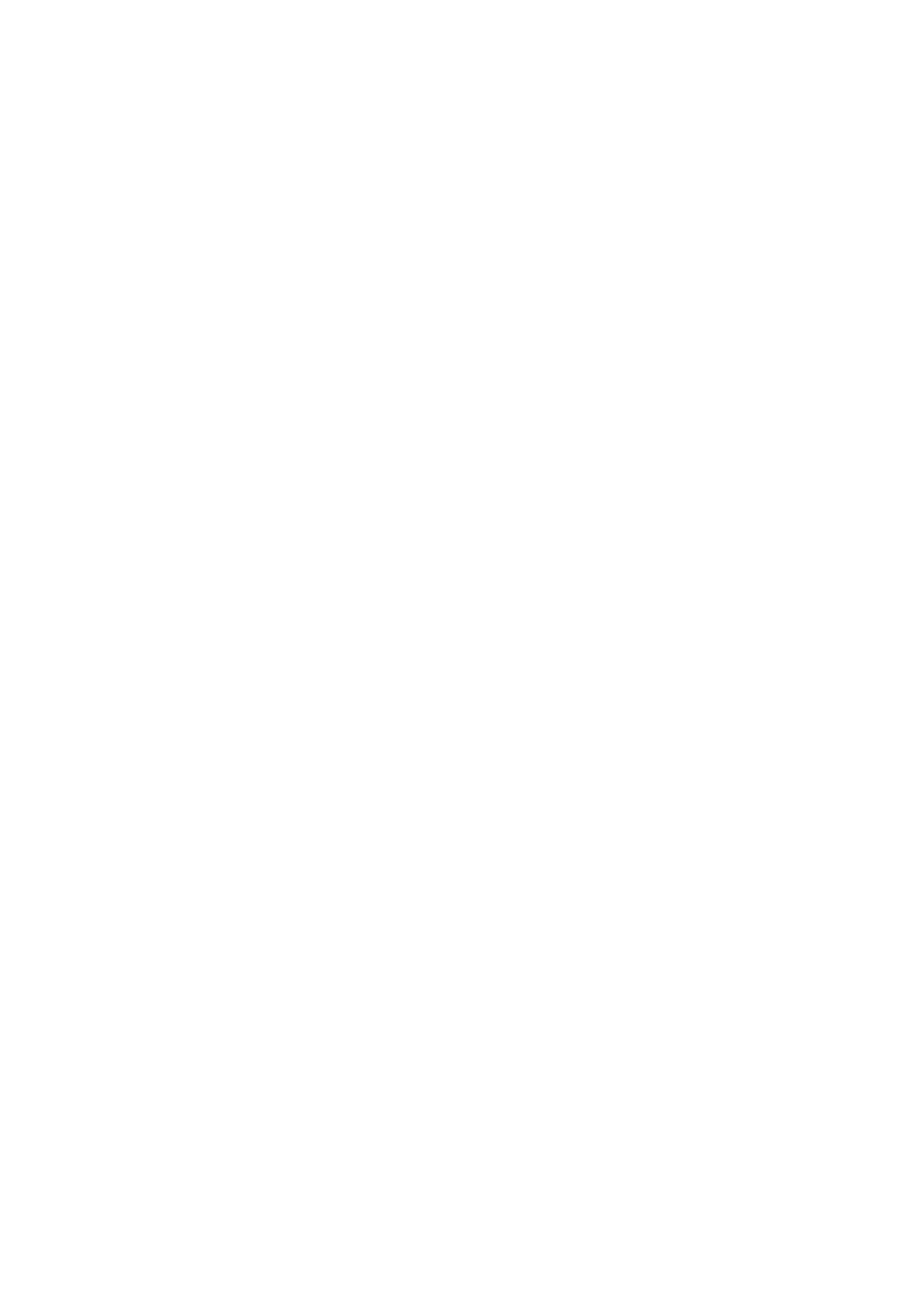Message InitialVehicleInformation Initial Vehicle Information Description The message contains the data that is exchanged when receiving data from manufacturers or manufacturer's representative on individual vehicles. Primary the message is developed to make it possible to exchange the information on the Certificate of conformity (COC). The message contains also optional fields for additional technical information and possible national registration needed data. The fields of the individual approval certificate (IAC) are also in the message to make it possible for the approval authorities to exchange the data of an individual approved vehicle.

| Seq                                                                                                    | Lvl                                                                                                                                                  | Occ | Data item                                                                                                                                                                                                                                                             | Impl.                                                                                                  | <b>Value collection</b>                                                                                                                                          |
|--------------------------------------------------------------------------------------------------------|------------------------------------------------------------------------------------------------------------------------------------------------------|-----|-----------------------------------------------------------------------------------------------------------------------------------------------------------------------------------------------------------------------------------------------------------------------|--------------------------------------------------------------------------------------------------------|------------------------------------------------------------------------------------------------------------------------------------------------------------------|
| 1<br>$\overline{\mathbf{c}}$                                                                           | 0<br>1                                                                                                                                               |     | Header<br><b>IVIReferenceId</b>                                                                                                                                                                                                                                       | A-N 36                                                                                                 |                                                                                                                                                                  |
| $\ensuremath{\mathsf{3}}$<br>4<br>5<br>$\,$ 6 $\,$<br>$\overline{7}$<br>8<br>9<br>10<br>11<br>12<br>13 | 0<br>1<br>$\boldsymbol{2}$<br>$\overline{c}$<br>$\frac{2}{2}$<br>$\overline{2}$<br>$\overline{2}$<br>$\mathbf 2$<br>$\overline{c}$<br>$\overline{2}$ |     | <b>Body</b><br>CocDataGroup<br>VehicleIdentificationNumber<br><b>BaseVin</b><br>StageOfCompletionCode<br>ProvisionalApprovalIndicator<br>TypeApprovalTypeCode<br>IndividualApprovalTypeCode<br>ProductionYear<br>ProductionSequentialNumber<br>NumberOfTheMemberState | A-N 17<br>A-N 17<br>A-N 1<br>A-N 1<br>$A-N3$<br>A-N 1<br>NUM <sub>4</sub><br>NUM <sub>4</sub><br>A-N 4 | C, I, V<br>Y, N<br>NAT, NKS, KS, EC, IND<br>B, H, N<br>e1, e2, e3, e4, e5, e6, e7,<br>e8, e9, e11, e12, e13, e17,                                                |
|                                                                                                        |                                                                                                                                                      |     |                                                                                                                                                                                                                                                                       |                                                                                                        | e18, e19, e20, e21, e23,<br>e24, e25, e26, e27, e29,<br>e32, e34, e36, e49, e50                                                                                  |
| 14<br>15                                                                                               | $\overline{\mathbf{c}}$<br>$\overline{c}$                                                                                                            |     | <b>Type</b><br>Variant                                                                                                                                                                                                                                                | A-N 50<br>A-N 25                                                                                       |                                                                                                                                                                  |
| 16                                                                                                     | $\overline{2}$                                                                                                                                       |     | Version                                                                                                                                                                                                                                                               | A-N 35                                                                                                 |                                                                                                                                                                  |
| 17                                                                                                     | $\overline{2}$                                                                                                                                       |     | <b>RevisionDate</b>                                                                                                                                                                                                                                                   | <b>DAT</b>                                                                                             |                                                                                                                                                                  |
| 18<br>19                                                                                               | $\mathbf 2$<br>$\mathbf 2$                                                                                                                           |     | MeansOfIdentificationOfType<br>ManufacturerPlateLocation                                                                                                                                                                                                              | A-N 150<br>A-N 150                                                                                     |                                                                                                                                                                  |
| 20                                                                                                     | $\boldsymbol{2}$                                                                                                                                     |     | ManufacturerPlateMethodOfAffix                                                                                                                                                                                                                                        | A-N 150                                                                                                |                                                                                                                                                                  |
| 21                                                                                                     | $\overline{c}$                                                                                                                                       |     | VehicleCategoryCode                                                                                                                                                                                                                                                   | A-N 10                                                                                                 |                                                                                                                                                                  |
| 22<br>23                                                                                               | $\overline{2}$<br>$\overline{2}$                                                                                                                     |     | AdditionalVehCat23WheelCode<br>LocOfTheStatutoryPlatesCode                                                                                                                                                                                                            | A-N 1<br>$A-N2$                                                                                        | A, B, C, D<br>A0, A1, A2, A3, A4, A5, A6,<br>A7, A8, A9, B0, B1, B2, B3,<br>B4, B5, B6, B7, B8, B9, C0,<br>C1, E1, E2, E3, E4, E5, E6,<br>E7, E8, E9, F0, F1, F2 |
| 24                                                                                                     | $\overline{2}$                                                                                                                                       |     | LocOfTheStatutoryPlates23Wheel                                                                                                                                                                                                                                        | A-N 50                                                                                                 |                                                                                                                                                                  |
| 25<br>26                                                                                               | $\overline{2}$<br>$\overline{2}$                                                                                                                     |     | MethodOfAttachmStatPlatesCode<br>LocationOfTheVinCode                                                                                                                                                                                                                 | $A-N2$<br>$A-N2$                                                                                       | A1, A2, A3, A4<br>A0, A1, A2, A3, A4, A5, A6,<br>A7, A8, A9, B0, B1, B2, B3,<br>B4, B5, B6, B7, B8, B9, C0,<br>C1, C2, C3, C4, C5                                |
| 27                                                                                                     | $\overline{\mathbf{c}}$                                                                                                                              |     | LocationOfTheVinCode23Wheel                                                                                                                                                                                                                                           | A-N 50                                                                                                 |                                                                                                                                                                  |
| 28                                                                                                     | 2                                                                                                                                                    |     | NumericAlphanumIdentifCode                                                                                                                                                                                                                                            | A-N 80                                                                                                 |                                                                                                                                                                  |
| 29                                                                                                     | 2                                                                                                                                                    |     | CompletedAlteredCode                                                                                                                                                                                                                                                  | A-N 1                                                                                                  | A, B, C                                                                                                                                                          |
| 30<br>31                                                                                               | 2<br>2                                                                                                                                               |     | DescriptionOfCompletion<br>TypeApprovalNumber                                                                                                                                                                                                                         | A-N 500<br>A-N 35                                                                                      |                                                                                                                                                                  |
| 32                                                                                                     | $\overline{\mathbf{c}}$                                                                                                                              |     | <b>TypeApprovalDateOfIssue</b>                                                                                                                                                                                                                                        | <b>DAT</b>                                                                                             |                                                                                                                                                                  |
| 33                                                                                                     | $\overline{c}$                                                                                                                                       |     | RightLeftHandTrafficCode                                                                                                                                                                                                                                              | $A-N1$                                                                                                 | R, L, B                                                                                                                                                          |
| 34                                                                                                     | $\overline{2}$                                                                                                                                       |     | MetricImperialSpeedometerCode                                                                                                                                                                                                                                         | A-N 1                                                                                                  | M, I, B                                                                                                                                                          |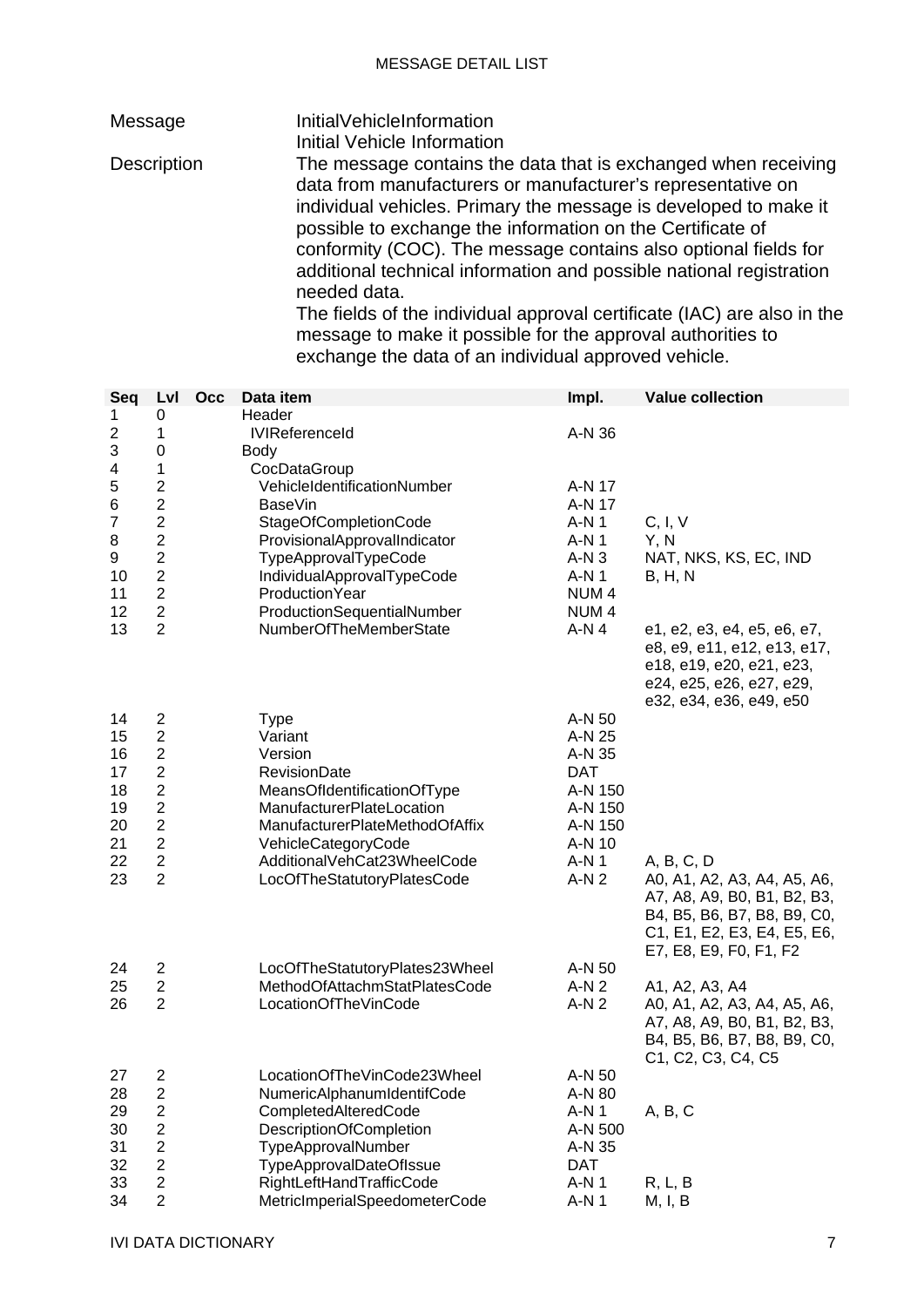| Seq | Lvl                     | Occ | Data item                          | Impl.            | <b>Value collection</b>       |
|-----|-------------------------|-----|------------------------------------|------------------|-------------------------------|
| 35  | 2                       |     | DateOfApplicationIndividualApp     | <b>DAT</b>       |                               |
| 36  | $\overline{2}$          |     | IndividualApprovalNumber           | A-N 35           |                               |
| 37  | $\overline{2}$          |     | IndividualApprovalVersionNr        | NUM <sub>2</sub> |                               |
| 38  | $\overline{2}$          |     | <b>NumberOfAxles</b>               | NUM <sub>2</sub> |                               |
| 39  | $\overline{2}$          |     | <b>NumberOfWheels</b>              | NUM <sub>2</sub> |                               |
| 40  | $\overline{2}$          |     | NumberOfAxlesWithTwinWheels        | NUM <sub>2</sub> |                               |
| 41  | $\overline{2}$          |     | <b>NumberOfSteeredAxles</b>        | NUM <sub>2</sub> |                               |
| 42  | $\overline{2}$          |     | <b>NumberOfPoweredAxles</b>        | NUM <sub>2</sub> |                               |
| 43  | $\overline{2}$          |     | <b>NumberOfBrakedAxles</b>         | NUM <sub>2</sub> |                               |
| 44  | $\overline{2}$          |     | ReversibleDrivingPositionInd       | $A-N1$           | Y, N                          |
| 45  | $\overline{2}$          |     | Wheelbase                          | NUM <sub>5</sub> |                               |
| 46  | $\overline{2}$          |     | WheelbaseMinimum                   | NUM <sub>5</sub> |                               |
| 47  | $\overline{2}$          |     | WheelbaseMaximum                   | NUM <sub>5</sub> |                               |
| 48  | $\overline{2}$          |     | Length                             | NUM <sub>5</sub> |                               |
| 49  | $\overline{2}$          |     | LengthMinimum                      | NUM <sub>5</sub> |                               |
| 50  | $\overline{2}$          |     | LengthMaximum                      | NUM <sub>5</sub> |                               |
| 51  | $\overline{\mathbf{c}}$ |     | MaximumPermissibleLength           | NUM <sub>5</sub> |                               |
| 52  | $\overline{2}$          |     | Width                              | NUM <sub>4</sub> |                               |
| 53  | $\overline{2}$          |     | WidthMinimum                       | NUM <sub>4</sub> |                               |
| 54  | $\overline{2}$          |     | WidthMaximum                       | NUM <sub>4</sub> |                               |
| 55  | $\overline{c}$          |     | MaximumPermissibleWidth            | NUM <sub>4</sub> |                               |
| 56  | $\overline{\mathbf{c}}$ |     | Height                             | NUM <sub>4</sub> |                               |
| 57  | $\overline{2}$          |     | HeightMinimum                      | NUM <sub>4</sub> |                               |
| 58  | $\overline{2}$          |     | HeightMaximum                      | NUM <sub>4</sub> |                               |
| 59  | $\overline{2}$          |     | MaximumPermissibleHeight           | NUM <sub>4</sub> |                               |
| 60  | $\overline{2}$          |     | MaxPermPosCOGCompletedVeh          | A-N 150          |                               |
| 61  | $\overline{2}$          |     | LengthOfTheLoadingArea             | NUM <sub>5</sub> |                               |
| 62  | $\overline{2}$          |     | LengthOfTheLoadingAreaMinimum      | NUM <sub>5</sub> |                               |
| 63  | $\overline{2}$          |     | LengthOfTheLoadingAreaMaximum      | NUM <sub>5</sub> |                               |
| 64  | $\overline{2}$          |     | RearOverhang                       | NUM <sub>4</sub> |                               |
| 65  | $\overline{2}$          |     | RearOverhangMinimum                | NUM <sub>4</sub> |                               |
| 66  | $\overline{2}$          |     | RearOverhangMaximum                | NUM <sub>4</sub> |                               |
| 67  | $\overline{c}$          |     | MaximumPermissibleRearOverhang     | NUM <sub>4</sub> |                               |
| 68  | $\overline{c}$          |     | MassOfTheVehicleInRunningOrder     | NUM <sub>6</sub> |                               |
| 69  | $\overline{2}$          |     | ActualMassOfTheVehicle             | NUM <sub>6</sub> |                               |
| 70  | $\overline{2}$          |     | UnladenMassVehRunningOrderMin      | NUM <sub>6</sub> |                               |
| 71  | $\overline{2}$          |     | UnladenMassVehRunningOrderMax      | NUM <sub>6</sub> |                               |
| 72  | $\overline{2}$          |     | UnladenMassOfTheVehicle            | NUM <sub>6</sub> |                               |
| 73  | $\overline{\mathbf{c}}$ |     | MassIncompleteVehRunningOrder      | NUM <sub>6</sub> |                               |
| 74  | $\overline{2}$          |     | MinMassVehCompleted                | NUM <sub>6</sub> |                               |
| 75  | $\overline{2}$          |     | TechnPermMaxLadenMass              | NUM <sub>6</sub> |                               |
| 76  | $\overline{2}$          |     | <b>TechnPermMaxMassCombination</b> | NUM 6            |                               |
| 77  | $\overline{2}$          |     | BallastMassTotal                   | NUM <sub>6</sub> |                               |
| 78  | $\overline{c}$          |     | <b>BallastMassMaterial</b>         | A-N 50           |                               |
| 79  | $\overline{2}$          |     | BallastMassNumberOfComponents      | NUM <sub>2</sub> |                               |
| 80  | $\overline{2}$          |     | SteeringCategoryCode               | A-N 15           | HYDR, ELEC, ELEC-HYD,         |
|     |                         |     |                                    |                  | MAN, POW, SERVO               |
| 81  | $\overline{\mathbf{c}}$ |     | BodyIndicator                      | A-N 1            | Y, N                          |
| 82  | $\overline{2}$          |     | PrimaryColourCode                  | NUM <sub>2</sub> | 1, 2, 3, 4, 5, 6, 7, 8, 9, 10 |
| 83  | $\overline{2}$          |     | SecondaryColourCode                | NUM <sub>2</sub> | 1, 2, 3, 4, 5, 6, 7, 8, 9, 10 |
| 84  | $\overline{c}$          |     | TankCapacityTankerVehicle          | NUM <sub>5</sub> |                               |
| 85  | $\overline{2}$          |     | <b>NumberOfDoors</b>               | NUM <sub>1</sub> |                               |
| 86  | $\overline{2}$          |     | ConfigurationOfDoors               | A-N 40           |                               |
| 87  | $\overline{2}$          |     | FrameOrCabMake                     | A-N 50           |                               |
| 88  | $\overline{c}$          |     | EcTypeApprovalNrFrameCab           | A-N 40           |                               |
| 89  | $\overline{c}$          |     | PositionRollOverHoopCode           | $A-N1$           | F, R, M                       |
| 90  | $\overline{c}$          |     | TypeOfRollOverHoopCode             | A-N 2            | FD, FX                        |
| 91  | $\overline{2}$          |     | MakeRollOverHoop                   | A-N 40           |                               |
| 92  | $\overline{2}$          |     | EcTypeApprovalNrRollOverHoop       | A-N 40           |                               |
| 93  | $\overline{2}$          |     | NrOfSeatingPositionExclDriver      | NUM <sub>3</sub> |                               |
| 94  | $\overline{2}$          |     | NrOfSeatingPositions               | NUM <sub>3</sub> |                               |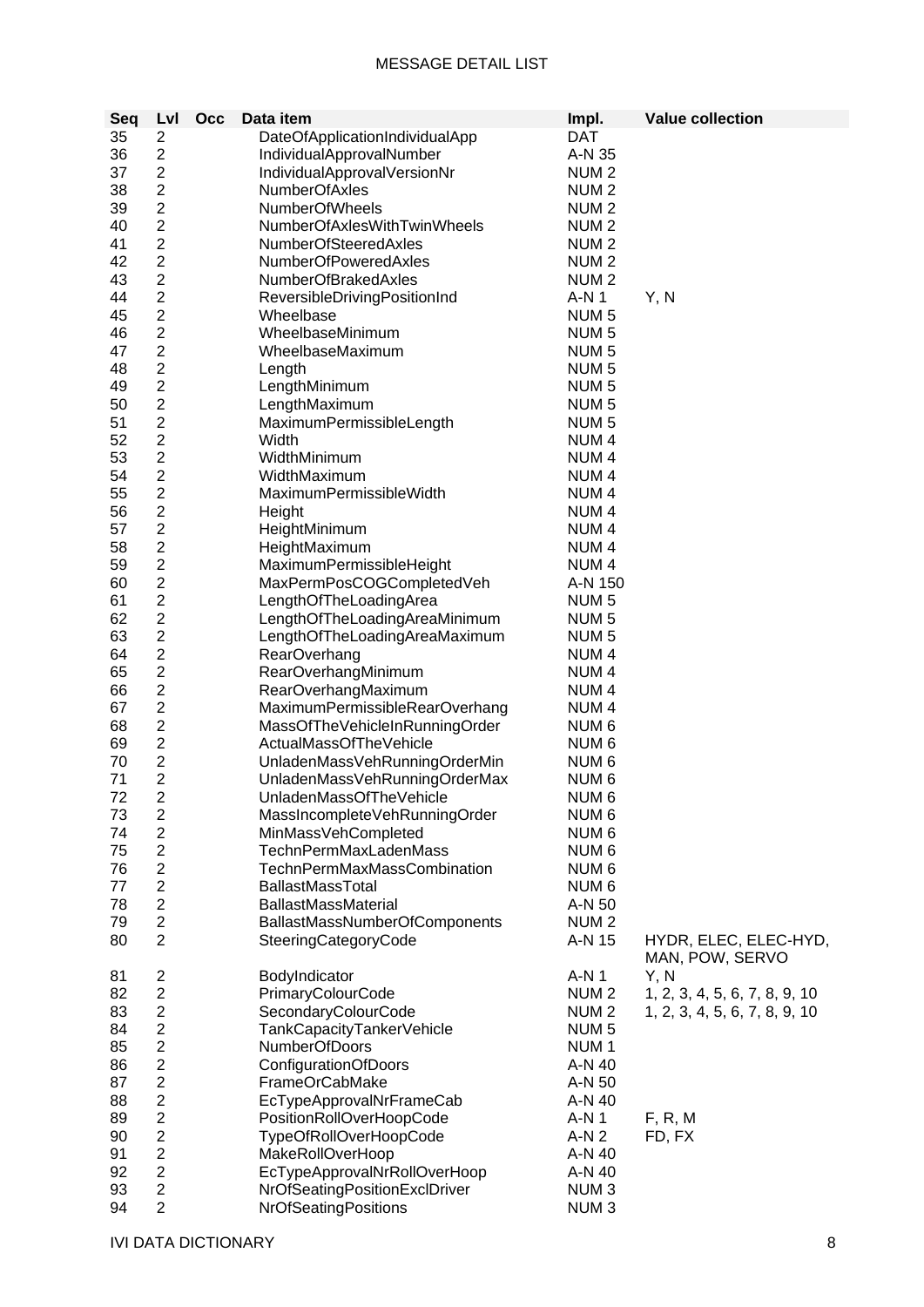| Seq | Lvl            | Occ  | Data item                      | Impl.            | <b>Value collection</b>                             |
|-----|----------------|------|--------------------------------|------------------|-----------------------------------------------------|
| 95  | $\overline{c}$ |      | <b>PositionOfSeats</b>         | A-N 40           |                                                     |
| 96  | $\overline{c}$ |      | SeatForUseOnlyWhenTheVehStat   | NUM <sub>3</sub> |                                                     |
| 97  | $\overline{2}$ |      | NrOfPassSeatingPosLowerDeck    | NUM <sub>3</sub> |                                                     |
| 98  | $\sqrt{2}$     |      | NrOfPassSeatingPosUpperDeck    | NUM <sub>3</sub> |                                                     |
| 99  | $\overline{2}$ |      | NrOfWheelchairUserAccessPos    | NUM <sub>3</sub> |                                                     |
| 100 | $\overline{c}$ |      | <b>NumberOfStandingPlaces</b>  | NUM <sub>3</sub> |                                                     |
| 101 | $\overline{2}$ |      | LoadPlatformDimensionsLength   | NUM <sub>5</sub> |                                                     |
| 102 | $\overline{2}$ |      | LoadPlatformDimensionsWidth    | NUM <sub>5</sub> |                                                     |
| 103 | $\overline{2}$ |      | LoadPlatformDimensionsHeight   | NUM <sub>5</sub> |                                                     |
| 104 | $\overline{c}$ |      | LoadPlatformTechPermLoad       | NUM <sub>6</sub> |                                                     |
| 105 | $\overline{c}$ |      | OptionalLightSignallingDevices | A-N 150          |                                                     |
| 106 | $\overline{2}$ |      | HydrLiftThreePointCouplingInd  | A-N 1            | Y, N                                                |
| 107 | $\overline{2}$ |      | TypeApprTranspDangerGoodsInd   | A-N 1            | Y, N                                                |
| 108 | $\overline{2}$ |      | Remarks                        | A-N 1000         |                                                     |
| 109 | $\overline{c}$ |      | ExceedingDimensionsIndicator   | A-N 1            | Y, N                                                |
| 110 | $\sqrt{2}$     |      | Exemptions                     | A-N 200          |                                                     |
| 111 | $\overline{2}$ |      | AdditionalInformation          | A-N 400          |                                                     |
| 112 | $\overline{2}$ |      | OdometerReading                | NUM <sub>7</sub> |                                                     |
| 113 | $\overline{2}$ |      | OdometerUnitCode               | $A-N1$           | K, M                                                |
| 114 | $\overline{2}$ |      | IntendedCountryOfRegistrCode   | $A-N3$           | A, B, BG, CY, CZ, D, DK, E,                         |
|     |                |      |                                |                  | EST, F, FIN, GR, H, HR, I,                          |
|     |                |      |                                |                  | IRL, L, LT, LV, M, NL, P, PL,<br>RO, S, SK, SLO, UK |
| 115 | $\overline{c}$ |      | VersionCoc                     | NUM <sub>2</sub> |                                                     |
| 116 | $\overline{c}$ |      | VersionDateIVI                 | <b>DAT</b>       |                                                     |
| 117 | $\overline{2}$ |      | VehicleFittedWithEcoInnovInd   | A-N 1            | Y, N                                                |
| 118 | $\overline{2}$ |      | TotalCO2EmisSavingDueEcoInnov  | <b>NUM 5,2</b>   |                                                     |
| 119 | $\sqrt{2}$     |      | FuelTypeCode                   | ALF <sub>1</sub> | M, B, F, T, D                                       |
| 120 | $\overline{2}$ |      | BrakingTable                   |                  |                                                     |
| 121 | $\sqrt{3}$     | $-1$ | <b>BrakingGroup</b>            |                  |                                                     |
| 122 | 4              |      | <b>BrakingDesc</b>             | A-N 200          |                                                     |
| 123 | $\overline{2}$ |      | FiscalPowerOrNatCodeNrsTable   |                  |                                                     |
| 124 | 3              | $-1$ | FiscalPowerOrNatCodeNrsGroup   |                  |                                                     |
| 125 | 4              |      | FiscPowOrNatCodeNrsCountryCode | $A-N3$           | A, B, BG, CY, CZ, D, DK, E,                         |
|     |                |      |                                |                  |                                                     |
|     |                |      |                                |                  | EST, F, FIN, GR, H, HR, I,                          |
|     |                |      |                                |                  | IRL, L, LT, LV, M, NL, P, PL,                       |
|     |                |      |                                |                  | RO, S, SK, SLO, UK                                  |
| 126 | 4              |      | <b>FiscalPowerOrNatCodeNrs</b> | A-N 40           |                                                     |
| 127 | $\overline{c}$ |      | SigningAuthorityTable          |                  |                                                     |
| 128 | $\mathfrak{B}$ | $-1$ | SigningAuthorityGroup          |                  |                                                     |
| 129 | $\overline{4}$ |      | NameOfSigner                   | A-N 80           |                                                     |
| 130 | 4              |      | PositionOfSigner               | A-N 80           |                                                     |
| 131 | 4              |      | PlaceOfSignature               | A-N 80           |                                                     |
| 132 | 4              |      | DateOfSignature                | <b>DAT</b>       |                                                     |
| 133 | $\overline{2}$ |      | GearGroup                      |                  |                                                     |
| 134 | 3              |      | GearboxTypeCode                | A-N 1            | M, A, C, G                                          |
| 135 | 3              |      | NumberOfRatiosFront            | NUM <sub>2</sub> |                                                     |
| 136 | 3              |      | <b>NumberOfRatiosRear</b>      | NUM <sub>2</sub> |                                                     |
| 137 | $\mathbf{3}$   |      | GearRatioTable                 |                  |                                                     |
| 138 | $\overline{4}$ | $-1$ | GearRatioGroup                 |                  |                                                     |
| 139 | 5              |      | <b>DrivingDirectionCode</b>    | $A-N1$           | F, R                                                |
| 140 | 5              |      | GearNumber                     | NUM <sub>2</sub> |                                                     |
| 141 | 5              |      | GearRatio                      | <b>NUM 7,5</b>   |                                                     |
| 142 | $\overline{c}$ |      | RegulationsTable               |                  |                                                     |
| 143 | 3              | $-1$ | RegulationsGroup               |                  |                                                     |
| 144 | 4              |      | RegulActInclLastAmendSubjNr    | $A-N5$           |                                                     |
| 145 | 4              |      | RegulationAct                  | A-N 25           |                                                     |
| 146 | 4              |      | RegulActInclLastAmend          | A-N 25           |                                                     |
| 147 | 4              |      | RegulActInclLastAmendRemark    | A-N 200          |                                                     |
| 148 | 4              |      | RegulActApprovalCode           | A-N 1            | E, F, I, N, T                                       |
| 149 | $\overline{2}$ |      | MakeTable                      |                  |                                                     |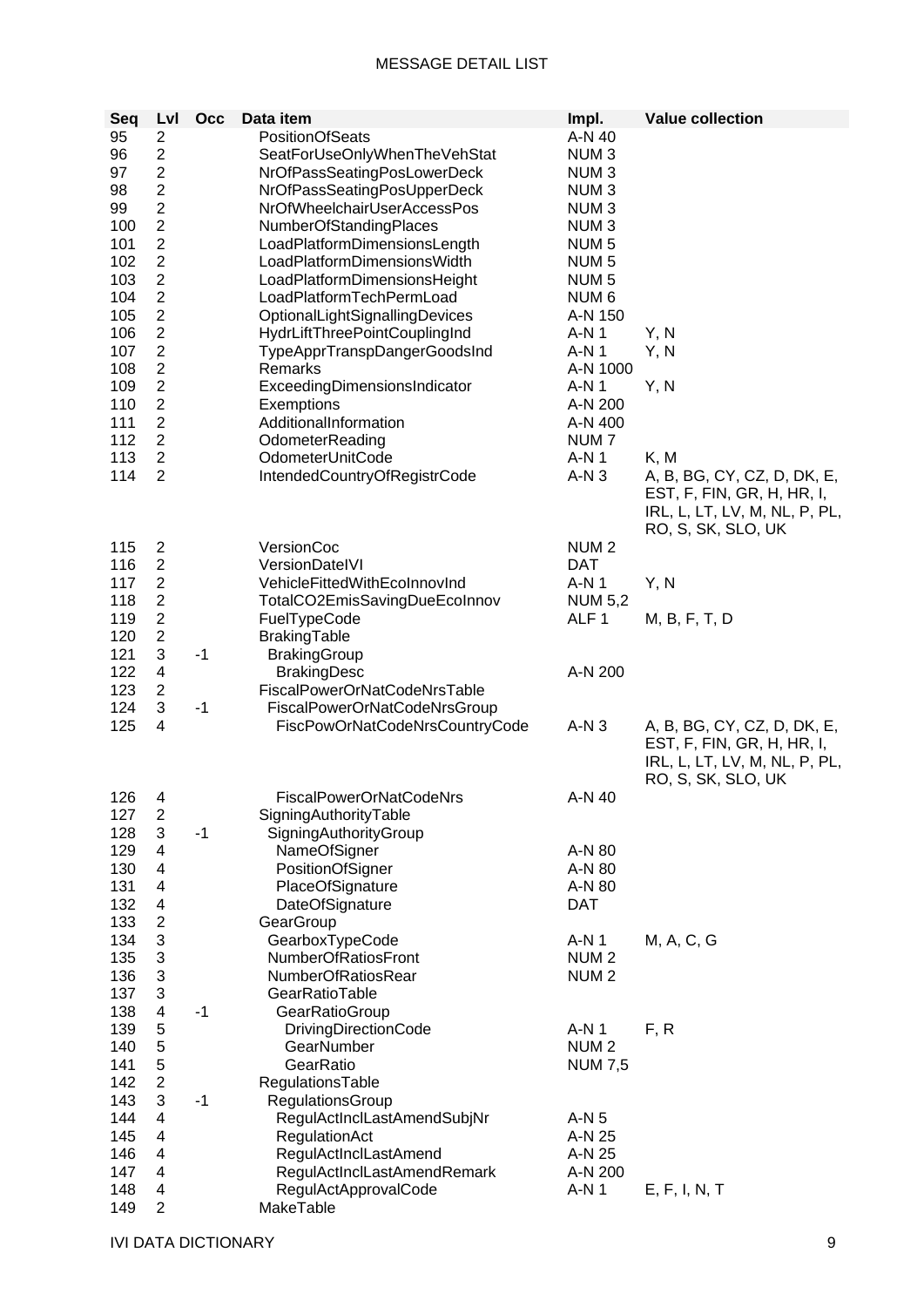| Seq | Lvl            | Occ  | Data item                      | Impl.            | <b>Value collection</b>        |
|-----|----------------|------|--------------------------------|------------------|--------------------------------|
| 150 | 3              | -1   | MakeGroup                      |                  |                                |
| 151 | 4              |      | Make                           | A-N 52           |                                |
| 152 | $\overline{c}$ |      | CommercialNameTable            |                  |                                |
| 153 | 3              | $-1$ | CommercialNameGroup            |                  |                                |
| 154 | 4              |      | CommercialName                 | A-N 50           |                                |
| 155 | $\overline{2}$ |      | StageNrOfManufacturingTable    |                  |                                |
| 156 | 3              | $-1$ | StageNrOfManufacturingGroup    |                  |                                |
| 157 | 4              |      | StageManufacturerNumber        | NUM <sub>2</sub> |                                |
|     |                |      |                                |                  |                                |
| 158 | 4              |      | StageManufacturerName          | A-N 80           |                                |
| 159 | 4              |      | StageEcTypeApprovalNumber      | A-N 40           |                                |
| 160 | 4              |      | StageDate                      | <b>DAT</b>       |                                |
| 161 | 4              |      | AddressTable                   |                  |                                |
| 162 | 5              | $-1$ | AddressGroup                   |                  |                                |
| 163 | 6              |      | AddressTypeCode                | $A-N3$           | APP, BVM, IAA, MRP, PSM,       |
|     |                |      |                                |                  | <b>SSM</b>                     |
| 164 | 6              |      | Name                           | A-N 80           |                                |
| 165 | 6              |      | AddressLine1                   | A-N 150          |                                |
| 166 | 6              |      | AddressLine2                   | A-N 150          |                                |
| 167 | 6              |      | AddressLine3                   | A-N 150          |                                |
| 168 | 6              |      | <b>PlaceOfResidence</b>        | A-N 80           |                                |
| 169 | 6              |      | CountryOfResidence             | A-N 80           |                                |
| 170 | 6              |      | PhoneNumber                    | A-N 20           |                                |
| 171 | 6              |      | <b>EMailAddress</b>            | A-N 130          |                                |
| 172 | $\overline{2}$ |      | TypeApprTranspDangerGoodsTable |                  |                                |
| 173 | 3              | $-1$ | TypeApprTranspDangerGoodsGroup |                  |                                |
| 174 | 4              |      | TypeApprTranspDangerGoodsClass | A-N 30           |                                |
| 175 | $\overline{2}$ |      | BodyworkTable                  |                  |                                |
| 176 | 3              | $-1$ | BodyworkGroup                  |                  |                                |
| 177 | 4              |      | CodeForBodywork                | $A-N2$           | AA, AB, AC, AD, AE, AF,        |
|     |                |      |                                |                  | AG, BA, BB, BC, BD, BE,        |
|     |                |      |                                |                  |                                |
|     |                |      |                                |                  | BX, CA, CB, CC, CD, CE,        |
|     |                |      |                                |                  | CF, CG, CH, CI, CJ, CK, CL,    |
|     |                |      |                                |                  | CM, CO, CP, CQ, CR, CS,        |
|     |                |      |                                |                  | CT, CU, CV, CW, CX, DA,        |
|     |                |      |                                |                  | DB, DC, DE, SA, SB, SC,        |
|     |                |      |                                |                  | SD, SE, SF, SG, SH, SJ, SK     |
| 178 | 4              |      | NumberForBodywork              | NUM <sub>3</sub> | 1, 2, 3, 4, 5, 6, 7, 8, 9, 10, |
|     |                |      |                                |                  | 11, 12, 13, 14, 15, 16, 17,    |
|     |                |      |                                |                  | 18, 19, 20, 21, 22, 23, 24,    |
|     |                |      |                                |                  | 25, 26, 27, 28, 29, 30, 31, 99 |
| 179 | 4              |      | CodeForBodyworkSpecPurpVeh     | $A-N2$           | SA, SB, SC, SD, SE, SF,        |
|     |                |      |                                |                  | SG, SH, SJ, SK                 |
| 180 | 4              |      | VehicleClassTable              |                  |                                |
| 181 | 5              | $-1$ | VehicleClassGroup              |                  |                                |
| 182 | 6              |      | <b>ClassOfVehicleCode</b>      | $A-N5$           | I, II, III, A, B               |
| 183 | $\overline{2}$ |      | TyreTable                      |                  |                                |
| 184 | 3              | $-1$ | TyreGroup                      |                  |                                |
| 185 | 4              |      | TyreSpecification              | A-N 100          |                                |
| 186 | 4              |      | TechnPermMaxLadenMassTyreSpec  | NUM <sub>6</sub> |                                |
| 187 | 2              |      | AxleTable                      |                  |                                |
| 188 | 3              | $-1$ | AxleGroup                      |                  |                                |
| 189 | 4              |      | AxleNumber                     | NUM <sub>2</sub> |                                |
| 190 | 4              |      | TwinWheelsAxleInd              | $A-N1$           | Y, N                           |
|     |                |      |                                |                  |                                |
| 191 | $\overline{4}$ |      | SteeredAxleInd                 | $A-N1$           | Y, N                           |
| 192 | 4              |      | TrackOfEachSteeredAxle         | NUM <sub>4</sub> |                                |
| 193 | 4              |      | PoweredAxleInd                 | $A-N1$           | Y, N                           |
| 194 | 4              |      | BrakedAxleInd                  | A-N 1            | Y, N                           |
| 195 | 4              |      | AxleTrack                      | NUM <sub>4</sub> |                                |
| 196 | 4              |      | AxleTrackMinimum               | NUM <sub>4</sub> |                                |
| 197 | 4              |      | AxleTrackMaximum               | NUM <sub>4</sub> |                                |
| 198 | 4              |      | <b>TrackOfAllOtherAxles</b>    | NUM <sub>4</sub> |                                |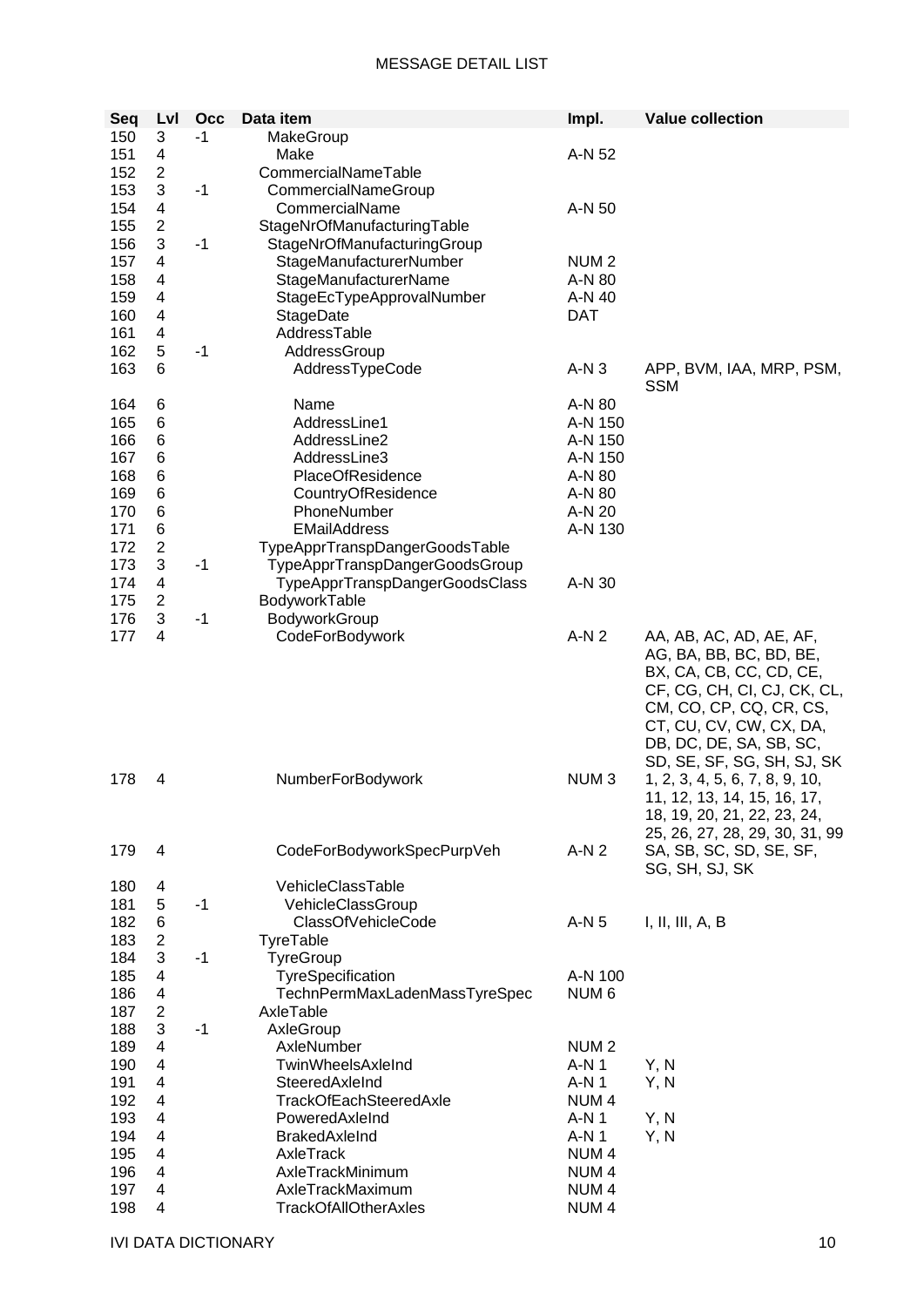| Seq | Lvl            | Occ  | Data item                       | Impl.            | <b>Value collection</b>                                                                                      |
|-----|----------------|------|---------------------------------|------------------|--------------------------------------------------------------------------------------------------------------|
| 199 | 4              |      | LiftAxleInd                     | A-N 1            | Y, N                                                                                                         |
|     |                |      |                                 |                  |                                                                                                              |
| 200 | 4              |      | LoadableAxleInd                 | $A-N1$           | Y, N                                                                                                         |
| 201 | 4              |      | RetractableOrLoadableAxleInd    | $A-N1$           | Y, N                                                                                                         |
| 202 | 4              |      | DriveAxleWithAirSuspOrEquivInd  | $A-N1$           | Y, N                                                                                                         |
| 203 | 4              |      | AxleWithAirSuspOrEquivInd       | A-N 1            | Y, N                                                                                                         |
| 204 | 4              |      | AxleSpacing                     | NUM <sub>5</sub> |                                                                                                              |
| 205 | 4              |      | AxleSpacingMinimum              | NUM <sub>5</sub> |                                                                                                              |
| 206 | 4              |      | AxleSpacingMaximum              | NUM <sub>5</sub> |                                                                                                              |
|     |                |      |                                 |                  |                                                                                                              |
| 207 | 4              |      | DistrOfMassRunningOrderAxle     | NUM <sub>5</sub> |                                                                                                              |
| 208 | 4              |      | DistribUnladenMassAxle          | NUM <sub>5</sub> |                                                                                                              |
| 209 | 4              |      | DistribMassIncompleteVehAxle    | NUM <sub>5</sub> |                                                                                                              |
| 210 | 4              |      | DistribMassCompletedVehAxleMin  | NUM <sub>5</sub> |                                                                                                              |
| 211 | 4              |      | TechnicallyPermMassAxle         | NUM <sub>5</sub> |                                                                                                              |
| 212 | 4              |      | PartOfAxleGroupNumber           | NUM <sub>2</sub> |                                                                                                              |
| 213 | 4              |      | MaxPermLadenMassAxleNatTable    |                  |                                                                                                              |
| 214 | 5              | $-1$ | MaxPermLadenMassAxleNatGroup    |                  |                                                                                                              |
|     | 6              |      | MaxPermLadenMassAxleCountrCode  |                  |                                                                                                              |
| 215 |                |      |                                 | A-N 2            | AT, BE, BG, CY, CZ, DE,<br>DK, EE, ES, FI, FR, GB,<br>GR, HR, HU, IE, IT, LT, LU,<br>LV, MT, NL, PL, PT, RO, |
| 216 | 6              |      | MaxPermLadenMassAxleNational    | NUM <sub>5</sub> | SE, SI, SK                                                                                                   |
| 217 | 4              |      | MaxPermLadenMassAxleIntTable    |                  |                                                                                                              |
| 218 | 5              | $-1$ | MaxPermLadenMassAxleIntGroup    |                  |                                                                                                              |
| 219 | 6              |      | MaxPermLadenMassTrafficRegul    | A-N 40           |                                                                                                              |
| 220 | 6              |      | <b>MaxPermLadenMassAxleInt</b>  | NUM <sub>5</sub> |                                                                                                              |
| 221 | 4              |      | InterconnWithPoweredAxleTable   |                  |                                                                                                              |
| 222 | 5              | $-1$ | InterconnWithPoweredAxleGroup   |                  |                                                                                                              |
| 223 | 6              |      | InterconnWithPoweredAxleNumber  | NUM <sub>1</sub> |                                                                                                              |
|     |                |      |                                 |                  |                                                                                                              |
| 224 | 6              |      | InterconnOfPoweredAxles         | A-N 40           |                                                                                                              |
| 225 | 4              |      | InterconnWithBrakedAxleTable    |                  |                                                                                                              |
| 226 | 5              | $-1$ | InterconnWithBrakedAxleGroup    |                  |                                                                                                              |
| 227 | 6              |      | InterconnWithBrakedAxleNumber   | NUM <sub>1</sub> |                                                                                                              |
| 228 | 6              |      | InterconnOfBrakedAxle           | A-N 80           |                                                                                                              |
| 229 | 4              |      | TyreAxleTable                   |                  |                                                                                                              |
| 230 | 5              | $-1$ | <b>TyreAxleGroup</b>            |                  |                                                                                                              |
| 231 | 6              |      | DistrMaxLadenMassTyreAxleSpec   | NUM <sub>6</sub> |                                                                                                              |
| 232 | 6              |      | TechnPermisMaxMassAxle          | NUM <sub>6</sub> |                                                                                                              |
| 233 | 6              |      | <b>DistrTechnPermisMassAxle</b> | NUM <sub>5</sub> |                                                                                                              |
|     |                |      |                                 |                  |                                                                                                              |
| 234 | $\,6$          |      | TechPermMaxStatVertLoadCouplPt  | NUM <sub>6</sub> |                                                                                                              |
| 235 | 6              |      | <b>TyreSize</b>                 | A-N 20           |                                                                                                              |
| 236 | 6              |      | LoadCapacityIndexSingleWheel    | NUM <sub>3</sub> | $0 - 279$                                                                                                    |
| 237 | 6              |      | LoadCapacityIndexTwinWheel      | NUM <sub>3</sub> | 0-279                                                                                                        |
| 238 | 6              |      | SpeedCategorySymbol             | $A-N2$           |                                                                                                              |
| 239 | 6              |      | TypeOfTyre                      | A-N 7            | MS, MSE, MSS, S, AL, AS,<br>RF, XL                                                                           |
| 240 | 6              |      | <b>RimSizeIncludingOffSet</b>   | A-N 20           |                                                                                                              |
| 241 | $\overline{2}$ |      | AxleGroupTable                  |                  |                                                                                                              |
| 242 | 3              | $-1$ | AxleGroupGroup                  |                  |                                                                                                              |
| 243 | 4              |      | AxleGroupNumber                 | NUM <sub>2</sub> |                                                                                                              |
| 244 | 4              |      |                                 | NUM <sub>6</sub> |                                                                                                              |
|     |                |      | TechPermMassAxleGroup           |                  |                                                                                                              |
| 245 | 4              |      | MaxPermLadenMassAxleGrNatTable  |                  |                                                                                                              |
| 246 | 5              | $-1$ | MaxPermLadenMassAxleGrNatGroup  |                  |                                                                                                              |
| 247 | 6              |      | MaxPermLadenMassAxleGrCCode     | $A-N2$           | AT, BE, BG, CY, CZ, DE,<br>DK, EE, ES, FI, FR, GB,                                                           |
|     |                |      |                                 |                  | GR, HR, HU, IE, IT, LT, LU,                                                                                  |
|     |                |      |                                 |                  | LV, MT, NL, PL, PT, RO,                                                                                      |
|     |                |      |                                 |                  | SE, SI, SK                                                                                                   |
| 248 | 6              |      | MaxPermLadenMassAxleGrNat       | NUM <sub>5</sub> |                                                                                                              |
| 249 | 4              |      | MaxPermLadenMassAxleGrIntTable  |                  |                                                                                                              |
| 250 | 5              | $-1$ | MaxPermLadenMassAxleGrIntGroup  |                  |                                                                                                              |
|     |                |      |                                 |                  |                                                                                                              |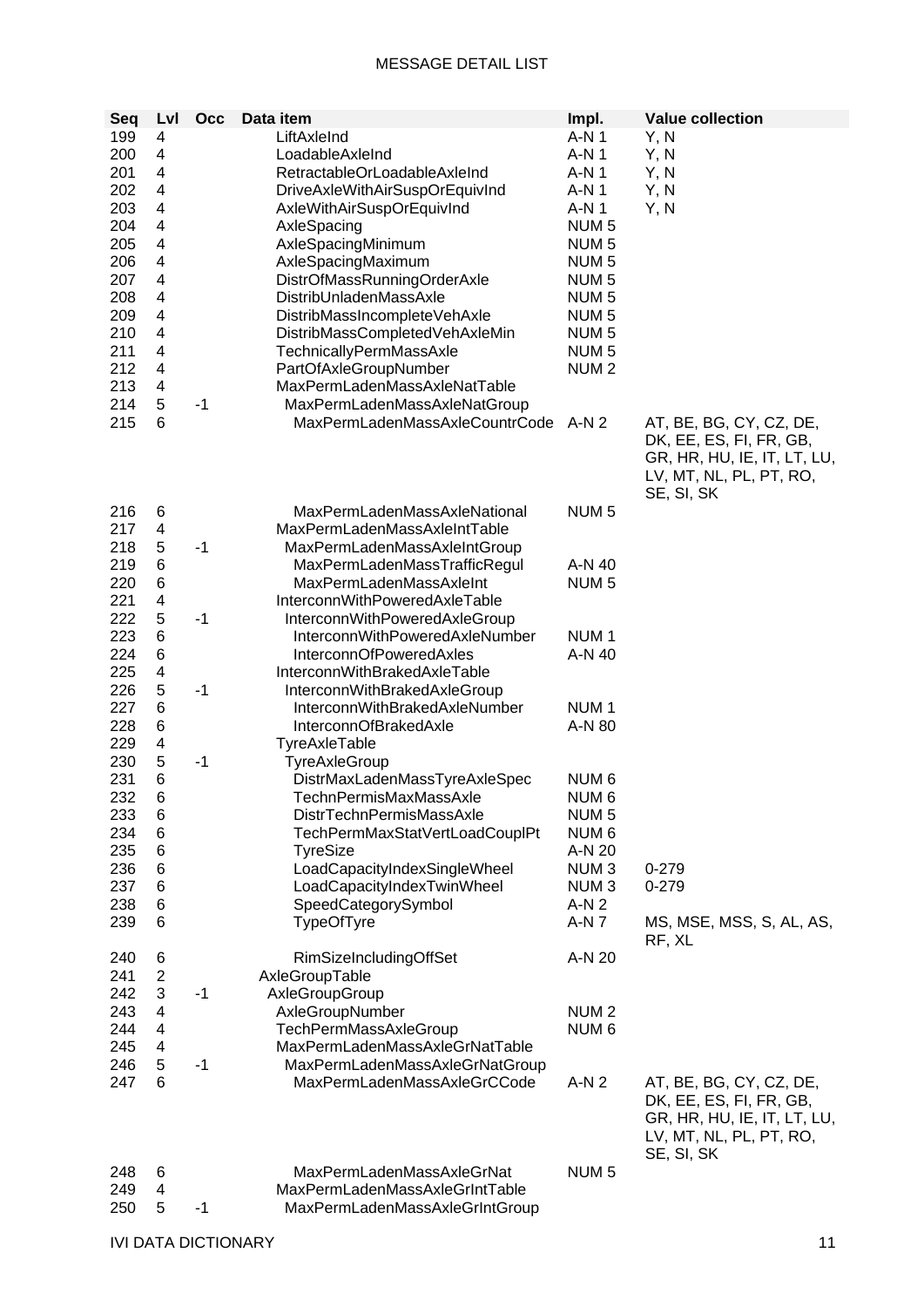| Seq | Lvl            | <b>Occ</b> | Data item                        | Impl.            | <b>Value collection</b>     |
|-----|----------------|------------|----------------------------------|------------------|-----------------------------|
| 251 | 6              |            | MaxPermLadenMassGrTrafficRegul   | A-N 40           |                             |
| 252 | 6              |            | MaxPermLadenMassAxleGrInt        | NUM <sub>5</sub> |                             |
| 253 | $\overline{2}$ |            | EngineTable                      |                  |                             |
| 254 | 3              | $-1$       | EngineGroup                      |                  |                             |
| 255 | 4              |            | ManufacturerOfTheEngine          | A-N 52           |                             |
| 256 | 4              |            | EngineCodeAsMarkedOnTheEngine    | A-N 40           |                             |
| 257 | 4              |            | EngineEcTypeApprovalNumber       | A-N 40           |                             |
| 258 | 4              |            | EngineNumber                     | A-N 25           |                             |
| 259 | 4              |            |                                  |                  |                             |
| 260 | $\overline{4}$ |            | IdentEngineTypeLocation          | A-N 80           |                             |
|     |                |            | IdentEngineTypeMethodAffixing    | A-N 80           |                             |
| 261 | 4              |            | WorkingPrincipleCode             | $A-N2$           | E2, E4, C2, C4, EE, ER      |
| 262 | 4              |            | DirectInjectionIndicator         | A-N 1            | Y, N                        |
| 263 | 4              |            | PureElectricIndicator            | $A-N1$           | Y, N                        |
| 264 | 4              |            | HybridIndicator                  | A-N 1            | Y, N                        |
| 265 | 4              |            | <b>NumberOfCylinders</b>         | NUM <sub>2</sub> |                             |
| 266 | 4              |            | ArrangementOfCylindersCode       | $A-N3$           | LI, O, R, S, V, W           |
| 267 | 4              |            | EngineCapacity                   | <b>NUM 7,2</b>   |                             |
| 268 | 4              |            | ElectricEngineIndicator          | A-N 1            | Y, N                        |
| 269 | 4              |            | OffVehicleChargingIndicator      | A-N 1            | Y, N                        |
| 270 | 4              |            | LpgFuellingSystemIndicator       | A-N 1            | Y, N                        |
| 271 | 4              |            | CngFuellingSystemIndicator       | $A-N1$           | Y, N                        |
| 272 | 4              |            | FuelTable                        |                  |                             |
| 273 | 5              | $-1$       | FuelGroup                        |                  |                             |
| 274 | 6              |            | FuelCode                         | NUM <sub>2</sub> | 10, 11, 12, 13, 15, 16, 19, |
|     |                |            |                                  |                  | 20, 21, 22, 30, 40, 41, 42, |
|     |                |            |                                  |                  | 43, 50, 90                  |
| 275 | 6              |            | MaximumNetPower                  | <b>NUM 6,2</b>   |                             |
| 276 | 6              |            | EngineSpeedMaximumNetPower       | NUM <sub>5</sub> |                             |
| 277 | 6              |            | MaximumContinuousRatedPower      | <b>NUM 6,2</b>   |                             |
| 278 | 6              |            | PowerMassRatio                   | <b>NUM 3,2</b>   |                             |
| 279 | 6              |            | PowerPowerTakeOff                | NUM <sub>4</sub> |                             |
| 280 | 6              |            | EngineSpeedPowerPowerTakeOff     | NUM <sub>5</sub> |                             |
| 281 | 6              |            | MaxPercentBiofuelAcceptInFuel    | <b>NUM 5,2</b>   |                             |
| 282 | 6              |            | CalculatedMaximumSpeed           | <b>NUM 5,2</b>   |                             |
| 283 | 6              |            | MaximumSpeed                     | <b>NUM 5,2</b>   |                             |
| 284 | 6              |            | ExtSoundLevelNrBaseRegulAct      | A-N 35           |                             |
| 285 | $\,6$          |            | SoundLevelStationary             | <b>NUM 5,2</b>   |                             |
| 286 | 6              |            | SoundLevelStatEngineSpeed        | NUM <sub>5</sub> |                             |
|     |                |            |                                  |                  |                             |
| 287 | 6              |            | SoundLevelDriveBy                | <b>NUM 5,2</b>   |                             |
| 288 | 6              |            | DriverPercSoundLevNrBaseRegAct   | A-N 35           |                             |
| 289 | 6              |            | <b>DriverPerceivedSoundLevel</b> | NUM <sub>3</sub> |                             |
| 290 | 6              |            | ExhaustEmissionLevelEuro         | A-N 10           | EURO 0, EURO 1, EURO 2,     |
|     |                |            |                                  |                  | EURO 3, EURO 4, EURO 5,     |
|     |                |            |                                  |                  | EURO 5 A, EURO 5 B,         |
|     |                |            |                                  |                  | EURO 5 C, EURO 5 D,         |
|     |                |            |                                  |                  | EURO 5 E, EURO 5 F,         |
|     |                |            |                                  |                  | EURO 5 G, EURO 5 H,         |
|     |                |            |                                  |                  | EURO 5 I, EURO 5 J, EURO    |
|     |                |            |                                  |                  | 5 K, EURO 5 L, EURO 5 M,    |
|     |                |            |                                  |                  | EURO 6, EURO 6 N, EURO      |
|     |                |            |                                  |                  | 6 O, EURO 6 P, EURO 6 Q,    |
|     |                |            |                                  |                  | EURO 6 R, EURO 6 S,         |
|     |                |            |                                  |                  | EURO 6 T, EURO 6 U,         |
|     |                |            |                                  |                  | EURO 6 V, EURO 6 W,         |
|     |                |            |                                  |                  | EURO 6 X, EURO 6 Y,         |
|     |                |            |                                  |                  | EURO 6 ZA, EURO 6 ZB,       |
|     |                |            |                                  |                  | EURO 6 ZC, EURO V G,        |
|     |                |            |                                  |                  | EURO V K, EEV, EEV K,       |
|     |                |            |                                  |                  | EURO I, EURO II, EURO III,  |
|     |                |            |                                  |                  | EURO IV, EURO V, EURO       |
|     |                |            |                                  |                  | VI, EURO VI A, EURO VI B,   |
|     |                |            |                                  |                  |                             |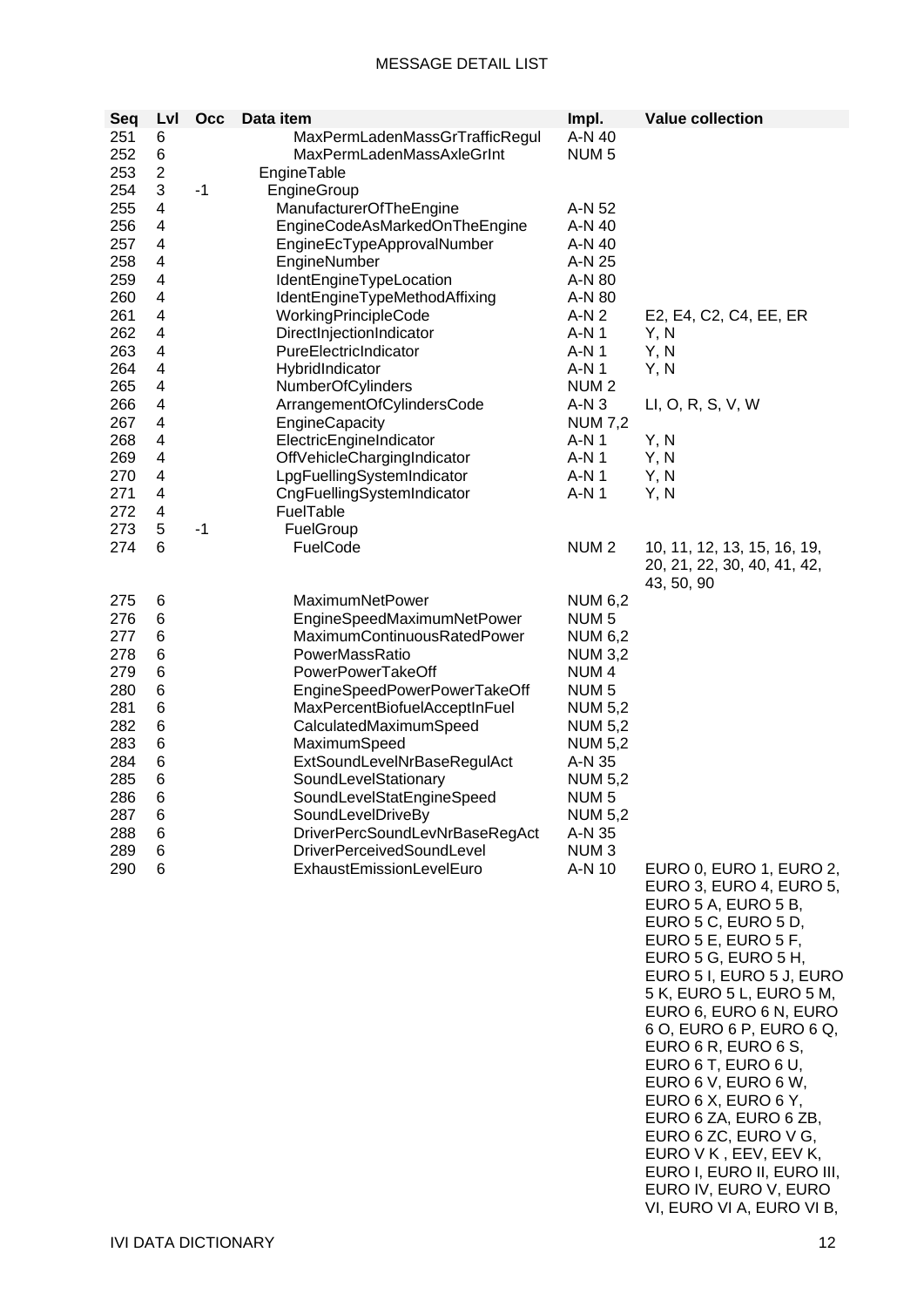| Seq | Lvl              | <b>Occ</b> | Data item                            | Impl.            | <b>Value collection</b> |
|-----|------------------|------------|--------------------------------------|------------------|-------------------------|
|     |                  |            |                                      |                  | EURO VI C               |
| 291 | 6                |            | OtherEmissionLegislation             | A-N 40           |                         |
| 292 | 6                |            | NrBaseRegulActLastAmendMotVeh        | A-N 35           |                         |
| 293 | 6                |            | NrBaseRegulActLastAmendEngines       | A-N 35           |                         |
| 294 | 6                |            | SmokeCorrectedAbsorptionCoeff        | <b>NUM 9,5</b>   |                         |
| 295 | 6                |            | UrbanConditionsCO2                   | NUM <sub>3</sub> |                         |
| 296 | 6                |            | UrbanConditionsFuelConsumption       | <b>NUM 4,2</b>   |                         |
| 297 | 6                |            | ExtraUrbanConditionsCO2              | NUM <sub>3</sub> |                         |
| 298 | 6                |            | <b>ExtraUrbanConditionsFuelCons</b>  | <b>NUM 4,2</b>   |                         |
| 299 | 6                |            | CombinedCO <sub>2</sub>              | NUM <sub>3</sub> |                         |
| 300 | 6                |            | CombinedFuelConsumption              | <b>NUM 4,2</b>   |                         |
| 301 | $\,$ 6 $\,$      |            | WeightedCombinedCO2                  | NUM <sub>3</sub> |                         |
| 302 | 6                |            | WeightedCombinedFuelCons             | <b>NUM 5,3</b>   |                         |
| 303 | 6                |            | CombinedCO2ConditionA                | <b>NUM 9,5</b>   |                         |
| 304 | 6                |            | CombinedCO2ConditionB                | <b>NUM 9,5</b>   |                         |
| 305 | 6                |            | CombinedFuelConsConditionA           | <b>NUM 5,3</b>   |                         |
| 306 | 6                |            | CombinedFuelConsConditionB           | <b>NUM 5,3</b>   |                         |
| 307 | 6                |            | ElectricEnergyConsConditionA         | <b>NUM 7,2</b>   |                         |
| 308 | 6                |            | ElectricEnergyConsConditionB         | <b>NUM 7,2</b>   |                         |
| 309 | 6                |            | ElectricEnergyConsPureElectric       | <b>NUM 7,2</b>   |                         |
| 310 | $\,6$            |            | ElectricEnergyConsWeightedComb       | <b>NUM 7,2</b>   |                         |
| 311 | $\,6$            |            | ElectricRange                        | NUM <sub>5</sub> |                         |
| 312 | $\,6$            |            | ElectricRangeExternChargeable        | NUM <sub>5</sub> |                         |
| 313 | $\,$ 6 $\,$      |            | TestprocedureType1Group              |                  |                         |
| 314 | $\overline{7}$   |            | TestprocType1CO                      | <b>NUM 9,5</b>   |                         |
| 315 | $\overline{7}$   |            | TestprocType1HC                      | <b>NUM 9,5</b>   |                         |
| 316 | $\boldsymbol{7}$ |            | TestprocType1NOx                     | <b>NUM 9,5</b>   |                         |
| 317 | $\boldsymbol{7}$ |            | TestprocType1NMHC                    | <b>NUM 9,5</b>   |                         |
| 318 | $\boldsymbol{7}$ |            | TestprocType1HC_NOx                  | <b>NUM 9,5</b>   |                         |
| 319 | $\boldsymbol{7}$ |            | TestprocType1Particulates            | <b>NUM 9,5</b>   |                         |
| 320 | $\overline{7}$   |            | TestprocType1NrOfParticles           | <b>NUM 9,5</b>   |                         |
| 321 | $\overline{7}$   |            | TestprocType1ExponentParticles       | NUM <sub>2</sub> |                         |
| 322 | 6                |            | TestprocedureType2Group              |                  |                         |
| 323 | $\boldsymbol{7}$ |            | TestprocType2CO                      | <b>NUM 9,5</b>   |                         |
| 324 | $\overline{7}$   |            | TestprocType2HC                      | <b>NUM 9,5</b>   |                         |
| 325 | $\overline{7}$   |            | TestprocType2COAtNormIdleSp          | <b>NUM 6,4</b>   |                         |
| 326 | $\overline{7}$   |            | TestprocType2EngSpNormalMin          | NUM <sub>5</sub> |                         |
| 327 | $\overline{7}$   |            | TestprocType2EngSpNormalMax          | NUM <sub>5</sub> |                         |
| 328 | 7                |            | TestprocType2COAtHighIdleSp          | <b>NUM 6,4</b>   |                         |
| 329 | $\overline{7}$   |            | TestprocType2EngSpHighIdleMin        | NUM <sub>5</sub> |                         |
| 330 | $\boldsymbol{7}$ |            | TestprocType2EngSpHighIdleMax        | NUM <sub>5</sub> |                         |
| 331 | 6                |            | TestprocedureEscGroup                |                  |                         |
| 332 | $\overline{7}$   |            | <b>TestprocEscCO</b>                 | <b>NUM 9,5</b>   |                         |
| 333 | $\overline{7}$   |            | <b>TestprocEscTHC</b>                | <b>NUM 9,5</b>   |                         |
| 334 | $\boldsymbol{7}$ |            | <b>TestprocEscNOx</b>                | <b>NUM 9,5</b>   |                         |
| 335 | $\overline{7}$   |            | <b>TestprocEscParticulates</b>       | <b>NUM 9,5</b>   |                         |
| 336 | $\overline{7}$   |            | <b>TestprocEscNumberOfParticles</b>  | <b>NUM 9,5</b>   |                         |
| 337 | $\overline{7}$   |            | <b>TestprocEscExponentParticles</b>  | NUM <sub>2</sub> |                         |
| 338 | $\,6$            |            | TestprocedureNrscGroup               |                  |                         |
| 339 | $\overline{7}$   |            | <b>TestprocNrscCO</b>                | <b>NUM 9,5</b>   |                         |
| 340 | $\boldsymbol{7}$ |            | <b>TestprocNrscHC</b>                | <b>NUM 9,5</b>   |                         |
| 341 | $\overline{7}$   |            | <b>TestprocNrscNOx</b>               | <b>NUM 9,5</b>   |                         |
| 342 | $\boldsymbol{7}$ |            | TestprocNrscNMHC_NOx                 | <b>NUM 9,5</b>   |                         |
| 343 | $\boldsymbol{7}$ |            | <b>TestprocNrscParticulates</b>      | <b>NUM 9,5</b>   |                         |
| 344 | $\overline{7}$   |            | <b>TestprocNrscNumberOfParticles</b> | <b>NUM 9,5</b>   |                         |
| 345 | $\overline{7}$   |            | TestprocNrscExponentParticles        | NUM <sub>2</sub> |                         |
| 346 | 6                |            | <b>TestprocedureWhscGroup</b>        |                  |                         |
| 347 | $\overline{7}$   |            | <b>TestprocWhscCO</b>                | <b>NUM 9,5</b>   |                         |
| 348 | $\overline{7}$   |            | <b>TestprocWhscTHC</b>               | <b>NUM 9,5</b>   |                         |
| 349 | $\overline{7}$   |            | <b>TestprocWhscNOx</b>               | <b>NUM 9,5</b>   |                         |
| 350 | $\overline{7}$   |            | <b>TestprocWhscNMHC</b>              | <b>NUM 9,5</b>   |                         |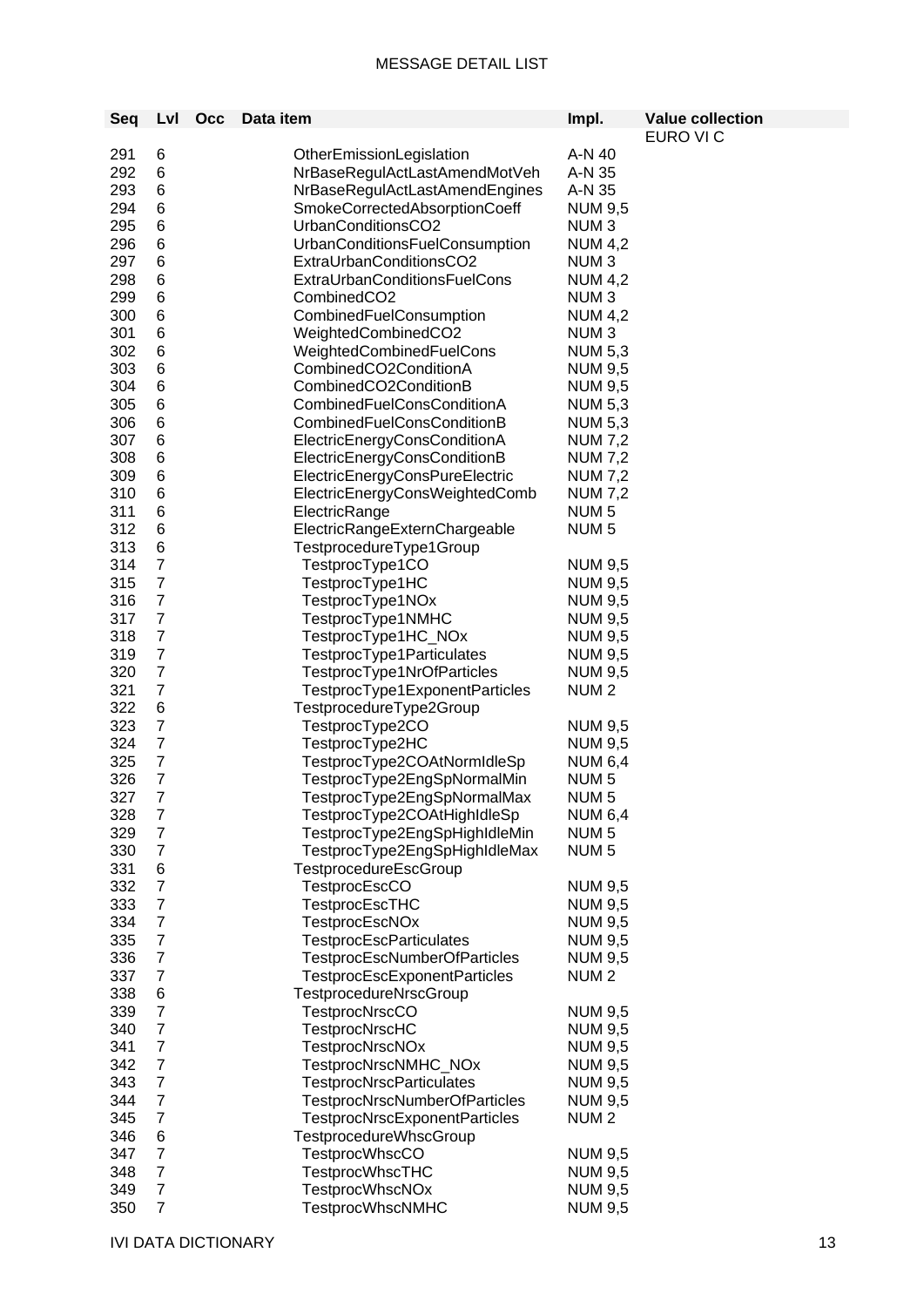| Seq | Lvl              | Occ  | Data item                            | Impl.            | <b>Value collection</b>              |
|-----|------------------|------|--------------------------------------|------------------|--------------------------------------|
| 351 | 7                |      | TestprocWhscCH4                      | <b>NUM 9,5</b>   |                                      |
| 352 | $\overline{7}$   |      | TestprocWhscNH3                      | <b>NUM 9,5</b>   |                                      |
| 353 | $\overline{7}$   |      | <b>TestprocWhscParticulates</b>      |                  |                                      |
| 354 | $\overline{7}$   |      |                                      | <b>NUM 9,5</b>   |                                      |
|     |                  |      | <b>TestprocWhscNumberOfParticles</b> | <b>NUM 9,5</b>   |                                      |
| 355 | $\overline{7}$   |      | <b>TestprocWhscExponentParticles</b> | NUM <sub>2</sub> |                                      |
| 356 | 6                |      | TestprocedureElrGroup                |                  |                                      |
| 357 | $\overline{7}$   |      | TestprocElrSmokeValue                | <b>NUM 9,5</b>   |                                      |
| 358 | 6                |      | TestprocedureEtcGroup                |                  |                                      |
| 359 | $\overline{7}$   |      | <b>TestprocEtcCO</b>                 | <b>NUM 9,5</b>   |                                      |
| 360 | $\overline{7}$   |      | TestprocEtcNOx                       | <b>NUM 9,5</b>   |                                      |
| 361 | $\overline{7}$   |      | <b>TestprocEtcNMHC</b>               | <b>NUM 9,5</b>   |                                      |
| 362 | $\overline{7}$   |      | <b>TestprocEtcTHC</b>                | <b>NUM 9,5</b>   |                                      |
| 363 | $\overline{7}$   |      | TestprocEtcCH4                       | <b>NUM 9,5</b>   |                                      |
| 364 | $\overline{7}$   |      | <b>TestprocEtcParticulates</b>       | <b>NUM 9,5</b>   |                                      |
| 365 | $\boldsymbol{7}$ |      | <b>TestprocEtcNumberOfParticles</b>  | <b>NUM 9,5</b>   |                                      |
| 366 | $\boldsymbol{7}$ |      | <b>TestprocEtcExponentParticles</b>  | NUM <sub>2</sub> |                                      |
| 367 | 6                |      | TestprocedureNrtcGroup               |                  |                                      |
| 368 | $\overline{7}$   |      | <b>TestprocNrtcCO</b>                | <b>NUM 9,5</b>   |                                      |
| 369 | $\overline{7}$   |      | <b>TestprocNrtcNOx</b>               | <b>NUM 9,5</b>   |                                      |
| 370 | $\overline{7}$   |      | <b>TestprocNrtcNMHC</b>              | <b>NUM 9,5</b>   |                                      |
| 371 | $\overline{7}$   |      | TestprocNrtcNMHC_NOx                 | <b>NUM 9,5</b>   |                                      |
| 372 | $\overline{7}$   |      | <b>TestprocNrtcTHC</b>               | <b>NUM 9,5</b>   |                                      |
| 373 | $\overline{7}$   |      | TestprocNrtcCH4                      | <b>NUM 9,5</b>   |                                      |
| 374 | $\overline{7}$   |      | <b>TestprocNrtcParticulates</b>      | <b>NUM 9,5</b>   |                                      |
| 375 | $\overline{7}$   |      | <b>TestprocNrtcNumberOfParticles</b> | <b>NUM 9,5</b>   |                                      |
| 376 | $\overline{7}$   |      | <b>TestprocNrtcExponentParticles</b> | NUM <sub>2</sub> |                                      |
| 377 | 6                |      | <b>TestprocedureWhtcGroup</b>        |                  |                                      |
| 378 | $\overline{7}$   |      | <b>TestprocWhtcCO</b>                | <b>NUM 9,5</b>   |                                      |
| 379 | $\overline{7}$   |      | <b>TestprocWhtcNOx</b>               | <b>NUM 9,5</b>   |                                      |
| 380 | $\overline{7}$   |      | <b>TestprocWhtcNMHC</b>              | <b>NUM 9,5</b>   |                                      |
| 381 | $\overline{7}$   |      | <b>TestprocWhtcTHC</b>               | <b>NUM 9,5</b>   |                                      |
| 382 | $\overline{7}$   |      | TestprocWhtcCH4                      | <b>NUM 9,5</b>   |                                      |
| 383 | $\overline{7}$   |      | TestprocWhtcNH3                      | <b>NUM 9,5</b>   |                                      |
| 384 | $\overline{7}$   |      | <b>TestprocWhtcParticulates</b>      | <b>NUM 9,5</b>   |                                      |
| 385 | $\overline{7}$   |      | TestprocWhtcNumberOfParticles        | <b>NUM 9,5</b>   |                                      |
| 386 | $\overline{7}$   |      | TestprocWhtcExponentParticles        | NUM <sub>2</sub> |                                      |
| 387 | $\overline{2}$   |      | TrailerBrakeTable                    |                  |                                      |
| 388 | 3                | -1   | TrailerBrakeGroup                    |                  |                                      |
| 389 | 4                |      | <b>TrailerBrakeConnectionsCode</b>   | $A-N3$           | 1LD, 2LD, CPE, ELC, HYD,<br>MEC, PNE |
| 390 | 4                |      | PressFeedLineTwoLineBraking          | <b>NUM 7,2</b>   |                                      |
| 391 | 4                |      | PressFeedLineSingleLineBraking       | <b>NUM 7,2</b>   |                                      |
| 392 | $\overline{2}$   |      | MechanicalCouplingTable              |                  |                                      |
| 393 | 3                | $-1$ | MechanicalCouplingGroup              |                  |                                      |
| 394 | 4                |      | MechnicalCouplingType                | A-N 40           |                                      |
| 395 | 4                |      | MechnicalCouplingMake                | A-N 52           |                                      |
| 396 | 4                |      | HeightCouplingAboveGroundMax         | NUM <sub>4</sub> |                                      |
| 397 | 4                |      | HeightCouplingAboveGroundMin         | NUM <sub>4</sub> |                                      |
| 398 | 4                |      | FifthWheelLead                       | NUM <sub>4</sub> |                                      |
| 399 | 4                |      | FifthWheelLeadMinimum                | NUM <sub>4</sub> |                                      |
| 400 | 4                |      | FifthWheelLeadMaximum                | NUM <sub>4</sub> |                                      |
| 401 | 4                |      | DistFrontVehCentreCouplDev           | NUM <sub>5</sub> |                                      |
| 402 | 4                |      | DistFrontVehCentreCouplDevMin        | NUM <sub>5</sub> |                                      |
| 403 | 4                |      | DistFrontVehCentreCouplDevMax        | NUM <sub>5</sub> |                                      |
| 404 | 4                |      | DistCentreCouplDevRearVeh            | NUM <sub>5</sub> |                                      |
| 405 | 4                |      | DistCentreCouplDevRearVehMin         | NUM <sub>5</sub> |                                      |
| 406 | 4                |      | DistCentreCouplDevRearVehMax         | NUM <sub>5</sub> |                                      |
| 407 | 4                |      | <b>DistAxisFifthWheelForemost</b>    | NUM <sub>4</sub> |                                      |
| 408 | 4                |      | DistAxisFifthWheelForemostMin        | NUM <sub>4</sub> |                                      |
| 409 | 4                |      | DistAxisFifthWheelForemostMax        | NUM <sub>4</sub> |                                      |
| 410 | 4                |      | TechPermMaxTowMassBrakedTrail        | NUM <sub>6</sub> |                                      |
|     |                  |      |                                      |                  |                                      |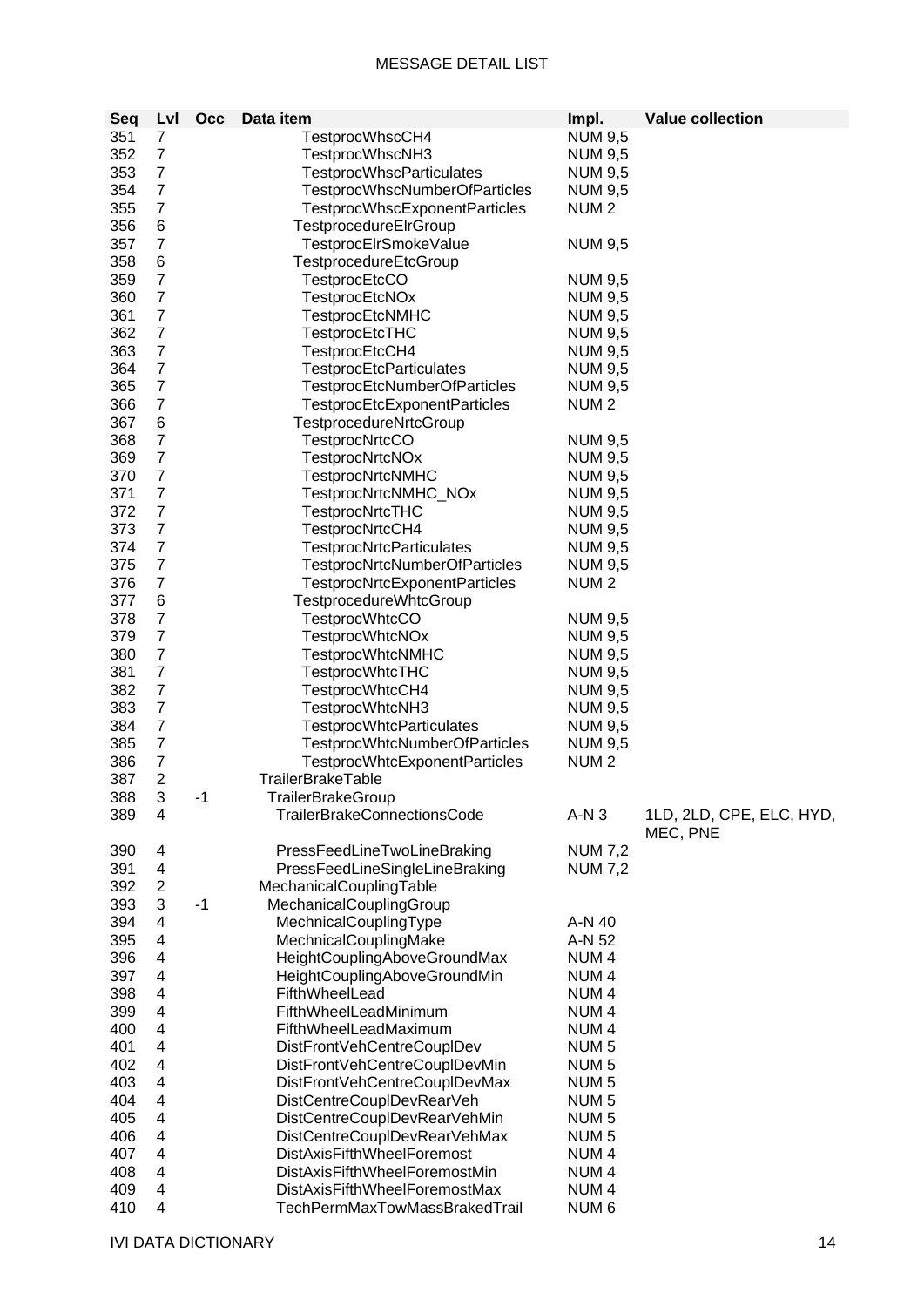| Seq | Lvl                       | Occ  | Data item                            | Impl.            | <b>Value collection</b>     |
|-----|---------------------------|------|--------------------------------------|------------------|-----------------------------|
| 411 | 4                         |      | TechPermMaxTowMassDrawbarTrail       | NUM <sub>6</sub> |                             |
| 412 | 4                         |      | <b>TechPermMaxTowMassSemiTrailer</b> | NUM <sub>6</sub> |                             |
| 413 | 4                         |      | <b>TechPermMaxTowMassCentAxTrail</b> | NUM <sub>6</sub> |                             |
| 414 | 4                         |      | TechPermMaxTowMassUnbrTrailer        | NUM <sub>6</sub> |                             |
| 415 | 4                         |      | TechPermMaxTowableMassTrailer        | NUM <sub>6</sub> |                             |
| 416 | 4                         |      | TechPermMaxStatVertMassCouplPt       | NUM <sub>6</sub> |                             |
| 417 | 4                         |      | TechPermMaxStatMassCouplPoint        | NUM <sub>6</sub> |                             |
|     |                           |      |                                      |                  |                             |
| 418 | 4                         |      | DistanceCouplPointFirstAxle          | NUM <sub>6</sub> |                             |
| 419 | 4                         |      | DistanceCouplPointFirstAxleMin       | NUM <sub>6</sub> |                             |
| 420 | 4                         |      | DistanceCouplPointFirstAxleMax       | NUM <sub>6</sub> |                             |
| 421 | 4                         |      | IndependBrakedTowableMass            | NUM <sub>6</sub> |                             |
| 422 | 4                         |      | InertiaBrakedTowableMass             | NUM <sub>6</sub> |                             |
| 423 | 4                         |      | ContinuousBrakedTowableMass          | NUM <sub>6</sub> |                             |
| 424 | 4                         |      | ApprovalNrCouplingDevice             | A-N 35           |                             |
| 425 | 4                         |      | CouplCharTechnPermTrailerMass        | NUM <sub>6</sub> |                             |
| 426 | 4                         |      | CouplingDevicesFittedTable           |                  |                             |
| 427 | 5                         | $-1$ | CouplingDevicesFittedGroup           |                  |                             |
| 428 | 6                         |      | TypeOfCouplingDeviceFitted           | A-N 80           |                             |
| 429 | 4                         |      | CouplingCharacteristicValueD         | <b>NUM 6,2</b>   |                             |
| 430 | 4                         |      | CouplingCharacteristicValueDC        | <b>NUM 6,2</b>   |                             |
| 431 | 4                         |      | CouplingCharacteristicValueV         | <b>NUM 6,2</b>   |                             |
| 432 | 4                         |      | CouplingCharacteristicValueS         | NUM <sub>6</sub> |                             |
| 433 | 4                         |      | CouplingCharacteristicValueU         | NUM <sub>6</sub> |                             |
| 434 | $\overline{c}$            |      | EcolnnovationsTable                  |                  |                             |
| 435 | $\ensuremath{\mathsf{3}}$ | $-1$ | EcolnnovationsGroup                  |                  |                             |
| 436 | 4                         |      | GeneralCodeOfTheEcoInnovations       | A-N 120          |                             |
| 437 | $\overline{2}$            |      | InServiceMaxMassNatTable             |                  |                             |
| 438 | 3                         | $-1$ | InServiceMaxMassNatGroup             |                  |                             |
| 439 | 4                         |      | MaxPermMassNatTraffCountryCode       | $A-N2$           | AT, BE, BG, CY, CZ, DE,     |
|     |                           |      |                                      |                  | DK, EE, ES, FI, FR, GB,     |
|     |                           |      |                                      |                  | GR, HR, HU, IE, IT, LT, LU, |
|     |                           |      |                                      |                  | LV, MT, NL, PL, PT, RO,     |
|     |                           |      |                                      |                  | SE, SI, SK                  |
| 440 | 4                         |      | MaxPermLadenMassNational             | NUM <sub>6</sub> |                             |
| 441 | 4                         |      | MaxPermMassCombinationNational       | NUM <sub>6</sub> |                             |
| 442 | $\overline{2}$            |      | InServiceMaxMassIntTable             |                  |                             |
|     | 3                         |      |                                      |                  |                             |
| 443 |                           | $-1$ | InServiceMaxMassIntGroup             |                  |                             |
| 444 | 4                         |      | MaxPermMassIntTrafficRegul           | A-N 40           |                             |
| 445 | 4                         |      | MaxPermLadenMassInternational        | NUM <sub>6</sub> |                             |
| 446 | 4                         |      | MaxPermMassCombinationInt            | NUM <sub>6</sub> |                             |
| 447 | $\mathbf 1$               |      | <b>TechnicalAdditionalDataGroup</b>  |                  |                             |
| 448 | $\overline{2}$            |      | <b>DateOfProduction</b>              | <b>DAT</b>       |                             |
| 449 | $\mathbf{2}$              |      | BrakeAssistSystemIndicator           | $A-N1$           | Y, N                        |
| 450 | $\overline{2}$            |      | ProtectionPedestriansIndicator       | $A-N1$           | Y, N                        |
| 451 | $\overline{c}$            |      | DaytimeRunningLightsIndicator        | $A-N1$           | Y, N                        |
| 452 | 2                         |      | ElectronicStabilityProgramInd        | $A-N1$           | Y, N                        |
| 453 | 2                         |      | TyrePressureMonitoringSystInd        | $A-N1$           | Y, N                        |
| 454 | $\overline{c}$            |      | LaneDepartureWarningIndicator        | A-N 1            | Y, N                        |
| 455 | $\overline{2}$            |      | AdvancEmergencyBrakingSystInd        | $A-N1$           | Y, N                        |
| 456 | $\overline{c}$            |      | BrakeRetarderIndicator               | A-N 1            | Y, N                        |
| 457 | $\overline{2}$            |      | PressureChargerInd                   | $A-N1$           | Y, N                        |
| 458 | $\overline{c}$            |      | InterCoolerIndicator                 | A-N 1            | Y, N                        |
| 459 | $\overline{2}$            |      | CatalyticConvertorInd                | A-N 1            | Y, N                        |
| 460 | $\boldsymbol{2}$          |      | OxygenSensorInd                      | $A-N1$           | Y, N                        |
| 461 | $\mathbf{2}$              |      | AirlnjectionInd                      | $A-N1$           | Y, N                        |
| 462 | $\overline{2}$            |      | ExhaustGasRecirculationInd           | $A-N1$           | Y, N                        |
| 463 | 2                         |      | EvaporativeEmisControlSysInd         | $A-N1$           | Y, N                        |
| 464 | $\overline{2}$            |      | ParticulateTrapInd                   | A-N 1            | Y, N                        |
| 465 | $\overline{c}$            |      | OnBoardDiagnosInd                    | A-N 1            | Y, N                        |
| 466 | $\overline{2}$            |      | AntilockBrakeSysInd                  | $A-N1$           | Y, N, O                     |
| 467 | $\overline{2}$            |      | FrontAirbagInd                       | $A-N1$           | Y, N, O                     |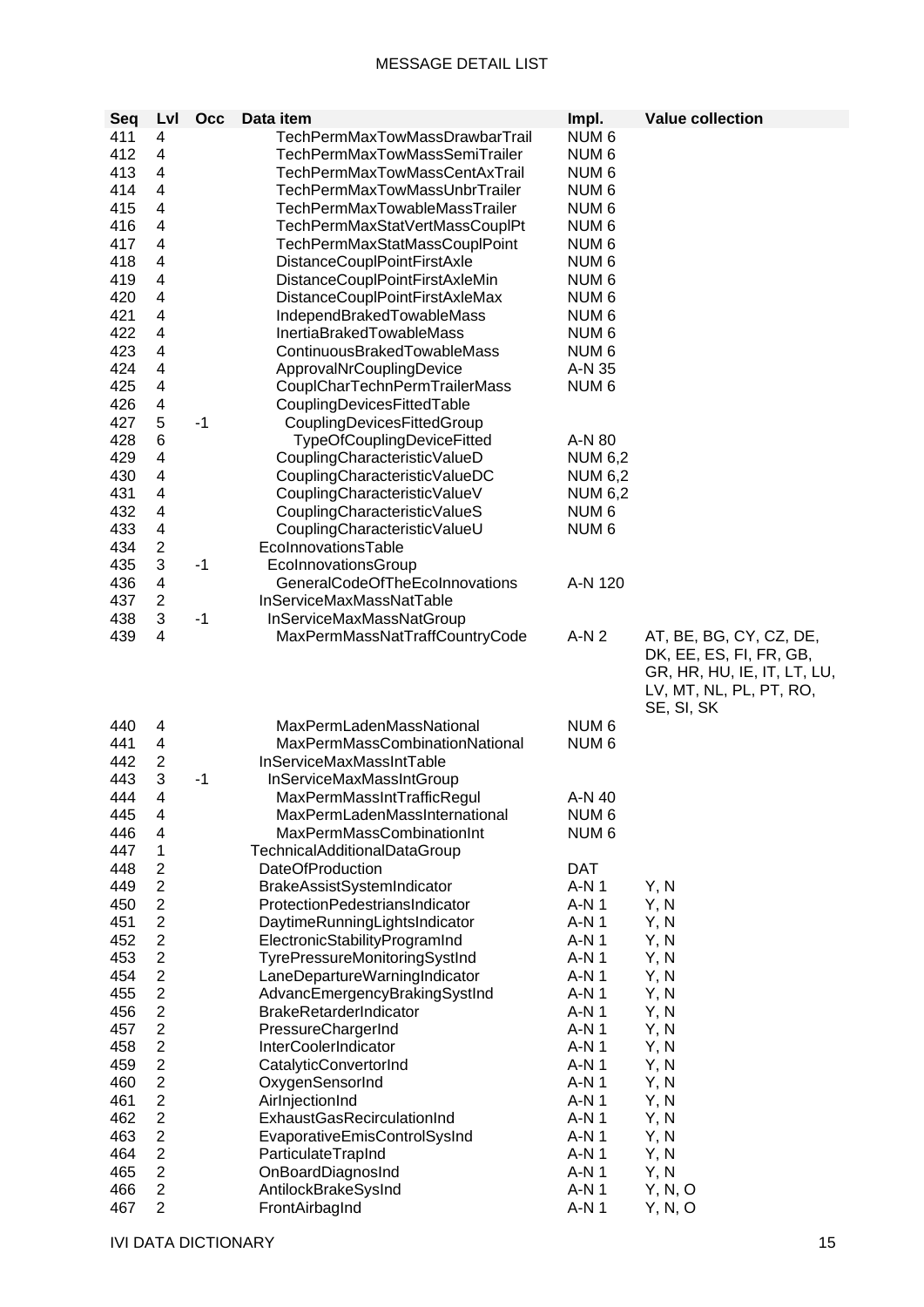| Seq | Lvl            | Occ  | Data item                       | Impl.            | <b>Value collection</b>     |
|-----|----------------|------|---------------------------------|------------------|-----------------------------|
| 468 | 2              |      | SideAirbagInd                   | $A-N1$           | Y, N, O                     |
| 469 | $\overline{2}$ |      | <b>BeltPreloadDeviceInd</b>     | $A-N1$           | Y, N, O                     |
| 470 | $\sqrt{2}$     |      | HeadAirbagInd                   | $A-N1$           | Y, N, O                     |
| 471 | $\overline{2}$ |      | LowerAirbagInd                  | A-N 1            | Y, N, O                     |
| 472 | $\overline{2}$ |      | BeltForceLimiterInd             | $A-N1$           | Y, N, O                     |
| 473 | $\overline{2}$ |      | RearRegistrationPlateCode       | $A-N1$           | H, L                        |
| 474 | $\overline{2}$ |      | CodeEmissionCategory            | A-N 10           |                             |
| 475 | $\overline{2}$ |      | NumberRegistrationCertifPart2   | $A-N8$           |                             |
| 476 | $\overline{2}$ |      | <b>RemarksExceptions</b>        | A-N 378          |                             |
| 477 | $\overline{2}$ |      | CodeOfManufacturer              | NUM <sub>4</sub> |                             |
| 478 | $\overline{2}$ |      | CodeOfType                      | $A-N3$           |                             |
| 479 | $\overline{2}$ |      | CodeOfVariantVersion            | $A-N5$           |                             |
| 480 | $\overline{2}$ |      | CheckDigitCodeOfVariantVersion  | A-N 1            |                             |
| 481 | $\sqrt{2}$     |      | TechnAddDataGrAxleTable         |                  |                             |
| 482 | $\mathbf{3}$   | $-1$ | TechnAddDataGrAxleGroup         |                  |                             |
| 483 | 4              |      | <b>TechnAddDataGrAxleNumber</b> | NUM <sub>2</sub> |                             |
| 484 | 4              |      | PendulumAxleIndicator           | $A-N1$           | Y, N                        |
| 485 | 4              |      | SelfTrackingAxleIndicator       | $A-N1$           | Y, N                        |
| 486 | $\overline{2}$ |      | TechnAddDataGrFuelTankTable     |                  |                             |
| 487 | 3              | $-1$ | TechnAddDataGrFuelTankGroup     |                  |                             |
| 488 | 4              |      | FuelTankSequentialNumber        | NUM <sub>1</sub> |                             |
| 489 | 4              |      | <b>FuelTankFuelCode</b>         | NUM <sub>2</sub> | 10, 11, 12, 13, 15, 16, 19, |
|     |                |      |                                 |                  | 20, 21, 22, 30, 40, 41, 42, |
|     |                |      |                                 |                  | 43, 50, 90                  |
| 490 | 4              |      | FuelTankCapacity                | <b>NUM 4,1</b>   |                             |
| 491 | 1              |      | NationalDataGroup               |                  |                             |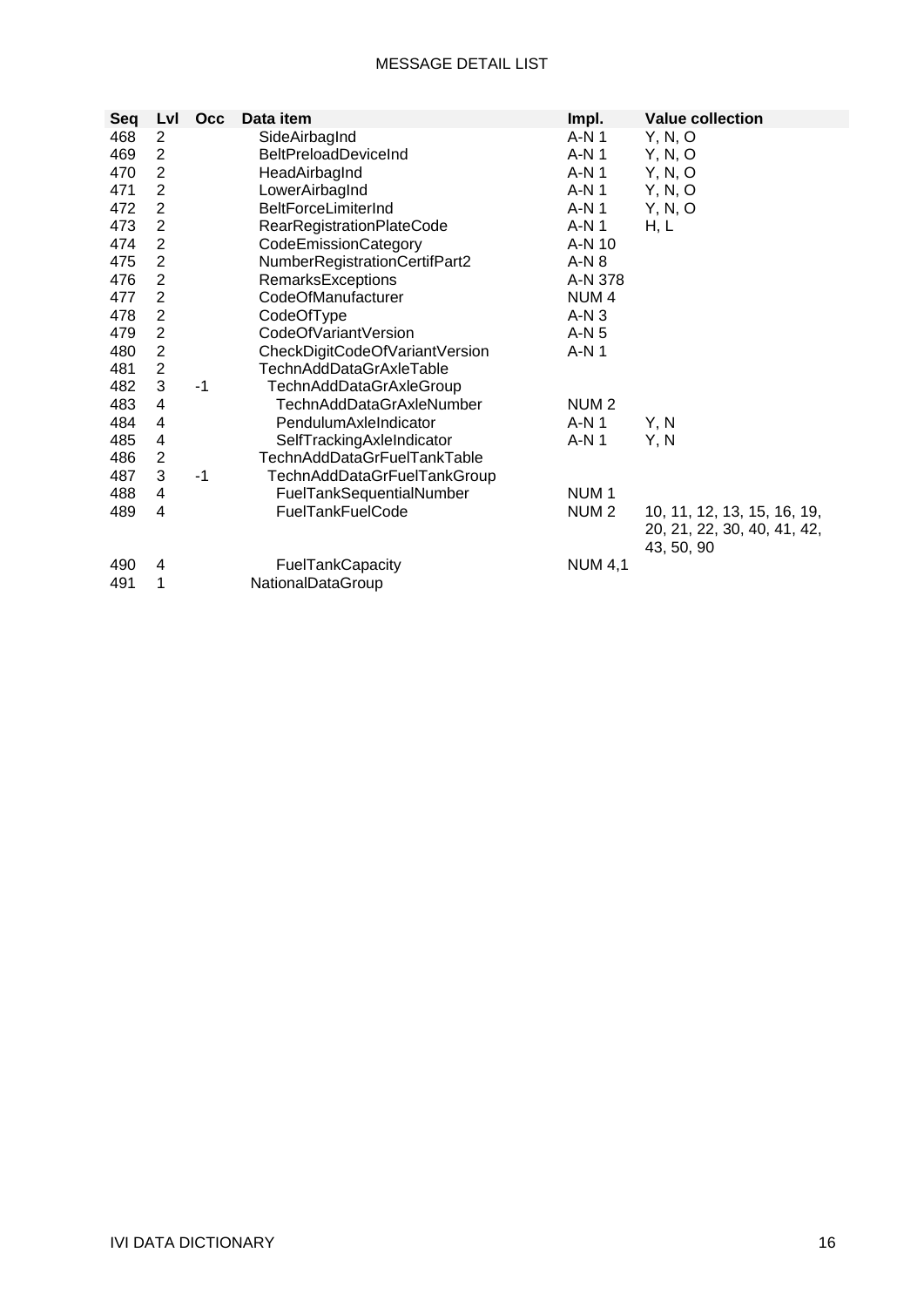# FIELD INDEX

### 3. Field index

In the **field index**, the following data are recorded (in one line) per field:

- − Field name.
- − Implementation

For an explanation of the data, see the description of the **field detail list**.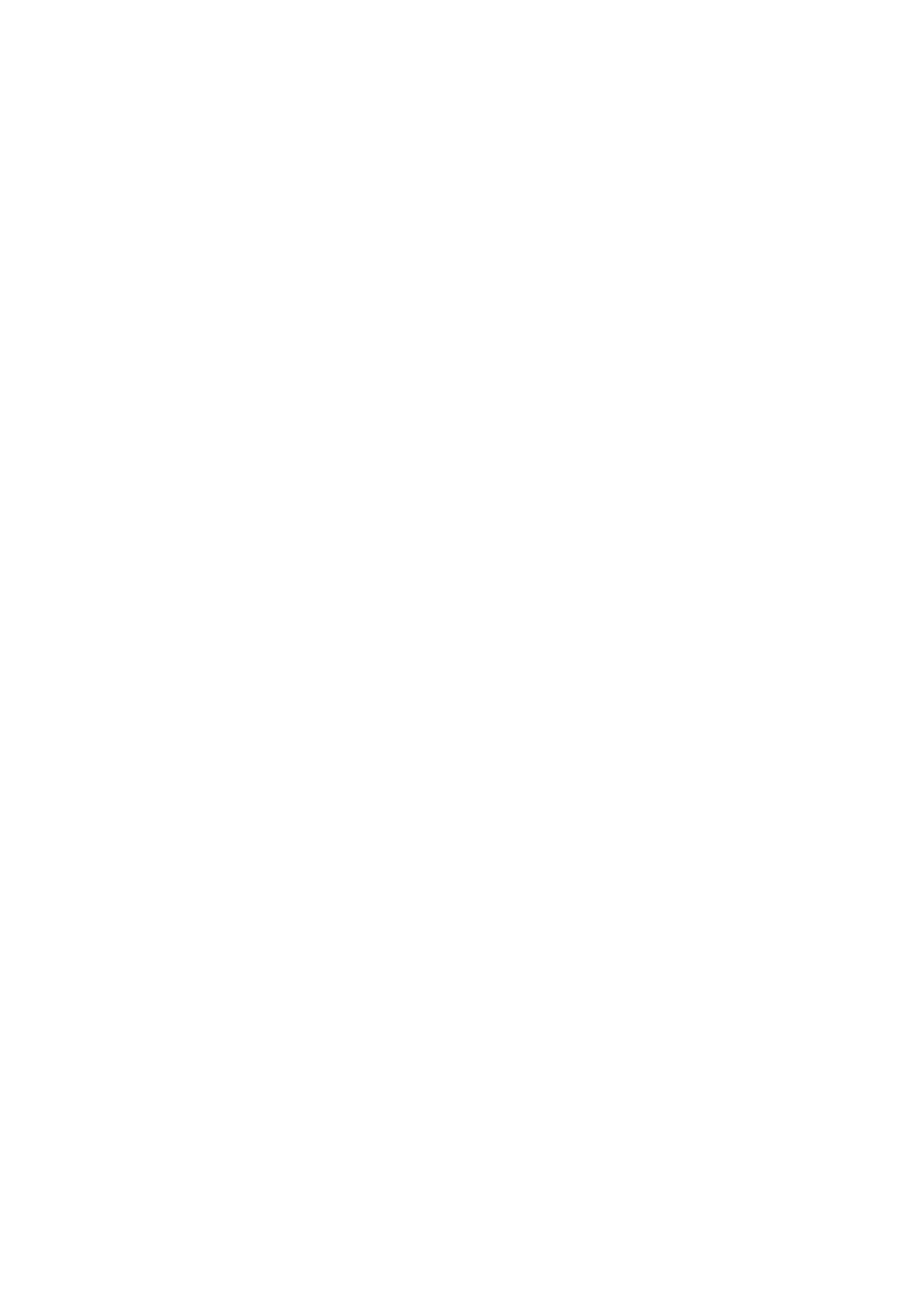| <b>Field name</b>                    | Impl             |
|--------------------------------------|------------------|
| ActualMassOfTheVehicle               | NUM 6            |
| AdditionalInformation                | A-N 400          |
| AdditionalVehCat23WheelCode          | $A-N1$           |
|                                      |                  |
| AddressGroup                         |                  |
| AddressLine1                         | A-N 150          |
| AddressLine2                         | A-N 150          |
| AddressLine3                         | A-N 150          |
| AddressTable                         |                  |
| AddressTypeCode                      | $A-N3$           |
| AdvancEmergencyBrakingSystInd        | A-N 1            |
| AirlnjectionInd                      | $A-N1$           |
| AntilockBrakeSysInd                  | A-N 1            |
| ApprovalNrCouplingDevice             | A-N 35           |
| ArrangementOfCylindersCode           | $A-N3$           |
| AxleGroup                            |                  |
| AxleGroupGroup                       |                  |
| AxleGroupNumber                      | NUM <sub>2</sub> |
| AxleGroupTable                       |                  |
| AxleNumber                           | NUM <sub>2</sub> |
| AxleSpacing                          | NUM <sub>5</sub> |
| AxleSpacingMaximum                   | NUM <sub>5</sub> |
| AxleSpacingMinimum                   | NUM <sub>5</sub> |
| AxleTable                            |                  |
| AxleTrack                            | NUM <sub>4</sub> |
| AxleTrackMaximum                     | NUM <sub>4</sub> |
| AxleTrackMinimum                     | NUM <sub>4</sub> |
| AxleWithAirSuspOrEquivInd            | A-N 1            |
|                                      |                  |
| <b>BallastMassMaterial</b>           | A-N 50           |
| <b>BallastMassNumberOfComponents</b> | NUM <sub>2</sub> |
| <b>BallastMassTotal</b>              | NUM <sub>6</sub> |
| <b>BaseVin</b>                       | A-N 17           |
| <b>BeltForceLimiterInd</b>           | A-N 1            |
| <b>BeltPreloadDeviceInd</b>          | A-N 1            |
| <b>Body</b>                          |                  |
| BodyIndicator                        | $A-N1$           |
| BodyworkGroup                        |                  |
| BodyworkTable                        |                  |
| BrakeAssistSystemIndicator           | A-N 1            |
| <b>BrakedAxleInd</b>                 | $A-N1$           |
| BrakeRetarderIndicator               | $A-N1$           |
| <b>BrakingDesc</b>                   | A-N 200          |
| <b>BrakingGroup</b>                  |                  |
| BrakingTable                         |                  |
| CalculatedMaximumSpeed               | <b>NUM 5,2</b>   |
| CatalyticConvertorInd                | A-N 1            |
| CheckDigitCodeOfVariantVersion       | $A-N1$           |
| <b>ClassOfVehicleCode</b>            | $A-N5$           |
| CngFuellingSystemIndicator           | A-N 1            |
| CocDataGroup                         |                  |
| CodeEmissionCategory                 | A-N 10           |
| CodeForBodywork                      | $A-N2$           |
| CodeForBodyworkSpecPurpVeh           | $A-N2$           |
| CodeOfManufacturer                   | NUM <sub>4</sub> |
| CodeOfType                           | $A-N3$           |
| CodeOfVariantVersion                 | $A-N5$           |
| CombinedCO2                          | NUM <sub>3</sub> |
| CombinedCO2ConditionA                |                  |
|                                      | <b>NUM 9,5</b>   |
| CombinedCO2ConditionB                | <b>NUM 9,5</b>   |
| CombinedFuelConsConditionA           | <b>NUM 5,3</b>   |
| CombinedFuelConsConditionB           | <b>NUM 5,3</b>   |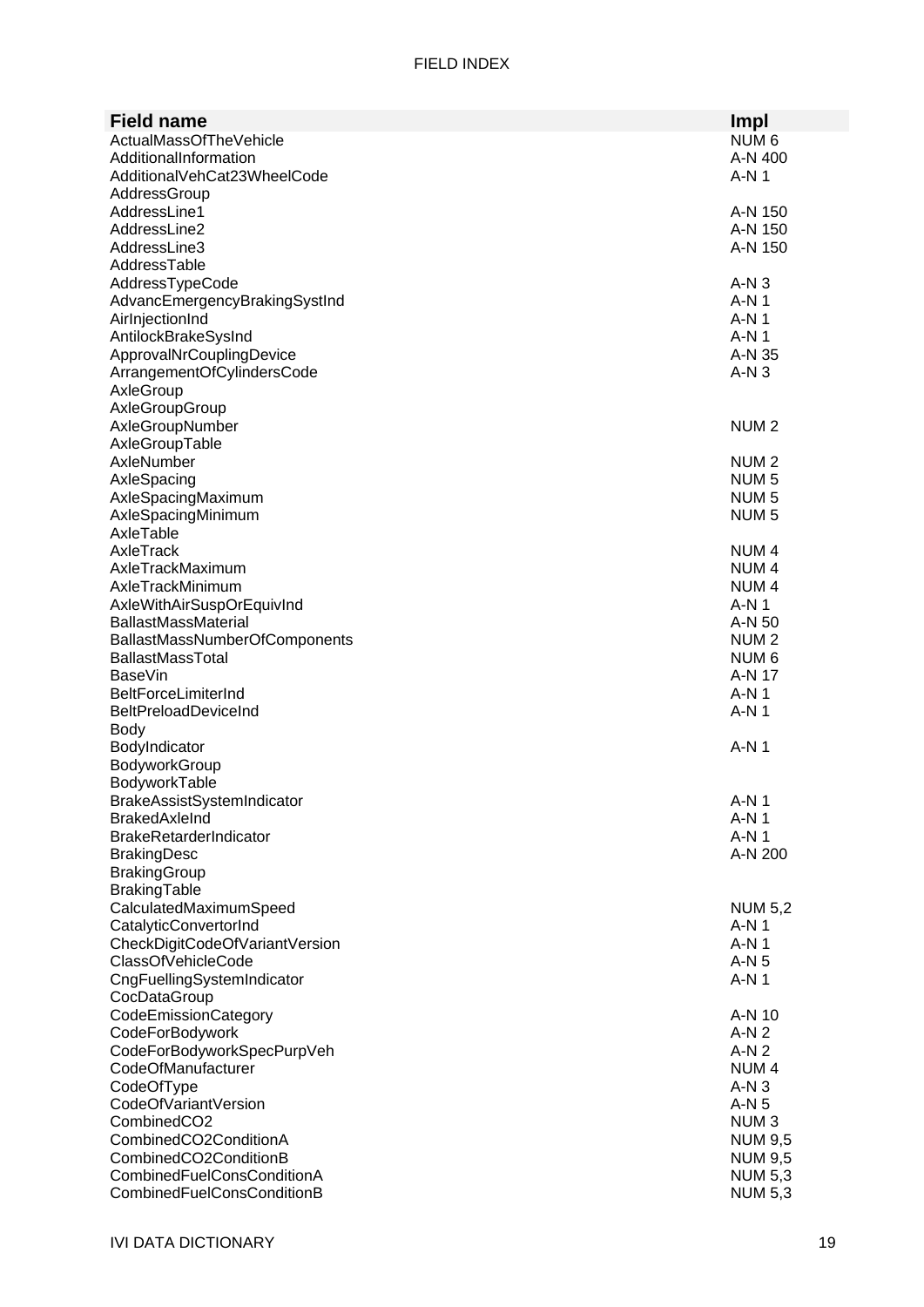### FIELD INDEX

| <b>Field name</b>                                                   | <b>Impl</b>                          |
|---------------------------------------------------------------------|--------------------------------------|
| CombinedFuelConsumption                                             | <b>NUM 4,2</b>                       |
| CommercialName                                                      | A-N 50                               |
| CommercialNameGroup                                                 |                                      |
| CommercialNameTable                                                 |                                      |
| CompletedAlteredCode                                                | $A-N1$                               |
| ConfigurationOfDoors                                                | A-N 40                               |
| ContinuousBrakedTowableMass                                         | NUM <sub>6</sub>                     |
| CountryOfResidence                                                  | A-N 80                               |
| CouplCharTechnPermTrailerMass                                       | NUM <sub>6</sub>                     |
| CouplingCharacteristicValueD                                        | <b>NUM 6,2</b>                       |
| CouplingCharacteristicValueDC                                       | <b>NUM 6,2</b>                       |
| CouplingCharacteristicValueS                                        | NUM <sub>6</sub>                     |
| CouplingCharacteristicValueU                                        | NUM <sub>6</sub>                     |
| CouplingCharacteristicValueV                                        | <b>NUM 6,2</b>                       |
| CouplingDevicesFittedGroup                                          |                                      |
| CouplingDevicesFittedTable                                          |                                      |
| DateOfApplicationIndividualApp                                      | DAT                                  |
| <b>DateOfProduction</b>                                             | <b>DAT</b>                           |
| DateOfSignature                                                     | <b>DAT</b>                           |
| DaytimeRunningLightsIndicator                                       | $A-N1$                               |
| <b>DescriptionOfCompletion</b>                                      | A-N 500                              |
| DirectInjectionIndicator                                            | $A-N1$                               |
| DistanceCouplPointFirstAxle                                         | NUM <sub>6</sub>                     |
| DistanceCouplPointFirstAxleMax                                      | NUM <sub>6</sub>                     |
| DistanceCouplPointFirstAxleMin<br><b>DistAxisFifthWheelForemost</b> | NUM <sub>6</sub><br>NUM <sub>4</sub> |
| <b>DistAxisFifthWheelForemostMax</b>                                | NUM <sub>4</sub>                     |
| <b>DistAxisFifthWheelForemostMin</b>                                | NUM <sub>4</sub>                     |
| DistCentreCouplDevRearVeh                                           | NUM <sub>5</sub>                     |
| DistCentreCouplDevRearVehMax                                        | NUM <sub>5</sub>                     |
| DistCentreCouplDevRearVehMin                                        | NUM <sub>5</sub>                     |
| DistFrontVehCentreCouplDev                                          | NUM <sub>5</sub>                     |
| DistFrontVehCentreCouplDevMax                                       | NUM <sub>5</sub>                     |
| DistFrontVehCentreCouplDevMin                                       | NUM <sub>5</sub>                     |
| DistribMassCompletedVehAxleMin                                      | NUM <sub>5</sub>                     |
| DistribMassIncompleteVehAxle                                        | NUM <sub>5</sub>                     |
| DistribUnladenMassAxle                                              | NUM <sub>5</sub>                     |
| DistrMaxLadenMassTyreAxleSpec                                       | NUM 6                                |
| DistrOfMassRunningOrderAxle                                         | NUM <sub>5</sub>                     |
| <b>DistrTechnPermisMassAxle</b>                                     | NUM <sub>5</sub>                     |
| DriveAxleWithAirSuspOrEquivInd                                      | $A-N1$                               |
| DriverPerceivedSoundLevel                                           | NUM <sub>3</sub>                     |
| DriverPercSoundLevNrBaseRegAct                                      | A-N 35                               |
| <b>DrivingDirectionCode</b>                                         | A-N 1                                |
| EcolnnovationsGroup<br>EcolnnovationsTable                          |                                      |
| EcTypeApprovalNrFrameCab                                            | A-N 40                               |
| EcTypeApprovalNrRollOverHoop                                        | A-N 40                               |
| ElectricEnergyConsConditionA                                        | <b>NUM 7,2</b>                       |
| ElectricEnergyConsConditionB                                        | <b>NUM 7,2</b>                       |
| ElectricEnergyConsPureElectric                                      | <b>NUM 7,2</b>                       |
| ElectricEnergyConsWeightedComb                                      | <b>NUM 7,2</b>                       |
| ElectricEngineIndicator                                             | $A-N1$                               |
| ElectricRange                                                       | NUM <sub>5</sub>                     |
| ElectricRangeExternChargeable                                       | NUM <sub>5</sub>                     |
| ElectronicStabilityProgramInd                                       | $A-N1$                               |
| <b>EMailAddress</b>                                                 | A-N 130                              |
| <b>EngineCapacity</b>                                               | <b>NUM 7,2</b>                       |
| EngineCodeAsMarkedOnTheEngine                                       | A-N 40                               |
| EngineEcTypeApprovalNumber                                          | A-N 40                               |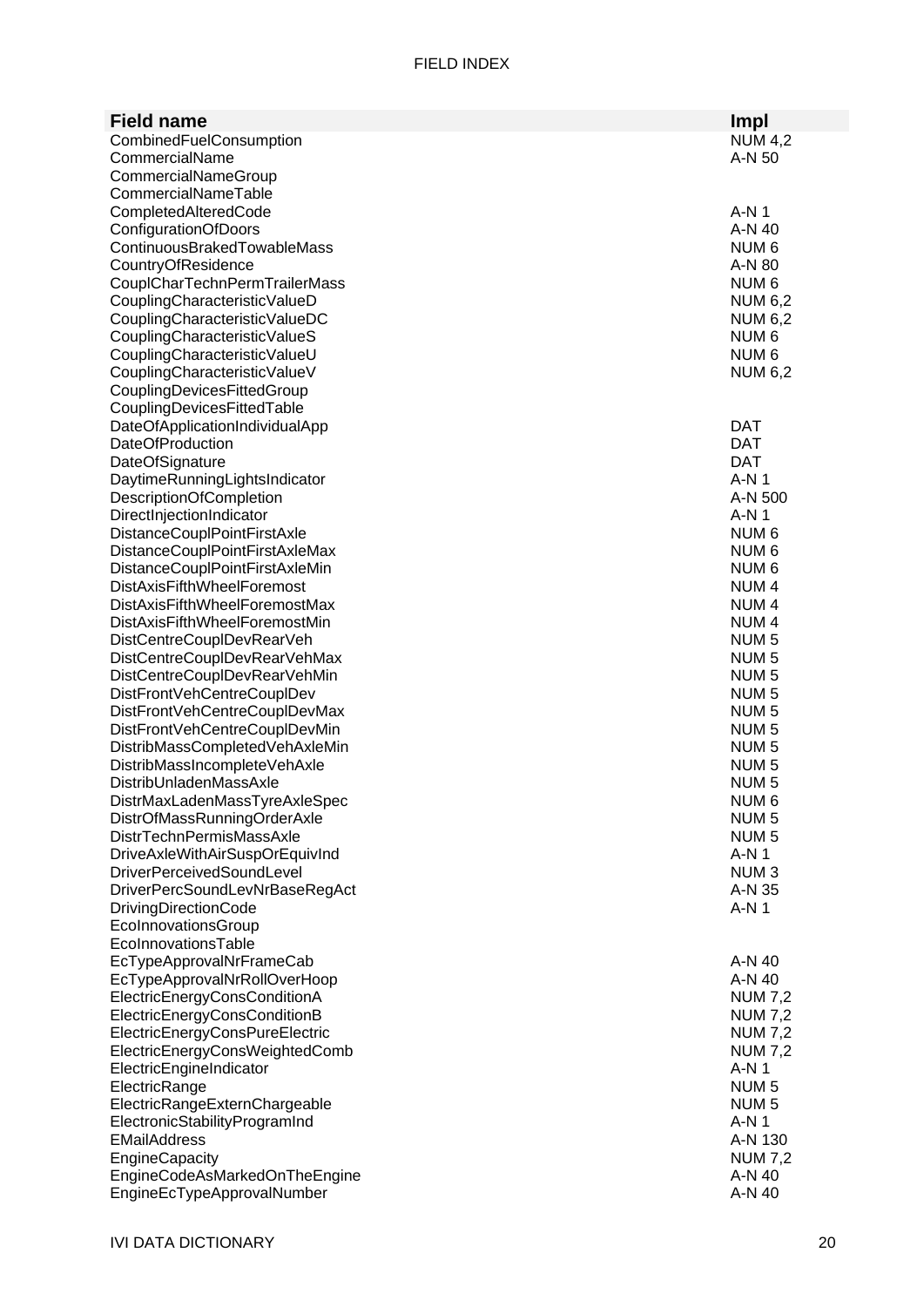| Impl<br><b>Field name</b><br>EngineGroup<br>EngineNumber<br>A-N 25<br>EngineSpeedMaximumNetPower<br>NUM <sub>5</sub><br>EngineSpeedPowerPowerTakeOff<br>NUM <sub>5</sub><br>EngineTable<br>EvaporativeEmisControlSysInd<br>$A-N1$<br>ExceedingDimensionsIndicator<br>$A-N1$<br>Exemptions<br>A-N 200<br>ExhaustEmissionLevelEuro<br>A-N 10<br><b>ExhaustGasRecirculationInd</b><br>$A-N1$<br>ExtraUrbanConditionsCO2<br>NUM <sub>3</sub><br><b>ExtraUrbanConditionsFuelCons</b><br><b>NUM 4,2</b><br>A-N 35<br>ExtSoundLevelNrBaseRegulAct<br>NUM <sub>4</sub><br>FifthWheelLead<br>FifthWheelLeadMaximum<br>NUM <sub>4</sub><br>FifthWheelLeadMinimum<br>NUM <sub>4</sub><br>A-N 40<br><b>FiscalPowerOrNatCodeNrs</b><br>FiscalPowerOrNatCodeNrsGroup<br>FiscalPowerOrNatCodeNrsTable<br>$A-N3$<br>FiscPowOrNatCodeNrsCountryCode<br>FrameOrCabMake<br>A-N 50<br>$A-N1$<br>FrontAirbagInd<br>FuelCode<br>NUM <sub>2</sub><br>FuelGroup<br>FuelTable<br>FuelTankCapacity<br><b>NUM 4,1</b><br>FuelTankFuelCode<br>NUM <sub>2</sub><br>FuelTankSequentialNumber<br>NUM <sub>1</sub><br>ALF <sub>1</sub><br>FuelTypeCode<br>GearboxTypeCode<br>$A-N1$<br>GearGroup<br>GearNumber<br>NUM <sub>2</sub><br>GearRatio<br><b>NUM 7,5</b><br>GearRatioGroup<br>GearRatioTable<br>GeneralCodeOfTheEcoInnovations<br>A-N 120<br>$A-N1$<br>HeadAirbagInd<br>Header<br>Height<br>NUM <sub>4</sub><br>HeightCouplingAboveGroundMax<br>NUM <sub>4</sub><br>HeightCouplingAboveGroundMin<br>NUM <sub>4</sub><br>HeightMaximum<br>NUM <sub>4</sub><br>HeightMinimum<br>NUM <sub>4</sub><br>HybridIndicator<br>A-N 1<br>HydrLiftThreePointCouplingInd<br>$A-N1$<br>IdentEngineTypeLocation<br>A-N 80<br>IdentEngineTypeMethodAffixing<br>A-N 80<br>IndependBrakedTowableMass<br>NUM 6<br>IndividualApprovalNumber<br>A-N 35<br>IndividualApprovalTypeCode<br>$A-N1$<br>IndividualApprovalVersionNr<br>NUM <sub>2</sub><br>InertiaBrakedTowableMass<br>NUM <sub>6</sub> |
|-------------------------------------------------------------------------------------------------------------------------------------------------------------------------------------------------------------------------------------------------------------------------------------------------------------------------------------------------------------------------------------------------------------------------------------------------------------------------------------------------------------------------------------------------------------------------------------------------------------------------------------------------------------------------------------------------------------------------------------------------------------------------------------------------------------------------------------------------------------------------------------------------------------------------------------------------------------------------------------------------------------------------------------------------------------------------------------------------------------------------------------------------------------------------------------------------------------------------------------------------------------------------------------------------------------------------------------------------------------------------------------------------------------------------------------------------------------------------------------------------------------------------------------------------------------------------------------------------------------------------------------------------------------------------------------------------------------------------------------------------------------------------------------------------------------------------------------------------------------------------------------------------------------------------------------------------------|
|                                                                                                                                                                                                                                                                                                                                                                                                                                                                                                                                                                                                                                                                                                                                                                                                                                                                                                                                                                                                                                                                                                                                                                                                                                                                                                                                                                                                                                                                                                                                                                                                                                                                                                                                                                                                                                                                                                                                                       |
|                                                                                                                                                                                                                                                                                                                                                                                                                                                                                                                                                                                                                                                                                                                                                                                                                                                                                                                                                                                                                                                                                                                                                                                                                                                                                                                                                                                                                                                                                                                                                                                                                                                                                                                                                                                                                                                                                                                                                       |
|                                                                                                                                                                                                                                                                                                                                                                                                                                                                                                                                                                                                                                                                                                                                                                                                                                                                                                                                                                                                                                                                                                                                                                                                                                                                                                                                                                                                                                                                                                                                                                                                                                                                                                                                                                                                                                                                                                                                                       |
|                                                                                                                                                                                                                                                                                                                                                                                                                                                                                                                                                                                                                                                                                                                                                                                                                                                                                                                                                                                                                                                                                                                                                                                                                                                                                                                                                                                                                                                                                                                                                                                                                                                                                                                                                                                                                                                                                                                                                       |
|                                                                                                                                                                                                                                                                                                                                                                                                                                                                                                                                                                                                                                                                                                                                                                                                                                                                                                                                                                                                                                                                                                                                                                                                                                                                                                                                                                                                                                                                                                                                                                                                                                                                                                                                                                                                                                                                                                                                                       |
|                                                                                                                                                                                                                                                                                                                                                                                                                                                                                                                                                                                                                                                                                                                                                                                                                                                                                                                                                                                                                                                                                                                                                                                                                                                                                                                                                                                                                                                                                                                                                                                                                                                                                                                                                                                                                                                                                                                                                       |
|                                                                                                                                                                                                                                                                                                                                                                                                                                                                                                                                                                                                                                                                                                                                                                                                                                                                                                                                                                                                                                                                                                                                                                                                                                                                                                                                                                                                                                                                                                                                                                                                                                                                                                                                                                                                                                                                                                                                                       |
|                                                                                                                                                                                                                                                                                                                                                                                                                                                                                                                                                                                                                                                                                                                                                                                                                                                                                                                                                                                                                                                                                                                                                                                                                                                                                                                                                                                                                                                                                                                                                                                                                                                                                                                                                                                                                                                                                                                                                       |
|                                                                                                                                                                                                                                                                                                                                                                                                                                                                                                                                                                                                                                                                                                                                                                                                                                                                                                                                                                                                                                                                                                                                                                                                                                                                                                                                                                                                                                                                                                                                                                                                                                                                                                                                                                                                                                                                                                                                                       |
|                                                                                                                                                                                                                                                                                                                                                                                                                                                                                                                                                                                                                                                                                                                                                                                                                                                                                                                                                                                                                                                                                                                                                                                                                                                                                                                                                                                                                                                                                                                                                                                                                                                                                                                                                                                                                                                                                                                                                       |
|                                                                                                                                                                                                                                                                                                                                                                                                                                                                                                                                                                                                                                                                                                                                                                                                                                                                                                                                                                                                                                                                                                                                                                                                                                                                                                                                                                                                                                                                                                                                                                                                                                                                                                                                                                                                                                                                                                                                                       |
|                                                                                                                                                                                                                                                                                                                                                                                                                                                                                                                                                                                                                                                                                                                                                                                                                                                                                                                                                                                                                                                                                                                                                                                                                                                                                                                                                                                                                                                                                                                                                                                                                                                                                                                                                                                                                                                                                                                                                       |
|                                                                                                                                                                                                                                                                                                                                                                                                                                                                                                                                                                                                                                                                                                                                                                                                                                                                                                                                                                                                                                                                                                                                                                                                                                                                                                                                                                                                                                                                                                                                                                                                                                                                                                                                                                                                                                                                                                                                                       |
|                                                                                                                                                                                                                                                                                                                                                                                                                                                                                                                                                                                                                                                                                                                                                                                                                                                                                                                                                                                                                                                                                                                                                                                                                                                                                                                                                                                                                                                                                                                                                                                                                                                                                                                                                                                                                                                                                                                                                       |
|                                                                                                                                                                                                                                                                                                                                                                                                                                                                                                                                                                                                                                                                                                                                                                                                                                                                                                                                                                                                                                                                                                                                                                                                                                                                                                                                                                                                                                                                                                                                                                                                                                                                                                                                                                                                                                                                                                                                                       |
|                                                                                                                                                                                                                                                                                                                                                                                                                                                                                                                                                                                                                                                                                                                                                                                                                                                                                                                                                                                                                                                                                                                                                                                                                                                                                                                                                                                                                                                                                                                                                                                                                                                                                                                                                                                                                                                                                                                                                       |
|                                                                                                                                                                                                                                                                                                                                                                                                                                                                                                                                                                                                                                                                                                                                                                                                                                                                                                                                                                                                                                                                                                                                                                                                                                                                                                                                                                                                                                                                                                                                                                                                                                                                                                                                                                                                                                                                                                                                                       |
|                                                                                                                                                                                                                                                                                                                                                                                                                                                                                                                                                                                                                                                                                                                                                                                                                                                                                                                                                                                                                                                                                                                                                                                                                                                                                                                                                                                                                                                                                                                                                                                                                                                                                                                                                                                                                                                                                                                                                       |
|                                                                                                                                                                                                                                                                                                                                                                                                                                                                                                                                                                                                                                                                                                                                                                                                                                                                                                                                                                                                                                                                                                                                                                                                                                                                                                                                                                                                                                                                                                                                                                                                                                                                                                                                                                                                                                                                                                                                                       |
|                                                                                                                                                                                                                                                                                                                                                                                                                                                                                                                                                                                                                                                                                                                                                                                                                                                                                                                                                                                                                                                                                                                                                                                                                                                                                                                                                                                                                                                                                                                                                                                                                                                                                                                                                                                                                                                                                                                                                       |
|                                                                                                                                                                                                                                                                                                                                                                                                                                                                                                                                                                                                                                                                                                                                                                                                                                                                                                                                                                                                                                                                                                                                                                                                                                                                                                                                                                                                                                                                                                                                                                                                                                                                                                                                                                                                                                                                                                                                                       |
|                                                                                                                                                                                                                                                                                                                                                                                                                                                                                                                                                                                                                                                                                                                                                                                                                                                                                                                                                                                                                                                                                                                                                                                                                                                                                                                                                                                                                                                                                                                                                                                                                                                                                                                                                                                                                                                                                                                                                       |
|                                                                                                                                                                                                                                                                                                                                                                                                                                                                                                                                                                                                                                                                                                                                                                                                                                                                                                                                                                                                                                                                                                                                                                                                                                                                                                                                                                                                                                                                                                                                                                                                                                                                                                                                                                                                                                                                                                                                                       |
|                                                                                                                                                                                                                                                                                                                                                                                                                                                                                                                                                                                                                                                                                                                                                                                                                                                                                                                                                                                                                                                                                                                                                                                                                                                                                                                                                                                                                                                                                                                                                                                                                                                                                                                                                                                                                                                                                                                                                       |
|                                                                                                                                                                                                                                                                                                                                                                                                                                                                                                                                                                                                                                                                                                                                                                                                                                                                                                                                                                                                                                                                                                                                                                                                                                                                                                                                                                                                                                                                                                                                                                                                                                                                                                                                                                                                                                                                                                                                                       |
|                                                                                                                                                                                                                                                                                                                                                                                                                                                                                                                                                                                                                                                                                                                                                                                                                                                                                                                                                                                                                                                                                                                                                                                                                                                                                                                                                                                                                                                                                                                                                                                                                                                                                                                                                                                                                                                                                                                                                       |
|                                                                                                                                                                                                                                                                                                                                                                                                                                                                                                                                                                                                                                                                                                                                                                                                                                                                                                                                                                                                                                                                                                                                                                                                                                                                                                                                                                                                                                                                                                                                                                                                                                                                                                                                                                                                                                                                                                                                                       |
|                                                                                                                                                                                                                                                                                                                                                                                                                                                                                                                                                                                                                                                                                                                                                                                                                                                                                                                                                                                                                                                                                                                                                                                                                                                                                                                                                                                                                                                                                                                                                                                                                                                                                                                                                                                                                                                                                                                                                       |
|                                                                                                                                                                                                                                                                                                                                                                                                                                                                                                                                                                                                                                                                                                                                                                                                                                                                                                                                                                                                                                                                                                                                                                                                                                                                                                                                                                                                                                                                                                                                                                                                                                                                                                                                                                                                                                                                                                                                                       |
|                                                                                                                                                                                                                                                                                                                                                                                                                                                                                                                                                                                                                                                                                                                                                                                                                                                                                                                                                                                                                                                                                                                                                                                                                                                                                                                                                                                                                                                                                                                                                                                                                                                                                                                                                                                                                                                                                                                                                       |
|                                                                                                                                                                                                                                                                                                                                                                                                                                                                                                                                                                                                                                                                                                                                                                                                                                                                                                                                                                                                                                                                                                                                                                                                                                                                                                                                                                                                                                                                                                                                                                                                                                                                                                                                                                                                                                                                                                                                                       |
|                                                                                                                                                                                                                                                                                                                                                                                                                                                                                                                                                                                                                                                                                                                                                                                                                                                                                                                                                                                                                                                                                                                                                                                                                                                                                                                                                                                                                                                                                                                                                                                                                                                                                                                                                                                                                                                                                                                                                       |
|                                                                                                                                                                                                                                                                                                                                                                                                                                                                                                                                                                                                                                                                                                                                                                                                                                                                                                                                                                                                                                                                                                                                                                                                                                                                                                                                                                                                                                                                                                                                                                                                                                                                                                                                                                                                                                                                                                                                                       |
|                                                                                                                                                                                                                                                                                                                                                                                                                                                                                                                                                                                                                                                                                                                                                                                                                                                                                                                                                                                                                                                                                                                                                                                                                                                                                                                                                                                                                                                                                                                                                                                                                                                                                                                                                                                                                                                                                                                                                       |
|                                                                                                                                                                                                                                                                                                                                                                                                                                                                                                                                                                                                                                                                                                                                                                                                                                                                                                                                                                                                                                                                                                                                                                                                                                                                                                                                                                                                                                                                                                                                                                                                                                                                                                                                                                                                                                                                                                                                                       |
|                                                                                                                                                                                                                                                                                                                                                                                                                                                                                                                                                                                                                                                                                                                                                                                                                                                                                                                                                                                                                                                                                                                                                                                                                                                                                                                                                                                                                                                                                                                                                                                                                                                                                                                                                                                                                                                                                                                                                       |
|                                                                                                                                                                                                                                                                                                                                                                                                                                                                                                                                                                                                                                                                                                                                                                                                                                                                                                                                                                                                                                                                                                                                                                                                                                                                                                                                                                                                                                                                                                                                                                                                                                                                                                                                                                                                                                                                                                                                                       |
|                                                                                                                                                                                                                                                                                                                                                                                                                                                                                                                                                                                                                                                                                                                                                                                                                                                                                                                                                                                                                                                                                                                                                                                                                                                                                                                                                                                                                                                                                                                                                                                                                                                                                                                                                                                                                                                                                                                                                       |
|                                                                                                                                                                                                                                                                                                                                                                                                                                                                                                                                                                                                                                                                                                                                                                                                                                                                                                                                                                                                                                                                                                                                                                                                                                                                                                                                                                                                                                                                                                                                                                                                                                                                                                                                                                                                                                                                                                                                                       |
|                                                                                                                                                                                                                                                                                                                                                                                                                                                                                                                                                                                                                                                                                                                                                                                                                                                                                                                                                                                                                                                                                                                                                                                                                                                                                                                                                                                                                                                                                                                                                                                                                                                                                                                                                                                                                                                                                                                                                       |
|                                                                                                                                                                                                                                                                                                                                                                                                                                                                                                                                                                                                                                                                                                                                                                                                                                                                                                                                                                                                                                                                                                                                                                                                                                                                                                                                                                                                                                                                                                                                                                                                                                                                                                                                                                                                                                                                                                                                                       |
|                                                                                                                                                                                                                                                                                                                                                                                                                                                                                                                                                                                                                                                                                                                                                                                                                                                                                                                                                                                                                                                                                                                                                                                                                                                                                                                                                                                                                                                                                                                                                                                                                                                                                                                                                                                                                                                                                                                                                       |
|                                                                                                                                                                                                                                                                                                                                                                                                                                                                                                                                                                                                                                                                                                                                                                                                                                                                                                                                                                                                                                                                                                                                                                                                                                                                                                                                                                                                                                                                                                                                                                                                                                                                                                                                                                                                                                                                                                                                                       |
|                                                                                                                                                                                                                                                                                                                                                                                                                                                                                                                                                                                                                                                                                                                                                                                                                                                                                                                                                                                                                                                                                                                                                                                                                                                                                                                                                                                                                                                                                                                                                                                                                                                                                                                                                                                                                                                                                                                                                       |
|                                                                                                                                                                                                                                                                                                                                                                                                                                                                                                                                                                                                                                                                                                                                                                                                                                                                                                                                                                                                                                                                                                                                                                                                                                                                                                                                                                                                                                                                                                                                                                                                                                                                                                                                                                                                                                                                                                                                                       |
|                                                                                                                                                                                                                                                                                                                                                                                                                                                                                                                                                                                                                                                                                                                                                                                                                                                                                                                                                                                                                                                                                                                                                                                                                                                                                                                                                                                                                                                                                                                                                                                                                                                                                                                                                                                                                                                                                                                                                       |
|                                                                                                                                                                                                                                                                                                                                                                                                                                                                                                                                                                                                                                                                                                                                                                                                                                                                                                                                                                                                                                                                                                                                                                                                                                                                                                                                                                                                                                                                                                                                                                                                                                                                                                                                                                                                                                                                                                                                                       |
|                                                                                                                                                                                                                                                                                                                                                                                                                                                                                                                                                                                                                                                                                                                                                                                                                                                                                                                                                                                                                                                                                                                                                                                                                                                                                                                                                                                                                                                                                                                                                                                                                                                                                                                                                                                                                                                                                                                                                       |
| InServiceMaxMassIntGroup                                                                                                                                                                                                                                                                                                                                                                                                                                                                                                                                                                                                                                                                                                                                                                                                                                                                                                                                                                                                                                                                                                                                                                                                                                                                                                                                                                                                                                                                                                                                                                                                                                                                                                                                                                                                                                                                                                                              |
| InServiceMaxMassIntTable                                                                                                                                                                                                                                                                                                                                                                                                                                                                                                                                                                                                                                                                                                                                                                                                                                                                                                                                                                                                                                                                                                                                                                                                                                                                                                                                                                                                                                                                                                                                                                                                                                                                                                                                                                                                                                                                                                                              |
| InServiceMaxMassNatGroup                                                                                                                                                                                                                                                                                                                                                                                                                                                                                                                                                                                                                                                                                                                                                                                                                                                                                                                                                                                                                                                                                                                                                                                                                                                                                                                                                                                                                                                                                                                                                                                                                                                                                                                                                                                                                                                                                                                              |
| InServiceMaxMassNatTable                                                                                                                                                                                                                                                                                                                                                                                                                                                                                                                                                                                                                                                                                                                                                                                                                                                                                                                                                                                                                                                                                                                                                                                                                                                                                                                                                                                                                                                                                                                                                                                                                                                                                                                                                                                                                                                                                                                              |
| IntendedCountryOfRegistrCode<br>$A-N3$                                                                                                                                                                                                                                                                                                                                                                                                                                                                                                                                                                                                                                                                                                                                                                                                                                                                                                                                                                                                                                                                                                                                                                                                                                                                                                                                                                                                                                                                                                                                                                                                                                                                                                                                                                                                                                                                                                                |
| InterconnOfBrakedAxle<br>A-N 80                                                                                                                                                                                                                                                                                                                                                                                                                                                                                                                                                                                                                                                                                                                                                                                                                                                                                                                                                                                                                                                                                                                                                                                                                                                                                                                                                                                                                                                                                                                                                                                                                                                                                                                                                                                                                                                                                                                       |
| <b>InterconnOfPoweredAxles</b><br>A-N 40                                                                                                                                                                                                                                                                                                                                                                                                                                                                                                                                                                                                                                                                                                                                                                                                                                                                                                                                                                                                                                                                                                                                                                                                                                                                                                                                                                                                                                                                                                                                                                                                                                                                                                                                                                                                                                                                                                              |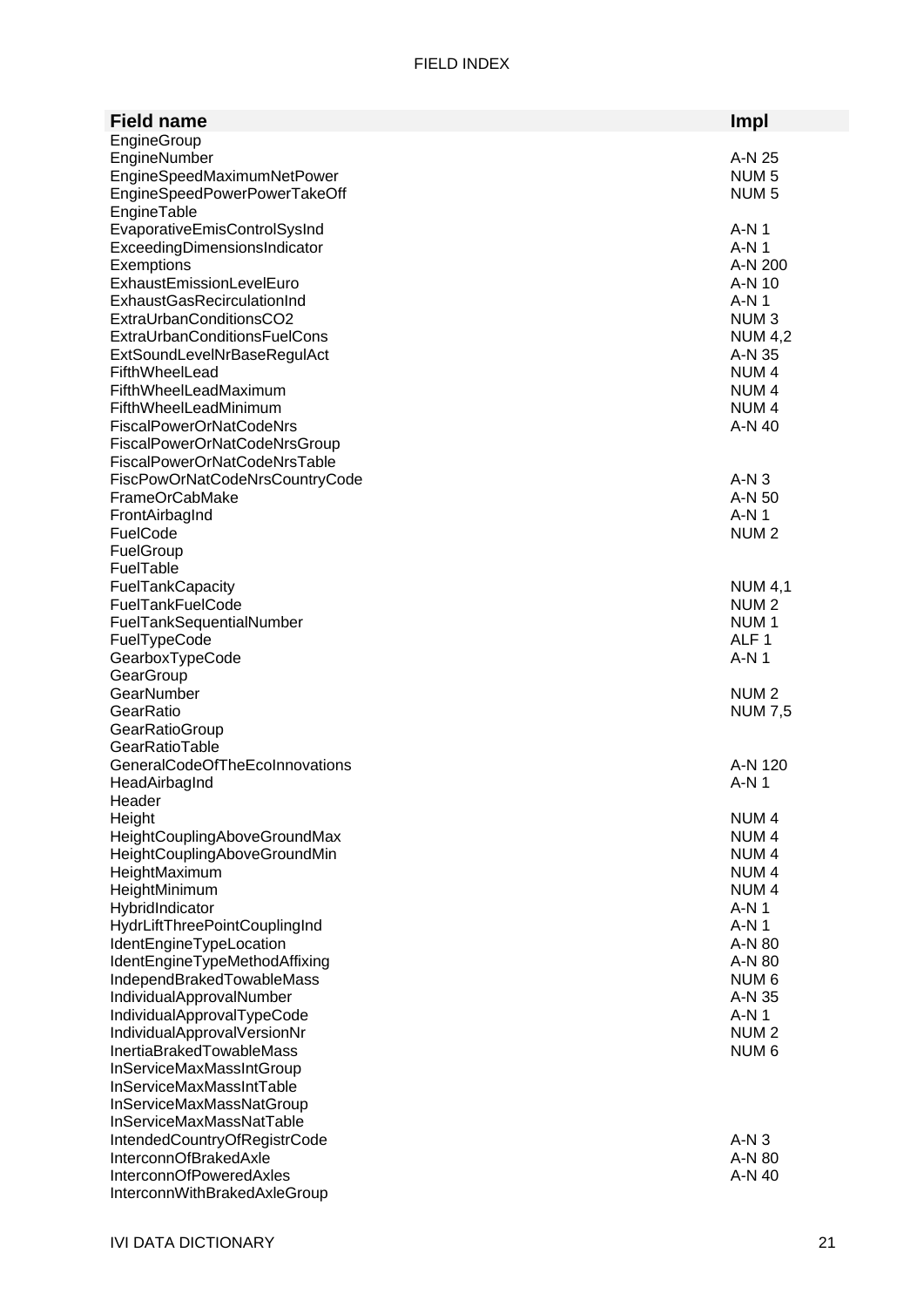| <b>Field name</b>                                              | Impl                                 |
|----------------------------------------------------------------|--------------------------------------|
| InterconnWithBrakedAxleNumber                                  | NUM <sub>1</sub>                     |
| InterconnWithBrakedAxleTable                                   |                                      |
| InterconnWithPoweredAxleGroup                                  |                                      |
| InterconnWithPoweredAxleNumber                                 | NUM <sub>1</sub>                     |
| InterconnWithPoweredAxleTable                                  |                                      |
| <b>InterCoolerIndicator</b>                                    | A-N 1                                |
| <b>IVIReferenceld</b>                                          | A-N 36                               |
| LaneDepartureWarningIndicator                                  | A-N 1                                |
| Length                                                         | NUM <sub>5</sub>                     |
| LengthMaximum                                                  | NUM <sub>5</sub>                     |
| LengthMinimum                                                  | NUM <sub>5</sub>                     |
| LengthOfTheLoadingArea                                         | NUM <sub>5</sub>                     |
| LengthOfTheLoadingAreaMaximum                                  | NUM <sub>5</sub>                     |
| LengthOfTheLoadingAreaMinimum                                  | NUM <sub>5</sub>                     |
| LiftAxleInd                                                    | A-N 1                                |
| LoadableAxleInd                                                | A-N 1                                |
| LoadCapacityIndexSingleWheel                                   | NUM <sub>3</sub>                     |
| LoadCapacityIndexTwinWheel                                     | NUM <sub>3</sub>                     |
| LoadPlatformDimensionsHeight                                   | NUM <sub>5</sub>                     |
| LoadPlatformDimensionsLength                                   | NUM <sub>5</sub>                     |
| LoadPlatformDimensionsWidth                                    | NUM <sub>5</sub>                     |
| LoadPlatformTechPermLoad                                       | NUM <sub>6</sub>                     |
| LocationOfTheVinCode                                           | $A-N2$                               |
| LocationOfTheVinCode23Wheel                                    | A-N 50                               |
| LocOfTheStatutoryPlates23Wheel                                 | A-N 50                               |
| LocOfTheStatutoryPlatesCode                                    | $A-N2$                               |
| LowerAirbagInd                                                 | A-N 1                                |
| LpgFuellingSystemIndicator                                     | $A-N1$                               |
| Make                                                           | A-N 52                               |
|                                                                |                                      |
| MakeGroup                                                      |                                      |
| <b>MakeRollOverHoop</b>                                        | $A-N$ 40                             |
| MakeTable                                                      |                                      |
| ManufacturerOfTheEngine                                        | A-N 52                               |
| <b>ManufacturerPlateLocation</b>                               | A-N 150                              |
| ManufacturerPlateMethodOfAffix                                 | A-N 150                              |
| MassIncompleteVehRunningOrder                                  | NUM <sub>6</sub>                     |
| MassOfTheVehicleInRunningOrder                                 | NUM <sub>6</sub>                     |
| MaximumContinuousRatedPower                                    | <b>NUM 6,2</b>                       |
| <b>MaximumNetPower</b>                                         | <b>NUM 6,2</b>                       |
| MaximumPermissibleHeight                                       | NUM <sub>4</sub>                     |
| MaximumPermissibleLength                                       | NUM <sub>5</sub>                     |
| MaximumPermissibleRearOverhang<br>MaximumPermissibleWidth      | NUM <sub>4</sub><br>NUM <sub>4</sub> |
| MaximumSpeed                                                   | <b>NUM 5,2</b>                       |
| MaxPercentBiofuelAcceptInFuel                                  | <b>NUM 5,2</b>                       |
| MaxPermLadenMassAxleCountrCode                                 | $A-N2$                               |
| MaxPermLadenMassAxleGrCCode                                    | $A-N2$                               |
| MaxPermLadenMassAxleGrInt                                      | NUM <sub>5</sub>                     |
| MaxPermLadenMassAxleGrIntGroup                                 |                                      |
| MaxPermLadenMassAxleGrIntTable                                 |                                      |
| MaxPermLadenMassAxleGrNat                                      | NUM <sub>5</sub>                     |
| MaxPermLadenMassAxleGrNatGroup                                 |                                      |
| MaxPermLadenMassAxleGrNatTable                                 |                                      |
| <b>MaxPermLadenMassAxleInt</b>                                 | NUM <sub>5</sub>                     |
| MaxPermLadenMassAxleIntGroup                                   |                                      |
| MaxPermLadenMassAxleIntTable                                   |                                      |
| MaxPermLadenMassAxleNatGroup                                   |                                      |
| MaxPermLadenMassAxleNational                                   | NUM <sub>5</sub>                     |
| MaxPermLadenMassAxleNatTable<br>MaxPermLadenMassGrTrafficRegul | A-N 40                               |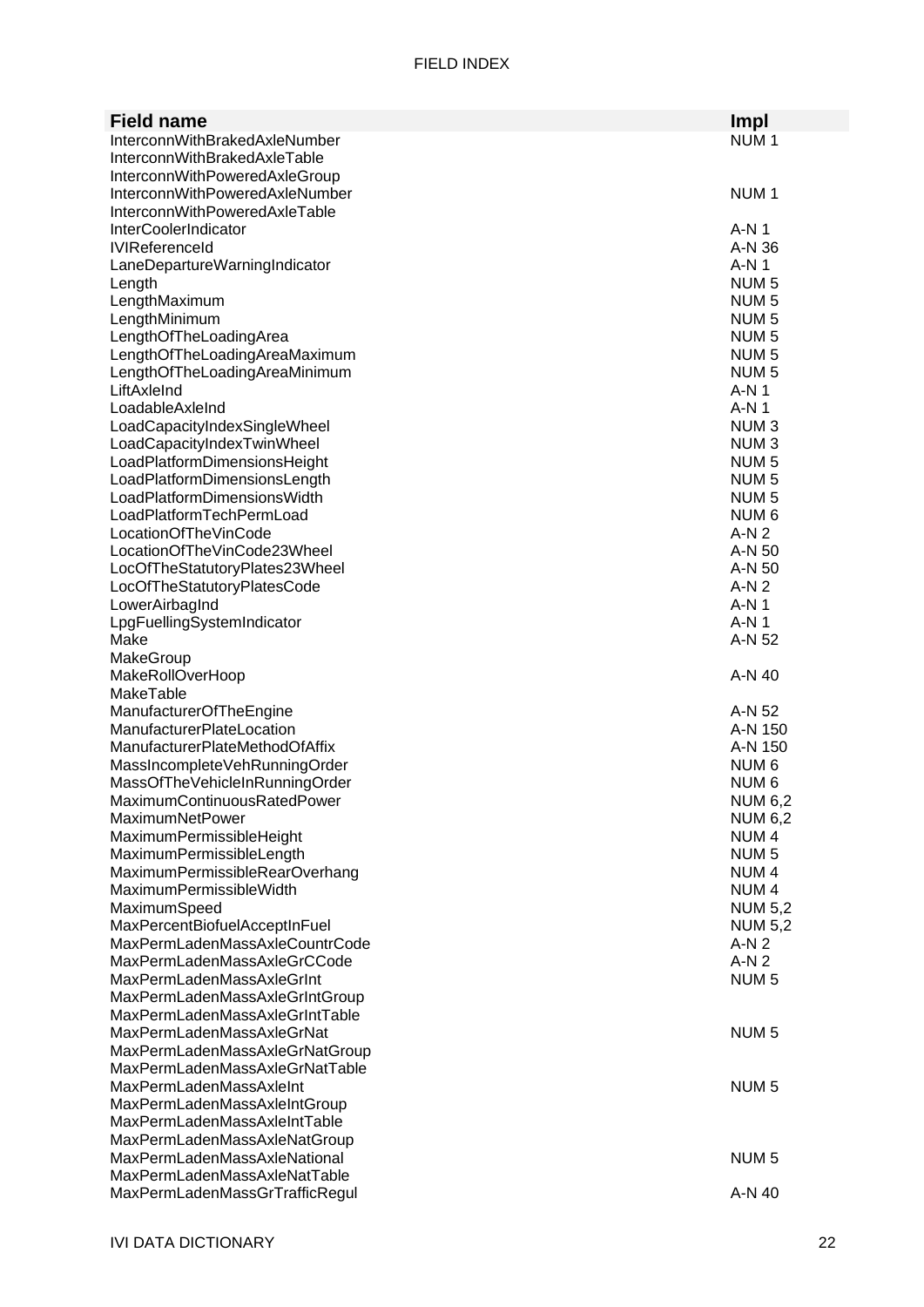| <b>Field name</b>               | Impl             |
|---------------------------------|------------------|
| MaxPermLadenMassInternational   | NUM <sub>6</sub> |
| <b>MaxPermLadenMassNational</b> | NUM <sub>6</sub> |
| MaxPermLadenMassTrafficRegul    | A-N 40           |
| MaxPermMassCombinationInt       | NUM <sub>6</sub> |
| MaxPermMassCombinationNational  | NUM 6            |
| MaxPermMassIntTrafficRegul      | A-N 40           |
| MaxPermMassNatTraffCountryCode  | $A-N2$           |
| MaxPermPosCOGCompletedVeh       | A-N 150          |
| MeansOfIdentificationOfType     | A-N 150          |
| MechanicalCouplingGroup         |                  |
| MechanicalCouplingTable         |                  |
| MechnicalCouplingMake           | A-N 52           |
| MechnicalCouplingType           | A-N 40           |
| MethodOfAttachmStatPlatesCode   | $A-N2$           |
| MetricImperialSpeedometerCode   | $A-N1$           |
| MinMassVehCompleted             | NUM <sub>6</sub> |
| Name                            | A-N 80           |
| NameOfSigner                    | A-N 80           |
| NationalDataGroup               |                  |
| NrBaseRegulActLastAmendEngines  | A-N 35           |
| NrBaseRegulActLastAmendMotVeh   | A-N 35           |
| NrOfPassSeatingPosLowerDeck     | NUM <sub>3</sub> |
| NrOfPassSeatingPosUpperDeck     | NUM <sub>3</sub> |
| NrOfSeatingPositionExclDriver   | NUM <sub>3</sub> |
| NrOfSeatingPositions            | NUM <sub>3</sub> |
| NrOfWheelchairUserAccessPos     | NUM <sub>3</sub> |
| NumberForBodywork               | NUM <sub>3</sub> |
| <b>NumberOfAxles</b>            | NUM <sub>2</sub> |
| NumberOfAxlesWithTwinWheels     | NUM <sub>2</sub> |
| <b>NumberOfBrakedAxles</b>      | NUM <sub>2</sub> |
| NumberOfCylinders               | NUM <sub>2</sub> |
| <b>NumberOfDoors</b>            | NUM <sub>1</sub> |
| <b>NumberOfPoweredAxles</b>     | NUM <sub>2</sub> |
| <b>NumberOfRatiosFront</b>      | NUM <sub>2</sub> |
| <b>NumberOfRatiosRear</b>       | NUM <sub>2</sub> |
| <b>NumberOfStandingPlaces</b>   | NUM <sub>3</sub> |
| NumberOfSteeredAxles            | NUM <sub>2</sub> |
| NumberOfTheMemberState          | A-N 4            |
| <b>NumberOfWheels</b>           | NUM <sub>2</sub> |
| NumberRegistrationCertifPart2   | $A-N8$           |
| NumericAlphanumIdentifCode      | A-N 80           |
| OdometerReading                 | NUM <sub>7</sub> |
| OdometerUnitCode                | A-N 1            |
| OffVehicleChargingIndicator     | A-N 1            |
| OnBoardDiagnosInd               | $A-N1$           |
| OptionalLightSignallingDevices  | A-N 150          |
| OtherEmissionLegislation        | A-N 40           |
| OxygenSensorInd                 | A-N 1            |
| ParticulateTrapInd              | A-N 1            |
| PartOfAxleGroupNumber           | NUM <sub>2</sub> |
| PendulumAxleIndicator           | $A-N1$           |
| PhoneNumber                     | A-N 20           |
| <b>PlaceOfResidence</b>         | A-N 80           |
| PlaceOfSignature                | A-N 80           |
| <b>PositionOfSeats</b>          | A-N 40           |
| PositionOfSigner                | A-N 80           |
| PositionRollOverHoopCode        | A-N 1            |
| PoweredAxleInd                  | $A-N1$           |
| PowerMassRatio                  | <b>NUM 3,2</b>   |
| PowerPowerTakeOff               | NUM <sub>4</sub> |
|                                 |                  |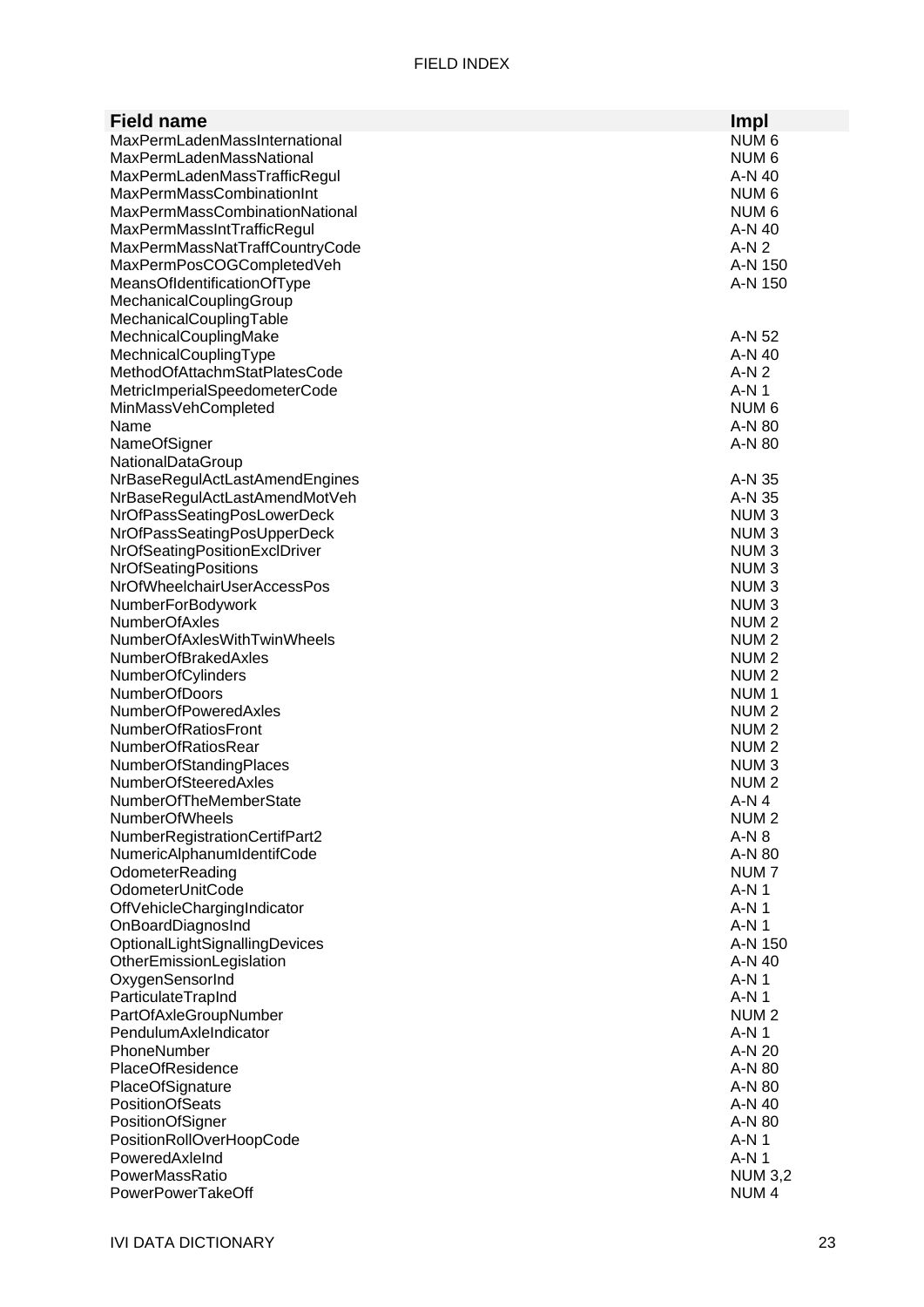| <b>Field name</b>                                           | Impl                               |
|-------------------------------------------------------------|------------------------------------|
| PressFeedLineSingleLineBraking                              | <b>NUM 7,2</b>                     |
| PressFeedLineTwoLineBraking                                 | <b>NUM 7,2</b>                     |
| PressureChargerInd                                          | A-N 1                              |
| PrimaryColourCode                                           | NUM <sub>2</sub>                   |
| ProductionSequentialNumber                                  | NUM 4                              |
| ProductionYear                                              | NUM <sub>4</sub>                   |
| ProtectionPedestriansIndicator                              | A-N 1                              |
| ProvisionalApprovalIndicator                                | A-N 1                              |
| PureElectricIndicator                                       | A-N 1                              |
| <b>RearOverhang</b>                                         | NUM 4                              |
| RearOverhangMaximum                                         | NUM <sub>4</sub>                   |
| RearOverhangMinimum                                         | NUM <sub>4</sub><br>A-N 1          |
| <b>RearRegistrationPlateCode</b><br>RegulActApprovalCode    | A-N 1                              |
| RegulActInclLastAmend                                       | A-N 25                             |
| RegulActInclLastAmendRemark                                 | A-N 200                            |
| RegulActInclLastAmendSubjNr                                 | A-N 5                              |
| RegulationAct                                               | A-N 25                             |
| RegulationsGroup                                            |                                    |
| RegulationsTable                                            |                                    |
| Remarks                                                     | A-N 1000                           |
| RemarksExceptions                                           | A-N 378                            |
| RetractableOrLoadableAxleInd                                | A-N 1                              |
| ReversibleDrivingPositionInd                                | A-N 1                              |
| <b>RevisionDate</b>                                         | <b>DAT</b>                         |
| RightLeftHandTrafficCode                                    | $A-N1$                             |
| <b>RimSizeIncludingOffSet</b>                               | A-N 20                             |
| SeatForUseOnlyWhenTheVehStat                                | NUM <sub>3</sub>                   |
| SecondaryColourCode                                         | NUM 2                              |
| SelfTrackingAxleIndicator                                   | A-N 1                              |
| SideAirbagInd                                               | A-N 1                              |
| SigningAuthorityGroup                                       |                                    |
| SigningAuthorityTable                                       |                                    |
| SmokeCorrectedAbsorptionCoeff                               | <b>NUM 9,5</b>                     |
| SoundLevelDriveBy                                           | <b>NUM 5,2</b><br>NUM <sub>5</sub> |
| SoundLevelStatEngineSpeed<br>SoundLevelStationary           | <b>NUM 5,2</b>                     |
| SpeedCategorySymbol                                         | $A-N2$                             |
| StageDate                                                   | <b>DAT</b>                         |
| StageEcTypeApprovalNumber                                   | A-N 40                             |
| StageManufacturerName                                       | A-N 80                             |
| StageManufacturerNumber                                     | NUM <sub>2</sub>                   |
| StageNrOfManufacturingGroup                                 |                                    |
| StageNrOfManufacturingTable                                 |                                    |
| StageOfCompletionCode                                       | A-N 1                              |
| SteeredAxleInd                                              | A-N 1                              |
| SteeringCategoryCode                                        | A-N 15                             |
| TankCapacityTankerVehicle                                   | NUM <sub>5</sub>                   |
| TechnAddDataGrAxleGroup                                     |                                    |
| TechnAddDataGrAxleNumber                                    | NUM <sub>2</sub>                   |
| TechnAddDataGrAxleTable                                     |                                    |
| TechnAddDataGrFuelTankGroup                                 |                                    |
| TechnAddDataGrFuelTankTable                                 |                                    |
| <b>TechnicalAdditionalDataGroup</b>                         |                                    |
| TechnicallyPermMassAxle                                     | NUM <sub>5</sub>                   |
| <b>TechnPermisMaxMassAxle</b>                               | NUM 6                              |
| <b>TechnPermMaxLadenMass</b>                                | NUM 6                              |
| TechnPermMaxLadenMassTyreSpec                               | NUM 6                              |
| <b>TechnPermMaxMassCombination</b><br>TechPermMassAxleGroup | NUM 6<br>NUM <sub>6</sub>          |
|                                                             |                                    |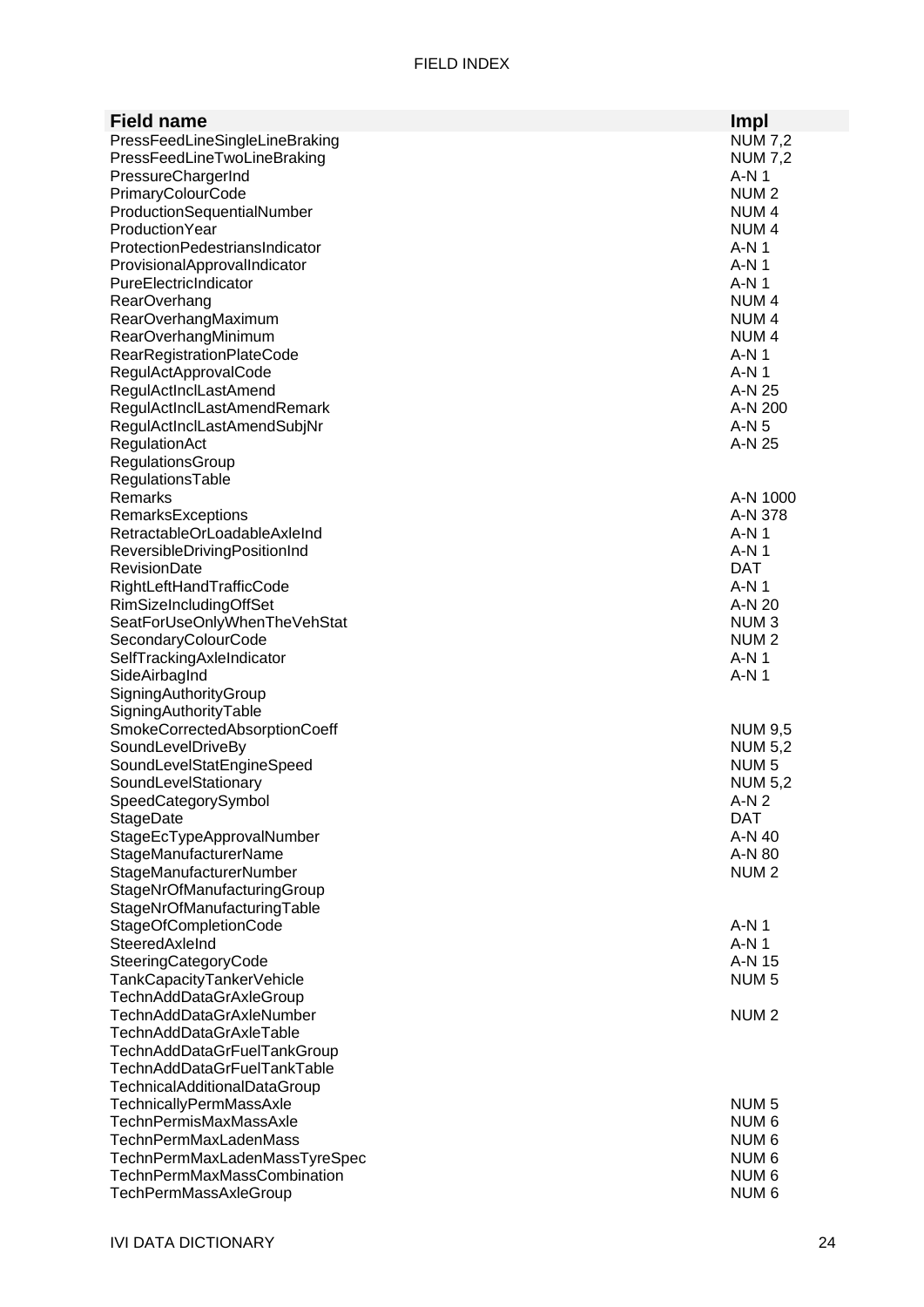| <b>Field name</b>                                     | Impl                               |
|-------------------------------------------------------|------------------------------------|
| TechPermMaxStatMassCouplPoint                         | NUM <sub>6</sub>                   |
| TechPermMaxStatVertLoadCouplPt                        | NUM 6                              |
| TechPermMaxStatVertMassCouplPt                        | NUM 6                              |
| TechPermMaxTowableMassTrailer                         | NUM <sub>6</sub>                   |
| <b>TechPermMaxTowMassBrakedTrail</b>                  | NUM <sub>6</sub>                   |
| TechPermMaxTowMassCentAxTrail                         | NUM 6                              |
| TechPermMaxTowMassDrawbarTrail                        | NUM 6                              |
| <b>TechPermMaxTowMassSemiTrailer</b>                  | NUM 6                              |
| TechPermMaxTowMassUnbrTrailer                         | NUM <sub>6</sub>                   |
| TestprocedureElrGroup                                 |                                    |
| TestprocedureEscGroup                                 |                                    |
| TestprocedureEtcGroup                                 |                                    |
| TestprocedureNrscGroup                                |                                    |
| TestprocedureNrtcGroup                                |                                    |
| TestprocedureType1Group                               |                                    |
| TestprocedureType2Group                               |                                    |
| TestprocedureWhscGroup                                |                                    |
| TestprocedureWhtcGroup                                |                                    |
| TestprocElrSmokeValue                                 | NUM 9,5                            |
| <b>TestprocEscCO</b>                                  | <b>NUM 9,5</b>                     |
| TestprocEscExponentParticles<br><b>TestprocEscNOx</b> | NUM <sub>2</sub><br><b>NUM 9,5</b> |
| <b>TestprocEscNumberOfParticles</b>                   | <b>NUM 9,5</b>                     |
| <b>TestprocEscParticulates</b>                        | <b>NUM 9,5</b>                     |
| <b>TestprocEscTHC</b>                                 | <b>NUM 9,5</b>                     |
| TestprocEtcCH4                                        | <b>NUM 9,5</b>                     |
| <b>TestprocEtcCO</b>                                  | <b>NUM 9,5</b>                     |
| <b>TestprocEtcExponentParticles</b>                   | NUM <sub>2</sub>                   |
| <b>TestprocEtcNMHC</b>                                | <b>NUM 9,5</b>                     |
| <b>TestprocEtcNOx</b>                                 | <b>NUM 9,5</b>                     |
| <b>TestprocEtcNumberOfParticles</b>                   | <b>NUM 9,5</b>                     |
| TestprocEtcParticulates                               | <b>NUM 9,5</b>                     |
| TestprocEtcTHC                                        | <b>NUM 9,5</b>                     |
| <b>TestprocNrscCO</b>                                 | <b>NUM 9,5</b>                     |
| <b>TestprocNrscExponentParticles</b>                  | NUM <sub>2</sub>                   |
| <b>TestprocNrscHC</b>                                 | <b>NUM 9,5</b>                     |
| TestprocNrscNMHC NOx                                  | <b>NUM 9,5</b>                     |
| <b>TestprocNrscNOx</b>                                | NUM 9,5                            |
| <b>TestprocNrscNumberOfParticles</b>                  | <b>NUM 9,5</b>                     |
| <b>TestprocNrscParticulates</b>                       | <b>NUM 9,5</b>                     |
| TestprocNrtcCH4                                       | <b>NUM 9,5</b>                     |
| <b>TestprocNrtcCO</b>                                 | <b>NUM 9,5</b>                     |
| TestprocNrtcExponentParticles                         | NUM <sub>2</sub>                   |
| TestprocNrtcNMHC                                      | <b>NUM 9,5</b>                     |
| TestprocNrtcNMHC_NOx                                  | <b>NUM 9,5</b>                     |
| <b>TestprocNrtcNOx</b>                                | <b>NUM 9,5</b>                     |
| TestprocNrtcNumberOfParticles                         | <b>NUM 9,5</b>                     |
| <b>TestprocNrtcParticulates</b>                       | <b>NUM 9,5</b>                     |
| <b>TestprocNrtcTHC</b>                                | <b>NUM 9,5</b>                     |
| TestprocType1CO                                       | <b>NUM 9,5</b><br>NUM <sub>2</sub> |
| TestprocType1ExponentParticles<br>TestprocType1HC     | <b>NUM 9,5</b>                     |
| TestprocType1HC_NOx                                   | <b>NUM 9,5</b>                     |
| TestprocType1NMHC                                     | <b>NUM 9,5</b>                     |
| TestprocType1NOx                                      | <b>NUM 9,5</b>                     |
| TestprocType1NrOfParticles                            | <b>NUM 9,5</b>                     |
| TestprocType1Particulates                             | <b>NUM 9,5</b>                     |
| TestprocType2CO                                       | <b>NUM 9,5</b>                     |
| TestprocType2COAtHighIdleSp                           | <b>NUM 6,4</b>                     |
| TestprocType2COAtNormIdleSp                           | <b>NUM 6,4</b>                     |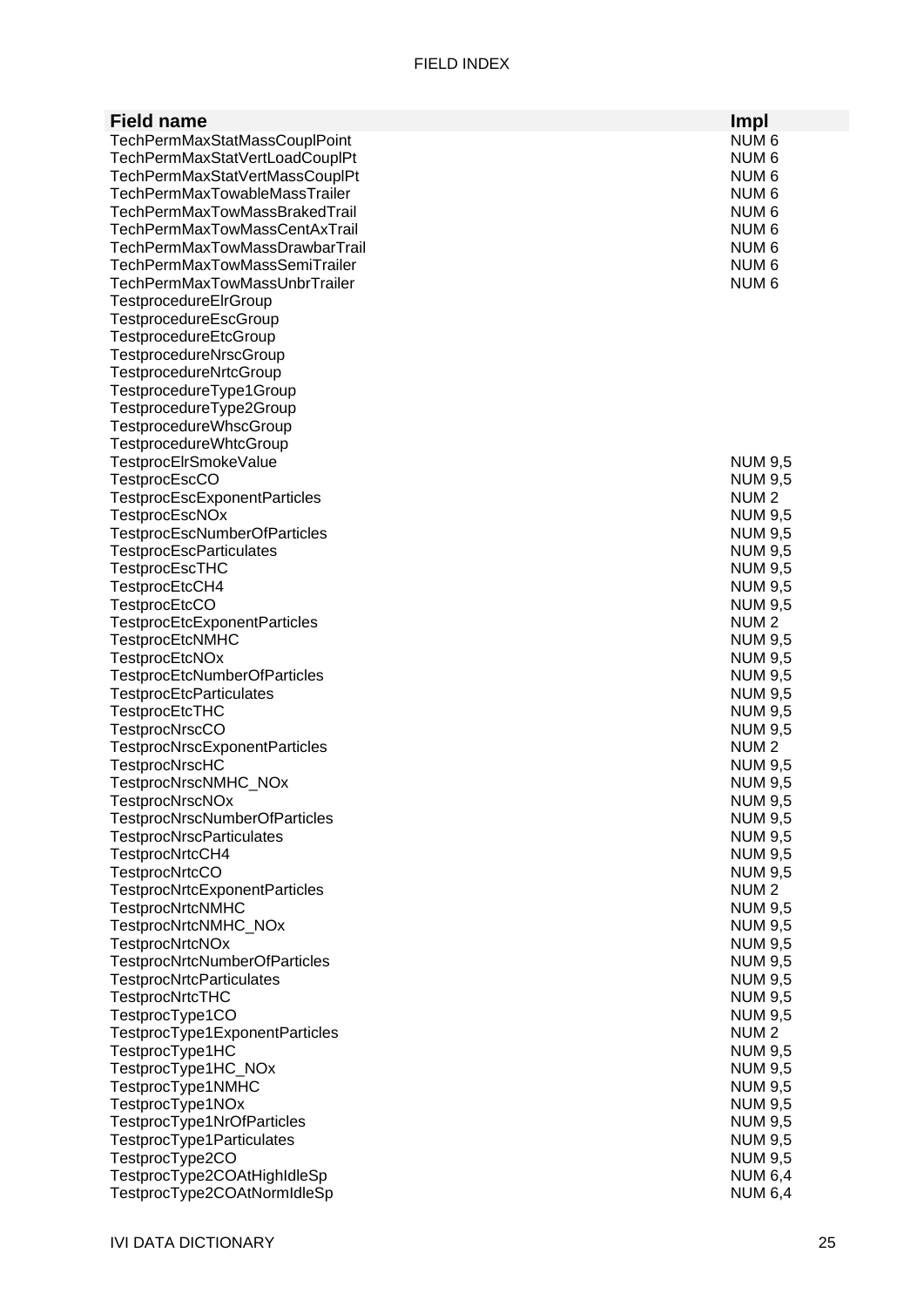| <b>Field name</b>                                      | <b>Impl</b>      |
|--------------------------------------------------------|------------------|
| TestprocType2EngSpHighIdleMax                          | NUM <sub>5</sub> |
| TestprocType2EngSpHighIdleMin                          | NUM <sub>5</sub> |
| TestprocType2EngSpNormalMax                            | NUM <sub>5</sub> |
| TestprocType2EngSpNormalMin                            | NUM <sub>5</sub> |
| TestprocType2HC                                        | <b>NUM 9,5</b>   |
| TestprocWhscCH4                                        | <b>NUM 9,5</b>   |
| <b>TestprocWhscCO</b>                                  | <b>NUM 9,5</b>   |
| TestprocWhscExponentParticles                          | NUM <sub>2</sub> |
| TestprocWhscNH3                                        | <b>NUM 9,5</b>   |
| <b>TestprocWhscNMHC</b>                                | <b>NUM 9,5</b>   |
| <b>TestprocWhscNOx</b>                                 | <b>NUM 9,5</b>   |
| <b>TestprocWhscNumberOfParticles</b>                   | <b>NUM 9,5</b>   |
| <b>TestprocWhscParticulates</b>                        | <b>NUM 9,5</b>   |
| <b>TestprocWhscTHC</b>                                 | <b>NUM 9,5</b>   |
| TestprocWhtcCH4                                        | <b>NUM 9,5</b>   |
| <b>TestprocWhtcCO</b>                                  | <b>NUM 9,5</b>   |
| TestprocWhtcExponentParticles                          | NUM <sub>2</sub> |
| TestprocWhtcNH3                                        | <b>NUM 9,5</b>   |
| <b>TestprocWhtcNMHC</b>                                | <b>NUM 9,5</b>   |
| <b>TestprocWhtcNOx</b>                                 | <b>NUM 9,5</b>   |
| TestprocWhtcNumberOfParticles                          | <b>NUM 9,5</b>   |
| <b>TestprocWhtcParticulates</b>                        | <b>NUM 9,5</b>   |
| <b>TestprocWhtcTHC</b>                                 | <b>NUM 9,5</b>   |
| TotalCO2EmisSavingDueEcoInnov                          | <b>NUM 5,2</b>   |
| <b>TrackOfAllOtherAxles</b>                            | NUM <sub>4</sub> |
| <b>TrackOfEachSteeredAxle</b>                          | NUM <sub>4</sub> |
| <b>TrailerBrakeConnectionsCode</b>                     | $A-N3$           |
| TrailerBrakeGroup                                      |                  |
| <b>TrailerBrakeTable</b>                               |                  |
| TwinWheelsAxleInd                                      | $A-N1$           |
| <b>Type</b>                                            | A-N 50           |
| <b>TypeApprovalDateOfIssue</b>                         | <b>DAT</b>       |
| TypeApprovalNumber                                     | A-N 35           |
| TypeApprovalTypeCode<br>TypeApprTranspDangerGoodsClass | $A-N3$<br>A-N 30 |
| TypeApprTranspDangerGoodsGroup                         |                  |
| TypeApprTranspDangerGoodsInd                           | $A-N1$           |
| TypeApprTranspDangerGoodsTable                         |                  |
| <b>TypeOfCouplingDeviceFitted</b>                      | A-N 80           |
| TypeOfRollOverHoopCode                                 | $A-N2$           |
| <b>TypeOfTyre</b>                                      | A-N 7            |
| TyreAxleGroup                                          |                  |
| TyreAxleTable                                          |                  |
| TyreGroup                                              |                  |
| TyrePressureMonitoringSystInd                          | A-N 1            |
| <b>TyreSize</b>                                        | A-N 20           |
| TyreSpecification                                      | A-N 100          |
| TyreTable                                              |                  |
| UnladenMassOfTheVehicle                                | NUM <sub>6</sub> |
| UnladenMassVehRunningOrderMax                          | NUM 6            |
| UnladenMassVehRunningOrderMin                          | NUM 6            |
| UrbanConditionsCO2                                     | NUM <sub>3</sub> |
| UrbanConditionsFuelConsumption                         | <b>NUM 4,2</b>   |
| Variant                                                | A-N 25           |
| VehicleCategoryCode                                    | A-N 10           |
| VehicleClassGroup                                      |                  |
| VehicleClassTable                                      |                  |
| VehicleFittedWithEcoInnovInd                           | A-N 1            |
| VehicleIdentificationNumber                            | A-N 17           |
| Version                                                | A-N 35           |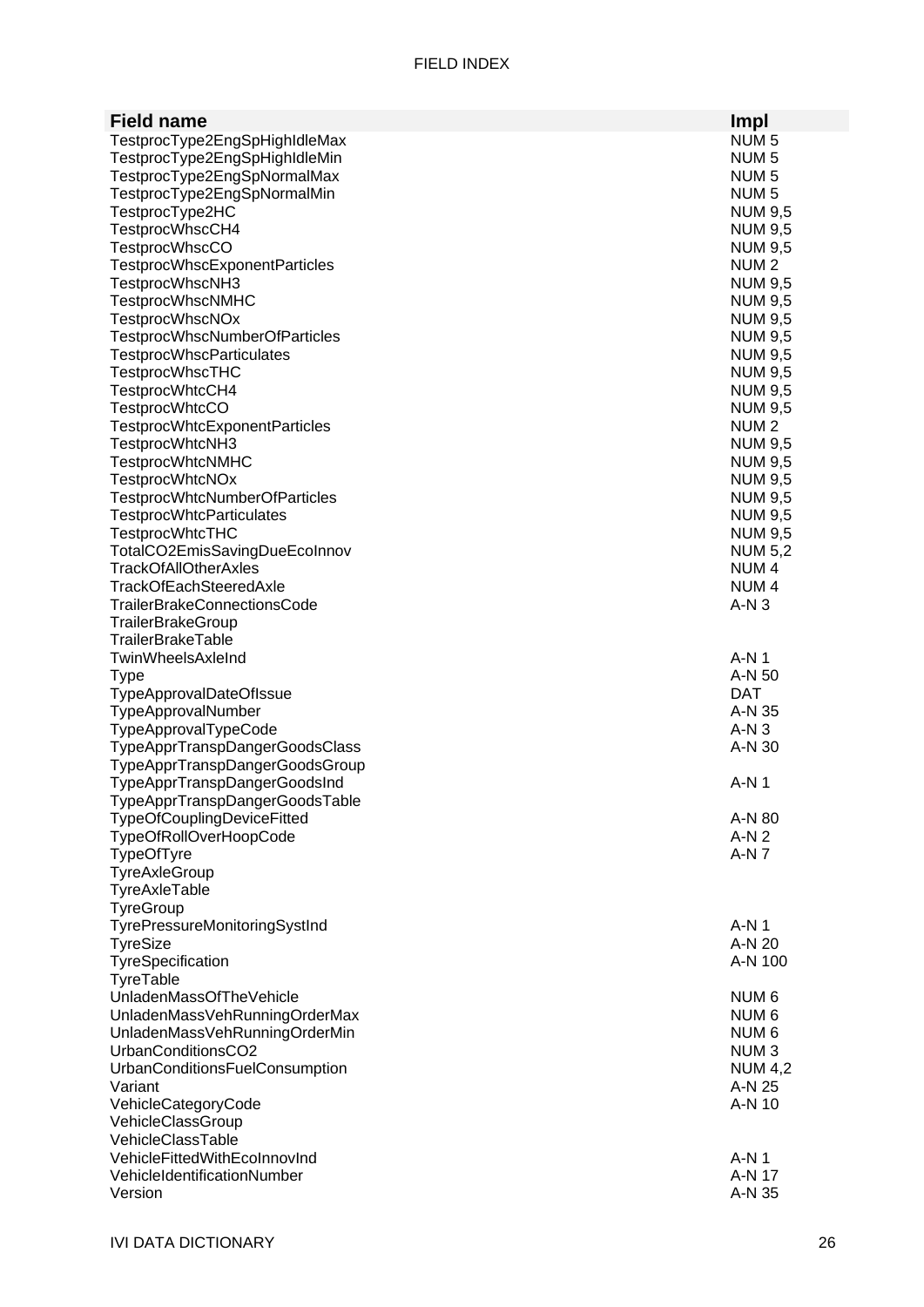| <b>Field name</b>        | Impl             |
|--------------------------|------------------|
| VersionCoc               | NUM <sub>2</sub> |
| VersionDateIVI           | <b>DAT</b>       |
| WeightedCombinedCO2      | NUM <sub>3</sub> |
| WeightedCombinedFuelCons | <b>NUM 5,3</b>   |
| Wheelbase                | NUM <sub>5</sub> |
| WheelbaseMaximum         | NUM <sub>5</sub> |
| WheelbaseMinimum         | NUM <sub>5</sub> |
| Width                    | NUM <sub>4</sub> |
| WidthMaximum             | NUM <sub>4</sub> |
| WidthMinimum             | NUM <sub>4</sub> |
| WorkingPrincipleCode     | $A-N2$           |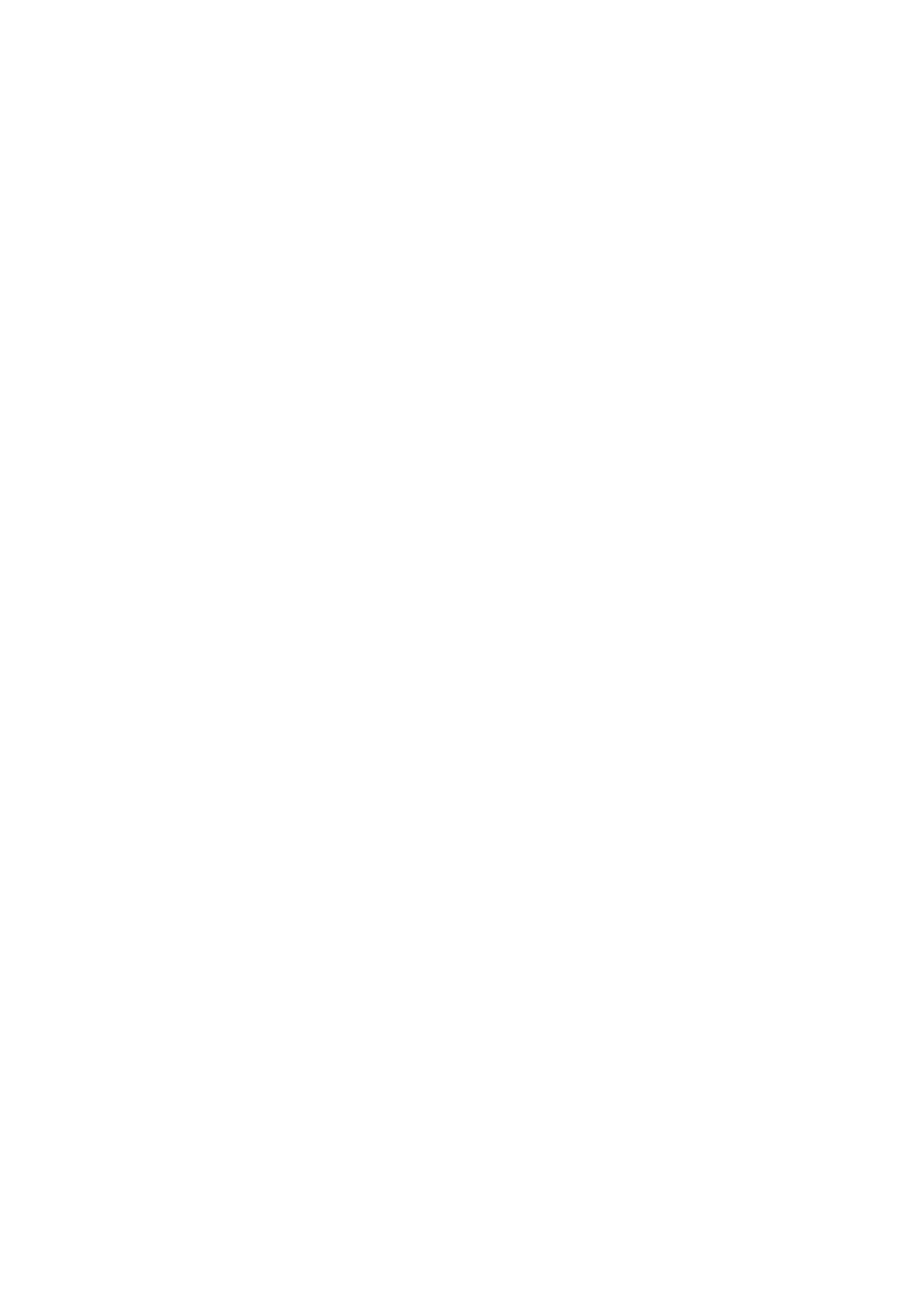# FIELD DETAIL LIST

### 4. Explanation field detail list.

A **field** may relate to an **attribute** (standard data element) or a **synonym**. A synonym is another name for an attribute that reflects the **role** in this case that the attribute is playing. Due to these two types of fields, there are also two types of specifications (layouts).

The following characteristics of each **attribute** are specified:

| - Field            | The name of the field as presented in the xsd.                                                                                                                                                                                        |
|--------------------|---------------------------------------------------------------------------------------------------------------------------------------------------------------------------------------------------------------------------------------|
| - Format           | The format followed by the maximum length of the field.                                                                                                                                                                               |
|                    | The format is encoded as follows:<br>A-N alphanumeric<br>ALF only letters<br>$\sim 100$<br>NUM numeric<br><b>DAT Date</b>                                                                                                             |
| - Max length       | The maximum number of characters used to express the values of<br>FIELD-CONTENTS (see FIELD-LENGTH-PHYS and MAX<br>LENGTH). Spaces means: max length undetermined.                                                                    |
| - Unit             | The unit in which the values of the attribute are expressed (for<br>example, kg cm, sec).                                                                                                                                             |
| - Description      | The concise definition of the attribute in free format. In principle, the<br>main characteristics will be defined here as precisely as possible.<br>The explanation of a limited number of codes can also be included<br>here.        |
| - Value collection | The values as represented without explanation (this is included in<br>the description or detail information).<br>The indication may, for example consist of a list $(B, C, F, G)$ , a range<br>(1-5,1000-9999) or lay-out (CCYYMMDD). |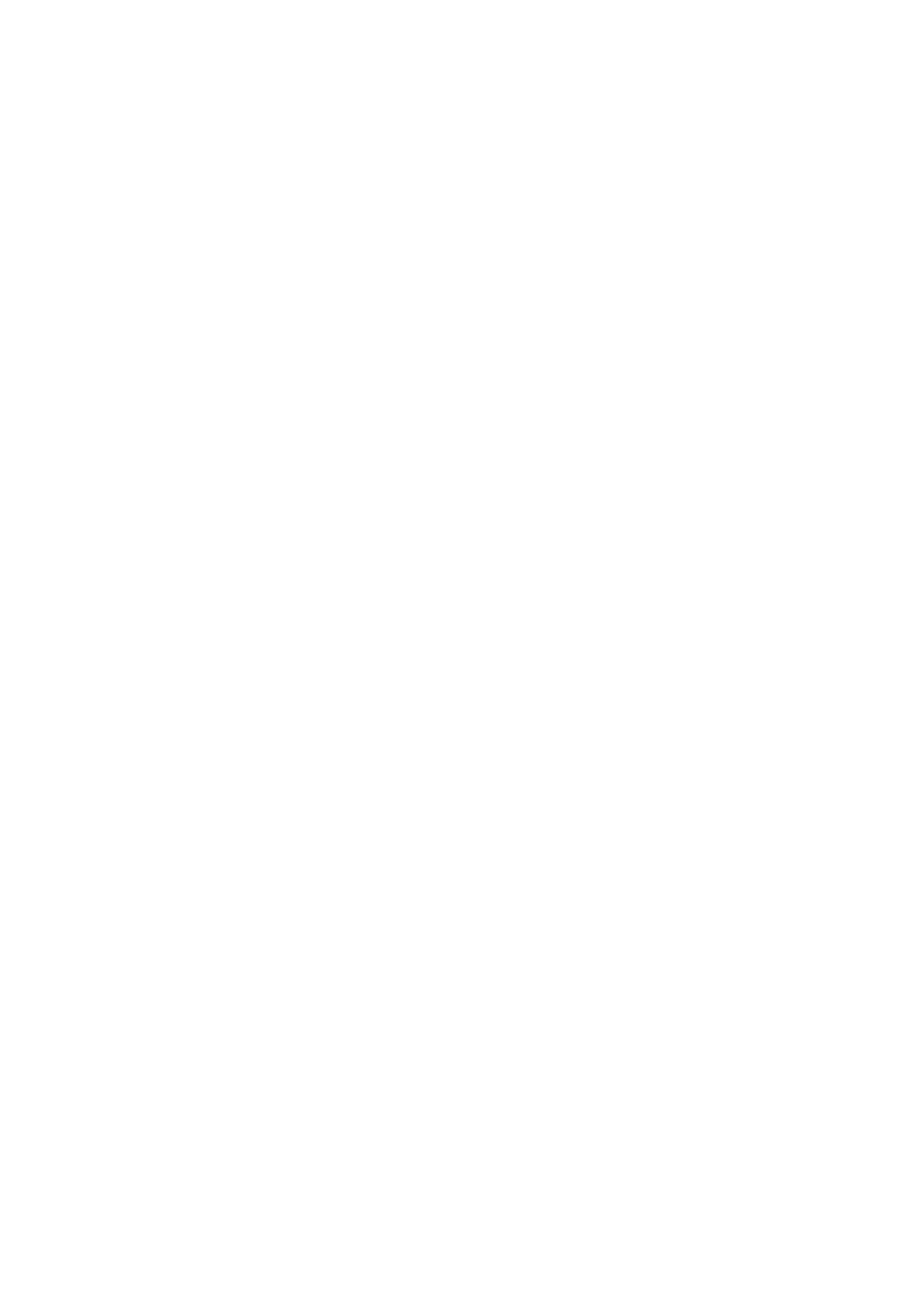| <b>Field</b>                                            | <b>ActualMassOfTheVehicle</b>                                                                                                                                                                                                                                                                                                                                                                                                                                                                                                                                                                                                                                                                                                           |
|---------------------------------------------------------|-----------------------------------------------------------------------------------------------------------------------------------------------------------------------------------------------------------------------------------------------------------------------------------------------------------------------------------------------------------------------------------------------------------------------------------------------------------------------------------------------------------------------------------------------------------------------------------------------------------------------------------------------------------------------------------------------------------------------------------------|
| Format<br><b>XML</b> format<br>Unit<br>Description      | NUM 6<br>nonNegativeInteger<br>kg<br>2007/46/EC: NA<br>371/2010: NA<br>1230/2012: 13.2 or 14.<br>183/2011 IAC: NA<br>2002/24/EC: NA<br>2003/37/EC: NA<br><b>Actual Mass</b><br>Actual mass of the vehicle                                                                                                                                                                                                                                                                                                                                                                                                                                                                                                                               |
| <b>Field</b>                                            | AdditionalInformation                                                                                                                                                                                                                                                                                                                                                                                                                                                                                                                                                                                                                                                                                                                   |
| Format<br><b>XML</b> format<br>Description              | A-N 400<br>string<br>Additional information; for odometer there are separate entries<br>2007/46/EC: NA<br>371/2010: NA<br>183/2011 IAC: 53<br>2002/24/EC: NA<br>2003/37/EC: NA                                                                                                                                                                                                                                                                                                                                                                                                                                                                                                                                                          |
| <b>Field</b>                                            | AdditionalVehCat23WheelCode                                                                                                                                                                                                                                                                                                                                                                                                                                                                                                                                                                                                                                                                                                             |
| Format<br>XML format<br>Value collection<br>Description | $A-N1$<br>string<br>A, B, C, D<br>Vehicle category according to Directive 97/24/EC, Chapter 7<br>2007/46/EC: not available<br>371/2010: not available<br>183/2011 IAC: not available<br>2002/24/EC: 0.4.1.<br>2003/37/EC: not available<br>Values:<br>$A =$ Category A vehicles $-$ mopeds.<br>B = Category B vehicles - motorcycles with a cylinder capacity not exceeding<br>125 cc and a power not exceeding 11 kW.<br>C = Category C vehicles - motorcycles with a power not exceeding 25 kW and<br>a power/mass ratio not exceeding 0,16 kW/kg, mass in running order as<br>defined in section 2 of Note (d) in Annex II to Directive 92/61/EEC.<br>$D =$ Category D vehicles — motorcycles other than those in categories B or C. |

| Description                         | A group contains attributes that describe a single object.                                                         |    |
|-------------------------------------|--------------------------------------------------------------------------------------------------------------------|----|
| <b>Field</b>                        | AddressLine1                                                                                                       |    |
| Format<br>XML format<br>Description | A-N 150<br>string<br>Address of the specified authority (AddressTypeCode)<br>2007/46/EC: 0.5.<br>$371/2010$ : 0.5. |    |
| IVI DATA DICTIONARY                 |                                                                                                                    | 31 |

**Field AddressGroup**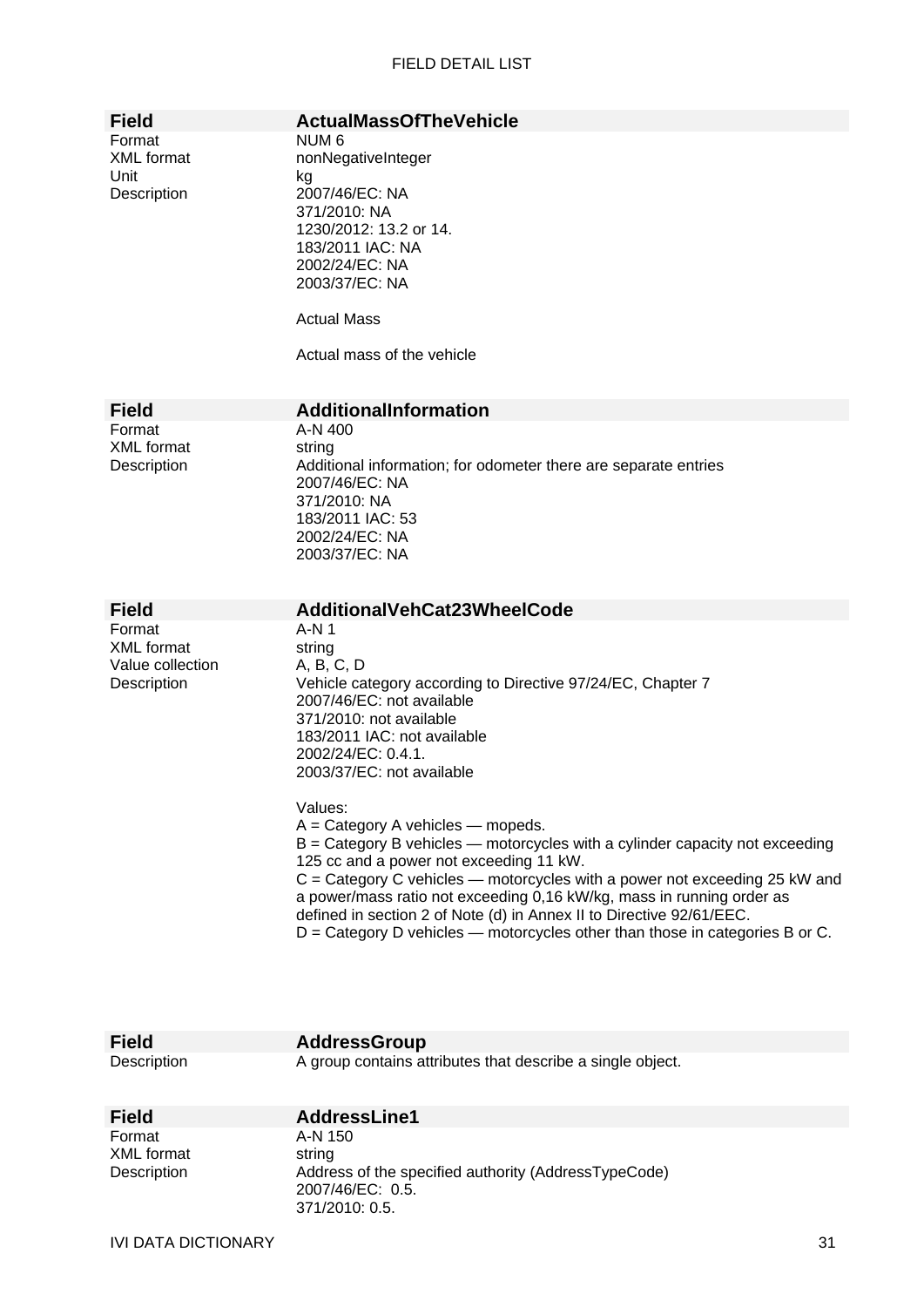### FIELD DETAIL LIST

183/2011 IAC: 0.5. 2002/24/EC: 0.5. 2003/37/EC: 0.5.

| <b>Field</b>                                                   | <b>AddressLine2</b>                                                                                                                                                                                                                                                                                             |
|----------------------------------------------------------------|-----------------------------------------------------------------------------------------------------------------------------------------------------------------------------------------------------------------------------------------------------------------------------------------------------------------|
| Format<br><b>XML</b> format<br>Description                     | A-N 150<br>string<br>PO box of the specified authority (AddressTypeCode)<br>2007/46/EC: 0.5.<br>371/2010: 0.5.<br>183/2011 IAC: 0.5.<br>2002/24/EC: 0.5.<br>2003/37/EC: 0.5.                                                                                                                                    |
| <b>Field</b>                                                   | AddressLine3                                                                                                                                                                                                                                                                                                    |
| Format<br><b>XML</b> format<br>Description                     | A-N 150<br>string<br>Postalcode of the specified authority (AddressTypeCode)<br>2007/46/EC: 0.5.<br>371/2010: 0.5.<br>183/2011 IAC: 0.5.<br>2002/24/EC: 0.5.<br>2003/37/EC: 0.5.                                                                                                                                |
| <b>Field</b>                                                   | AddressTable                                                                                                                                                                                                                                                                                                    |
| Description                                                    | A table contains one or more occurrences of a group of attributes.                                                                                                                                                                                                                                              |
| <b>Field</b>                                                   | <b>AddressTypeCode</b>                                                                                                                                                                                                                                                                                          |
| Format<br><b>XML</b> format<br>Value collection<br>Description | $A-N3$<br>string<br>APP, BVM, IAA, MRP, PSM, SSM<br>Designation of the authority whose address is shown.<br>Values:<br>APP Applicant<br><b>BVM BaseVehicleManufacturer</b><br>IAA IndividualApprovalAuthority<br>MRP ManufacturersRepresentative<br>PSM PresentStageManufacturer<br>SSM SecondStageManufacturer |
| <b>Field</b>                                                   | AdvancEmergencyBrakingSystInd                                                                                                                                                                                                                                                                                   |
| Format<br><b>XML</b> format<br>Value collection<br>Description | A-N 1<br>string<br>Y, N<br><b>Advanced Emergency Braking System</b><br>http://eur-<br>lex.europa.eu/LexUriServ/LexUriServ.do?uri=CONSLEG:2009R0661:20110501<br>:en:PDF<br>Requested for by Belgium for registration and technical inspection: checking for<br>the presence of compulsory safety systems         |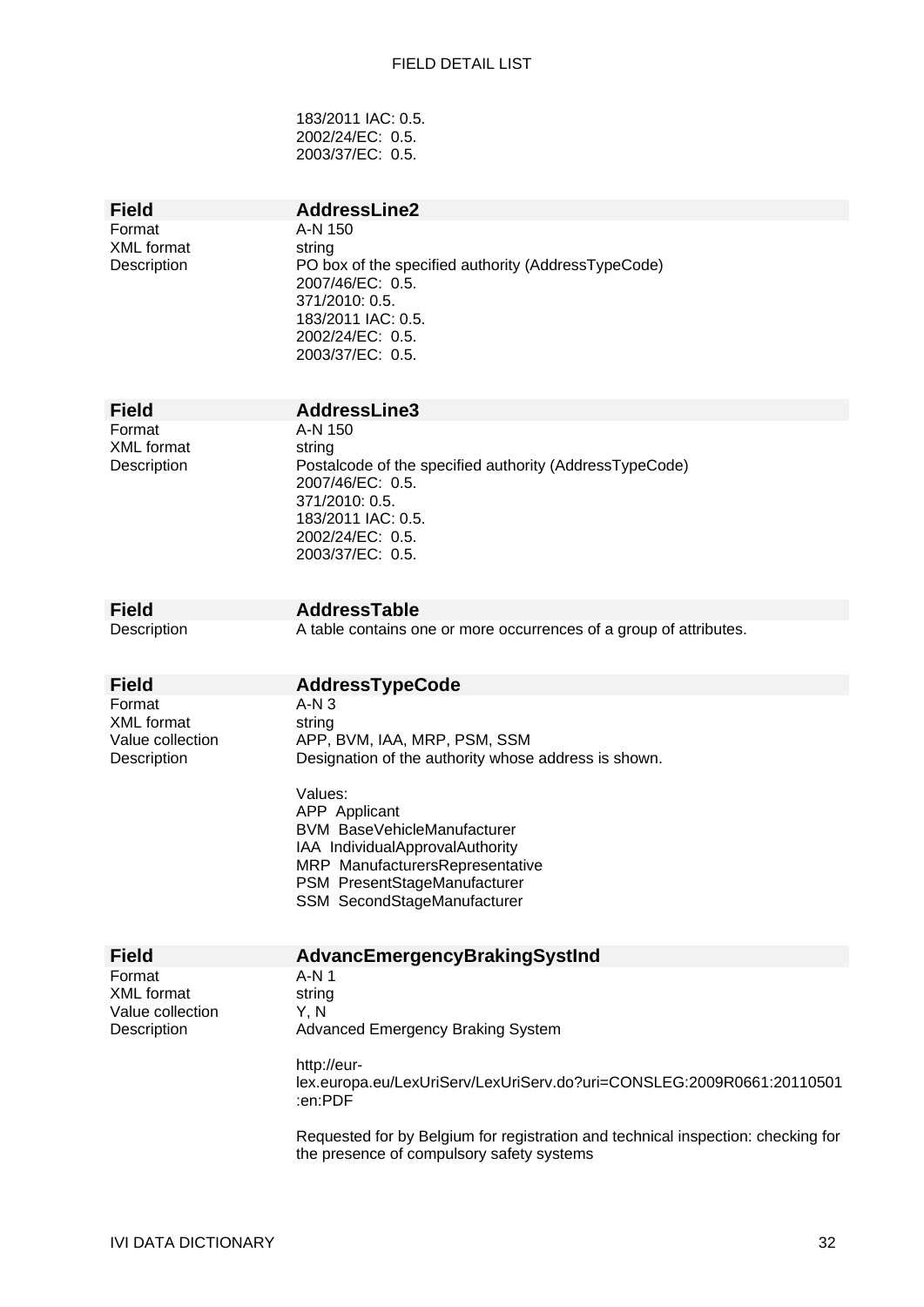| Field            |  |  |
|------------------|--|--|
| Format           |  |  |
| XML format       |  |  |
| Value collection |  |  |
| Description      |  |  |
|                  |  |  |

### **AirInjectionInd**

 $A-N 1$ string  $Y, N$ Air injection

Annex III 3.2.12.2.3. Requested for by Finland.

Format A-N 1 XML format string Value collection Y, N, O

### **Field AntilockBrakeSysInd**

Description **Anti-lock br. System/ ABS (EBS)** 

Annex III 8.5. Requested for by Finland.

## **Field ApprovalNrCouplingDevice**<br>Format **A-N** 35

XML format string

 $A-N$  35 Description Approval number or approval mark of coupling device (if fitted) mechnical coupling type (s) 2007/46/EC: 43.1. 371/2010: 44. 183/2011 IAC: 44. 2002/24/EC: 43.1 2003/37/EC: 12.2.3.

| <b>Field</b>                                            | <b>ArrangementOfCylindersCode</b>                                                                                                                              |
|---------------------------------------------------------|----------------------------------------------------------------------------------------------------------------------------------------------------------------|
| Format<br>XML format<br>Value collection<br>Description | $A-N3$<br>string<br>LI, O, R, S, V, W<br>Arrangement of cylinders<br>2007/46/EC: NA<br>371/2010: 24.<br>183/2011 IAC: 24.<br>2002/24/EC: 23.<br>2003/37/EC: NA |
|                                                         | Values:<br>Li Line<br>O Boxer<br>R Wankel Rotary engine<br>S Single cylinder<br>V V-engine<br>W W-engine                                                       |

## **Field AxleGroup**<br> **Description A** group conta

### A group contains attributes that describe a single object.

| <b>Field</b> | <b>AxleGroupGroup</b>                                      |
|--------------|------------------------------------------------------------|
| Description  | A group contains attributes that describe a single object. |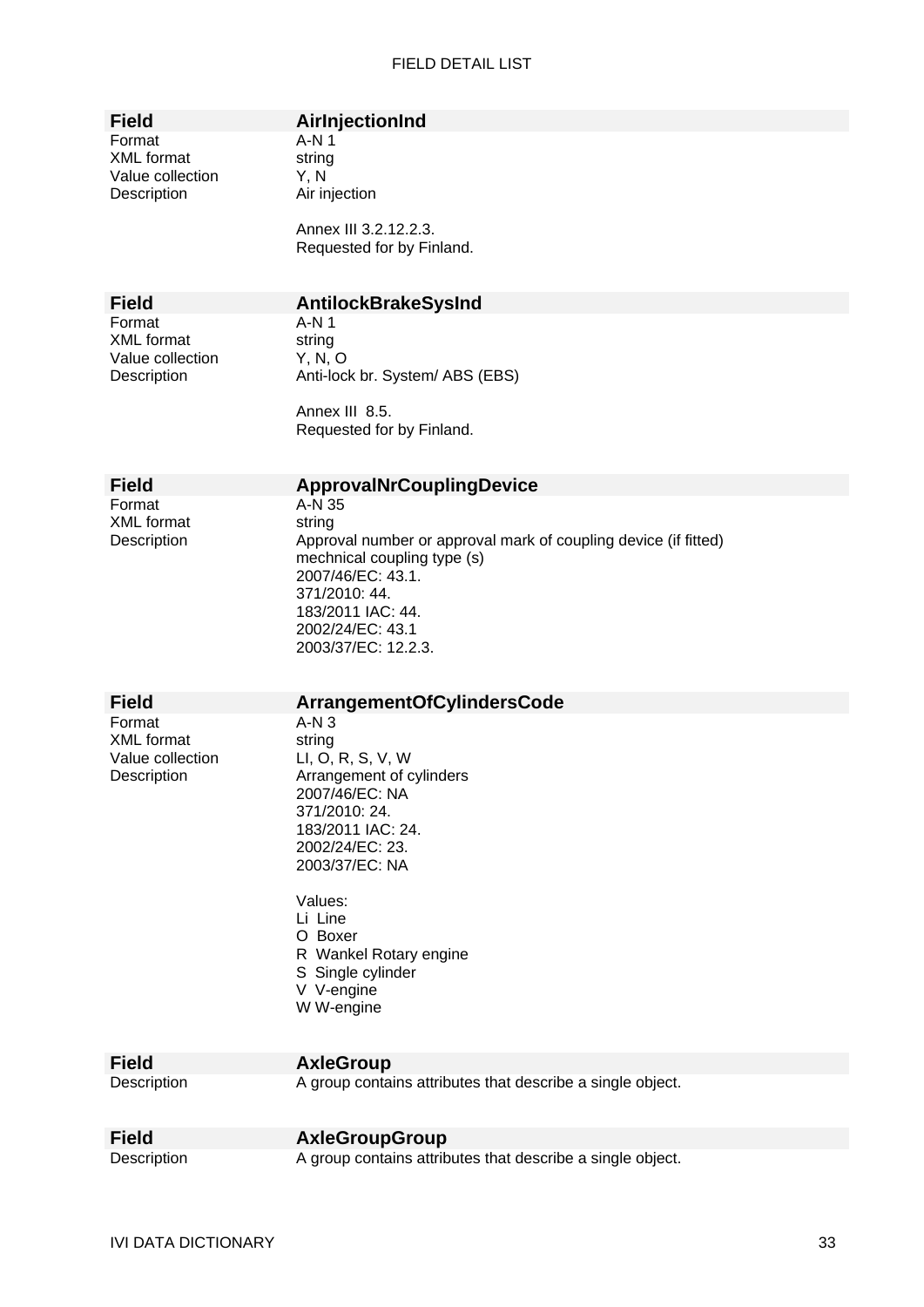| Field     |
|-----------|
| Format    |
| XML forma |
|           |

### **Field AxleGroupNumber**

NUM<sub>2</sub> at monNegativeInteger Description Axle group number

### **Field AxleGroupTable**

Description A table contains one or more occurrences of a group of attributes.

**Field AxleNumber**  Format NUM 2

XML format nonNegativeInteger Description **axle number, from front to rear (kingpin or coupling is not an axle)** 2007/46/EC: NA 371/2010: NA 183/2011 IAC: NA 2002/24/EC: NA 2003/37/EC: NA

| Field             |  |
|-------------------|--|
| Format            |  |
| <b>XML</b> format |  |
| Unit              |  |
| Description       |  |

### **AxleSpacing**

NUM 5 nonNegativeInteger  $mm$ Axle spacing 2007/46/EC: NA 371/2010: 4.1. 183/2011 IAC: 4.1. 2002/24/EC: NA 2003/37/EC: NA

### **Field AxleSpacingMaximum**

Format NUM 5 Unit mm

### XML format nonNegativeInteger Description Axle spacing 2007/46/EC: NA 371/2010: 4.1. 183/2011 IAC: 4.1. 2002/24/EC: NA 2003/37/EC: NA

### **Field AxleSpacingMinimum**

Format NUM 5 Unit mm

XML format nonNegativeInteger Description Axle spacing 2007/46/EC: NA 371/2010: 4.1. 183/2011 IAC: 4.1. 2002/24/EC: NA 2003/37/EC: NA

**Field AxleTable** 

Description A table contains one or more occurrences of a group of attributes.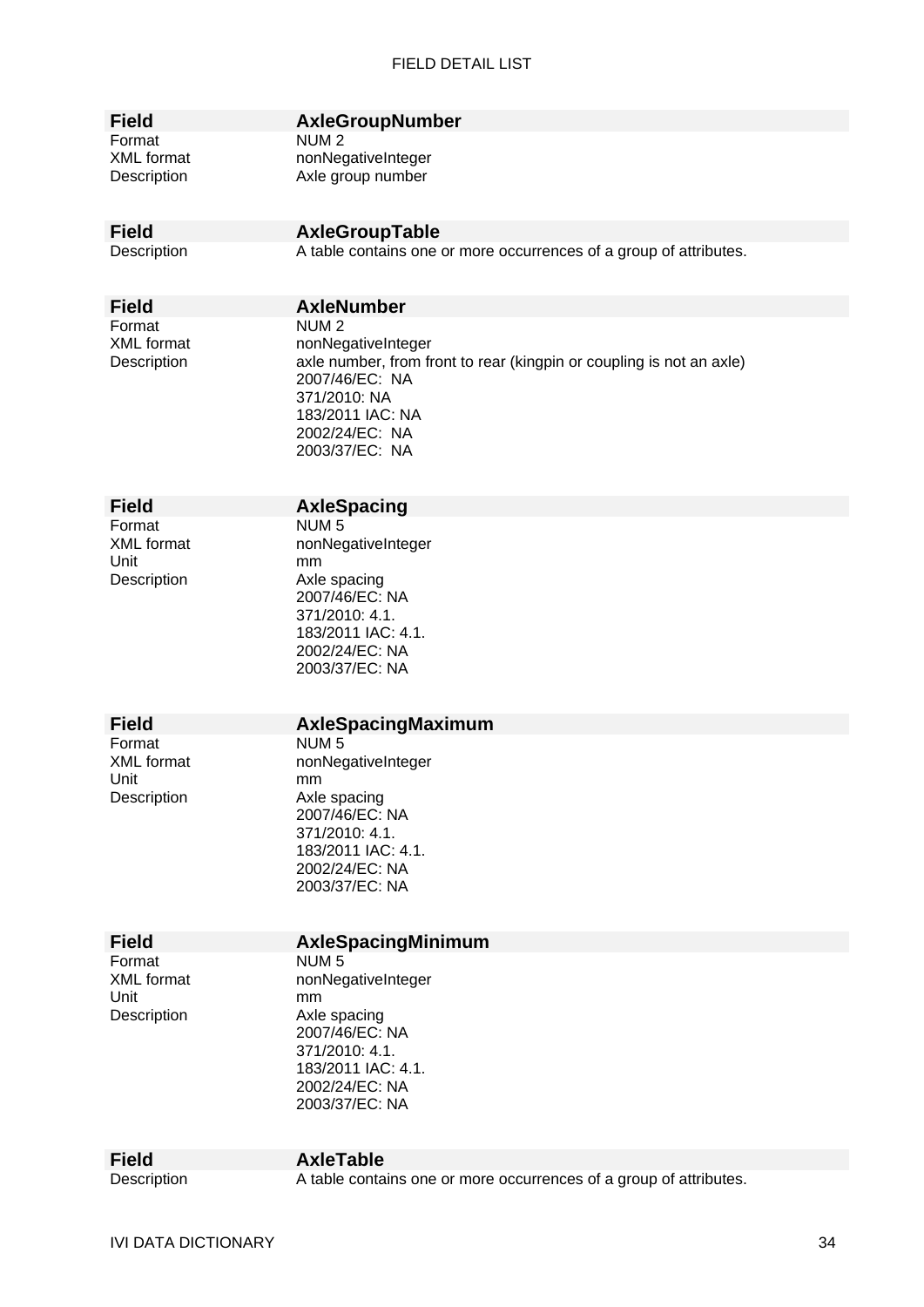#### FIELD DETAIL LIST

**Field AxleTrack** 

Format **NUM 4**<br>XML format **1988** nonNed Unit mm

### nonNegativeInteger Description Axle(s) track 2007/46/EC: 5. 371/2010: 30. 183/2011 IAC: 30. 2002/24/EC: NA 2003/37/EC: NA

#### **Field AxleTrackMaximum**

Format NUM 4<br>XML format nonNeg Unit mm

nonNegativeInteger Description Axle track maximum 2007/46/EC: NA 371/2010: NA 183/2011 IAC: NA 2002/24/EC: NA 2003/37/EC: 2.6.

## **Field AxleTrackMinimum**<br>Format **NUM4**

Format NUM 4<br>XML format 1997 nonNext Unit mm

nonNegativeInteger Description Axle track minimum 2007/46/EC: NA 371/2010: NA 183/2011 IAC: NA 2002/24/EC: NA 2003/37/EC: 2.6.

Format A-N 1<br>XML format string XML format Value collection Y, N

## **Field AxleWithAirSuspOrEquivInd**<br>Format **A-N1**

Description Axle(s) fitted with air suspension or equivalent indicator 2007/46/EC: 33.2. 371/2010: 34. 183/2011 IAC: NA 2002/24/EC: NA 2003/37/EC: NA

**Format** 

## **Field BallastMassMaterial**<br>
Format **A-N** 50

2002/24/EC: NA 2003/37/EC:2.3.

XML format string Description Ballast masses (material) 2007/46/EC: NA 371/2010: NA 183/2011 IAC: NA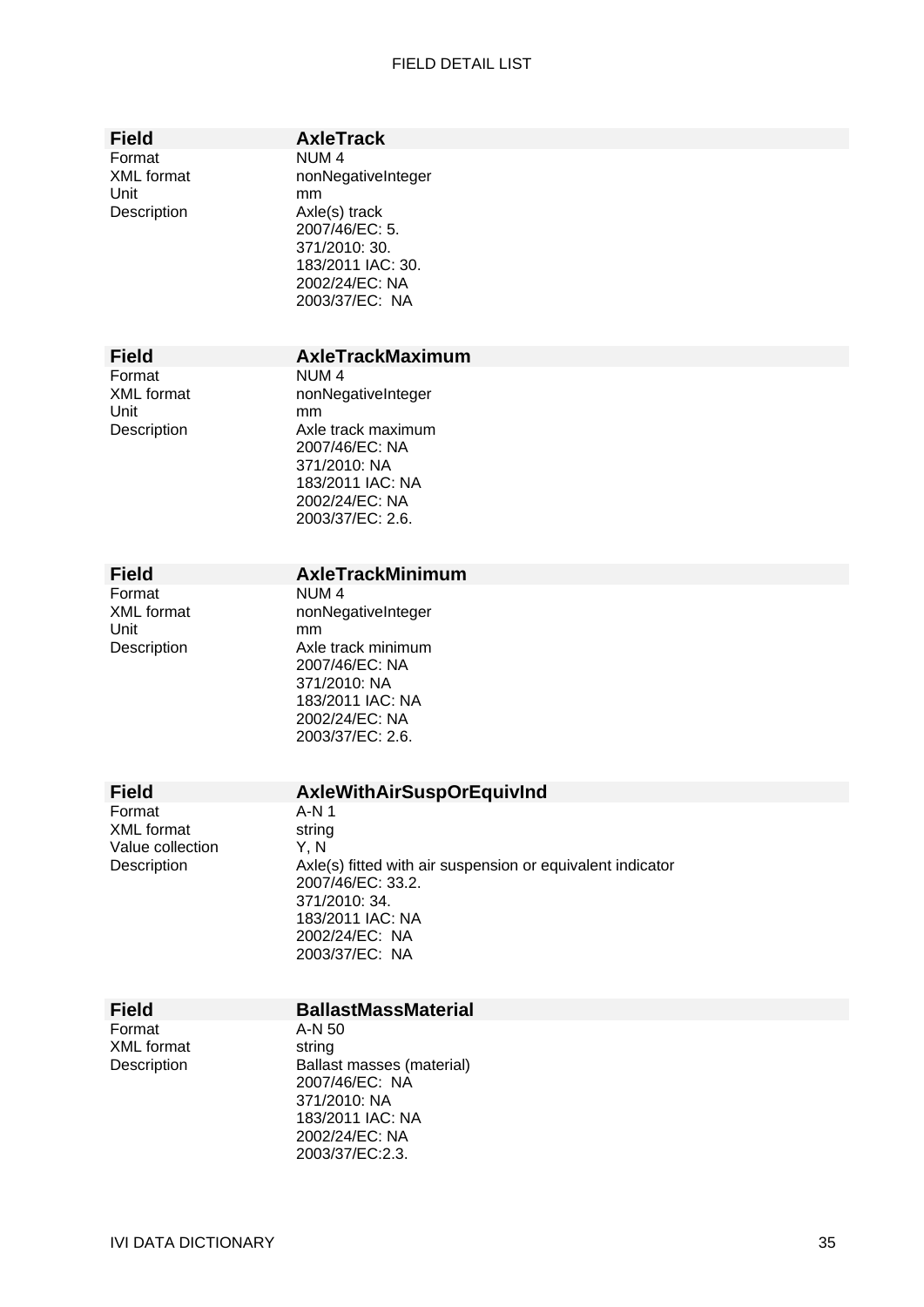### FIELD DETAIL LIST

| <b>Field</b>                                                   | <b>BallastMassNumberOfComponents</b>                                                                                                                                                                     |
|----------------------------------------------------------------|----------------------------------------------------------------------------------------------------------------------------------------------------------------------------------------------------------|
| Format<br><b>XML</b> format<br>Description                     | NUM <sub>2</sub><br>nonNegativeInteger<br>Ballast masses (number of components)<br>2007/46/EC: NA<br>371/2010: NA<br>183/2011 IAC: NA<br>2002/24/EC: NA<br>2003/37/EC:2.3.                               |
| <b>Field</b>                                                   | <b>BallastMassTotal</b>                                                                                                                                                                                  |
| Format<br><b>XML</b> format<br>Description                     | NUM <sub>6</sub><br>nonNegativeInteger<br>Ballast masses (total mass)<br>2007/46/EC: NA<br>371/2010: NA<br>183/2011 IAC: NA<br>2002/24/EC: NA<br>2003/37/EC:2.3.                                         |
| <b>Field</b>                                                   | <b>BaseVin</b>                                                                                                                                                                                           |
| Format                                                         | A-N 17                                                                                                                                                                                                   |
| <b>XML</b> format<br>Description                               | string<br>Vehicle Identification Number of the base vehicle<br>2007/46/EC: no number<br>371/2010: not available<br>183/2011 IAC: not available<br>2002/24/EC: not available<br>2003/37/EC: not available |
| <b>Field</b>                                                   | <b>BeltForceLimiterInd</b>                                                                                                                                                                               |
| Format<br><b>XML</b> format<br>Value collection<br>Description | $A-N1$<br>string<br>Y, N, O<br>Belt force limiter, LCR<br>Annex III 9.12.2.<br>Requested for by Finland.<br>Values:<br>$Y = Yes$<br>$N = No$<br>$O = \text{Optional}$                                    |
| <b>Field</b>                                                   | <b>BeltPreloadDeviceInd</b>                                                                                                                                                                              |
| Format<br><b>XML</b> format<br>Value collection<br>Description | A-N 1<br>string<br>Y, N, O<br>Belt preload device, LCR<br>Annex III 9.12.2.<br>Requested for by Finland.<br>Values:<br>$Y = Yes$<br>$N = No$<br>$O = \text{Optional}$                                    |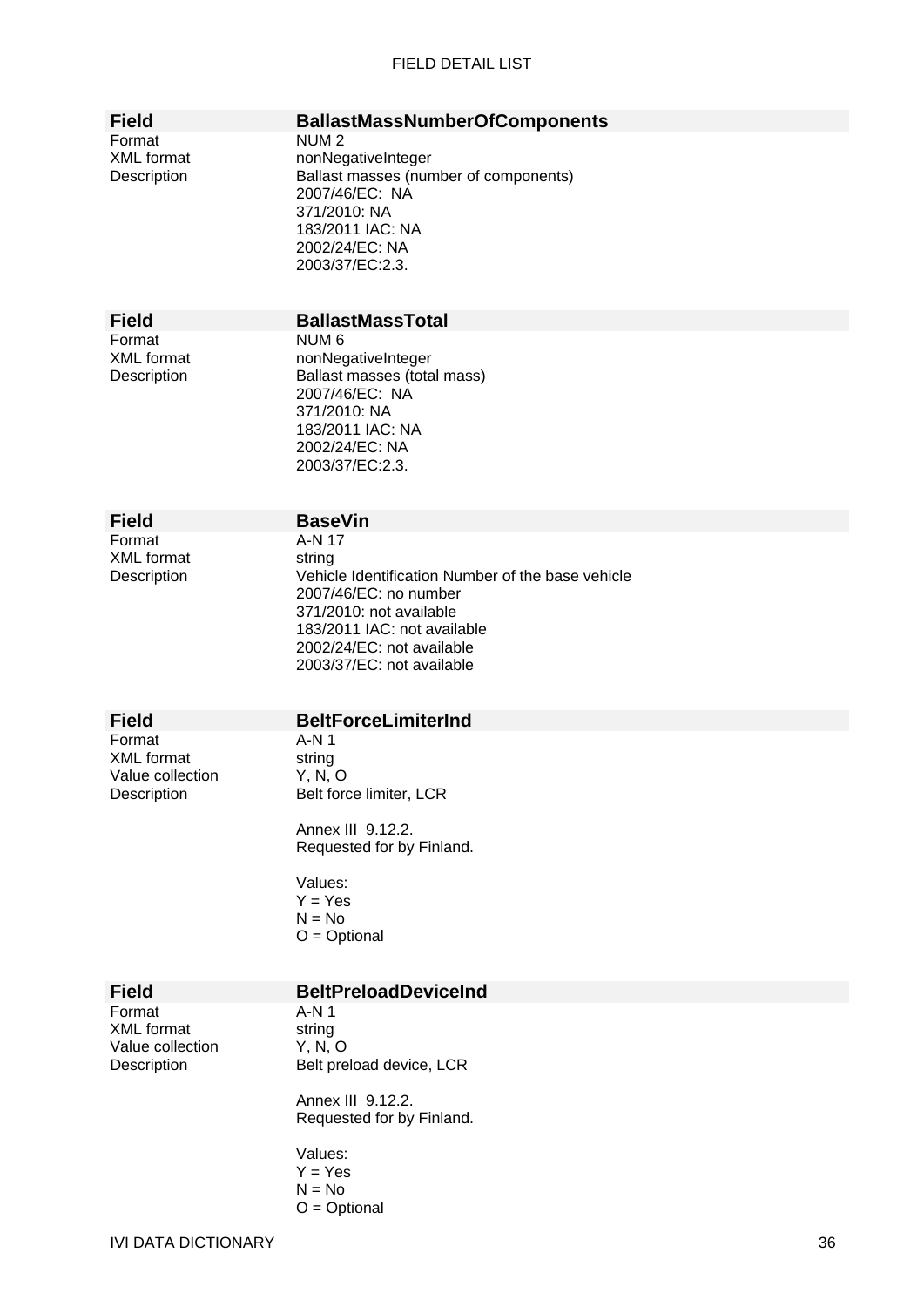| <b>Field</b>                                                   | <b>Body</b>                                                                                                                                                                                                                                                                             |
|----------------------------------------------------------------|-----------------------------------------------------------------------------------------------------------------------------------------------------------------------------------------------------------------------------------------------------------------------------------------|
|                                                                |                                                                                                                                                                                                                                                                                         |
| <b>Field</b>                                                   | <b>BodyIndicator</b>                                                                                                                                                                                                                                                                    |
| Format<br><b>XML</b> format<br>Value collection<br>Description | $A-N1$<br>string<br>Y, N<br>body indicator<br>2007/46/EC: NA<br>371/2010: NA<br>183/2011 IAC: NA<br>2002/24/EC: 37.<br>2003/37/EC: NA                                                                                                                                                   |
| <b>Field</b>                                                   | <b>BodyworkGroup</b>                                                                                                                                                                                                                                                                    |
| Description                                                    | A group contains attributes that describe a single object.                                                                                                                                                                                                                              |
| <b>Field</b>                                                   | <b>BodyworkTable</b>                                                                                                                                                                                                                                                                    |
| Description                                                    | A table contains one or more occurrences of a group of attributes.                                                                                                                                                                                                                      |
| <b>Field</b>                                                   | <b>BrakeAssistSystemIndicator</b>                                                                                                                                                                                                                                                       |
| Format<br><b>XML</b> format<br>Value collection<br>Description | $A-N1$<br>string<br>Y, N<br>Brake Assist System (BAS)<br>http://eur-<br>lex.europa.eu/LexUriServ/LexUriServ.do?uri=OJ:L:2009:035:0001:0031:en:PD<br>F<br>Requested for by Belgium for registration and technical inspection: checking for<br>the presence of compulsory safety systems. |
| <b>Field</b>                                                   | <b>BrakedAxleInd</b>                                                                                                                                                                                                                                                                    |
| Format<br>XML format<br>Value collection<br>Description        | A-N 1<br>string<br>Y, N<br>Braked axle inicator<br>2007/46/EC: NA<br>371/2010: NA<br>183/2011 IAC: NA<br>2002/24/EC: NA<br>2003/37/EC: 1.1.4.                                                                                                                                           |
| <b>Field</b>                                                   | <b>BrakeRetarderIndicator</b>                                                                                                                                                                                                                                                           |
| Format<br><b>XML</b> format<br>Value collection<br>Description | A-N 1<br>string<br>Y, N<br>Brake retarder<br>Requested for by Belgium for technical inspection: to determine the validity of                                                                                                                                                            |
|                                                                | the test certificate.                                                                                                                                                                                                                                                                   |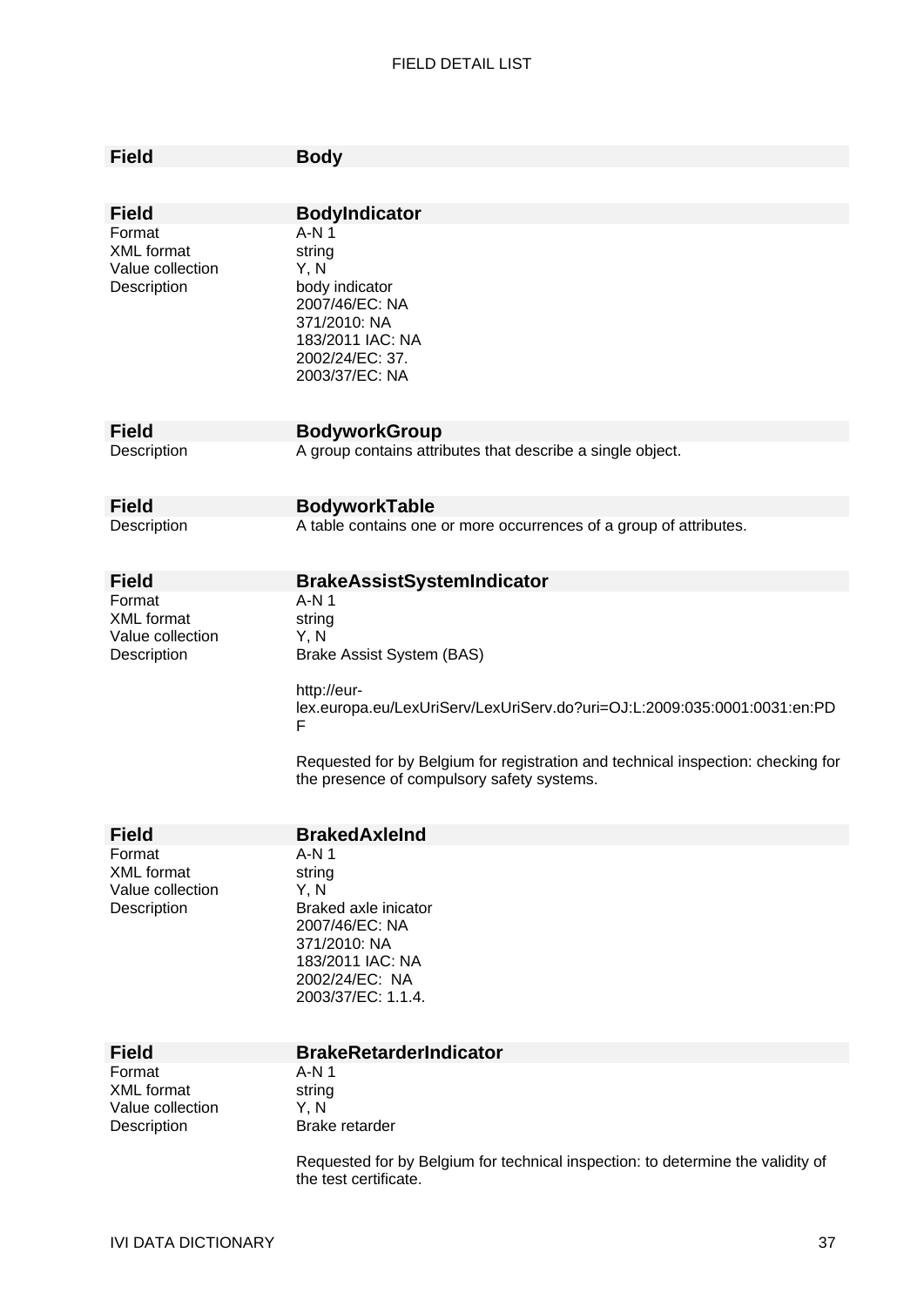| Field<br>Format<br>XML format<br>Description                              | <b>BrakingDesc</b><br>A-N 200<br>string<br>Braking (brief description of the braking system)<br>2007/46/EC: 35.<br>371/2010: NA<br>183/2011 IAC: NA<br>2002/24/EC: NA<br>2003/37/EC: 8. |
|---------------------------------------------------------------------------|-----------------------------------------------------------------------------------------------------------------------------------------------------------------------------------------|
| <b>Field</b>                                                              | <b>BrakingGroup</b>                                                                                                                                                                     |
| Description                                                               | A group contains attributes that describe a single object.                                                                                                                              |
| Field                                                                     | <b>BrakingTable</b>                                                                                                                                                                     |
| Description                                                               | A table contains one or more occurrences of a group of attributes.                                                                                                                      |
| <b>Field</b>                                                              | <b>CalculatedMaximumSpeed</b>                                                                                                                                                           |
| Format<br><b>XML</b> format<br>In- Exclusive value<br>Unit<br>Description | <b>NUM 5,2</b><br>decimal<br>mininclusive value = $'0'$<br>km/h<br>Calculated Maximum speed<br>2007/46/EC: NA<br>371/2010: NA<br>183/2011 IAC: NA<br>2002/24/EC: NA<br>2003/37/EC: 4.7. |
| Field                                                                     | <b>CatalyticConvertorInd</b>                                                                                                                                                            |
| Format<br>XML format<br>Value collection<br>Description                   | $A-N1$<br>string<br>Y, N<br>Cat. converter<br>Annex III 3.2.12.2.1.<br>Requested for by Finland.                                                                                        |
| Field                                                                     | <b>CheckDigitCodeOfVariantVersion</b>                                                                                                                                                   |
| Format<br>XML format<br>Description                                       | $A-N1$<br>string<br>Calculated check digit of the variant/version code.<br>Requested for by Germany. Important for registration purposes.                                               |
| Field                                                                     | <b>ClassOfVehicleCode</b>                                                                                                                                                               |
| Format<br>XML format<br>Value collection<br>Description                   | A-N 5<br>string<br>I, II, III, A, B<br>Class of vehicle<br>2007/46/EC: NA<br>371/2010: 39.<br>183/2011 IAC: NA<br>2002/24/EC: NA<br>2003/37/EC: NA                                      |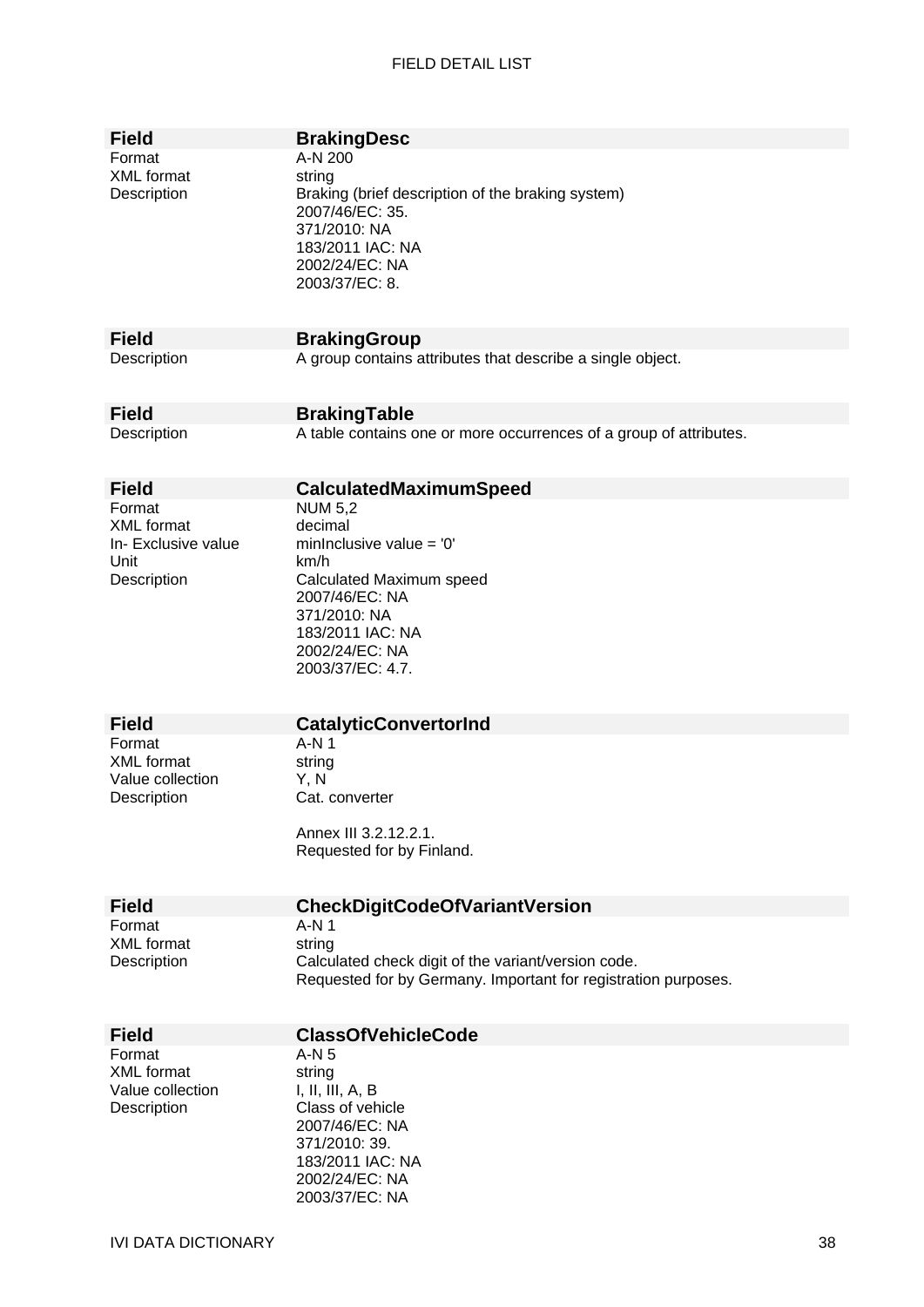Values:

|                                                                | I Class I<br>II Class II<br>III Class III<br>A Class A<br><b>B</b> Class B                                                                                                                                                                                  |
|----------------------------------------------------------------|-------------------------------------------------------------------------------------------------------------------------------------------------------------------------------------------------------------------------------------------------------------|
| <b>Field</b>                                                   | <b>CngFuellingSystemIndicator</b>                                                                                                                                                                                                                           |
| Format<br><b>XML</b> format<br>Value collection<br>Description | $A-N1$<br>string<br>Y, N<br>CNG fuelling system indicator, to identify that the vehicle is equiped wtih a CNG<br>fuelling system in case the fuel is natural-gas.<br>2007/46/EC: NA<br>371/2010: NA<br>183/2011 IAC: NA<br>2002/24/EC: NA<br>2003/37/EC: NA |
| <b>Field</b>                                                   | <b>CocDataGroup</b>                                                                                                                                                                                                                                         |
| Description                                                    | The data which is stated on the Certificate Of Confirmation (CoC).                                                                                                                                                                                          |
| <b>Field</b>                                                   | <b>CodeEmissionCategory</b>                                                                                                                                                                                                                                 |
| Format<br><b>XML</b> format<br>Description                     | $A-N$ 10<br>string<br>German emission code. Important issue to calculate the tax.<br>Valueset 0-9, A-Z<br>Requested for by Germany.                                                                                                                         |
| <b>Field</b>                                                   | <b>CodeForBodywork</b>                                                                                                                                                                                                                                      |
| Format                                                         | $A-N2$                                                                                                                                                                                                                                                      |
| <b>XML</b> format<br>Value collection                          | string<br>AA, AB, AC, AD, AE, AF, AG, BA, BB, BC, BD, BE, BX, CA, CB, CC, CD, CE,<br>CF, CG, CH, CI, CJ, CK, CL, CM, CO, CP, CQ, CR, CS, CT, CU, CV, CW, CX,<br>DA, DB, DC, DE, SA, SB, SC, SD, SE, SF, SG, SH, SJ, SK                                      |
| Description                                                    | Code for bodywork<br>2007/46/EC: 37.<br>371/2010: 38.<br>183/2011 IAC: 38.<br>2002/24/EC: NA<br>2003/37/EC: NA<br>Values: See 2007/46/EG for descriptions.                                                                                                  |
| <b>Field</b>                                                   | <b>CodeForBodyworkSpecPurpVeh</b>                                                                                                                                                                                                                           |
| Format<br><b>XML</b> format<br>Value collection<br>Description | $A-N2$<br>string<br>SA, SB, SC, SD, SE, SF, SG, SH, SJ, SK<br>For special purpose vehicles: designation in accordance with Annex II of<br>regulation 2007/46/EC.<br>2007/46/EC: NA<br>371/2010: 51.                                                         |

183/2011 IAC: NA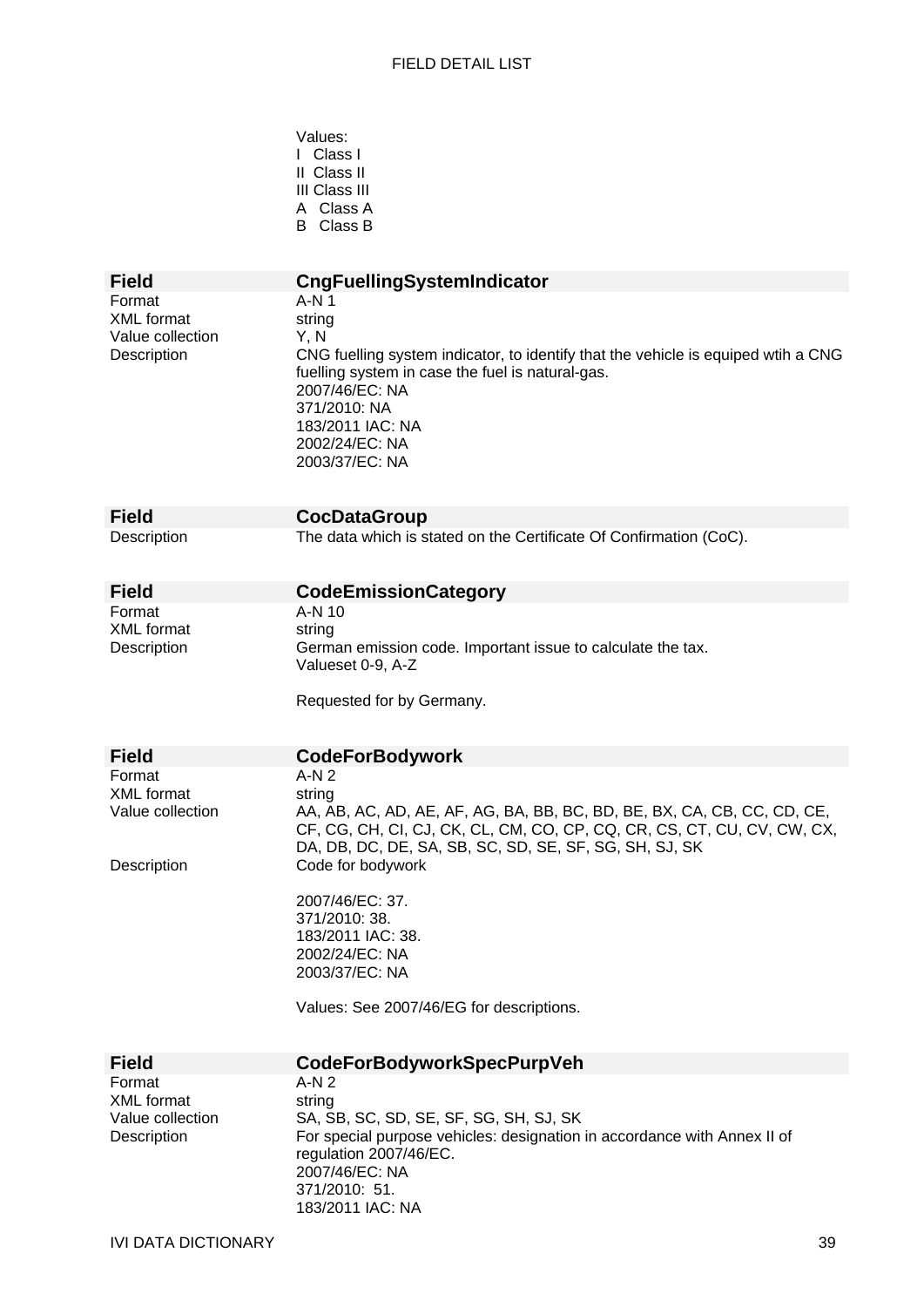2002/24/EC: NA 2003/37/EC: NA

See 2007/46/EC for description.

Values: SA,SB,SC,SD,SE,SF,SG,SH,SJ,SK

| <b>Field</b> | <b>CodeOfManufacturer</b>                                      |
|--------------|----------------------------------------------------------------|
| Format       | NUM 4                                                          |
| XML format   | nonNegativeInteger                                             |
| Description  | German manufacturer code. Important for registration purposes. |

Format A-N 3 XML format string

**Field CodeOfType** 

Description **German type code.** Important for registration purposes. Valueset 0-9, A-Z Requested for by Germany.

| Field       |
|-------------|
| Format      |
| XML format  |
| Description |

### **CodeOfVariantVersion**

 $A-N<sub>5</sub>$ string escription German variant/version code. Important for registration purposes. Valueset 0-9, A-Z Requested for by Germany.

#### **Field CombinedCO2**

Format NUM 3<br>XML format nonNec Unit g/km

nonNegativeInteger Description Combined CO2 2007/46/EC: 46.2. 371/2010: 49. 183/2011 IAC: 49. 2002/24/EC: NA 2003/37/EC: NA

#### **Field CombinedCO2ConditionA**

Format NUM 9,5 XML format decimal Unit g/km

In- Exclusive value minInclusive value =  $0'$ Description Combined CO2 condition A 2007/46/EC: NA 371/2010: 49. 183/2011 IAC: NA 2002/24/EC: NA 2003/37/EC: NA

## **Field CombinedCO2ConditionB**<br>Format **NUM 9.5**

XML format decimal Unit g/km

**NUM 9,5** In- Exclusive value minInclusive value = '0'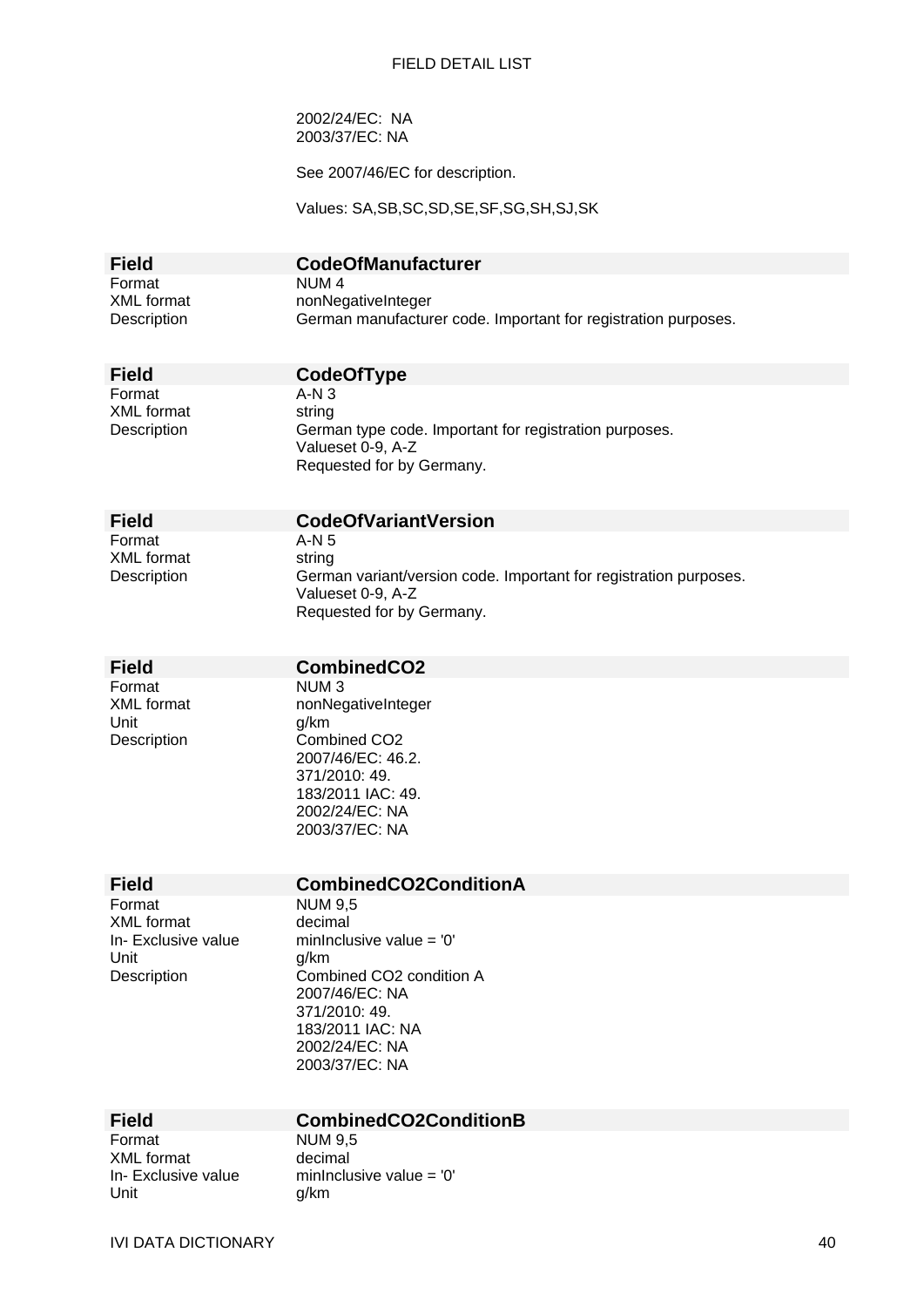Description Combined CO2 condition B 2007/46/EC: NA 371/2010: 49. 183/2011 IAC: NA 2002/24/EC: NA

|                                                            | 2003/37/EC: NA                                                                                                                                                                                                                                                                                                                                                                                                                                                                                                                                          |
|------------------------------------------------------------|---------------------------------------------------------------------------------------------------------------------------------------------------------------------------------------------------------------------------------------------------------------------------------------------------------------------------------------------------------------------------------------------------------------------------------------------------------------------------------------------------------------------------------------------------------|
| <b>Field</b>                                               | <b>CombinedFuelConsConditionA</b>                                                                                                                                                                                                                                                                                                                                                                                                                                                                                                                       |
| Format<br>XML format<br>In- Exclusive value<br>Description | <b>NUM 5,3</b><br>decimal<br>minInclusive value = $'0'$<br>Combined Fuel Consumption condition A                                                                                                                                                                                                                                                                                                                                                                                                                                                        |
|                                                            | Depending on the fuel type a different unit is applicable:                                                                                                                                                                                                                                                                                                                                                                                                                                                                                              |
|                                                            | Fuelcode<br>Unit<br>10 Petrol<br>I/100 km<br>11 Petrol E5<br>I/100 km<br>12 Petrol E10<br>I/100 km<br>13 Petrol E15<br>I/100 km<br>15 Ethanol (unspecified)<br>I/100 km<br>16 Ethanol E85<br>$1/100$ km<br>19 Mixture<br>I/100 km<br>20 Diesel<br>I/100 km<br>I/100 km<br>21 Biodiesel<br>22 ED95<br>I/100 km<br>30 LPG<br>$1/100$ km<br>40 NG<br>I/100 km<br>41 NG-L<br>m^3/100 km<br>42 NG-H<br>m^3/100 km<br>43 NG-HL<br>m^3/100 km<br>50 Hydrogen<br>kg/100 km<br>90 Other<br>2007/46/EC: NA<br>371/2010: 49.<br>183/2011 IAC: NA<br>2002/24/EC: NA |
|                                                            | 2003/37/EC: NA                                                                                                                                                                                                                                                                                                                                                                                                                                                                                                                                          |
| <b>Field</b><br>Format                                     | <b>CombinedFuelConsConditionB</b><br><b>NUM 5,3</b>                                                                                                                                                                                                                                                                                                                                                                                                                                                                                                     |
| XML format<br>In- Exclusive value<br>Description           | decimal<br>minInclusive value = $'0'$<br><b>Combined Fuel Consumption condition B</b>                                                                                                                                                                                                                                                                                                                                                                                                                                                                   |
|                                                            | Depending on the fuel type a different unit is applicable:                                                                                                                                                                                                                                                                                                                                                                                                                                                                                              |
|                                                            | Fuelcode<br>Unit<br>10 Petrol<br>I/100 km<br>11 Petrol E5<br>I/100 km<br>12 Petrol E10<br>I/100 km<br>13 Petrol E15<br>I/100 km<br>15 Ethanol (unspecified)<br>I/100 km<br>16 Ethanol E85<br>I/100 km<br>19 Mixture<br>I/100 km                                                                                                                                                                                                                                                                                                                         |

19 Mixture l/100 km

20 Diesel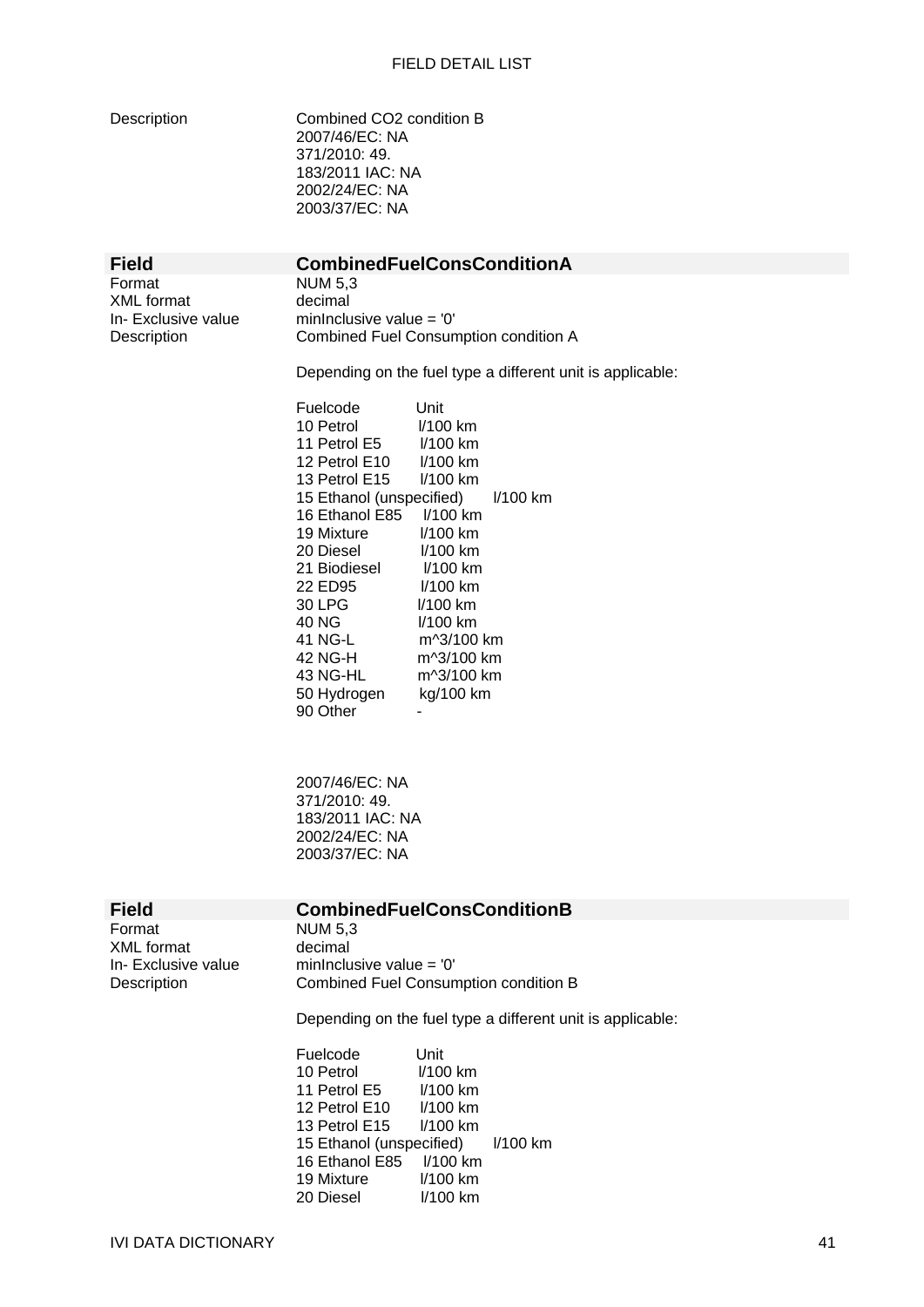| 21 Biodiesel | I/100 km   |
|--------------|------------|
| 22 ED95      | 1/100 km   |
|              |            |
| 30 LPG       | l/100 km   |
| 40 NG        | I/100 km   |
| 41 NG-L      | m^3/100 km |
| 42 NG-H      | m^3/100 km |
| 43 NG-HL     | m^3/100 km |
| 50 Hydrogen  | kg/100 km  |
| 90 Other     |            |

2007/46/EC: NA 371/2010: 49. 183/2011 IAC: NA 2002/24/EC: NA 2003/37/EC: NA

Format NUM 4,2 XML format decimal

#### **Field CombinedFuelConsumption**

In- Exclusive value minInclusive value = '0' Description Combined Fuel Consumption

Depending on the fuel type a different Unit is applicable:

| Unit                       |  |
|----------------------------|--|
| I/100 km                   |  |
| 11 Petrol E5<br>$1/100$ km |  |
|                            |  |
| 13 Petrol E15<br>1/100 km  |  |
|                            |  |
|                            |  |
| l/100 km                   |  |
| 1/100 km                   |  |
| $1/100$ km                 |  |
| $1/100$ km                 |  |
| $1/100$ km                 |  |
| 1/100 km                   |  |
| m^3/100 km                 |  |
| m^3/100 km                 |  |
| m^3/100 km                 |  |
| kg/100 km                  |  |
|                            |  |
|                            |  |

2007/46/EC: 46.2. 371/2010: 49. 183/2011 IAC: 49. 2002/24/EC: NA 2003/37/EC: NA

#### **Field CommercialName**

Format A-N 50 XML format string

Description **Commercial name** 2007/46/EC: 0.2.1. 371/2010: 0.2.1. 183/2011 IAC: 0.2.1. 2002/24/EC: 0.2.1. 2003/37/EC: 0.2.1.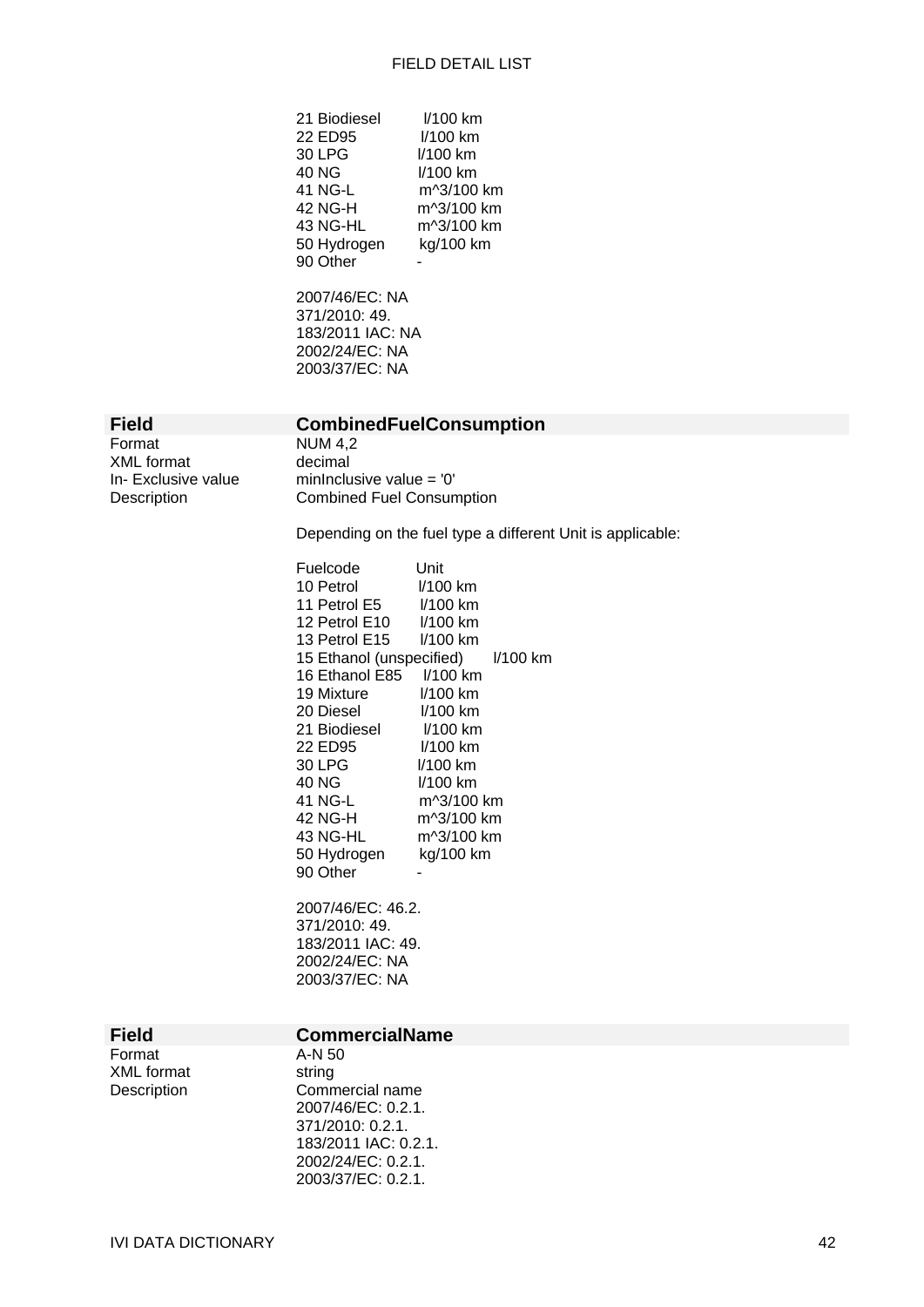| <b>Field</b>      | <b>CommercialNameGroup</b>                                         |
|-------------------|--------------------------------------------------------------------|
| Description       | A group contains attributes that describe a single object.         |
|                   |                                                                    |
| <b>Field</b>      | <b>CommercialNameTable</b>                                         |
| Description       | A table contains one or more occurrences of a group of attributes. |
|                   |                                                                    |
|                   |                                                                    |
| <b>Field</b>      | <b>CompletedAlteredCode</b>                                        |
| Format            | $A-N1$                                                             |
| <b>XML</b> format | string                                                             |
| Value collection  | A, B, C                                                            |
| Description       | Completed/altered indicator<br>2007/46/EC: no number               |
|                   | 371/2010: no number                                                |
|                   | 183/2011 IAC: not available                                        |
|                   | 2002/24/EC: not available                                          |
|                   | 2003/37/EC: not available                                          |
|                   |                                                                    |
|                   | Values:                                                            |
|                   | $A =$ Altered                                                      |
|                   | $C =$ Completed                                                    |
|                   | $B = Both$                                                         |
|                   |                                                                    |
| <b>Field</b>      | <b>ConfigurationOfDoors</b>                                        |
| Format            | A-N 40                                                             |
| <b>XML</b> format | string                                                             |
| Description       | Configuration of doors                                             |
|                   | 2007/46/EC: 41.                                                    |
|                   | 371/2010: 41.                                                      |
|                   | 183/2011 IAC: 41.                                                  |
|                   | 2002/24/EC: 41.                                                    |
|                   | 2003/37/EC: NA                                                     |
|                   | Indicate the configuration by following codes:                     |
|                   | R right side of the vehicle                                        |
|                   | left side of the vehicle                                           |
|                   | F front side of the vehicle                                        |
|                   | RE rear side of the vehicle                                        |
|                   |                                                                    |
|                   | Example for a vehicle with 2 left side doors and 1 right door:     |
|                   | 2 L, 1 R                                                           |
|                   |                                                                    |
| <b>Field</b>      | <b>ContinuousBrakedTowableMass</b>                                 |
| Format            | NUM <sub>6</sub>                                                   |
| <b>XML</b> format | nonNegativeInteger                                                 |
| Description       | Towing mass with continuous brake system.                          |
|                   | Excluding TechnPermMaxStatVertLoadCouplPt.                         |
|                   | 2007/46/EC: NA                                                     |
|                   | 371/2010: NA                                                       |
|                   | 183/2011 IAC: NA                                                   |
|                   | 2002/24/EC: NA                                                     |
|                   | 2003/37/EC: 2.4.4.                                                 |
|                   |                                                                    |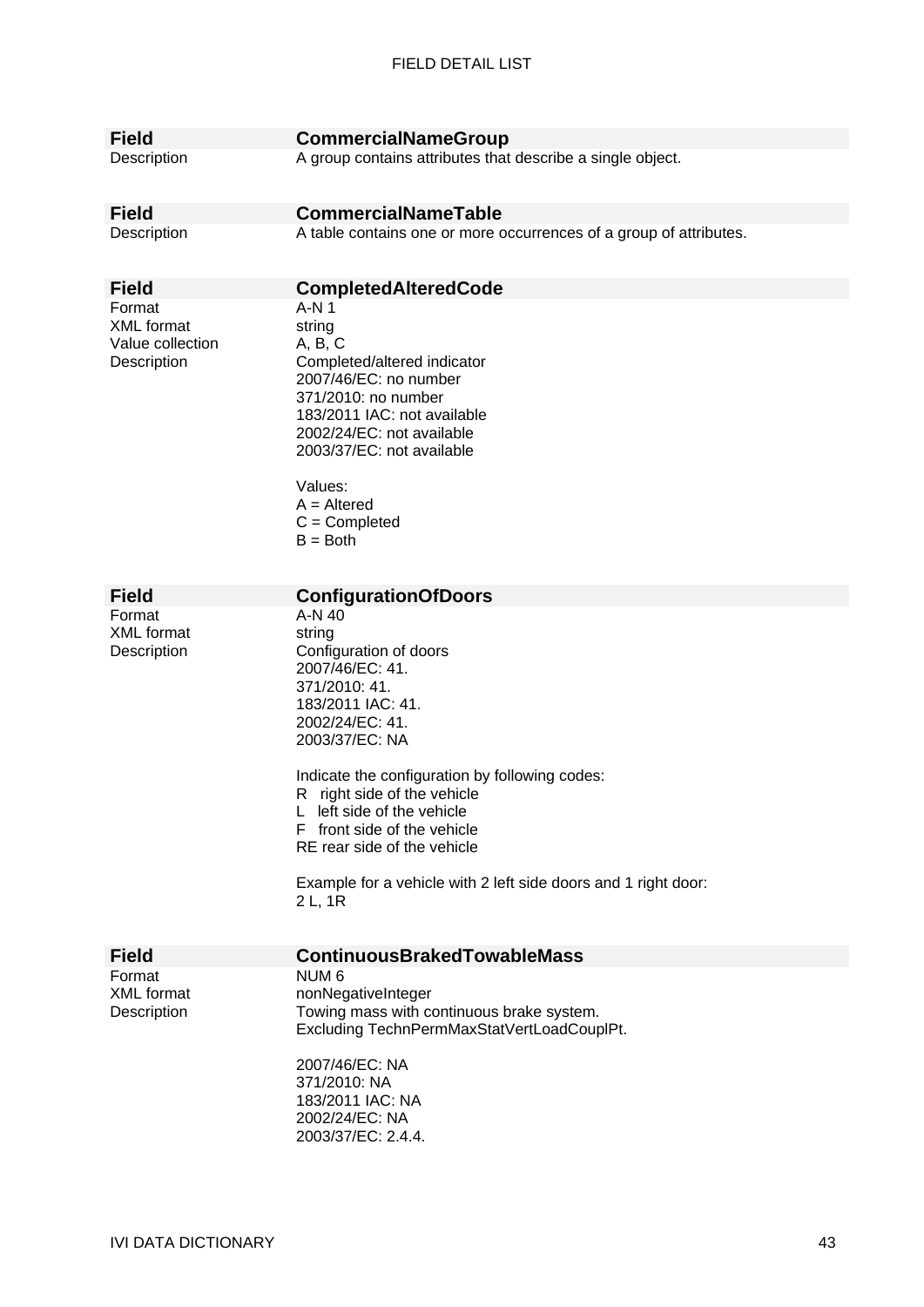### **Field CountryOfResidence**

A-N 80 string Country of the specified authority (AddressTypeCode).

2007/46/EC: 0.5. 371/2010: 0.5. 183/2011 IAC: 0.5. 2002/24/EC: 0.5. 2003/37/EC: 0.5.

#### **Field CouplCharTechnPermTrailerMass**

Format NUM 6 Unit kg

XML format nonNegativeInteger Description Technical permissible trailer mass mechnical coupling type (s) 2007/46/EC: 43.4. 371/2010: 45.1. 183/2011 IAC: NA 2002/24/EC: NA 2003/37/EC: 12.2.4.

XML format Unit kN

## **Field CouplingCharacteristicValueD**<br>Format **NUM 6.2**

NUM 6,2<br>decimal In- Exclusive value minInclusive value = '0' Description Mechanical Coupling characteristics D value 2007/46/EC: 43.4. 371/2010: 45.1. 183/2011 IAC: NA 2002/24/EC: NA 2003/37/EC: 12.2.4.

| <b>Field</b>        | CouplingCharacteristicValueDC                                     |
|---------------------|-------------------------------------------------------------------|
| Format              | <b>NUM 6,2</b>                                                    |
| XML format          | decimal                                                           |
| In- Exclusive value | mininclusive value $=$ '0'                                        |
| Unit                | kN                                                                |
| Description         | Mechanical Coupling characteristics DC value<br>2007/46/EC: 43.4. |
|                     | 371/2010: 45.1.                                                   |
|                     | 183/2011 IAC: NA                                                  |
|                     | 2002/24/EC: NA                                                    |
|                     | 2003/37/EC: 12.2.4.                                               |
|                     |                                                                   |
| Field               | <b>Coupling Characteristic ValueS</b>                             |
| Format              | NUM 6                                                             |
| XML format          | nonNegativeInteger                                                |
| Unit                | kN                                                                |
| Description         | Mechanical Coupling characteristics S value                       |
|                     | 2007/46/EC: 43.4.                                                 |
|                     | 371/2010: 45.1.                                                   |
|                     | 183/2011 IAC: NA                                                  |
|                     | 2002/24/EC: NA                                                    |
|                     | 2003/37/EC: 12.2.4.                                               |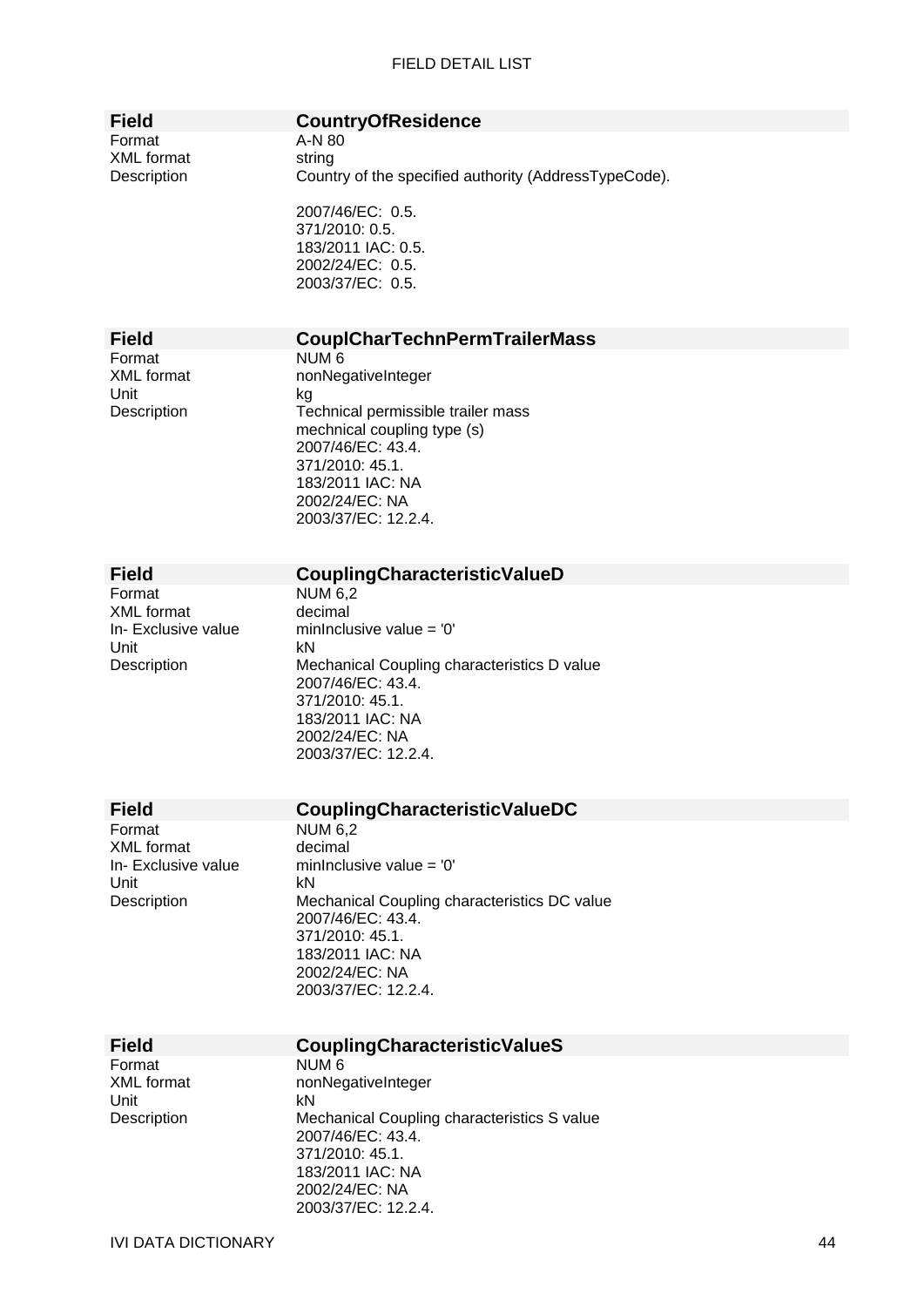| <b>Field</b>        | CouplingCharacteristicValueU                                       |
|---------------------|--------------------------------------------------------------------|
| Format              | NUM <sub>6</sub>                                                   |
| <b>XML</b> format   | nonNegativeInteger                                                 |
| Unit                | kg                                                                 |
| Description         | Mechanical Coupling characteristics U value                        |
|                     | 2007/46/EC: 43.4.                                                  |
|                     | 371/2010: 45.1.                                                    |
|                     |                                                                    |
|                     | 183/2011 IAC: NA                                                   |
|                     | 2002/24/EC: NA                                                     |
|                     | 2003/37/EC: 12.2.4.                                                |
|                     |                                                                    |
|                     |                                                                    |
| <b>Field</b>        | CouplingCharacteristicValueV                                       |
| Format              | <b>NUM 6,2</b>                                                     |
| <b>XML</b> format   | decimal                                                            |
| In- Exclusive value | minInclusive value = $'0'$                                         |
| Unit                | kN                                                                 |
|                     |                                                                    |
| Description         | Mechanical Coupling characteristics V value                        |
|                     | 2007/46/EC: 43.4.                                                  |
|                     | 371/2010: 45.1.                                                    |
|                     | 183/2011 IAC: NA                                                   |
|                     | 2002/24/EC: NA                                                     |
|                     | 2003/37/EC: 12.2.4.                                                |
|                     |                                                                    |
|                     |                                                                    |
| <b>Field</b>        | <b>CouplingDevicesFittedGroup</b>                                  |
|                     |                                                                    |
| Description         | A group contains attributes that describe a single object.         |
|                     |                                                                    |
|                     |                                                                    |
| <b>Field</b>        | <b>CouplingDevicesFittedTable</b>                                  |
| Description         | A table contains one or more occurrences of a group of attributes. |
|                     |                                                                    |
|                     |                                                                    |
| <b>Field</b>        | DateOfApplicationIndividualApp                                     |
| Format              | <b>DAT</b>                                                         |
| XML format          | date                                                               |
|                     |                                                                    |
| Description         | Date of application individual approval                            |
|                     | 2007/46/EC: NA                                                     |
|                     | 371/2010: NA                                                       |
|                     | 183/2011 IAC: NN                                                   |
|                     | 2002/24/EC: NA                                                     |
|                     | 2003/37/EC: NA                                                     |
|                     |                                                                    |
|                     | Format: CCYYMMDD                                                   |
|                     |                                                                    |
|                     |                                                                    |
| <b>Field</b>        | <b>DateOfProduction</b>                                            |
| Format              | DAT                                                                |
| XML format          | date                                                               |
|                     |                                                                    |
| Description         | Date of production of the vehicle.                                 |
|                     |                                                                    |
|                     | art. 27 and annex XII 2007/46                                      |
|                     |                                                                    |
|                     | Information added on request by Belgium for end of series.         |
|                     |                                                                    |
|                     |                                                                    |
| <b>Field</b>        | <b>DateOfSignature</b>                                             |
| Format              | <b>DAT</b>                                                         |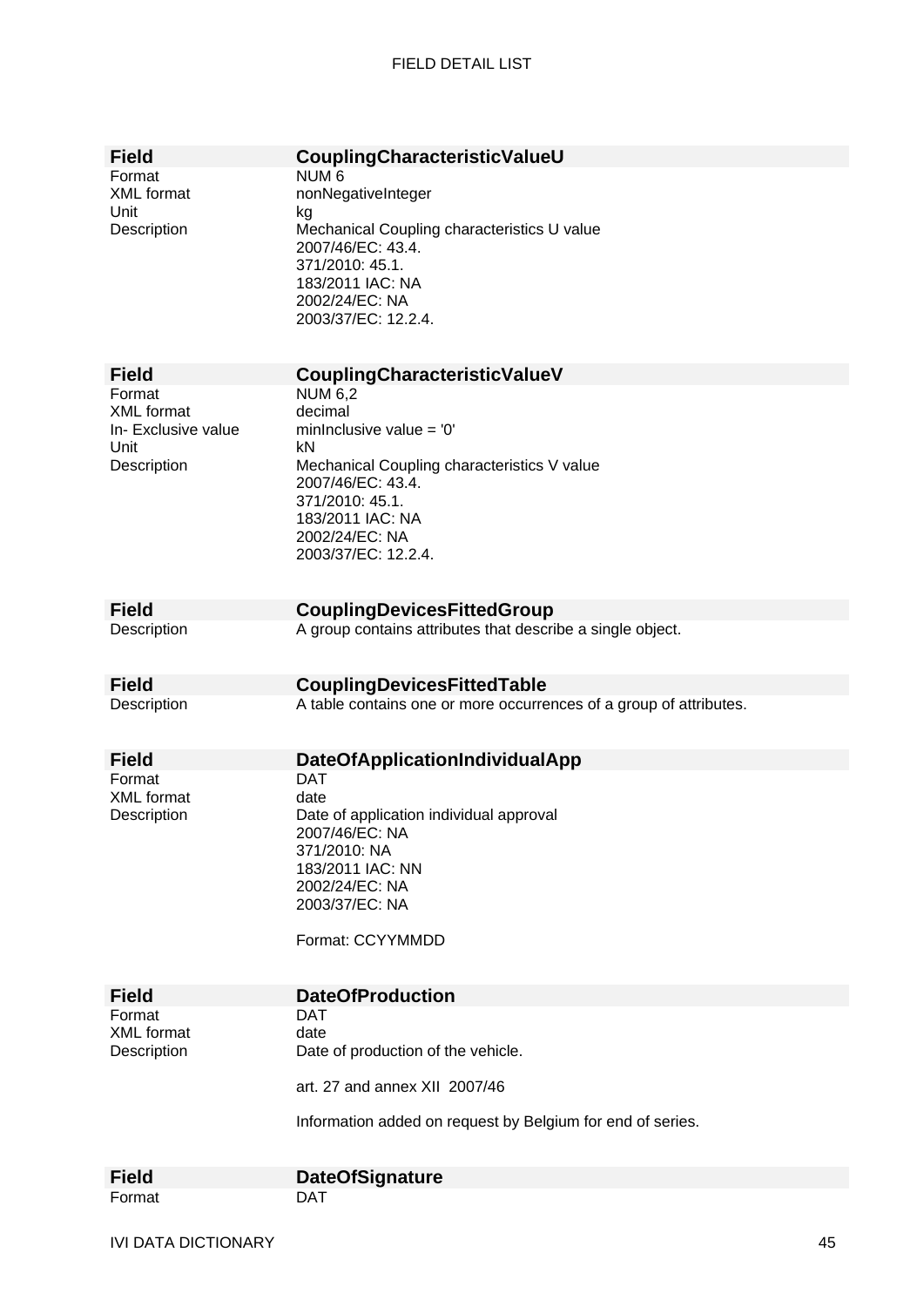XML format date<br>
Description Date

Date of signature 2007/46/EC: NN 371/2010: NN 183/2011 IAC: NN 2002/24/EC: NN 2003/37/EC: NN

Format: CCYYMMDD

|                                                                | Format: CCYYMMDD                                                                                                                                                                            |
|----------------------------------------------------------------|---------------------------------------------------------------------------------------------------------------------------------------------------------------------------------------------|
| <b>Field</b>                                                   | DaytimeRunningLightsIndicator                                                                                                                                                               |
| Format<br><b>XML</b> format<br>Value collection<br>Description | $A-N1$<br>string<br>Y, N<br>Daytime Running Lights                                                                                                                                          |
|                                                                | http://eur-<br>lex.europa.eu/LexUriServ/LexUriServ.do?uri=OJ:L:2008:257:0014:0015:en:PD<br>F                                                                                                |
|                                                                | Requested for by Belgium for registration and technical inspection: checking for<br>the presence of compulsory safety systems.                                                              |
| <b>Field</b>                                                   | <b>DescriptionOfCompletion</b>                                                                                                                                                              |
| Format<br><b>XML</b> format<br>Description                     | A-N 500<br>string<br>Description of completion<br>2007/46/EC: not available<br>371/2010: no number<br>183/2011 IAC: not available<br>2002/24/EC: not available<br>2003/37/EC: not available |
| <b>Field</b>                                                   | <b>DirectInjectionIndicator</b>                                                                                                                                                             |
| Format<br><b>XML</b> format<br>Value collection<br>Description | $A-N1$<br>string<br>Y, N<br>Direct injection indicator<br>2007/46/EC: 22.1.<br>371/2010: NA<br>183/2011 IAC: NA<br>2002/24/EC: NA<br>2003/37/EC: 3.1.6 LBT                                  |
| <b>Field</b>                                                   | <b>DistanceCouplPointFirstAxle</b>                                                                                                                                                          |
| Format<br>XML format<br>Unit<br>Description                    | NUM 6<br>nonNegativeInteger<br>mm<br>Distance between the coupling point and the first axle.<br>2007/46/EC: NA<br>371/2010: 4.1.<br>183/2011 IAC: NA<br>2002/24/EC: NA                      |
|                                                                | 2003/37/EC: NA                                                                                                                                                                              |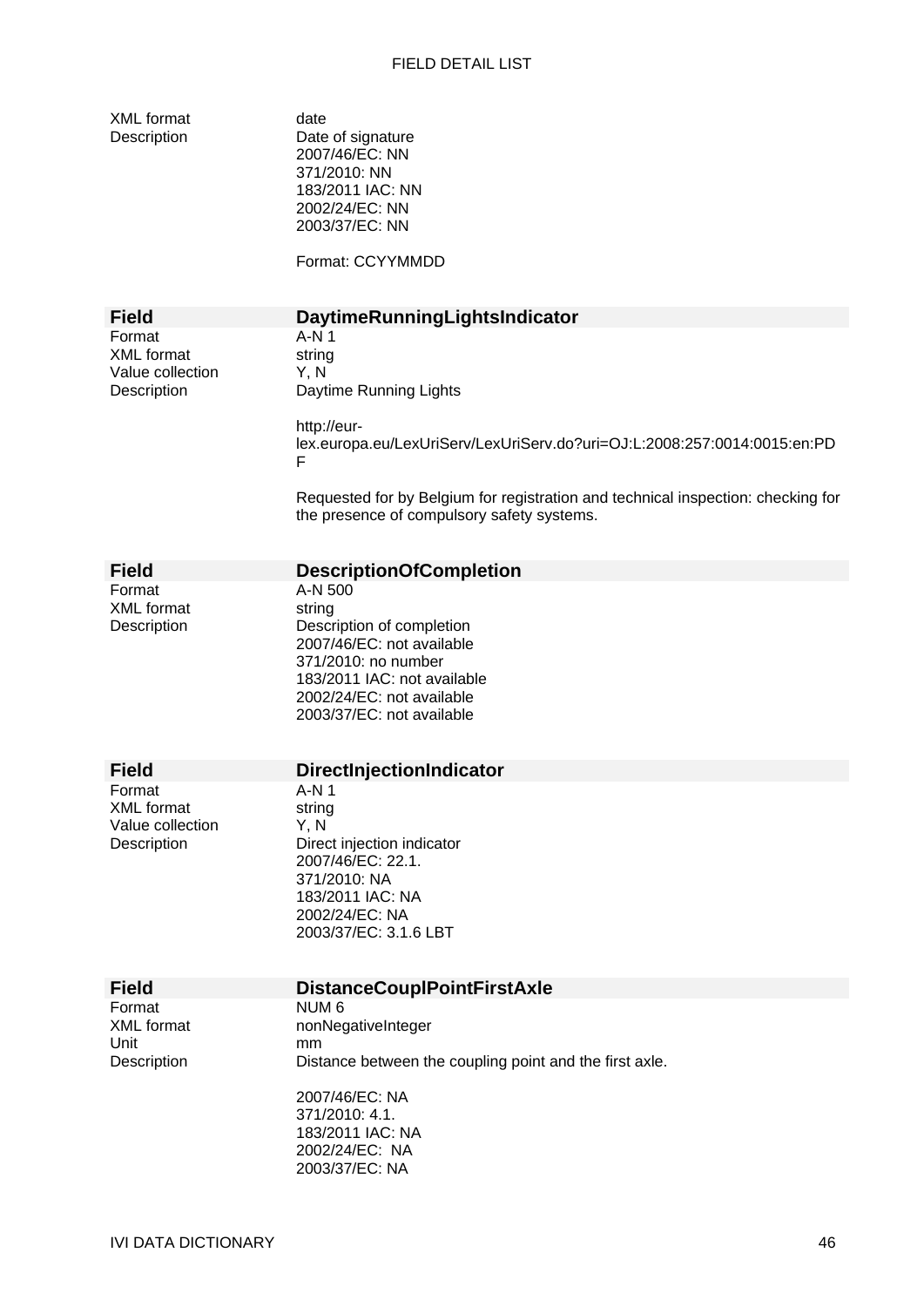| <b>Field</b>                | <b>DistanceCouplPointFirstAxleMax</b>                                      |
|-----------------------------|----------------------------------------------------------------------------|
| Format                      | NUM <sub>6</sub>                                                           |
| <b>XML</b> format           | nonNegativeInteger                                                         |
| Unit                        | mm                                                                         |
| Description                 | Distance between the coupling point and the first axle maximum.            |
|                             |                                                                            |
|                             | 2007/46/EC: NA                                                             |
|                             | 371/2010: 4.1.                                                             |
|                             | 183/2011 IAC: NA                                                           |
|                             | 2002/24/EC: NA                                                             |
|                             | 2003/37/EC: NA                                                             |
|                             |                                                                            |
|                             |                                                                            |
| <b>Field</b>                | <b>DistanceCouplPointFirstAxleMin</b>                                      |
| Format                      | NUM <sub>6</sub>                                                           |
| <b>XML</b> format           | nonNegativeInteger                                                         |
| Unit                        | mm                                                                         |
| Description                 | Distance between the coupling point and the first axle mimimum.            |
|                             |                                                                            |
|                             | 2007/46/EC: NA                                                             |
|                             | 371/2010: 4.1.                                                             |
|                             | 183/2011 IAC: NA                                                           |
|                             | 2002/24/EC: NA                                                             |
|                             | 2003/37/EC: NA                                                             |
|                             |                                                                            |
|                             | <b>DistAxisFifthWheelForemost</b>                                          |
| <b>Field</b>                |                                                                            |
| Format<br><b>XML</b> format | NUM <sub>4</sub>                                                           |
| Unit                        | nonNegativeInteger<br>mm                                                   |
| Description                 | The distance between the axis of the fifth-wheel king-pin and any foremost |
|                             | point at the front of the semi-trailer minimum                             |
|                             | 2007/46/EC: NA                                                             |
|                             | 371/2010: NA                                                               |
|                             | 183/2011 IAC: NA                                                           |
|                             | 2002/24/EC: NA                                                             |
|                             | 2003/37/EC: NA                                                             |
|                             |                                                                            |
|                             |                                                                            |
| <b>Field</b>                | <b>DistAxisFifthWheelForemostMax</b>                                       |
| Format                      | NUM <sub>4</sub>                                                           |
| <b>XML</b> format           | nonNegativeInteger                                                         |
| Unit                        | mm                                                                         |
| Description                 | The distance between the axis of the fifth-wheel king-pin and any foremost |
|                             | point at the front of the semi-trailer maximum                             |
|                             | 2007/46/EC: NA                                                             |
|                             | 371/2010: NA                                                               |
|                             | 183/2011 IAC: NA                                                           |
|                             | 2002/24/EC: NA                                                             |
|                             | 2003/37/EC: NA                                                             |
|                             |                                                                            |
| <b>Field</b>                | <b>DistAxisFifthWheelForemostMin</b>                                       |
| Format                      | NUM <sub>4</sub>                                                           |
| <b>XML</b> format           | nonNegativeInteger                                                         |
| Unit                        | mm                                                                         |
| Description                 | The distance between the axis of the fifth-wheel king-pin and any foremost |
|                             | point at the front of the semi-trailer minimum                             |
|                             | 2007/46/EC: NA                                                             |
|                             | 371/2010: NA                                                               |
|                             | 183/2011 IAC: NA                                                           |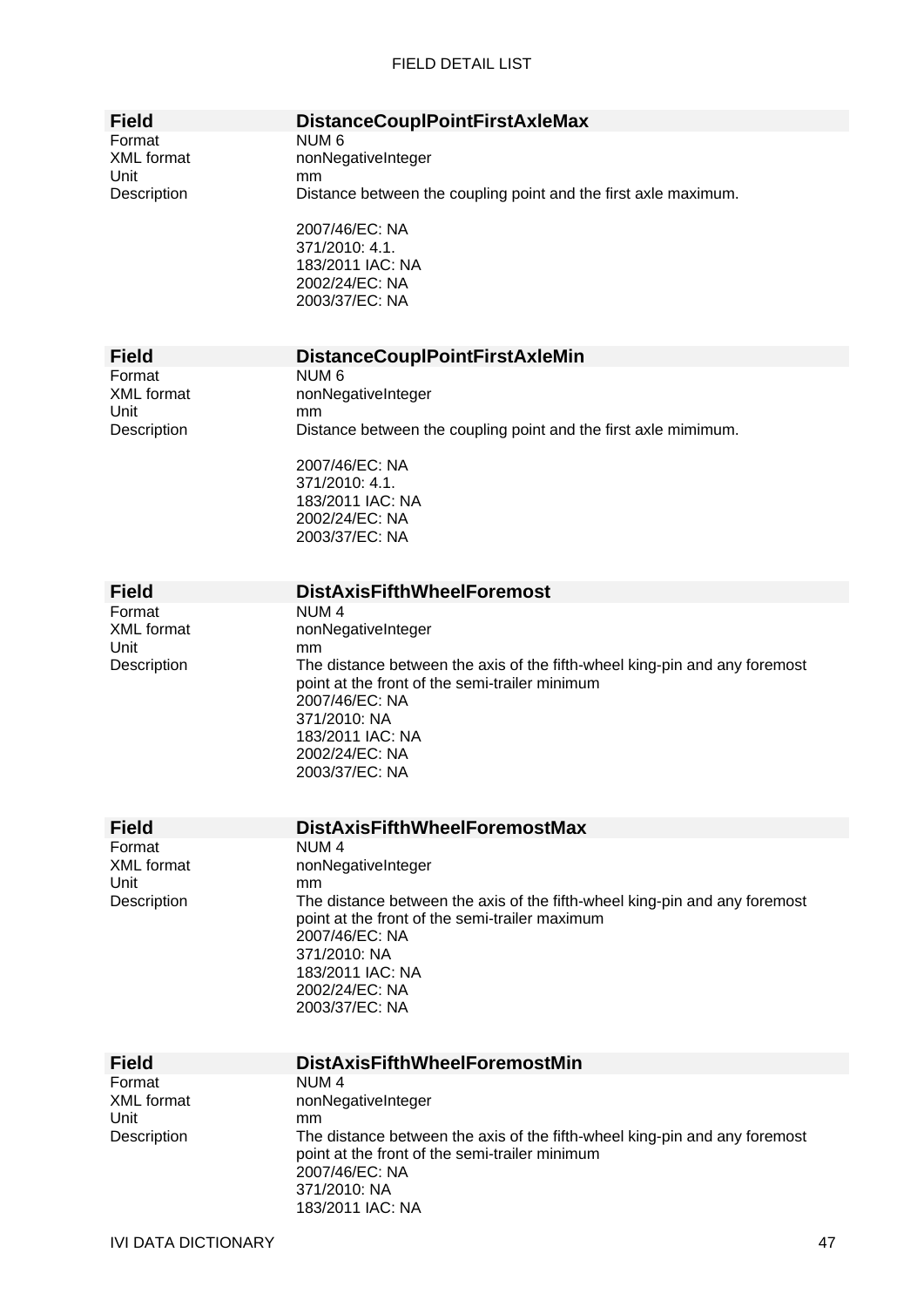2002/24/EC: NA 2003/37/EC: NA

| <b>Field</b>        | <b>DistCentreCouplDevRearVeh</b>                                                   |
|---------------------|------------------------------------------------------------------------------------|
| Format              | NUM <sub>5</sub>                                                                   |
| <b>XML</b> format   | nonNegativeInteger                                                                 |
| Unit                | mm                                                                                 |
| Description         | Distance between the centre of the coupling device and the rear end of the         |
|                     | vehicle                                                                            |
|                     | 2007/46/EC: 6.4.                                                                   |
|                     |                                                                                    |
|                     | 371/2010: 10.                                                                      |
|                     | 183/2011 IAC: NA                                                                   |
|                     | 2002/24/EC: NA                                                                     |
|                     | 2003/37/EC: 2.5.1.2.                                                               |
|                     |                                                                                    |
|                     |                                                                                    |
| <b>Field</b>        | <b>DistCentreCoupIDevRearVehMax</b>                                                |
| Format              | NUM <sub>5</sub>                                                                   |
| <b>XML</b> format   | nonNegativeInteger                                                                 |
| Unit                | mm                                                                                 |
| Description         | Distance between the centre of the coupling device and the rear end of the         |
|                     |                                                                                    |
|                     | vehicle - maximum                                                                  |
|                     | 2007/46/EC: 6.4.                                                                   |
|                     | 371/2010: 10.                                                                      |
|                     | 183/2011 IAC: NA                                                                   |
|                     | 2002/24/EC: NA                                                                     |
|                     | 2003/37/EC: 2.5.1.2.                                                               |
|                     |                                                                                    |
|                     |                                                                                    |
| <b>Field</b>        | <b>DistCentreCoupIDevRearVehMin</b>                                                |
| Format              | NUM <sub>5</sub>                                                                   |
| <b>XML</b> format   | nonNegativeInteger                                                                 |
| Unit                | mm                                                                                 |
| Description         | Distance between the centre of the coupling device and the rear end of the         |
|                     | vehicle - minimum                                                                  |
|                     |                                                                                    |
|                     | 2007/46/EC: 6.4.                                                                   |
|                     | 371/2010: 10.                                                                      |
|                     | 183/2011 IAC: NA                                                                   |
|                     | 2002/24/EC: NA                                                                     |
|                     | 2003/37/EC: 2.5.1.2.                                                               |
|                     |                                                                                    |
|                     |                                                                                    |
|                     |                                                                                    |
| <b>Field</b>        | <b>DistFrontVehCentreCoupIDev</b>                                                  |
| Format              | NUM <sub>5</sub>                                                                   |
| <b>XML</b> format   | nonNegativeInteger                                                                 |
| Unit                | mm                                                                                 |
| Description         | Distance between the front end of the vehicle and the centre of the coupling       |
|                     | device                                                                             |
|                     |                                                                                    |
|                     | 2007/46/EC: 6.3.                                                                   |
|                     | 371/2010: 9.                                                                       |
|                     | 183/2011 IAC: NA                                                                   |
|                     | 2002/24/EC: NA                                                                     |
|                     | 2003/37/EC: NA                                                                     |
|                     |                                                                                    |
|                     |                                                                                    |
| <b>Field</b>        | <b>DistFrontVehCentreCoupIDevMax</b>                                               |
| Format              | NUM <sub>5</sub>                                                                   |
| <b>XML</b> format   | nonNegativeInteger                                                                 |
| Unit<br>Description | mm<br>Distance between the front end of the vehicle and the centre of the coupling |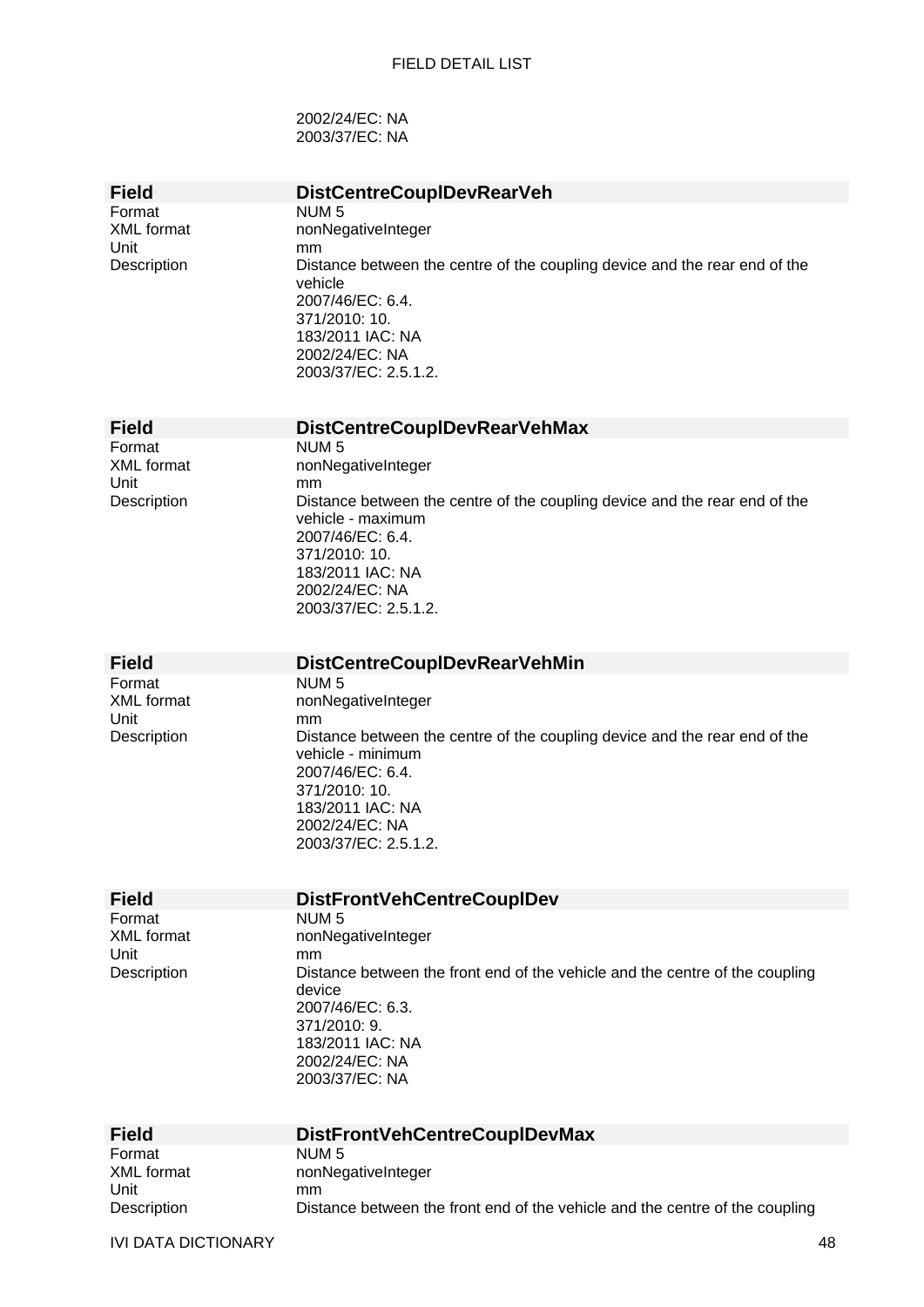device - maximum 2007/46/EC: 6.3. 371/2010: 9. 183/2011 IAC: NA 2002/24/EC: NA 2003/37/EC: NA

| <b>Field</b>                                       | <b>DistFrontVehCentreCoupIDevMin</b>                                                                                                                                                                                                         |
|----------------------------------------------------|----------------------------------------------------------------------------------------------------------------------------------------------------------------------------------------------------------------------------------------------|
| Format<br><b>XML</b> format<br>Unit<br>Description | NUM <sub>5</sub><br>nonNegativeInteger<br>mm<br>Distance between the front end of the vehicle and the centre of the coupling<br>device - minimum<br>2007/46/EC: 6.3.<br>371/2010: 9.<br>183/2011 IAC: NA<br>2002/24/EC: NA<br>2003/37/EC: NA |
| <b>Field</b>                                       | DistribMassCompletedVehAxleMin                                                                                                                                                                                                               |
| Format<br><b>XML</b> format<br>Unit<br>Description | NUM <sub>5</sub><br>nonNegativeInteger<br>kg<br>Distribution of this mass amongst the axles<br>2007/46/EC: 13.2<br>371/2010: 15.1<br>183/2011 IAC: NA<br>2002/24/EC: NA<br>2003/37/EC: NA                                                    |
| <b>Field</b>                                       | <b>DistribMassIncompleteVehAxle</b>                                                                                                                                                                                                          |
| Format<br><b>XML</b> format<br>Unit<br>Description | NUM <sub>5</sub><br>nonNegativeInteger<br>kg<br>Distribution of this mass amongst the axles<br>2007/46/EC: NA<br>371/2010: 14.1<br>183/2011 IAC: NA<br>2002/24/EC: NA<br>2003/37/EC: NA                                                      |
| <b>Field</b>                                       | <b>DistribUnladenMassAxle</b>                                                                                                                                                                                                                |
| Format<br><b>XML</b> format<br>Unit<br>Description | NUM <sub>5</sub><br>nonNegativeInteger<br>kg<br>Distribution of this mass amongst the axles<br>2007/46/EC: NA<br>371/2010:<br>183/2011 IAC: NA<br>2002/24/EC: NA<br>2003/37/EC: NA                                                           |
| <b>Field</b>                                       | DistrMaxLadenMassTyreAxleSpec                                                                                                                                                                                                                |
| Format<br><b>XML</b> format<br>Unit                | NUM <sub>6</sub><br>nonNegativeInteger<br>kg                                                                                                                                                                                                 |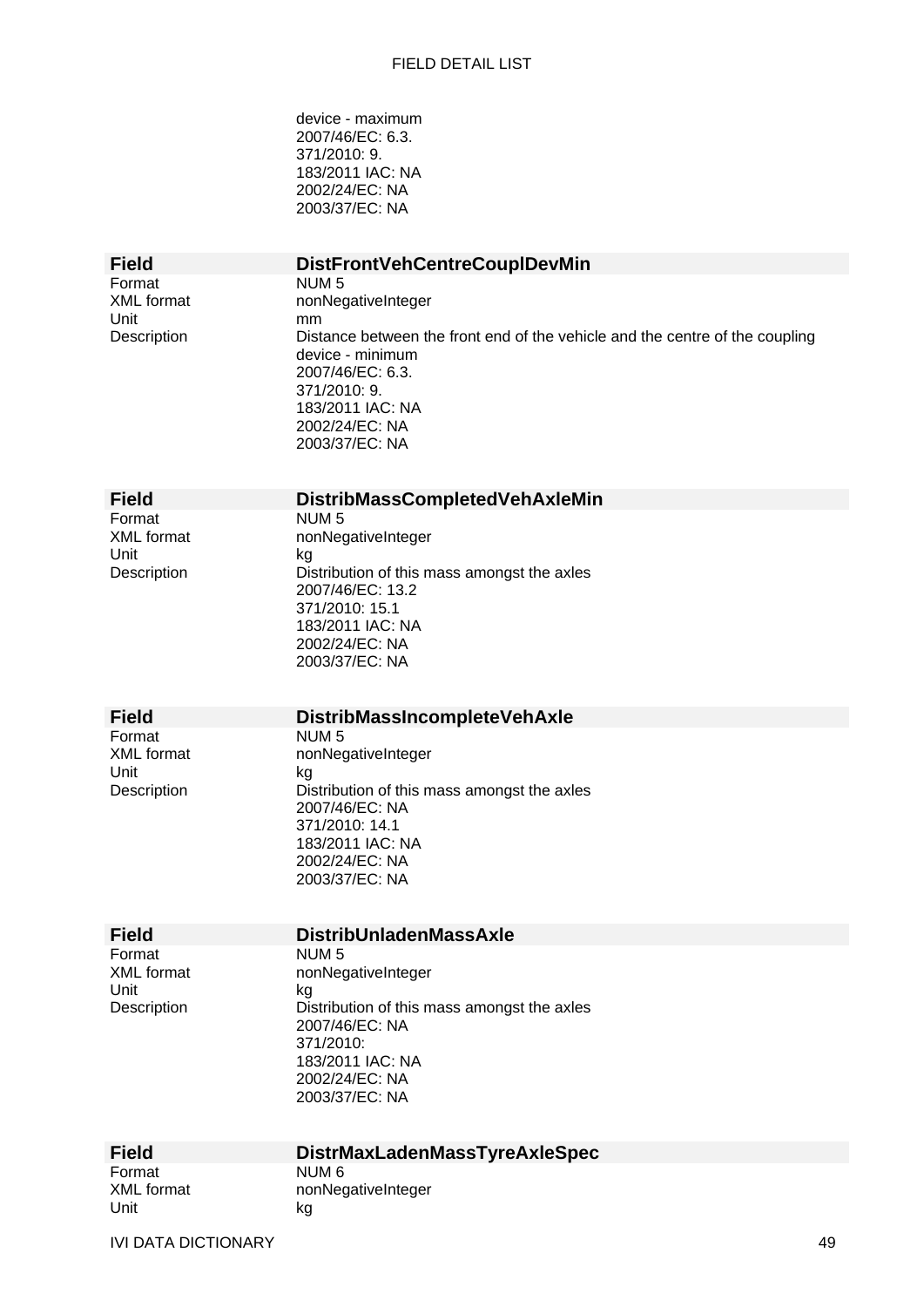Description Distribution of the maximum mass amongst the axles according to the tyre specification.

> 2007/46/EC: NA 371/2010:NA 183/2011 IAC: NA 2002/24/EC: NA 2003/37/EC: 2.2.2.

Format NUM 5<br>XML format nonNec Unit kg

## **Field DistrOfMassRunningOrderAxle**  nonNegativeInteger

Description Distribution of the mass of the vehicle in running order amongst the axles. 2007/46/EC:NA

371/2010: 13.1 183/2011 IAC: NA 2002/24/EC: NA 2003/37/EC:NA

2002/24/EC: 14.2 2003/37/EC: NA

| <b>Field</b> | <b>DistrTechnPermisMassAxle</b>                         |
|--------------|---------------------------------------------------------|
| Format       | NUM 5                                                   |
| XML format   | nonNegativeInteger                                      |
| Unit         | kq                                                      |
| Description  | Distribution of the maximum laden mass among the axles. |
|              | 2007/46/EC: 14.2                                        |
|              | 371/2010: NA                                            |
|              | 183/2011 IAC: NA                                        |

Format A-N 1<br>XML format string XML format string<br>Value collection Y. N Value collection

#### **Field DriveAxleWithAirSuspOrEquivInd**

Description Drive axle(s) fitted with air suspension or equivalent indicator 2007/46/EC: 33.1 371/2010: 33. 183/2011 IAC: NA 2002/24/EC: NA 2003/37/EC: NA

Format NUM 3<br>XML format 11 nonNectors Unit dB(A)

#### **Field DriverPerceivedSoundLevel**

nonNegativeInteger Description Driver-percieved sound level (db(A)) 2007/46/EC: NA 371/2010: NA 183/2011 IAC: NA 2002/24/EC: NA 2003/37/EC: 14.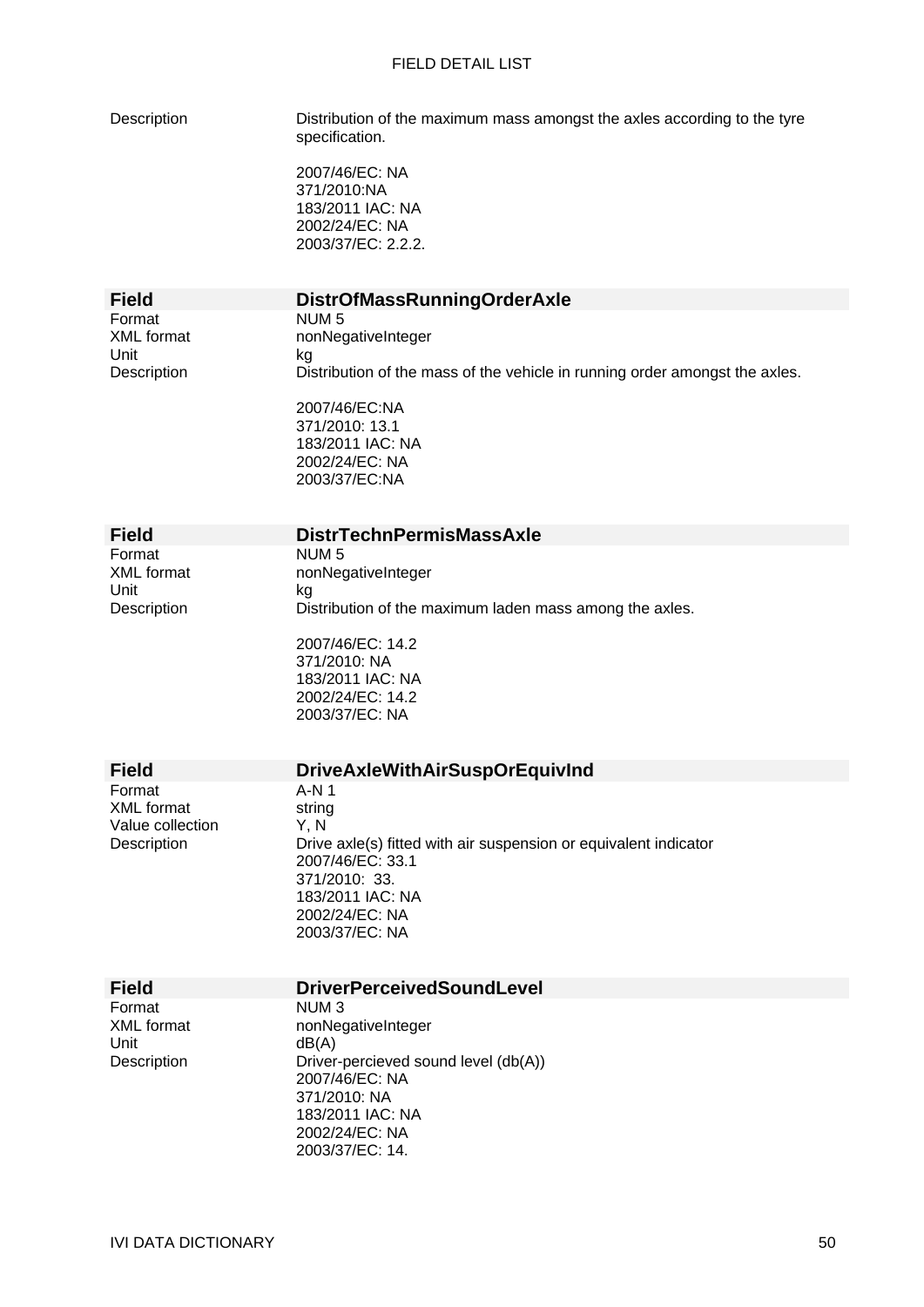| <b>Field</b>                                                   | <b>DriverPercSoundLevNrBaseRegAct</b>                                                                                                                                                                                                         |
|----------------------------------------------------------------|-----------------------------------------------------------------------------------------------------------------------------------------------------------------------------------------------------------------------------------------------|
| Format<br><b>XML</b> format<br>Description                     | A-N 35<br>string<br>Driver-percieved sound level<br>Number of the base regulatory act and latest amending regulatory act<br>applicable, incl phase<br>2007/46/EC: NA<br>371/2010: NA<br>183/2011 IAC: NA<br>2002/24/EC: NA<br>2003/37/EC: 14. |
| <b>Field</b>                                                   | <b>DrivingDirectionCode</b>                                                                                                                                                                                                                   |
| Format<br><b>XML</b> format<br>Value collection<br>Description | $A-N1$<br>string<br>F, R<br>2007/46/EC: NA<br>371/2010: NA<br>183/2011 IAC: NA<br>2002/24/EC: NA<br>2003/37/EC: 4.5.<br>Values:<br>$F =$ forward<br>$R =$ reverse                                                                             |
| <b>Field</b>                                                   | <b>EcolnnovationsGroup</b>                                                                                                                                                                                                                    |
| Description                                                    | A group contains attributes that describe a single object.                                                                                                                                                                                    |
| <b>Field</b>                                                   | <b>EcolnnovationsTable</b>                                                                                                                                                                                                                    |
| Description                                                    | A table contains one or more occurrences of a group of attributes.                                                                                                                                                                            |
| <b>Field</b>                                                   | <b>EcTypeApprovalNrFrameCab</b>                                                                                                                                                                                                               |
| Format<br><b>XML</b> format<br>Description                     | A-N 40<br>string<br>EC type-approval number of the frame/cabine<br>2007/46/EC: NA<br>371/2010: NA<br>183/2011 IAC: NA<br>2002/24/EC: NA<br>2003/37/EC: 10.1.                                                                                  |
| <b>Field</b>                                                   | <b>EcTypeApprovalNrRollOverHoop</b>                                                                                                                                                                                                           |
| Format<br><b>XML</b> format<br>Description                     | A-N 40<br>string<br>EC type-approval number of the Roll-over hoop<br>22007/46/EC: NA<br>371/2010: NA<br>183/2011 IAC: NA<br>2002/24/EC: NA<br>2003/37/EC: 10.1.3.                                                                             |
| <b>Field</b>                                                   | <b>ElectricEnergyConsConditionA</b>                                                                                                                                                                                                           |
| Format                                                         | <b>NUM 7,2</b>                                                                                                                                                                                                                                |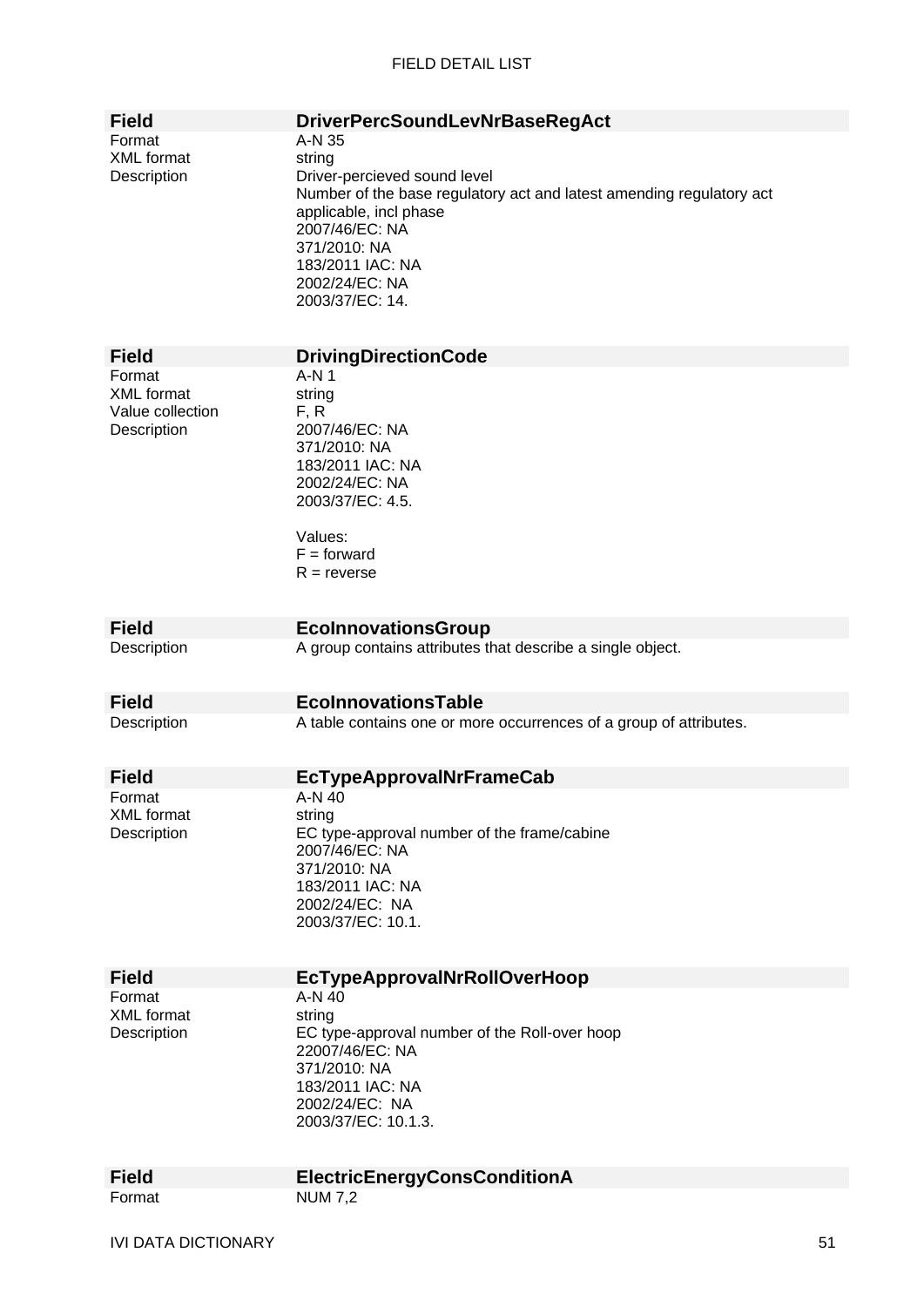| <b>XML</b> format   |
|---------------------|
| In- Exclusive value |
| Unit                |
| Description         |

decimal

Wh/km Electric energy consumption condition A 2007/46/EC: NA 371/2010: 49. 183/2011 IAC: NA 2002/24/EC: NA 2003/37/EC: NA

| <b>Field</b>        | <b>ElectricEnergyConsConditionB</b> |
|---------------------|-------------------------------------|
| Format              | <b>NUM 7.2</b>                      |
| XML format          | decimal                             |
| In- Exclusive value |                                     |
| Unit                | Wh/km                               |

Description Electric energy consumption condition B 2007/46/EC: NA 371/2010: 49. 183/2011 IAC: NA 2002/24/EC: NA 2003/37/EC: NA

XML format decimal In- Exclusive value Unit Wh/km

## **Field ElectricEnergyConsPureElectric**

 $NUM 7.2$ 

Description Electric energy consumption pure electric 2007/46/EC: NA 371/2010: 49. 183/2011 IAC: 49. 2002/24/EC: NA 2003/37/EC: NA

XML format In- Exclusive value Unit Wh/km

### **Field ElectricEnergyConsWeightedComb**<br>Format **NUM 7.2** NUM 7,2<br>decimal

Description Electric energy consumption weighted, combined 2007/46/EC: NA 371/2010: 49. 183/2011 IAC: 49. 2002/24/EC: NA 2003/37/EC: NA

| <b>Field</b>     | ElectricEngineIndicator                                                                                                                                                                                               |
|------------------|-----------------------------------------------------------------------------------------------------------------------------------------------------------------------------------------------------------------------|
| Format           | A-N 1                                                                                                                                                                                                                 |
| XML format       | string                                                                                                                                                                                                                |
| Value collection | Y.N                                                                                                                                                                                                                   |
| Description      | Electric engine indicator, needed to identify if the vehicle is powered by an<br>electric engine due electricity is no fuel<br>2007/46/EC: NA<br>371/2010: NA<br>183/2011 IAC: NA<br>2002/24/EC: NA<br>2003/37/EC: NA |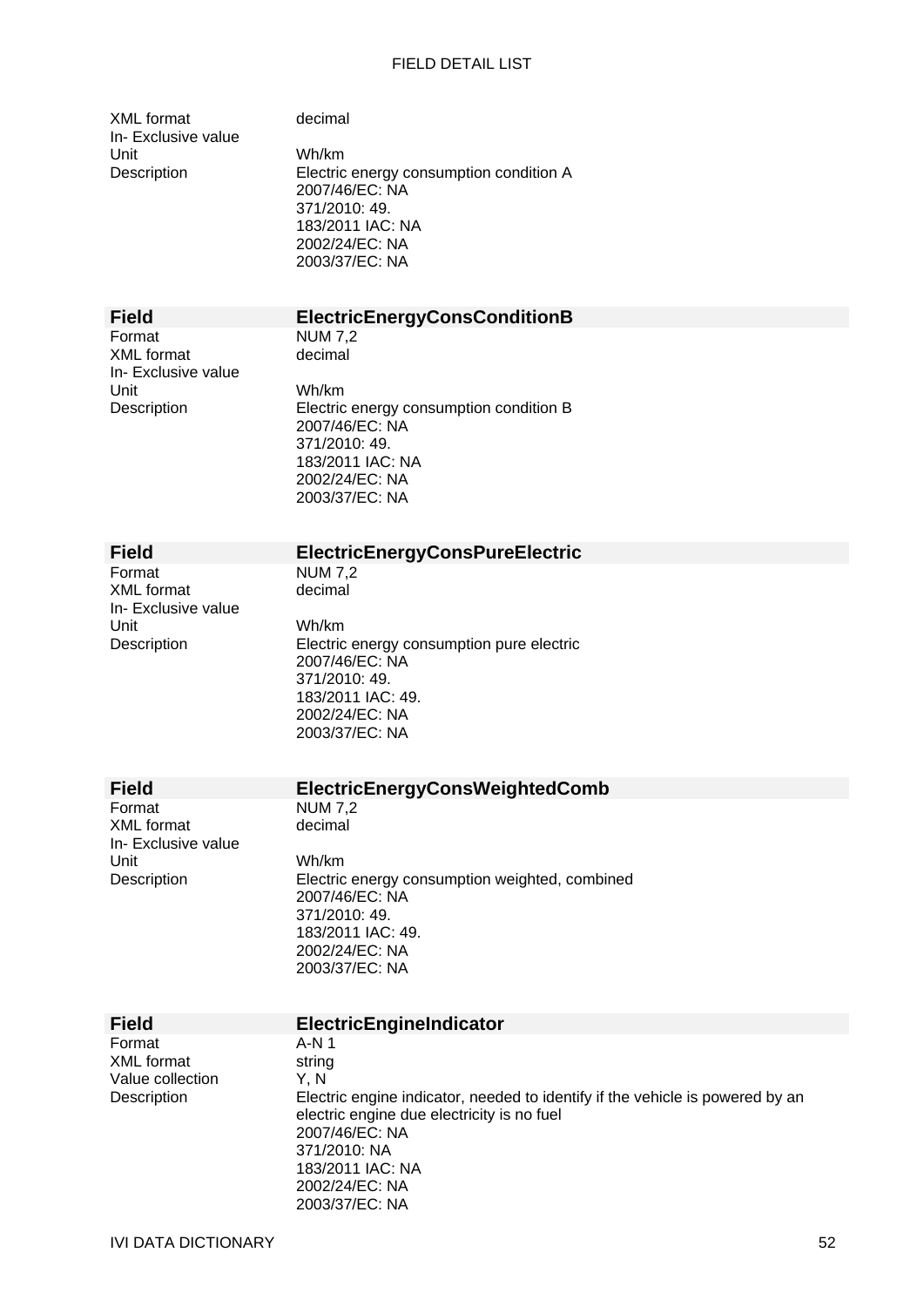| <b>Field</b><br>Format<br><b>XML</b> format<br>Unit<br>Description        | <b>ElectricRange</b><br>NUM <sub>5</sub><br>nonNegativeInteger<br>km<br>Electric range full electric vehicle.<br>2007/46/EC: NA<br>371/2010: 49.<br>183/2011 IAC: NA<br>2002/24/EC: NA<br>2003/37/EC: NA                                                                                             |
|---------------------------------------------------------------------------|------------------------------------------------------------------------------------------------------------------------------------------------------------------------------------------------------------------------------------------------------------------------------------------------------|
| <b>Field</b>                                                              | ElectricRangeExternChargeable                                                                                                                                                                                                                                                                        |
| Format<br>XML format<br>Unit<br>Description                               | NUM <sub>5</sub><br>nonNegativeInteger<br>km<br>Electric range externally chargeable hybrid vehicle.<br>2007/46/EC: NA<br>371/2010: 49.<br>183/2011 IAC: NA<br>2002/24/EC: NA<br>2003/37/EC: NA                                                                                                      |
| <b>Field</b>                                                              | ElectronicStabilityProgramInd                                                                                                                                                                                                                                                                        |
| Format<br><b>XML</b> format<br>Value collection<br>Description            | $A-N1$<br>string<br>Y, N<br><b>Electronic Stability Program</b><br>http://eur-<br>lex.europa.eu/LexUriServ/LexUriServ.do?uri=CONSLEG:2009R0661:20110501<br>:en:PDF<br>Requested for by Belgium for registration and technical inspection: checking for<br>the presence of compulsory safety systems. |
| <b>Field</b>                                                              | <b>EMailAddress</b>                                                                                                                                                                                                                                                                                  |
| Format<br><b>XML</b> format<br>Description                                | A-N 130<br>string<br>Email adress for the specified authority (AddressTypeCode).<br>2007/46/EC: NA<br>371/2010: NA<br>183/2011 IAC: NN<br>2002/24/EC: NA<br>2003/37/EC: NA                                                                                                                           |
| <b>Field</b>                                                              | <b>EngineCapacity</b>                                                                                                                                                                                                                                                                                |
| Format<br><b>XML</b> format<br>In- Exclusive value<br>Unit<br>Description | <b>NUM 7,2</b><br>decimal<br>mininclusive value = $'0'$<br>cm <sup>^3</sup><br>Engine capacity.<br>For rotary-piston (Wankel) engines, double the nominal engine swept volume.<br>2007/46/EC: 24.<br>371/2010: 25.                                                                                   |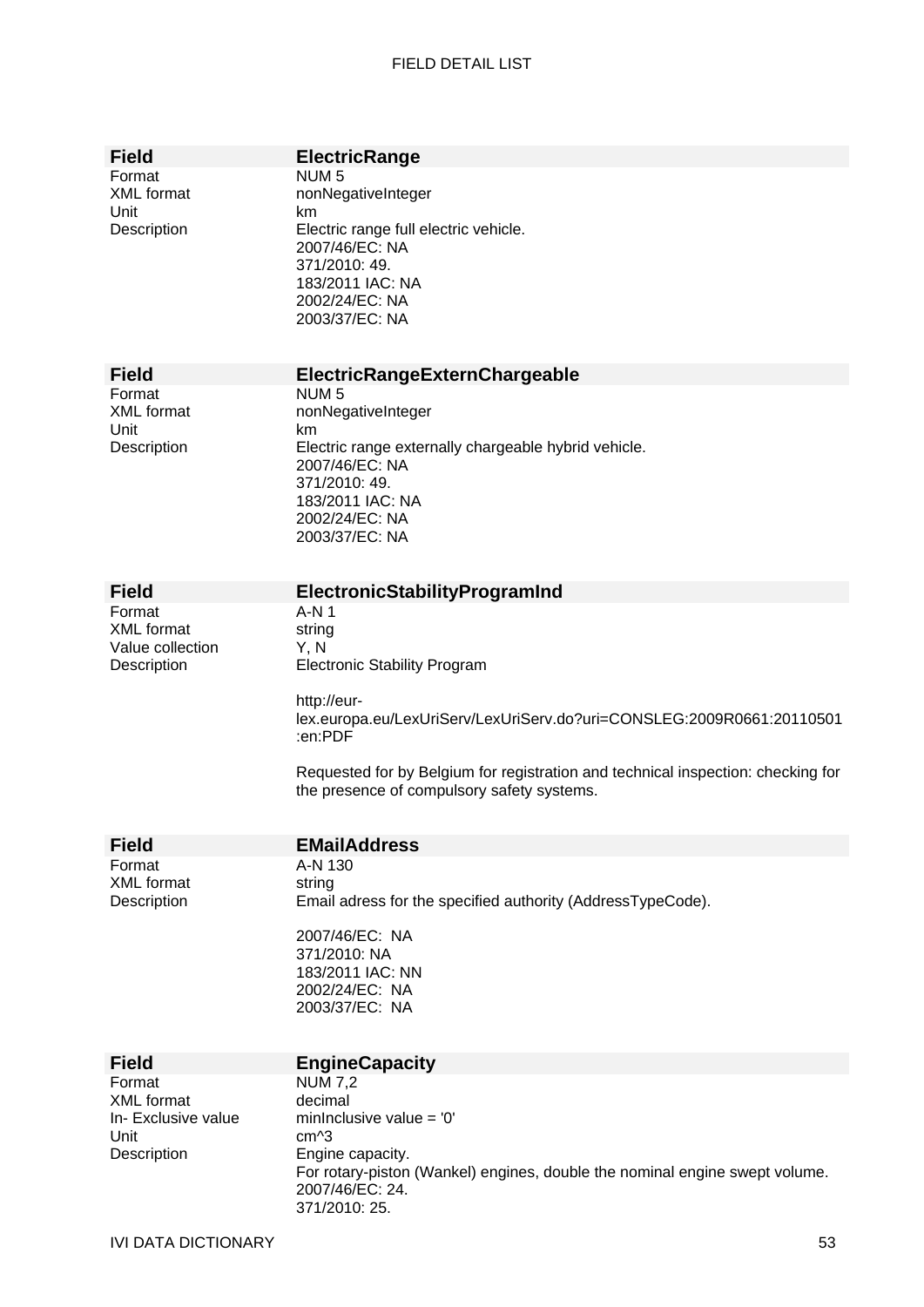183/2011 IAC: 25. 2002/24/EC: NA 2003/37/EC: 3.2.1.7.

| <b>Field</b>                                       | <b>EngineCodeAsMarkedOnTheEngine</b>                                                                                                                                              |
|----------------------------------------------------|-----------------------------------------------------------------------------------------------------------------------------------------------------------------------------------|
| Format<br><b>XML</b> format<br>Description         | A-N 40<br>string<br>Engine code as marked on the engine<br>2007/46/EC: 21.<br>371/2010: 21.<br>183/2011 IAC: 21.<br>2002/24/EC: 21.<br>2003/37/EC: 3.2.1.2.                       |
| <b>Field</b>                                       | EngineEcTypeApprovalNumber                                                                                                                                                        |
| Format<br><b>XML</b> format<br>Description         | A-N 40<br>string<br>Engine EC type approval number<br>2007/46/EC: NA<br>371/2010: NA<br>183/2011 IAC: NA<br>2002/24/EC: NA<br>2003/37/EC: 3.2.1.2.                                |
| <b>Field</b>                                       | <b>EngineGroup</b>                                                                                                                                                                |
| Description                                        | A group contains attributes that describe a single object.                                                                                                                        |
| <b>Field</b>                                       | <b>EngineNumber</b>                                                                                                                                                               |
| Format<br>XML format<br>Description                | A-N 25<br>string<br>Engine number<br>2007/46/EC: NA<br>371/2010: NA<br>183/2011 IAC: NA<br>2002/24/EC: 21.2.<br>2003/37/EC: NA                                                    |
| <b>Field</b>                                       | <b>EngineSpeedMaximumNetPower</b>                                                                                                                                                 |
| Format<br><b>XML</b> format<br>Unit<br>Description | NUM <sub>5</sub><br>nonNegativeInteger<br>1/min<br>Engine speed maximum net power<br>2007/46/EC: 26.<br>371/2010: 27.<br>183/2011 IAC: 27.<br>2002/24/EC: 26.<br>2003/37/EC: 3.6. |
| <b>Field</b>                                       | <b>EngineSpeedPowerPowerTakeOff</b>                                                                                                                                               |
| Format                                             | NUM <sub>5</sub>                                                                                                                                                                  |
| <b>XML</b> format<br>Unit                          | nonNegativeInteger<br>1/min                                                                                                                                                       |
| Description                                        | Engine speed power power take-off<br>2007/46/EC: NA                                                                                                                               |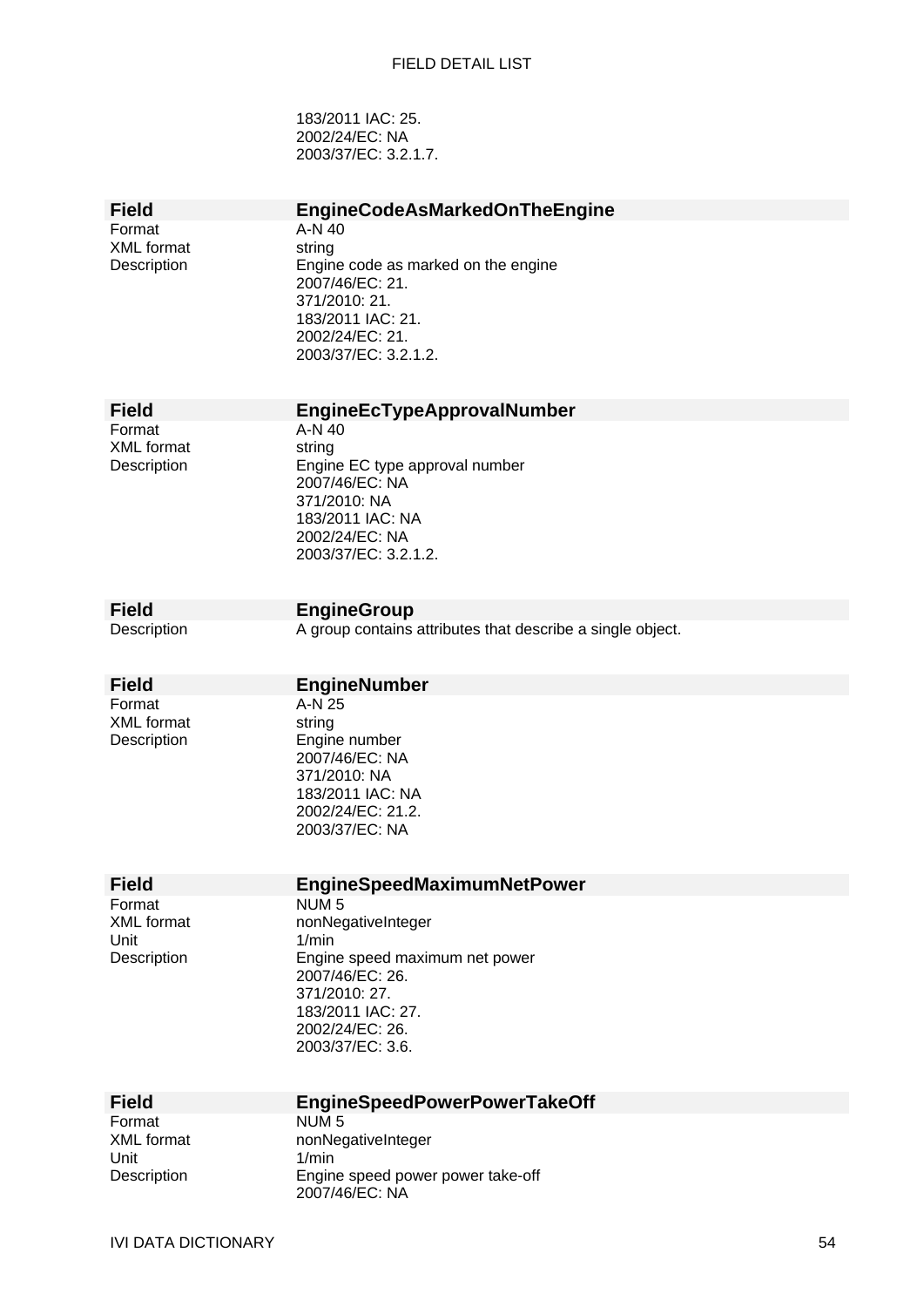371/2010: NA 183/2011 IAC: NA 2002/24/EC: NA 2003/37/EC: 3.6.1.

| <b>EngineTable</b>                                                                                                                                                                                                                                                                                                                                                                                                                                                                                                                                  |
|-----------------------------------------------------------------------------------------------------------------------------------------------------------------------------------------------------------------------------------------------------------------------------------------------------------------------------------------------------------------------------------------------------------------------------------------------------------------------------------------------------------------------------------------------------|
|                                                                                                                                                                                                                                                                                                                                                                                                                                                                                                                                                     |
| A table contains one or more occurrences of a group of attributes.                                                                                                                                                                                                                                                                                                                                                                                                                                                                                  |
| <b>EvaporativeEmisControlSysInd</b>                                                                                                                                                                                                                                                                                                                                                                                                                                                                                                                 |
| A-N 1<br>string<br>Y, N<br>Evaporative emissions control system<br>Annex III 3.2.12.2.5.<br>Requested for by Finland.                                                                                                                                                                                                                                                                                                                                                                                                                               |
|                                                                                                                                                                                                                                                                                                                                                                                                                                                                                                                                                     |
| ExceedingDimensionsIndicator                                                                                                                                                                                                                                                                                                                                                                                                                                                                                                                        |
| $A-N1$<br>string<br>Y, N<br>exceeding dimensions indicator, only applicable if the vehicle dimensions are<br>exceding the 97/27/EG, (article 7)<br>2007/46/EC: NA<br>371/2010: NA<br>183/2011 IAC: NA<br>2002/24/EC: NA<br>2003/37/EC: NA                                                                                                                                                                                                                                                                                                           |
| <b>Exemptions</b>                                                                                                                                                                                                                                                                                                                                                                                                                                                                                                                                   |
| A-N 200<br>string<br>Exemptions<br>2007/46/EC: 51.<br>371/2010: NA<br>183/2011 IAC: NA<br>2002/24/EC: 51.<br>2003/37/EC: NA                                                                                                                                                                                                                                                                                                                                                                                                                         |
| <b>ExhaustEmissionLevelEuro</b>                                                                                                                                                                                                                                                                                                                                                                                                                                                                                                                     |
| A-N 10<br>string<br>EURO 0, EURO 1, EURO 2, EURO 3, EURO 4, EURO 5, EURO 5 A, EURO 5<br>B, EURO 5 C, EURO 5 D, EURO 5 E, EURO 5 F, EURO 5 G, EURO 5 H,<br>EURO 5 I, EURO 5 J, EURO 5 K, EURO 5 L, EURO 5 M, EURO 6, EURO 6 N,<br>EURO 6 O, EURO 6 P, EURO 6 Q, EURO 6 R, EURO 6 S, EURO 6 T, EURO 6<br>U, EURO 6 V, EURO 6 W, EURO 6 X, EURO 6 Y, EURO 6 ZA, EURO 6 ZB,<br>EURO 6 ZC, EURO V G, EURO V K, EEV, EEV K, EURO I, EURO II, EURO<br>III, EURO IV, EURO V, EURO VI, EURO VI A, EURO VI B, EURO VI C<br><b>Exhaust emission level Euro</b> |
|                                                                                                                                                                                                                                                                                                                                                                                                                                                                                                                                                     |

2002/24/EC: NA 2003/37/EC: NA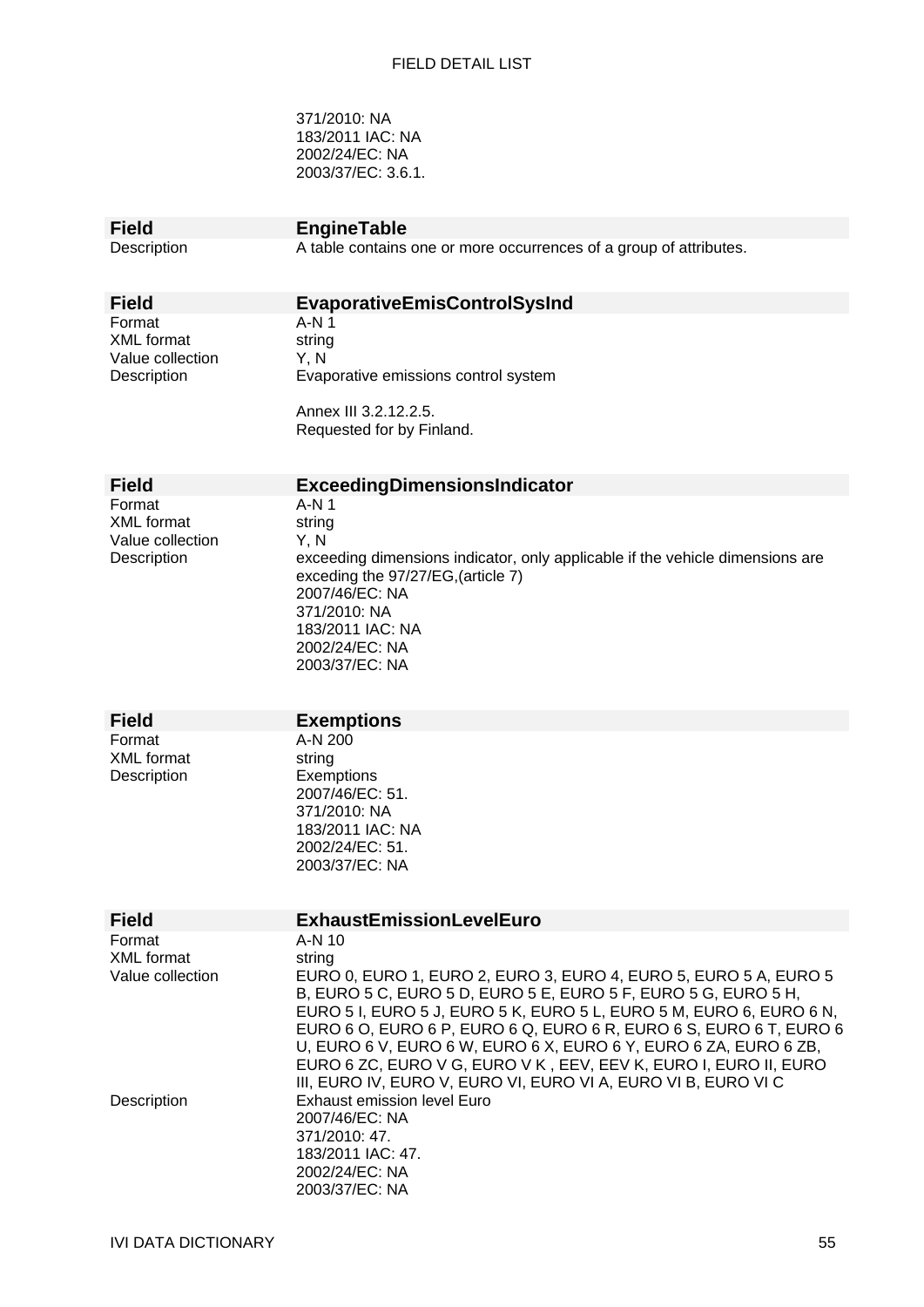| <b>Field</b>                                                      |                                                                                                                                                                                                                                                                                                                                                                                                                                                                                                                                                                                                                                                                                                                    |
|-------------------------------------------------------------------|--------------------------------------------------------------------------------------------------------------------------------------------------------------------------------------------------------------------------------------------------------------------------------------------------------------------------------------------------------------------------------------------------------------------------------------------------------------------------------------------------------------------------------------------------------------------------------------------------------------------------------------------------------------------------------------------------------------------|
|                                                                   | <b>ExhaustGasRecirculationInd</b>                                                                                                                                                                                                                                                                                                                                                                                                                                                                                                                                                                                                                                                                                  |
| Format<br><b>XML</b> format<br>Value collection<br>Description    | $A-N1$<br>string<br>Y, N<br>Exhaust gas recirculation                                                                                                                                                                                                                                                                                                                                                                                                                                                                                                                                                                                                                                                              |
|                                                                   | Annex III 3.2.12.2.4.<br>Requested for by Finland.                                                                                                                                                                                                                                                                                                                                                                                                                                                                                                                                                                                                                                                                 |
| <b>Field</b>                                                      | <b>ExtraUrbanConditionsCO2</b>                                                                                                                                                                                                                                                                                                                                                                                                                                                                                                                                                                                                                                                                                     |
| Format<br><b>XML</b> format<br>Unit<br>Description                | NUM <sub>3</sub><br>nonNegativeInteger<br>g/km<br>Extra-urban conditions CO2<br>2007/46/EC: 46.2.<br>371/2010: 49.<br>183/2011 IAC: NA<br>2002/24/EC: NA<br>2003/37/EC: NA                                                                                                                                                                                                                                                                                                                                                                                                                                                                                                                                         |
| <b>Field</b>                                                      | <b>ExtraUrbanConditionsFuelCons</b>                                                                                                                                                                                                                                                                                                                                                                                                                                                                                                                                                                                                                                                                                |
| Format<br><b>XML</b> format<br>In- Exclusive value<br>Description | <b>NUM 4,2</b><br>decimal<br>mininclusive value = $'0'$<br>Extra-urban conditions Fuel Consumption<br>Depending on the fuel type a different Unit is applicable:<br>Fuelcode<br>Unit<br>10 Petrol<br>I/100 km<br>11 Petrol E5<br>I/100 km<br>12 Petrol E10<br>I/100 km<br>13 Petrol E15<br>I/100 km<br>15 Ethanol (unspecified)<br>I/100 km<br>19 Mixture<br>I/100 km<br>20 Diesel<br>I/100 km<br>21 Biodiesel<br>$1/100$ km<br>22 ED95<br>I/100 km<br>30 LPG<br>$1/100$ km<br>40 NG<br>I/100 km<br>41 NG-L<br>m^3/100 km<br>42 NG-H<br>m^3/100 km<br>43 NG-HL<br>m^3/100 km<br>50 Hydrogen<br>kg/100 km<br>90 Other<br>2007/46/EC: 46.2.<br>371/2010: 49.<br>183/2011 IAC: NA<br>2002/24/EC: NA<br>2003/37/EC: NA |

| <b>Field</b> | <b>ExtSoundLevelNrBaseRegulAct</b>                                         |
|--------------|----------------------------------------------------------------------------|
| Format       | A-N 35                                                                     |
| XML format   | string                                                                     |
| Description  | Exterior Sound level Number of the base regulatory act and latest amending |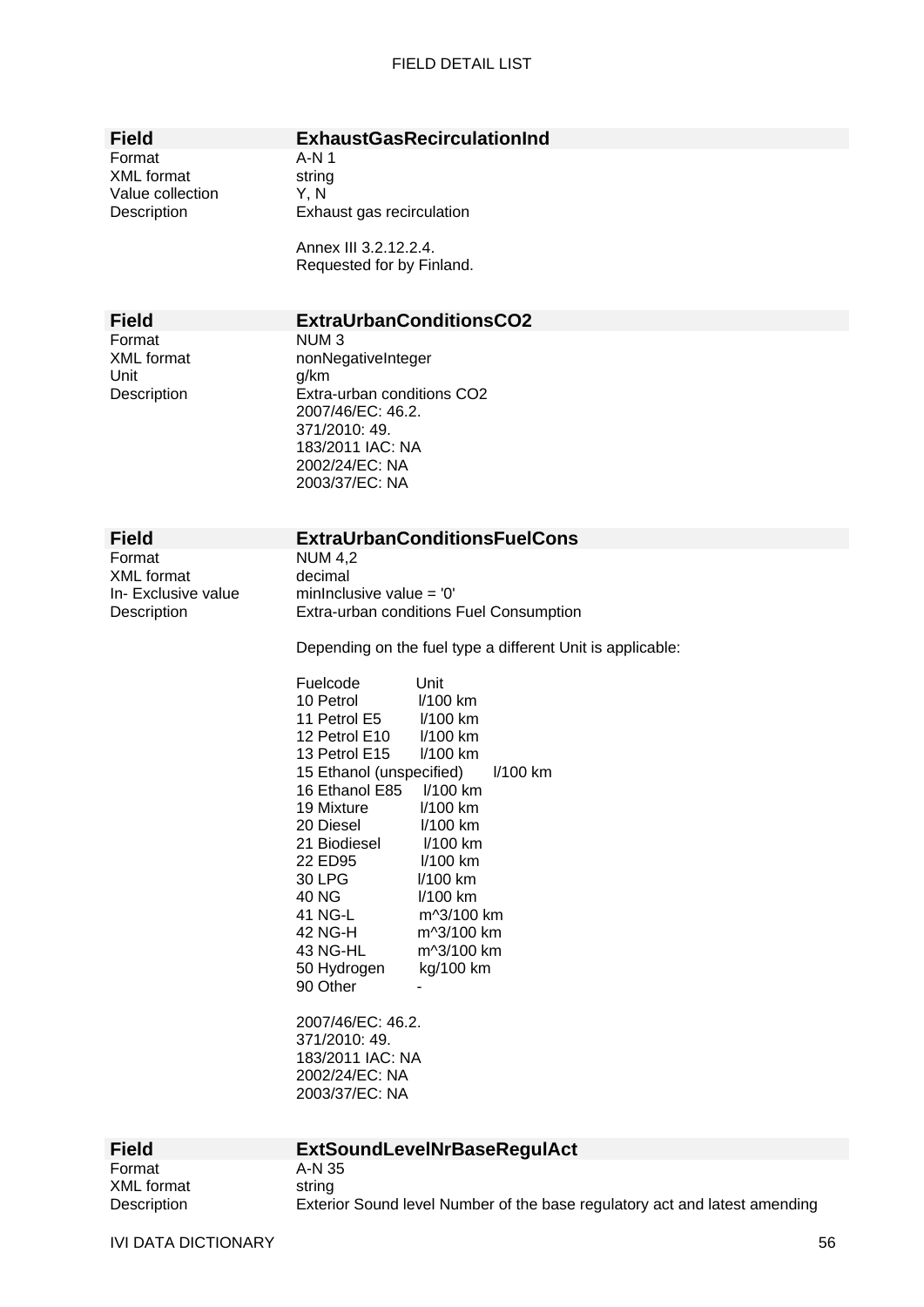regulatory act applicable, incl phase 2007/46/EC: 45. 371/2010: NA 183/2011 IAC: NA 2002/24/EC: NA 2003/37/EC: 13.

| <b>Field</b><br>Format<br><b>XML</b> format<br>Unit<br>Description | <b>FifthWheelLead</b><br>NUM <sub>4</sub><br>nonNegativeInteger<br>mm<br>Fifth wheel lead for semi-trailer towing vehicle, Distance from the vertical plane<br>passing through coupling and the axis of the rear axle.<br>In case of a complete or completed vehicle without coupling with slider<br>(adjustable) state only one value.<br>2007/46/EC: 4.1, and 4.2.<br>371/2010: 8.<br>183/2011 IAC: NA<br>2002/24/EC: NA<br>2003/37/EC: 2.4.6.2.                                                                                       |
|--------------------------------------------------------------------|------------------------------------------------------------------------------------------------------------------------------------------------------------------------------------------------------------------------------------------------------------------------------------------------------------------------------------------------------------------------------------------------------------------------------------------------------------------------------------------------------------------------------------------|
| <b>Field</b>                                                       | <b>FifthWheelLeadMaximum</b>                                                                                                                                                                                                                                                                                                                                                                                                                                                                                                             |
| Format<br><b>XML</b> format<br>Unit<br>Description                 | NUM <sub>4</sub><br>nonNegativeInteger<br>mm<br>Fifth wheel lead for semi-trailer towing vehicle - maximum.<br>In case of a complete or completed vehicle with adjustable coupling (slider);<br>state maximum value.<br>In case of an incomplete vehicle; state maximum value for the completed<br>vehicle<br>Do not use this entry for possible values in case of complete or completed<br>vehicle with a non-adjustable coupling<br>2007/46/EC: 4.1. and 4.2.<br>371/2010: 8.<br>183/2011 IAC: NA<br>2002/24/EC: NA<br>2003/37/EC: NA  |
| <b>Field</b>                                                       | <b>FifthWheelLeadMinimum</b>                                                                                                                                                                                                                                                                                                                                                                                                                                                                                                             |
| Format<br><b>XML</b> format<br>Unit<br>Description                 | NUM <sub>4</sub><br>nonNegativeInteger<br>mm<br>Fifth wheel lead for semi-trailer towing vehicle - minimum.<br>In case of a complete or completed vehicle with adjustable coupling (slider);<br>state minimum value.<br>In case of an incomplete vehicle; state minimum value for the completed<br>vehicle<br>Do not use this entry for possible values in case of complete or completed<br>vehicle with a non-adjustable coupling.<br>2007/46/EC: 4.1. and 4.2.<br>371/2010: 8.<br>183/2011 IAC: NA<br>2002/24/EC: NA<br>2003/37/EC: NA |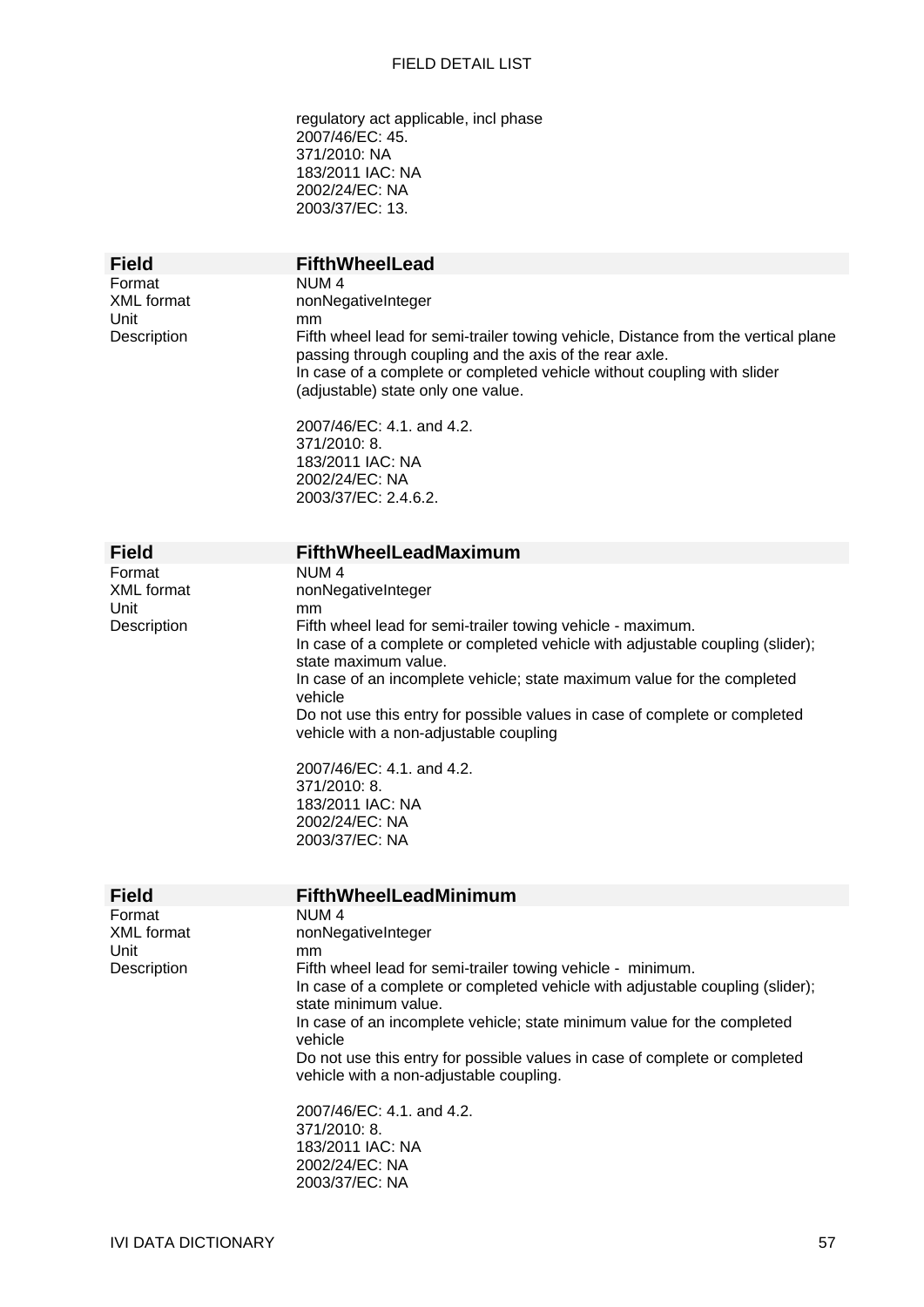| <b>Field</b>      | <b>FiscalPowerOrNatCodeNrs</b>                                                 |
|-------------------|--------------------------------------------------------------------------------|
| Format            | A-N 40                                                                         |
|                   |                                                                                |
| XML format        | string                                                                         |
| Description       | Fiscal power of national code number(s), if applicable                         |
|                   | 2007/46/EC: 47.                                                                |
|                   | 371/2010: NA                                                                   |
|                   | 183/2011 IAC: NA                                                               |
|                   | 2002/24/EC: 47.                                                                |
|                   | 2003/37/EC: 16.                                                                |
|                   |                                                                                |
|                   |                                                                                |
|                   |                                                                                |
| <b>Field</b>      | <b>FiscalPowerOrNatCodeNrsGroup</b>                                            |
| Description       | A group contains attributes that describe a single object.                     |
|                   |                                                                                |
|                   |                                                                                |
| <b>Field</b>      | <b>FiscalPowerOrNatCodeNrsTable</b>                                            |
| Description       | A table contains one or more occurrences of a group of attributes.             |
|                   |                                                                                |
|                   |                                                                                |
|                   |                                                                                |
| <b>Field</b>      | <b>FiscPowOrNatCodeNrsCountryCode</b>                                          |
| Format            | $A-N3$                                                                         |
| <b>XML</b> format | string                                                                         |
| Value collection  | A, B, BG, CY, CZ, D, DK, E, EST, F, FIN, GR, H, HR, I, IRL, L, LT, LV, M, NL,  |
|                   | P, PL, RO, S, SK, SLO, UK                                                      |
| Description       | Entry for country to connect the Fiscal power of national code(s) to the right |
|                   | country. The codes of the 99/37/EC are used as the entry is used by the        |
|                   | registration authorities.                                                      |
|                   |                                                                                |
|                   |                                                                                |
|                   | Values:                                                                        |
|                   | 1999/37/EG:                                                                    |
|                   | B: Belgium                                                                     |
|                   | <b>BG: Bulgaria</b>                                                            |
|                   | CZ: Czech Republic                                                             |
|                   | DK: Denmark                                                                    |
|                   | D: Germany                                                                     |
|                   | EST: Estonia                                                                   |
|                   | <b>GR: Greece</b>                                                              |
|                   | E: Spain                                                                       |
|                   | F: France                                                                      |
|                   | IRL: Ireland                                                                   |
|                   | I: Italy                                                                       |
|                   | CY: Cyprus                                                                     |
|                   | LV: Latvia                                                                     |
|                   |                                                                                |
|                   | LT: Lithuania                                                                  |
|                   | L: Luxembourg                                                                  |
|                   | H: Hungary                                                                     |
|                   | HR: Croatia                                                                    |
|                   | M: Malta                                                                       |
|                   | NL: Netherlands                                                                |
|                   | A: Austria                                                                     |
|                   | PL: Poland                                                                     |
|                   | P: Portugal                                                                    |
|                   | RO: Romania                                                                    |
|                   | SLO: Slovenia                                                                  |
|                   | SK: Slovakia                                                                   |
|                   | FIN: Finland                                                                   |
|                   | S: Sweden                                                                      |
|                   | UK: United Kingdom                                                             |
|                   |                                                                                |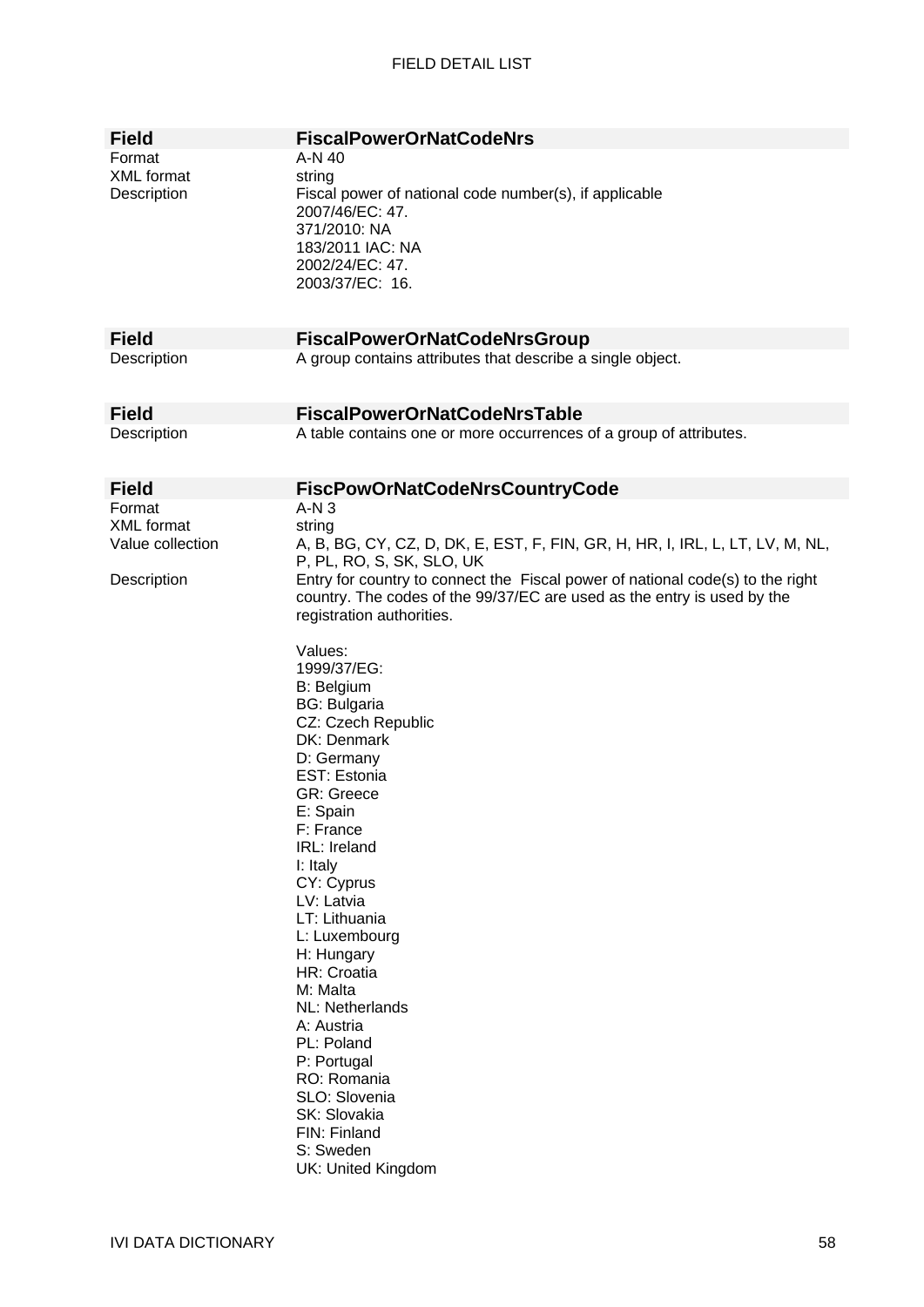Format A-N 50 XML format string

### **Field FrameOrCabMake**

Description Make Frame/cabine 2007/46/EC: NA 371/2010: NA 183/2011 IAC: NA 2002/24/EC: NA 2003/37/EC: 10.1.

Format A-N 1 XML format string Value collection Y, N, O

### **Field FrontAirbagInd**

Description Front airbag, LCR

Annex III 9.12.2.

Requested for by Finland.

Values  $Y = Yes$  $N = No$ O = Optional

**Field FuelCode**  Format NUM 2<br>XML format nonNec Description **Fuelcode** 

nonNegativeInteger Value collection 10, 11, 12, 13, 15, 16, 19, 20, 21, 22, 30, 40, 41, 42, 43, 50, 90 2007/46/EC: 25. 371/2010: 26. 183/2011 IAC: 26. 2002/24/EC: 25. 2003/37/EC: 3.1.7.

> Values: 00 Non (or empty) 10 Petrol 11 Petrol E5 12 Petrol E10 13 Petrol E15 15 Ethanol (unspecified) 16 Ethanol E85 19 Mixture 20 Diesel 21 Biodiesel 22 ED95 30 LPG 40 NG 41 NG-L 42 NG-H 43 NG-HL 50 Hydrogen 90 Other

**Field FuelGroup** 

Description A group contains attributes that describe a single object.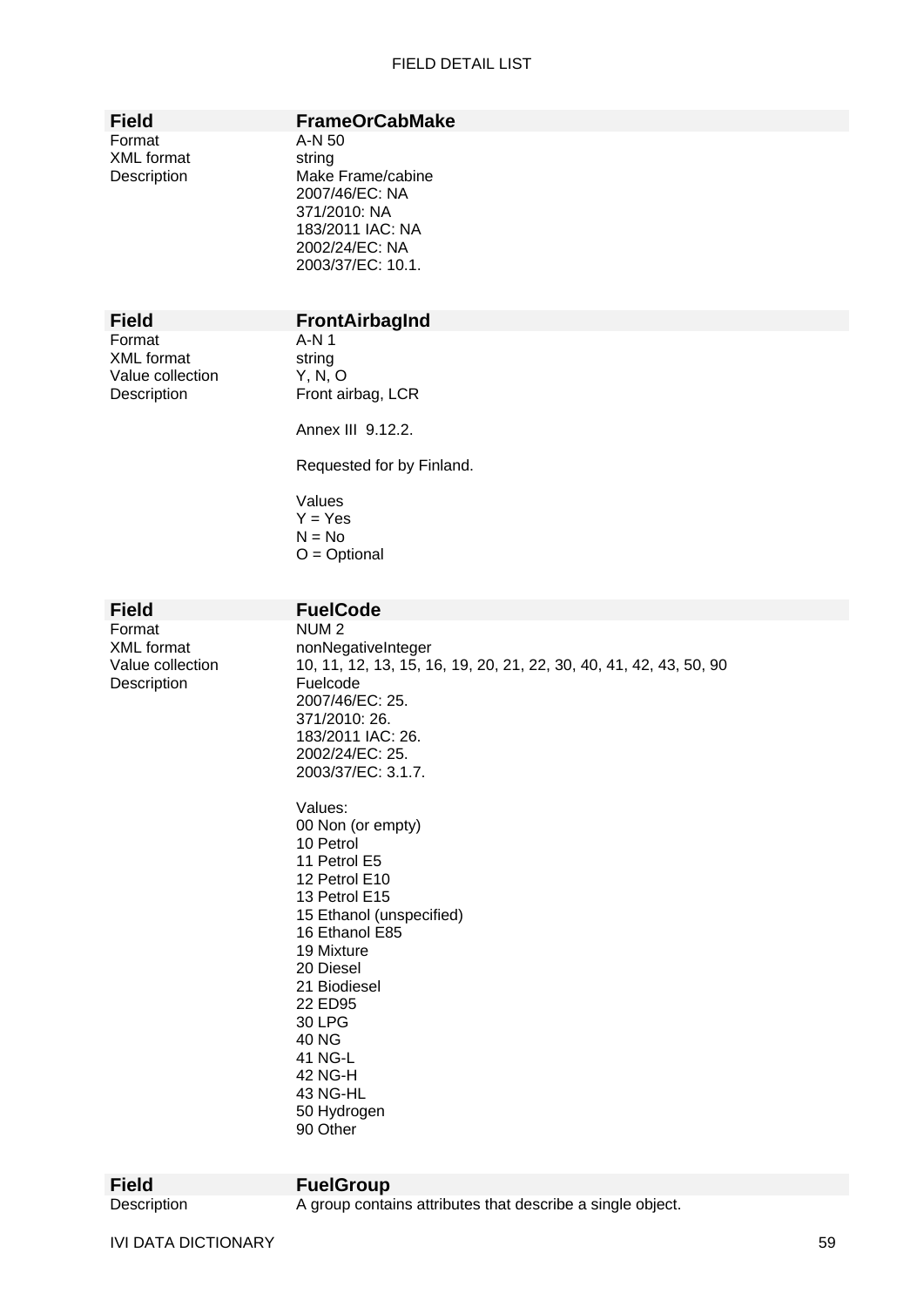| <b>Field</b>                                         | <b>FuelTable</b>                                                                                                                                                                                                                 |
|------------------------------------------------------|----------------------------------------------------------------------------------------------------------------------------------------------------------------------------------------------------------------------------------|
| Description                                          | A table contains one or more occurrences of a group of attributes.                                                                                                                                                               |
| <b>Field</b>                                         | <b>FuelTankCapacity</b>                                                                                                                                                                                                          |
| Format                                               | <b>NUM 4,1</b>                                                                                                                                                                                                                   |
| <b>XML</b> format                                    | decimal                                                                                                                                                                                                                          |
| In- Exclusive value<br>Unit                          | minInclusive value = $'0'$                                                                                                                                                                                                       |
| Description                                          | The tank capacity in liters of the individual tank which is built-in in the vehicle.<br>Requested for by Latvia.                                                                                                                 |
| <b>Field</b>                                         | <b>FuelTankFuelCode</b>                                                                                                                                                                                                          |
| Format                                               | NUM <sub>2</sub>                                                                                                                                                                                                                 |
| <b>XML</b> format<br>Value collection<br>Description | nonNegativeInteger<br>10, 11, 12, 13, 15, 16, 19, 20, 21, 22, 30, 40, 41, 42, 43, 50, 90<br>Code of the fuel the tank is used for. The same coding is used as is used for<br>the FuelCode attribute.<br>Requested for by Latvia. |
| <b>Field</b>                                         | <b>FuelTankSequentialNumber</b>                                                                                                                                                                                                  |
| Format                                               | NUM <sub>1</sub>                                                                                                                                                                                                                 |
| <b>XML</b> format                                    | nonNegativeInteger                                                                                                                                                                                                               |
| Description                                          | Sequence number of the tank that is built-in in the vehicle. It's an identification<br>number of the tank with no functional content.<br>Requested for by Latvia.                                                                |
| <b>Field</b>                                         | <b>FuelTypeCode</b>                                                                                                                                                                                                              |
| Format                                               | ALF <sub>1</sub>                                                                                                                                                                                                                 |
| <b>XML</b> format                                    | string                                                                                                                                                                                                                           |
| Value collection                                     | M, B, F, T, D                                                                                                                                                                                                                    |
| Description                                          | Fueltype<br>2007/46/EC: NA                                                                                                                                                                                                       |
|                                                      | 371/2010: 26.1.                                                                                                                                                                                                                  |
|                                                      | 183/2011 IAC: 26.1.                                                                                                                                                                                                              |
|                                                      | 2002/24/EC: NA                                                                                                                                                                                                                   |
|                                                      | 2003/37/EC: NA                                                                                                                                                                                                                   |
|                                                      | Values:                                                                                                                                                                                                                          |
|                                                      | $B =$ Bifuel                                                                                                                                                                                                                     |
|                                                      | $D = Dualfuel$                                                                                                                                                                                                                   |
|                                                      | $F = F$ lexfuel<br>$M = Monofuel$                                                                                                                                                                                                |
|                                                      | $T = Trifuel$                                                                                                                                                                                                                    |
|                                                      |                                                                                                                                                                                                                                  |
|                                                      |                                                                                                                                                                                                                                  |
| <b>Field</b>                                         | GearboxTypeCode                                                                                                                                                                                                                  |
| Format<br><b>XML</b> format                          | A-N 1<br>string                                                                                                                                                                                                                  |
| Value collection                                     | M, A, C, G                                                                                                                                                                                                                       |
| Description                                          | Gearbox (type)                                                                                                                                                                                                                   |
|                                                      | 2007/46/EC: 28.                                                                                                                                                                                                                  |
|                                                      | 371/2010: 28.<br>183/2011 IAC: NA                                                                                                                                                                                                |

2002/24/EC: 28.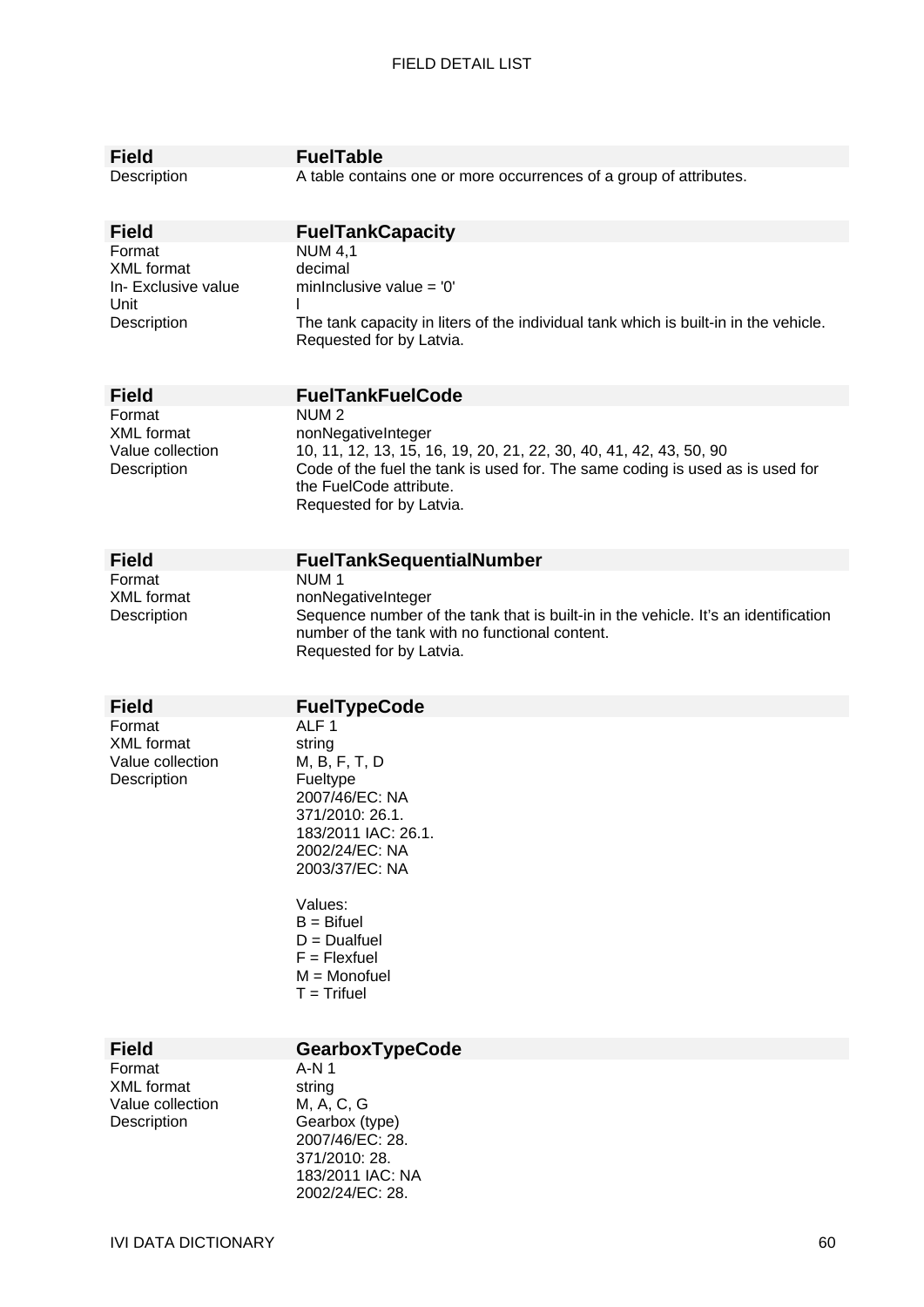#### 2003/37/EC: NA

| Values:      |
|--------------|
| M= Manual    |
| A= Automatic |
| C= CVT       |
| G= Automised |

**Field GearGroup**<br>Description **A** group contain

A group contains attributes that describe a single object.

| <b>Field</b> | <b>GearNumber</b>                                                      |
|--------------|------------------------------------------------------------------------|
| Format       | NUM 2                                                                  |
| XML format   | nonNegativeInteger                                                     |
| Description  | Unique sequential number in order to identify the Gear informationset. |

| <b>Field</b>                                                      | <b>GearRatio</b>                                                                                                                                                   |
|-------------------------------------------------------------------|--------------------------------------------------------------------------------------------------------------------------------------------------------------------|
| Format<br><b>XML</b> format<br>In- Exclusive value<br>Description | <b>NUM 7,5</b><br>decimal<br>mininclusive value $=$ '0'<br>Gear ratios<br>2007/46/EC: 29.<br>371/2010: NA<br>183/2011 IAC: NA<br>2002/24/EC: 29.<br>2003/37/EC: NA |
| <b>Field</b>                                                      | <b>GearRatioGroup</b>                                                                                                                                              |
| Description                                                       | A group contains attributes that describe a single object.                                                                                                         |
| <b>Field</b>                                                      | <b>GearRatioTable</b>                                                                                                                                              |
| Description                                                       | A table contains one or more occurrences of a group of attributes.                                                                                                 |
| <b>Field</b>                                                      | <b>GeneralCodeOfTheEcoInnovations</b>                                                                                                                              |
| Format<br>XML format<br>Description                               | A-N 120<br>string<br>General code of the eco-innovation(s)                                                                                                         |

2007/46/EC: NA 371/2010: 45.1. 183/2011 IAC: NA 2002/24/EC: NA 2003/37/EC: NA

Format A-N 1 XML format string Value collection Y, N, O

**Field HeadAirbagInd** 

Description Head / Curtain / Roof airbag, LCR

Annex III 9.12.2. Requested for by Finland.

Values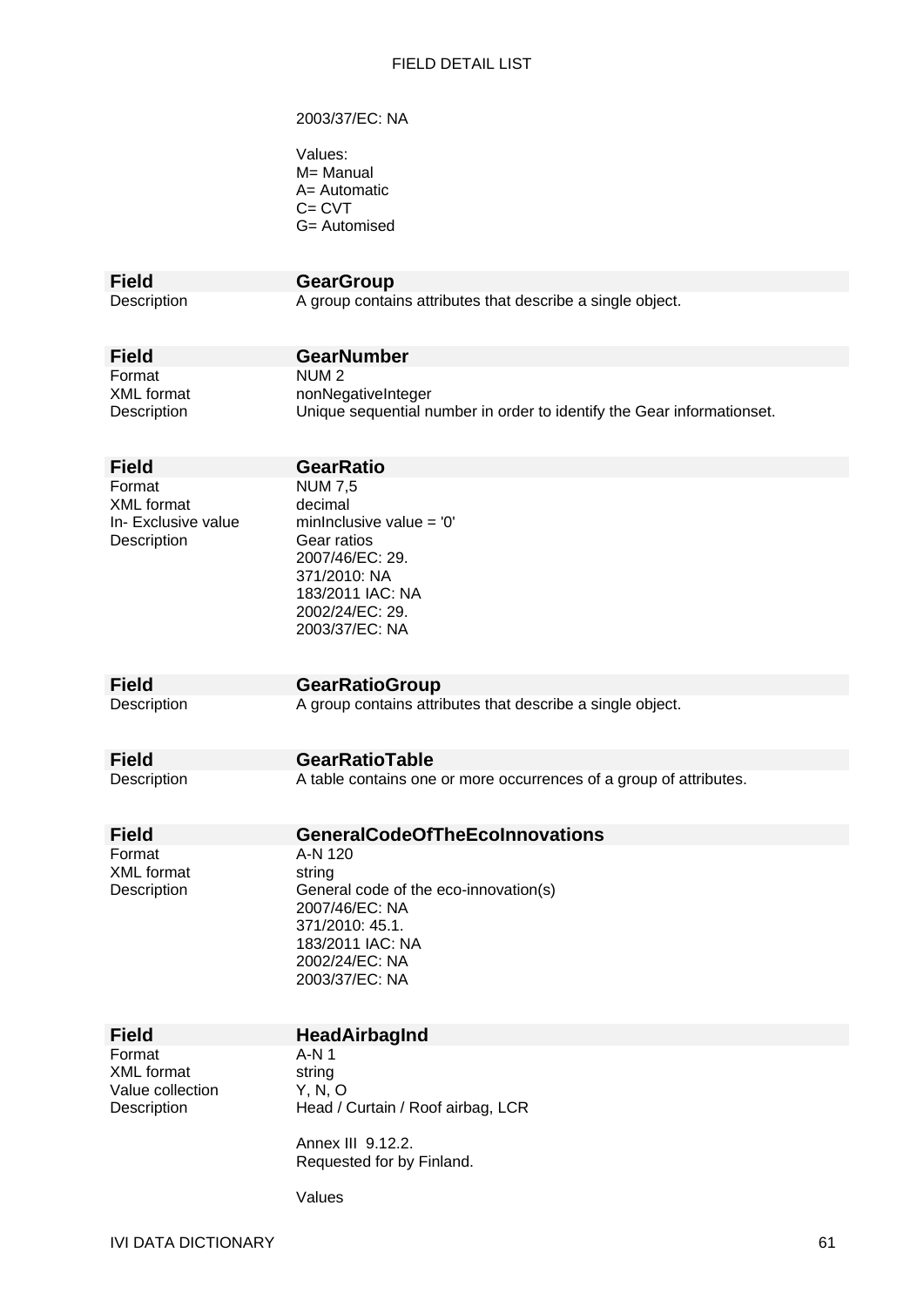$Y = Yes$  $N = No$ O = Optional

| <b>Field</b>                | <b>Header</b>                                         |
|-----------------------------|-------------------------------------------------------|
|                             |                                                       |
|                             |                                                       |
| <b>Field</b>                | <b>Height</b>                                         |
| Format<br><b>XML</b> format | NUM <sub>4</sub>                                      |
| Unit                        | nonNegativeInteger<br>mm                              |
| Description                 | Height                                                |
|                             | 2007/46/EC: 8.                                        |
|                             | 371/2010: 7.                                          |
|                             | 183/2011 IAC: 7.                                      |
|                             | 2002/24/EC: 8.<br>2003/37/EC: NA                      |
|                             |                                                       |
|                             |                                                       |
| <b>Field</b>                | HeightCouplingAboveGroundMax<br>NUM <sub>4</sub>      |
| Format<br><b>XML</b> format | nonNegativeInteger                                    |
| Unit                        | mm                                                    |
| Description                 | Height of the coupling point above the ground maximum |
|                             | 2007/46/EC: NA                                        |
|                             | 371/2010: NA<br>183/2011 IAC: NA                      |
|                             | 2002/24/EC: NA                                        |
|                             | 2003/37/EC: 2.4.6.1.1.                                |
|                             |                                                       |
| <b>Field</b>                | HeightCouplingAboveGroundMin                          |
| Format                      |                                                       |
|                             |                                                       |
| <b>XML</b> format           | NUM <sub>4</sub><br>nonNegativeInteger                |
| Unit                        | mm                                                    |
| Description                 | Height of the coupling point above the ground minimum |
|                             | 2007/46/EC: NA                                        |
|                             | 371/2010: NA                                          |
|                             | 183/2011 IAC: NA<br>2002/24/EC: NA                    |
|                             | 2003/37/EC: 2.4.6.1.2.                                |
|                             |                                                       |
| <b>Field</b>                |                                                       |
| Format                      | HeightMaximum<br>NUM <sub>4</sub>                     |
| <b>XML</b> format           | nonNegativeInteger                                    |
| Unit                        | mm                                                    |
| Description                 | Height maximum                                        |
|                             | 2007/46/EC: 8.                                        |
|                             | 371/2010: 7.<br>183/2011 IAC: 7.                      |
|                             | 2002/24/EC: 8.                                        |
|                             | 2003/37/EC: NA                                        |
|                             |                                                       |
| <b>Field</b>                | HeightMinimum                                         |
| Format<br><b>XML</b> format | NUM <sub>4</sub><br>nonNegativeInteger                |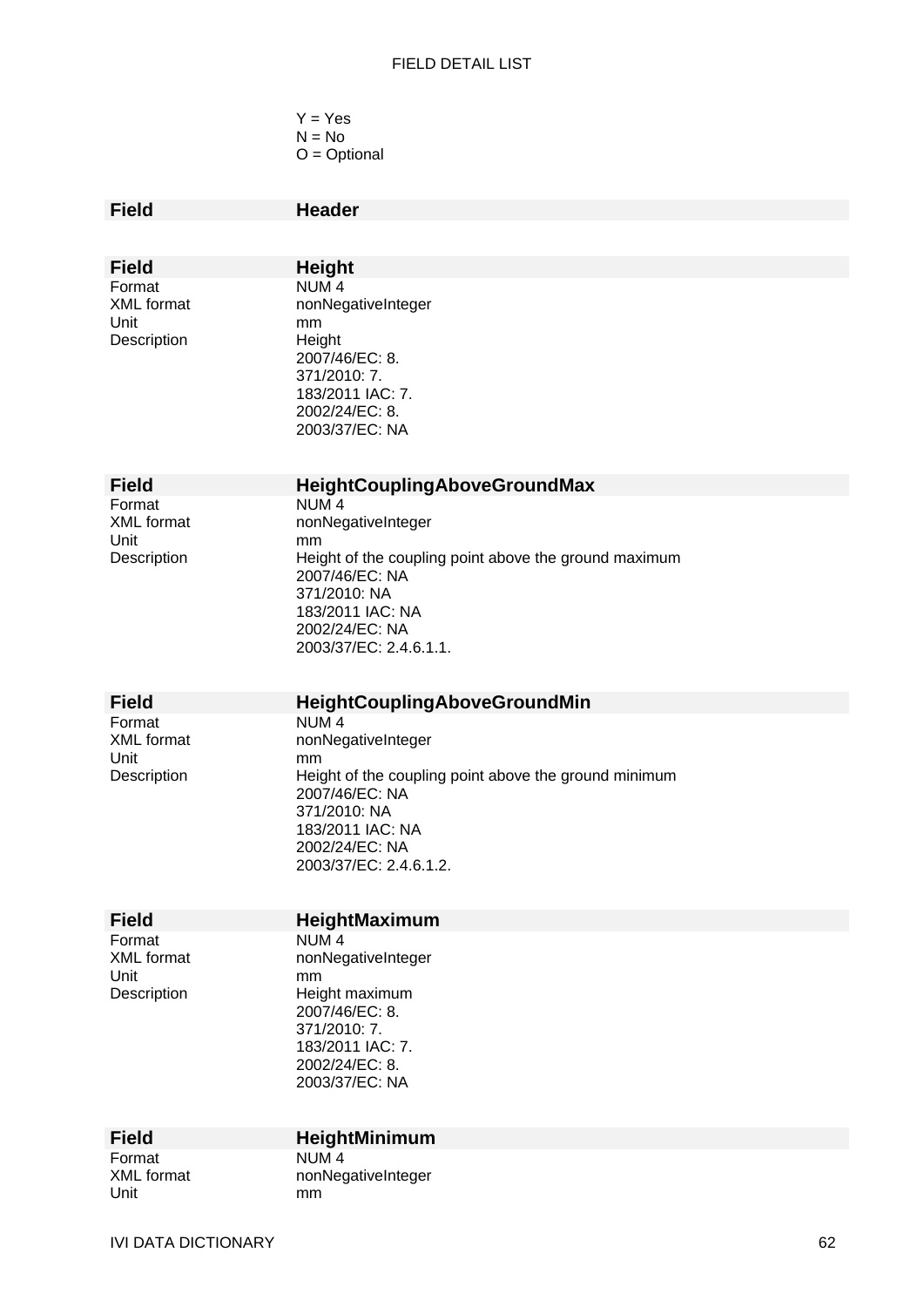| Description                                                    | Height mimimum<br>2007/46/EC: 8.<br>371/2010: 7.<br>183/2011 IAC: 7.<br>2002/24/EC: 8.<br>2003/37/EC: 2.7.3.                                                                 |
|----------------------------------------------------------------|------------------------------------------------------------------------------------------------------------------------------------------------------------------------------|
| <b>Field</b>                                                   | <b>HybridIndicator</b>                                                                                                                                                       |
| Format<br><b>XML</b> format<br>Value collection<br>Description | $A-N1$<br>string<br>Y, N<br>Hybrid indicator<br>2007/46/EC: NA<br>371/2010: 23.1.<br>183/2011 IAC: 23.1.<br>2002/24/EC: NA<br>2003/37/EC: NA                                 |
| <b>Field</b>                                                   | <b>HydrLiftThreePointCouplingInd</b>                                                                                                                                         |
| Format<br><b>XML</b> format<br>Value collection<br>Description | $A-N1$<br>string<br>Y, N<br>Hydraulic lift - three point coupling indicator<br>2007/46/EC: NA<br>371/2010: NA<br>183/2011 IAC: NA<br>2002/24/EC: NA<br>2003/37/EC: 12.3      |
| <b>Field</b>                                                   | <b>IdentEngineTypeLocation</b>                                                                                                                                               |
| Format<br><b>XML</b> format<br>Description                     | A-N 80<br>string<br>Means of identification of Engine type, location<br>2007/46/EC: NA<br>371/2010: NA<br>183/2011 IAC: NA<br>2002/24/EC: NA<br>2003/37/EC: 3.1.3.           |
| <b>Field</b>                                                   | <b>IdentEngineTypeMethodAffixing</b>                                                                                                                                         |
| Format<br><b>XML</b> format<br>Description                     | A-N 80<br>string<br>Means of identification of Engine type, method of affixing<br>2007/46/EC: NA<br>371/2010: NA<br>183/2011 IAC: NA<br>2002/24/EC: NA<br>2003/37/EC: 3.1.3. |
| <b>Field</b>                                                   | <b>IndependBrakedTowableMass</b>                                                                                                                                             |
| Format<br><b>XML</b> format<br>Unit<br>Description             | NUM <sub>6</sub><br>nonNegativeInteger<br>kg<br>Technical permissible independently braked towable mass.                                                                     |

Excluding TechnPermMaxStatVertLoadCouplPt.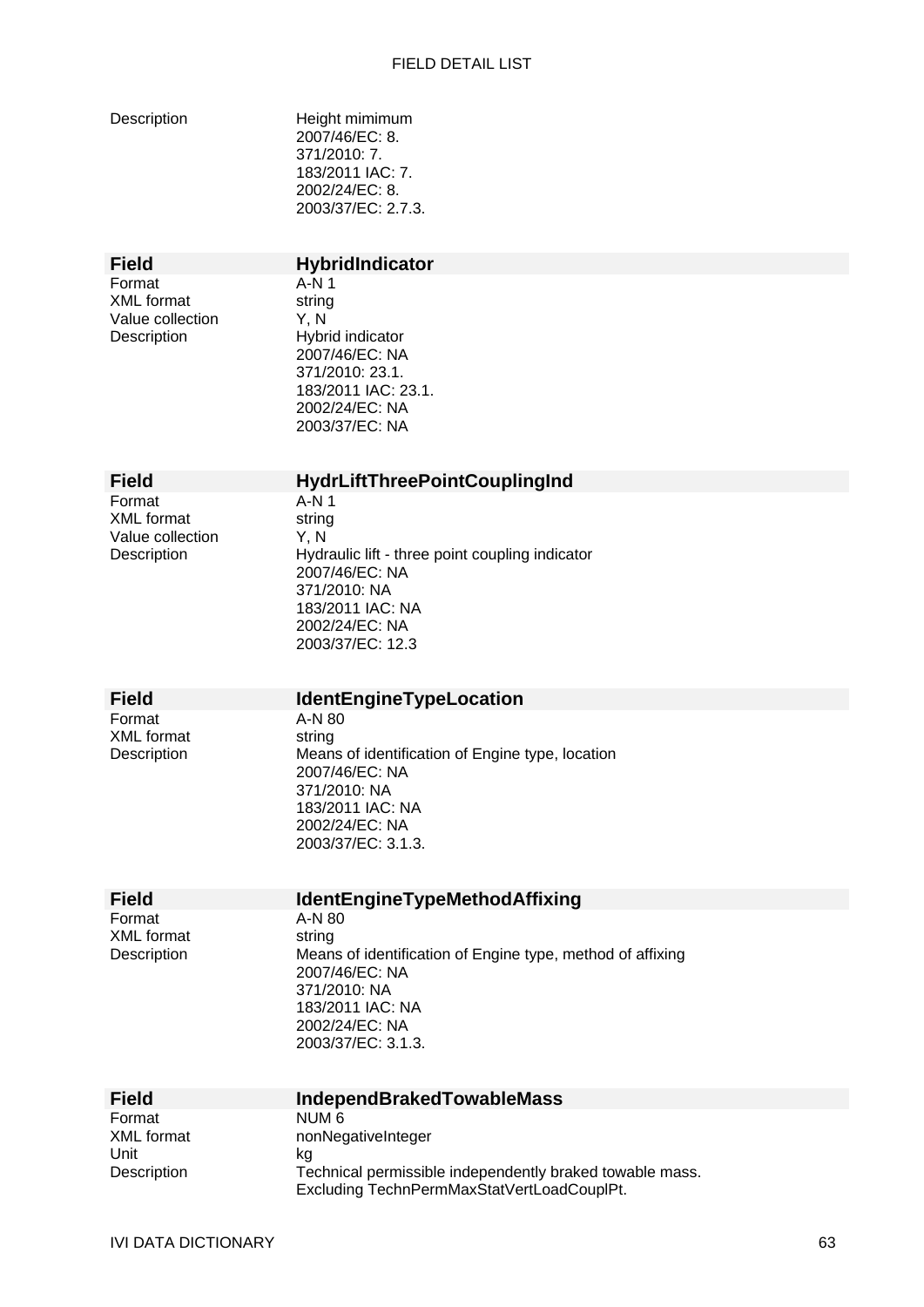2007/46/EC: NA 371/2010: NA 183/2011 IAC: NA 2002/24/EC: NA 2003/37/EC: 2.4.2.

| <b>Field</b>                     | <b>IndividualApprovalNumber</b>                                                             |
|----------------------------------|---------------------------------------------------------------------------------------------|
| Format                           | A-N 35                                                                                      |
| <b>XML</b> format                | string                                                                                      |
| Description                      | Individual approval number<br>2007/46/EC: not available                                     |
|                                  | 371/2010: not available                                                                     |
|                                  | 183/2011 IAC: NN                                                                            |
|                                  | 2002/24/EC: not available                                                                   |
|                                  | 2003/37/EC: not available                                                                   |
|                                  |                                                                                             |
|                                  |                                                                                             |
| <b>Field</b>                     | <b>IndividualApprovalTypeCode</b>                                                           |
| Format                           | A-N 1                                                                                       |
| <b>XML</b> format                | string                                                                                      |
| Value collection                 | <b>B</b> , H, N                                                                             |
| Description                      | individual approval type (harmonized/non harmonized)<br>Harmonized as ment in 183/2011 IAC, |
|                                  | <b>Basic for Basic IVA</b>                                                                  |
|                                  | Normal for Normal IVA                                                                       |
|                                  | 2007/46/EC: not available                                                                   |
|                                  | 371/2010: not available                                                                     |
|                                  | 183/2011 IAC: no number                                                                     |
|                                  | 2002/24/EC: not available                                                                   |
|                                  | 2003/37/EC: not available                                                                   |
|                                  | Values:                                                                                     |
|                                  | H Harmonised                                                                                |
|                                  | <b>B</b> Non Harmonised Basic                                                               |
|                                  | N Non Harmonised Normal                                                                     |
|                                  |                                                                                             |
|                                  |                                                                                             |
| <b>Field</b>                     | <b>IndividualApprovalVersionNr</b>                                                          |
| Format                           | NUM <sub>2</sub>                                                                            |
| <b>XML</b> format<br>Description | nonNegativeInteger                                                                          |
|                                  | Individual approval version number<br>2007/46/EC: not available                             |
|                                  | 371/2010: not available                                                                     |
|                                  | 183/2011 IAC: NN                                                                            |
|                                  | 2002/24/EC: not available                                                                   |
|                                  | 2003/37/EC: NN                                                                              |
|                                  |                                                                                             |
|                                  | <b>InertiaBrakedTowableMass</b>                                                             |
| <b>Field</b><br>Format           | NUM <sub>6</sub>                                                                            |
| <b>XML</b> format                | nonNegativeInteger                                                                          |
| Unit                             | kg                                                                                          |
| Description                      | Technical permissible inertia-braked towable mass.                                          |
|                                  | Excluding TechnPermMaxStatVertLoadCouplPt.                                                  |
|                                  |                                                                                             |
|                                  | 2007/46/EC: NA                                                                              |
|                                  | 371/2010: NA                                                                                |
|                                  | 183/2011 IAC: NA                                                                            |
|                                  | 2002/24/EC: NA<br>2003/37/EC: 2.4.3.                                                        |
|                                  |                                                                                             |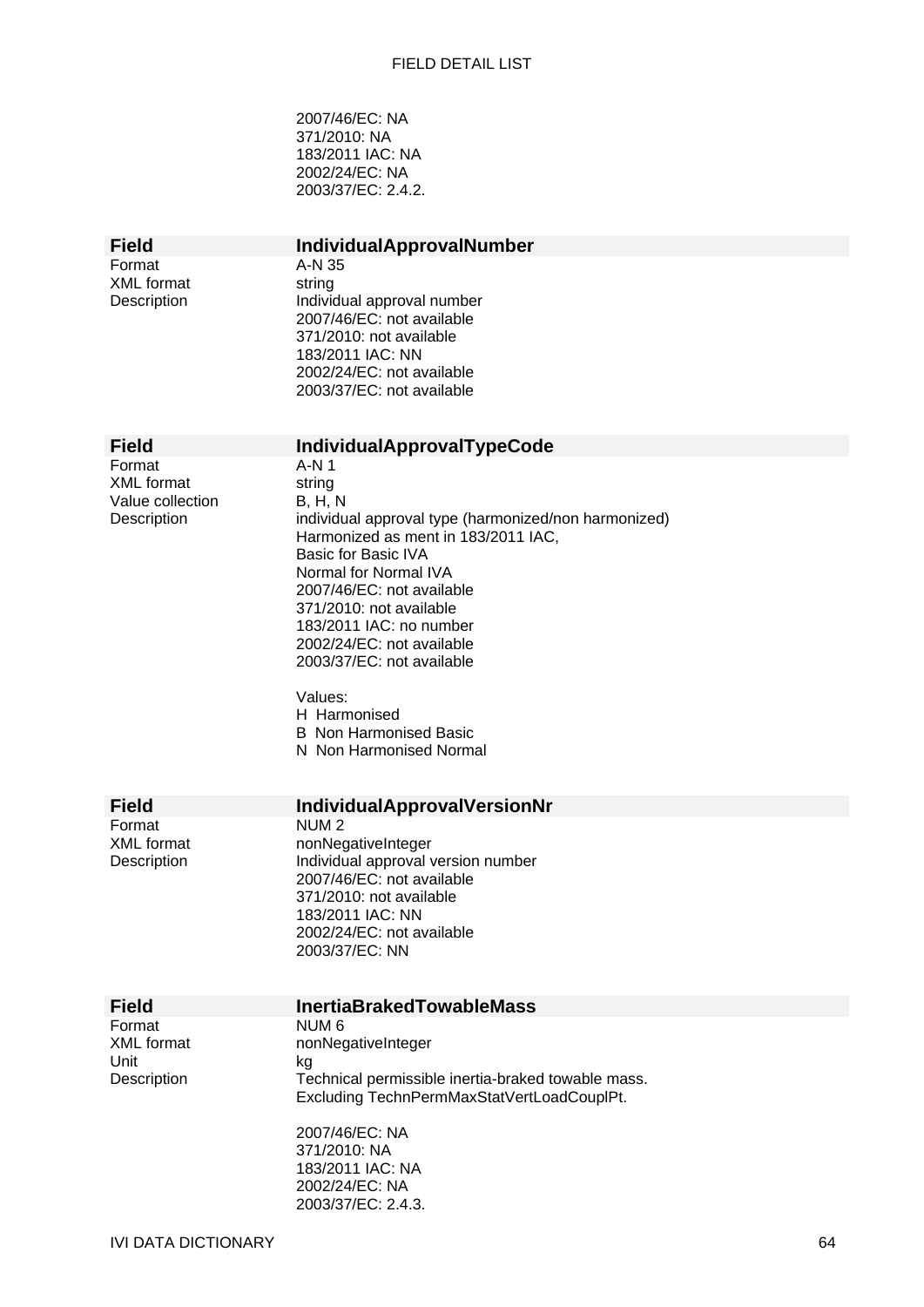| <b>InServiceMaxMassIntGroup</b>                                                                                                                                                                                                                                                                                                                                                                                                                                          |
|--------------------------------------------------------------------------------------------------------------------------------------------------------------------------------------------------------------------------------------------------------------------------------------------------------------------------------------------------------------------------------------------------------------------------------------------------------------------------|
| A group contains attributes that describe a single object.                                                                                                                                                                                                                                                                                                                                                                                                               |
| <b>InServiceMaxMassIntTable</b>                                                                                                                                                                                                                                                                                                                                                                                                                                          |
| A table contains one or more occurrences of a group of attributes.                                                                                                                                                                                                                                                                                                                                                                                                       |
| <b>InServiceMaxMassNatGroup</b>                                                                                                                                                                                                                                                                                                                                                                                                                                          |
| A group contains attributes that describe a single object.                                                                                                                                                                                                                                                                                                                                                                                                               |
| <b>InServiceMaxMassNatTable</b>                                                                                                                                                                                                                                                                                                                                                                                                                                          |
| A table contains one or more occurrences of a group of attributes.                                                                                                                                                                                                                                                                                                                                                                                                       |
| <b>IntendedCountryOfRegistrCode</b>                                                                                                                                                                                                                                                                                                                                                                                                                                      |
| $A-N3$                                                                                                                                                                                                                                                                                                                                                                                                                                                                   |
| string<br>A, B, BG, CY, CZ, D, DK, E, EST, F, FIN, GR, H, HR, I, IRL, L, LT, LV, M, NL,<br>P, PL, RO, S, SK, SLO, UK                                                                                                                                                                                                                                                                                                                                                     |
| intented country of registration<br>2007/46/EC: NA<br>371/2010: NA<br>183/2011 IAC: NA<br>2002/24/EC: NA<br>2003/37/EC: NA                                                                                                                                                                                                                                                                                                                                               |
| country codes:<br>1999/37/EG:<br>A: Austria<br><b>B: Belgium</b><br><b>BG: Bulgaria</b><br>CY: Cyprus<br>CZ: Czech Republic<br>DK: Denmark<br>D: Germany<br>E: Spain<br>EST: Estonia<br>F: France<br>FIN: Finland<br><b>GR: Greece</b><br>H: Hungary<br>HR: Croatia<br>I: Italy<br>IRL: Ireland<br>L: Luxembourg<br>LT: Lithuania<br>LV: Latvia<br>M: Malta<br>NL: Netherlands<br>P: Portugal<br>PL: Poland<br>RO: Romania<br>S: Sweden<br>SK: Slovakia<br>SLO: Slovenia |
|                                                                                                                                                                                                                                                                                                                                                                                                                                                                          |

UK: United Kingdom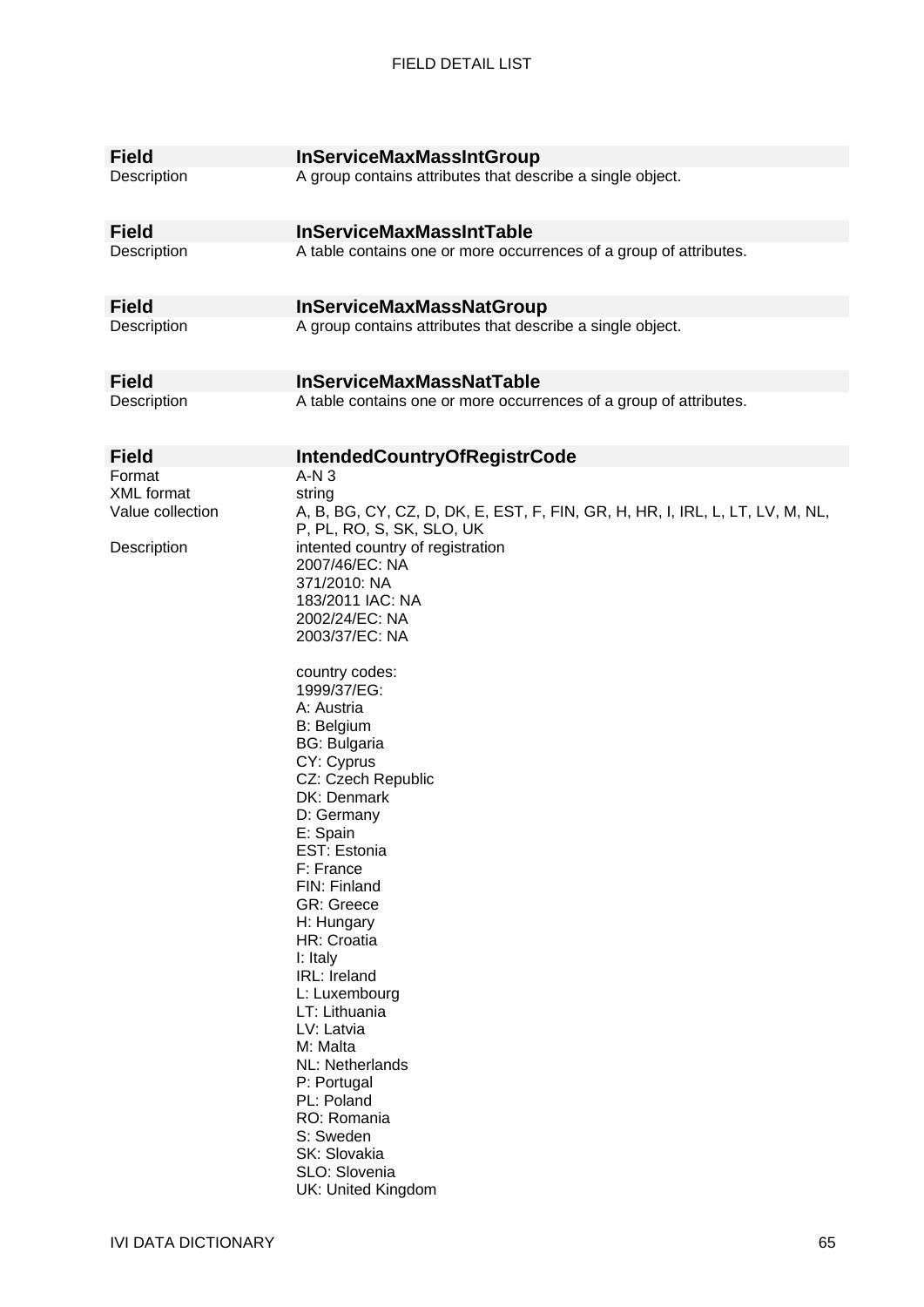| <b>Field</b>      | <b>InterconnOfBrakedAxle</b>                                       |
|-------------------|--------------------------------------------------------------------|
|                   |                                                                    |
| Format            | A-N 80                                                             |
| <b>XML</b> format | string                                                             |
| Description       | Interconnection of braked axle                                     |
|                   | 2007/46/EC: NA                                                     |
|                   | 371/2010: NA                                                       |
|                   | 183/2011 IAC: NA                                                   |
|                   | 2002/24/EC: NA                                                     |
|                   | 2003/37/EC: 1.1.4.                                                 |
|                   |                                                                    |
|                   |                                                                    |
| <b>Field</b>      | <b>InterconnOfPoweredAxles</b>                                     |
| Format            | $A-N$ 40                                                           |
| <b>XML</b> format | string                                                             |
| Description       | interconnection of powered axles                                   |
|                   | 2007/46/EC: NA                                                     |
|                   | 371/2010: 3                                                        |
|                   | 183/2011 IAC: NA                                                   |
|                   | 2002/24/EC: NA                                                     |
|                   | 2003/37/EC: 1.1.3.                                                 |
|                   |                                                                    |
|                   |                                                                    |
| <b>Field</b>      | <b>InterconnWithBrakedAxleGroup</b>                                |
| Description       | A group contains attributes that describe a single object.         |
|                   |                                                                    |
|                   |                                                                    |
| <b>Field</b>      | <b>InterconnWithBrakedAxleNumber</b>                               |
| Format            | NUM <sub>1</sub>                                                   |
| <b>XML</b> format | nonNegativeInteger                                                 |
| Description       | Number of Braked axles                                             |
|                   |                                                                    |
|                   |                                                                    |
| <b>Field</b>      | <b>InterconnWithBrakedAxleTable</b>                                |
| Description       | A table contains one or more occurrences of a group of attributes. |
|                   |                                                                    |
|                   |                                                                    |
| <b>Field</b>      | <b>InterconnWithPoweredAxleGroup</b>                               |
| Description       | A group contains attributes that describe a single object.         |
|                   |                                                                    |
|                   |                                                                    |
| <b>Field</b>      | <b>InterconnWithPoweredAxleNumber</b>                              |
| Format            | NUM <sub>1</sub>                                                   |
| <b>XML</b> format | nonNegativeInteger                                                 |
| Description       | Number of powered axles                                            |
|                   |                                                                    |
|                   |                                                                    |
| <b>Field</b>      | <b>InterconnWithPoweredAxleTable</b>                               |
| Description       | A table contains one or more occurrences of a group of attributes. |
|                   |                                                                    |
|                   |                                                                    |
| <b>Field</b>      | <b>InterCoolerIndicator</b>                                        |
| Format            | A-N 1                                                              |
| <b>XML</b> format | string                                                             |
| Value collection  | Y, N                                                               |
| Description       | Intercooler                                                        |
|                   |                                                                    |
|                   | Annex III 3.2.8.2.                                                 |
|                   | Requested for by Finland                                           |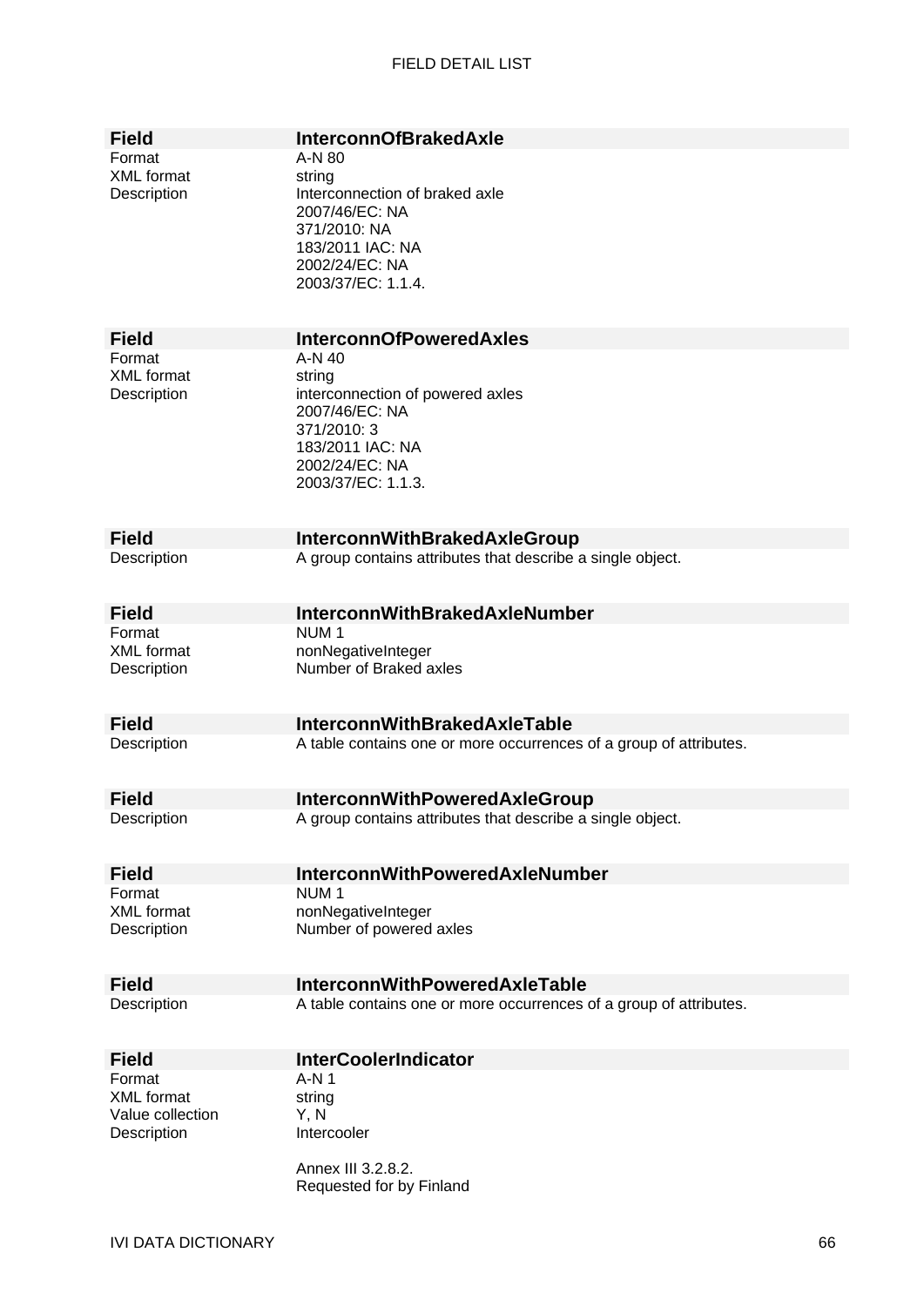| Field                              | <b>IVIReferenceld</b>                                                                                                                                                                                                                                                                                                            |
|------------------------------------|----------------------------------------------------------------------------------------------------------------------------------------------------------------------------------------------------------------------------------------------------------------------------------------------------------------------------------|
| Format                             | A-N 36                                                                                                                                                                                                                                                                                                                           |
| <b>XML</b> format                  | string                                                                                                                                                                                                                                                                                                                           |
| Description                        | Reference identification of the CVO.                                                                                                                                                                                                                                                                                             |
|                                    | A universally unique identifier (UUID) is an identifier standard used in software<br>construction, standardized by the Open Software Foundation (OSF) as part of<br>the Distributed Computing Environment (DCE).<br>Version 4 (random).<br>http://en.wikipedia.org/wiki/Universally_unique_identifier#Version_4_.28random<br>.29 |
|                                    |                                                                                                                                                                                                                                                                                                                                  |
| <b>Field</b>                       | LaneDepartureWarningIndicator                                                                                                                                                                                                                                                                                                    |
| Format                             | $A-N1$                                                                                                                                                                                                                                                                                                                           |
| <b>XML</b> format                  | string                                                                                                                                                                                                                                                                                                                           |
| Value collection                   | Y, N                                                                                                                                                                                                                                                                                                                             |
| Description                        | Lane Departure Warning                                                                                                                                                                                                                                                                                                           |
|                                    | http://eur-                                                                                                                                                                                                                                                                                                                      |
|                                    | lex.europa.eu/LexUriServ/LexUriServ.do?uri=CONSLEG:2009R0661:20110501<br>:en:PDF                                                                                                                                                                                                                                                 |
|                                    | Requested for by Belgium for registration and technical inspection: checking for<br>the presence of compulsory safety systems                                                                                                                                                                                                    |
|                                    |                                                                                                                                                                                                                                                                                                                                  |
| <b>Field</b><br>Format             | Length<br>NUM <sub>5</sub>                                                                                                                                                                                                                                                                                                       |
| <b>XML</b> format                  | nonNegativeInteger                                                                                                                                                                                                                                                                                                               |
| Unit                               | mm                                                                                                                                                                                                                                                                                                                               |
| Description                        | Length                                                                                                                                                                                                                                                                                                                           |
|                                    | 2007/46/EC: 6.1.                                                                                                                                                                                                                                                                                                                 |
|                                    | 371/2010: 5.                                                                                                                                                                                                                                                                                                                     |
|                                    | 183/2011 IAC: 5.                                                                                                                                                                                                                                                                                                                 |
| 2002/24/EC: 6.1.<br>2003/37/EC: NA |                                                                                                                                                                                                                                                                                                                                  |
|                                    |                                                                                                                                                                                                                                                                                                                                  |
|                                    |                                                                                                                                                                                                                                                                                                                                  |
| <b>Field</b>                       | LengthMaximum                                                                                                                                                                                                                                                                                                                    |
| Format                             | NUM <sub>5</sub>                                                                                                                                                                                                                                                                                                                 |
| <b>XML</b> format<br>Unit          | nonNegativeInteger<br>mm                                                                                                                                                                                                                                                                                                         |
| Description                        | Length maximum                                                                                                                                                                                                                                                                                                                   |
|                                    | 2007/46/EC: 6.1.                                                                                                                                                                                                                                                                                                                 |
|                                    | 371/2010: 5.                                                                                                                                                                                                                                                                                                                     |
|                                    | 183/2011 IAC: 5.                                                                                                                                                                                                                                                                                                                 |
|                                    | 2002/24/EC: 6.1.                                                                                                                                                                                                                                                                                                                 |
|                                    | 2003/37/EC: NA                                                                                                                                                                                                                                                                                                                   |
|                                    |                                                                                                                                                                                                                                                                                                                                  |
| <b>Field</b>                       | LengthMinimum                                                                                                                                                                                                                                                                                                                    |
| Format                             | NUM <sub>5</sub>                                                                                                                                                                                                                                                                                                                 |
| <b>XML</b> format                  | nonNegativeInteger                                                                                                                                                                                                                                                                                                               |
| Unit<br>Description                | mm<br>Length mimimum                                                                                                                                                                                                                                                                                                             |
|                                    | 2007/46/EC: 6.1.                                                                                                                                                                                                                                                                                                                 |
|                                    | 371/2010: 5.                                                                                                                                                                                                                                                                                                                     |
|                                    | 183/2011 IAC: 5.                                                                                                                                                                                                                                                                                                                 |
|                                    | 2002/24/EC: 6.1.                                                                                                                                                                                                                                                                                                                 |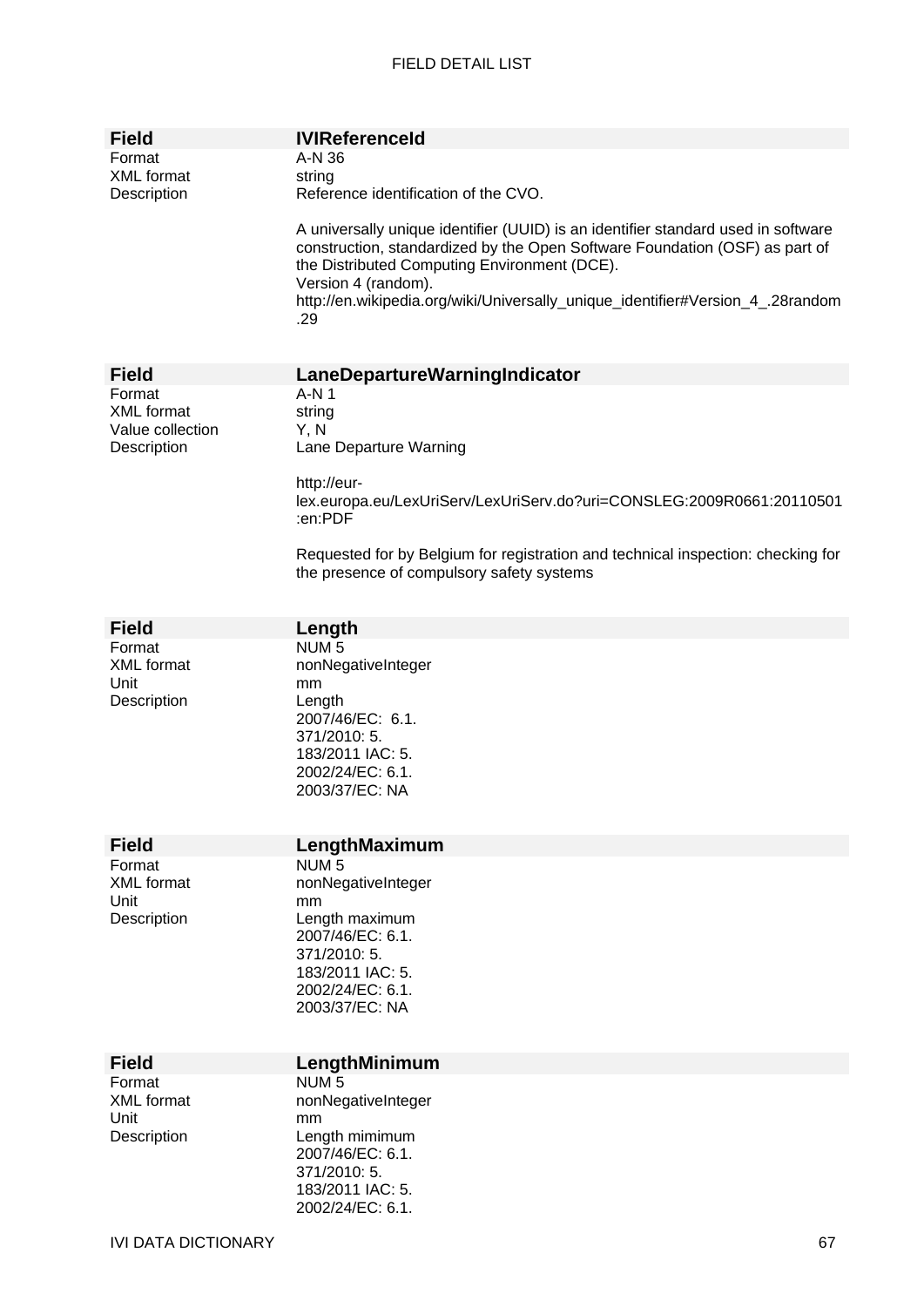#### 2003/37/EC: 2.7.1 and 2.7.2.1.

| <b>Field</b>                    | LengthOfTheLoadingArea                                   |
|---------------------------------|----------------------------------------------------------|
| Format                          | NUM <sub>5</sub>                                         |
| <b>XML</b> format<br>Unit       | nonNegativeInteger<br>mm                                 |
| Description                     | Length of the loading area                               |
|                                 | 2007/46/EC: 6.5.<br>371/2010: 11.                        |
|                                 | 183/2011 IAC: NA                                         |
|                                 | 2002/24/EC: NA<br>2003/37/EC: 2.7.2.1.1.                 |
|                                 |                                                          |
| <b>Field</b>                    | LengthOfTheLoadingAreaMaximum                            |
| Format                          | NUM <sub>5</sub>                                         |
| <b>XML</b> format<br>Unit       | nonNegativeInteger<br>mm                                 |
| Description                     | Length of the loading area - maximum                     |
|                                 | Length of the loading area - minimum<br>2007/46/EC: 6.5. |
|                                 | 371/2010: 11.                                            |
|                                 | 183/2011 IAC: NA<br>2002/24/EC: NA                       |
|                                 | 2003/37/EC: NA                                           |
|                                 |                                                          |
| <b>Field</b>                    | LengthOfTheLoadingAreaMinimum                            |
| Format<br><b>XML</b> format     | NUM <sub>5</sub><br>nonNegativeInteger                   |
| Unit                            | mm                                                       |
| Description                     | Length of the loading area - minimum<br>2007/46/EC: 6.5. |
|                                 | 371/2010: 11.                                            |
|                                 | 183/2011 IAC: NA<br>2002/24/EC: NA                       |
|                                 | 2003/37/EC: NA                                           |
|                                 |                                                          |
| <b>Field</b><br>Format          | LiftAxleInd<br>$A-N1$                                    |
| <b>XML</b> format               | string                                                   |
| Value collection<br>Description | Y, N<br>Lift axle indicator                              |
|                                 | 2007/46/EC: NA                                           |
|                                 | 371/2010: 31.<br>183/2011 IAC: NA                        |
|                                 | 2002/24/EC: NA                                           |
|                                 | 2003/37/EC: NA                                           |
| <b>Field</b>                    | LoadableAxleInd                                          |
| Format                          | A-N 1                                                    |
| <b>XML</b> format               | string                                                   |
| Value collection<br>Description | Y, N<br>Loadable axle indicator                          |
|                                 | 2007/46/EC: NA                                           |
|                                 | 371/2010: 32.                                            |

183/2011 IAC: NA 2002/24/EC: NA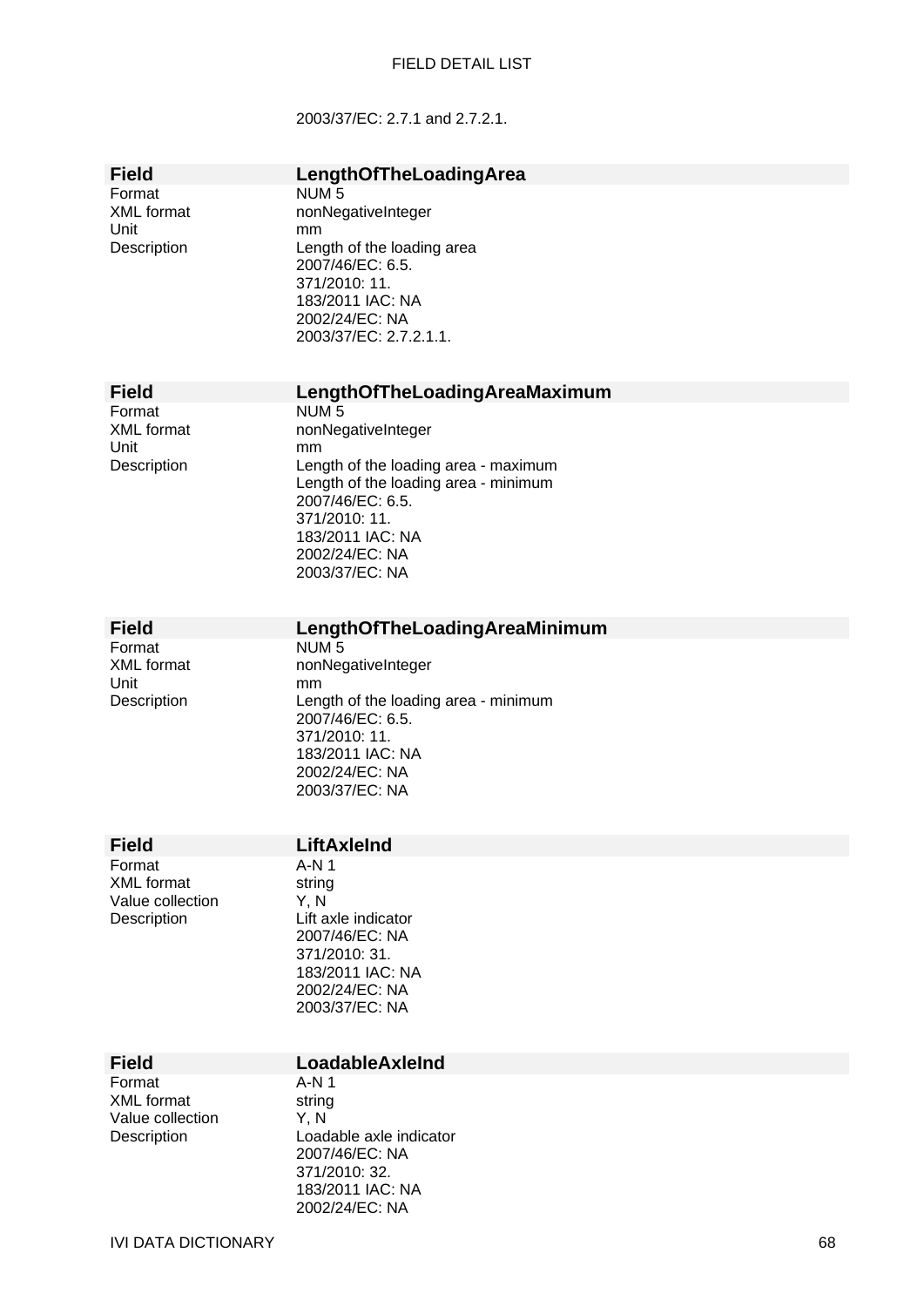#### 2003/37/EC: NA

## **Field LoadCapacityIndexSingleWheel**<br>Format NUM 3

Value collection 0-279

NUM 3 XML format nonNegativeInteger Min/max value minInclusive value='0' Min/max value maxInclusive value='279' Description Load capacity index single wheel 2007/46/EC: 32. 371/2010: 35. 183/2011 IAC: 35. 2002/24/EC: 32. 2003/37/EC: ??

Values: 0 - 279

#### **Field LoadCapacityIndexTwinWheel**

Format NUM 3 Value collection 0-279<br>Description Load

XML format nonNegativeInteger Min/max value minInclusive value='0' Min/max value maxInclusive value='279' Load capacity index twin wheel 2007/46/EC: 32. 371/2010: 35. 183/2011 IAC: 35. 2002/24/EC: 32. 2003/37/EC: ?

Values: 0 t/m 279

# **Field LoadPlatformDimensionsHeight**<br>Format **NUM5**

Format NUM 5<br>XML format nonNec XML format nonNegativeInteger<br>Unit mm Unit mm<br>Description Loa Load platform dimensions height 2007/46/EC: NA 371/2010: NA 183/2011 IAC: NA 2002/24/EC: NA 2003/37/EC: 10.4.1.

| Field             | LoadPlatformDimensionsLength    |
|-------------------|---------------------------------|
| Format            | NUM <sub>5</sub>                |
| <b>XML</b> format | nonNegativeInteger              |
| Unit              | mm                              |
| Description       | Load platform dimensions length |
|                   | 2007/46/EC: NA                  |
|                   | 371/2010: NA                    |
|                   | 183/2011 IAC: NA                |
|                   | 2002/24/EC: NA                  |
|                   | 2003/37/EC: 10.4.1.             |
|                   |                                 |
|                   |                                 |

| <b>Field</b> | <b>LoadPlatformDimensionsWidth</b> |
|--------------|------------------------------------|
| Format       | NUM 5                              |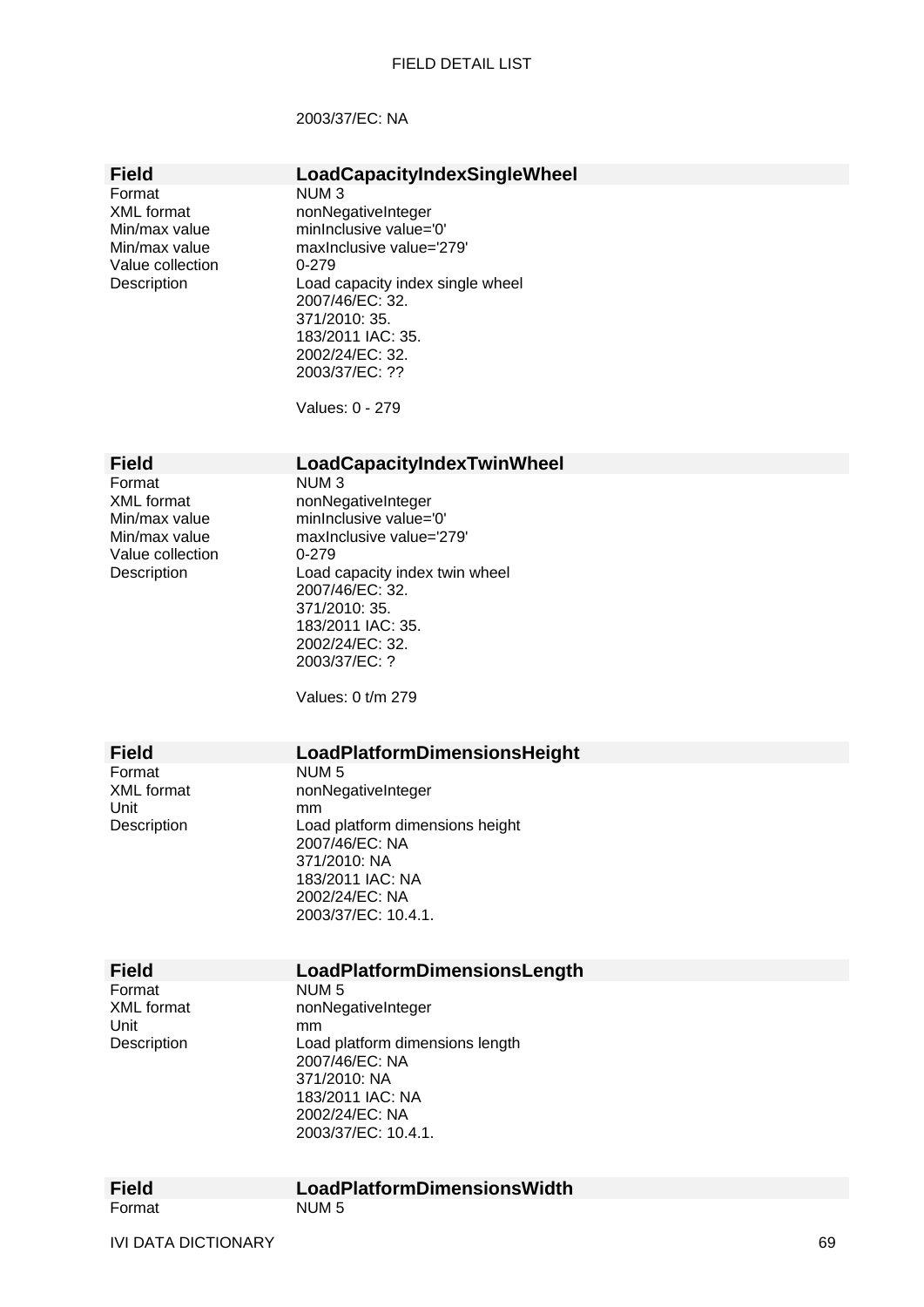Unit mm

XML format nonNegativeInteger Description Load platform dimensions width 2007/46/EC: NA 371/2010: NA 183/2011 IAC: NA 2002/24/EC: NA 2003/37/EC: 10.4.1.

Format NUM 6<br>XMI format nonNec Unit kg

#### **Field LoadPlatformTechPermLoad**

nonNegativeInteger Description Load platform technical permissible load 2007/46/EC: NA 371/2010: NA 183/2011 IAC: NA 2002/24/EC: NA 2003/37/EC: 10.4.3.

Format A-N 2 XML format string<br>Value collection 60 A

#### **Field LocationOfTheVinCode**

A0, A1, A2, A3, A4, A5, A6, A7, A8, A9, B0, B1, B2, B3, B4, B5, B6, B7, B8, B9, C0, C1, C2, C3, C4, C5 Description Location of the vehicle identification number 2007/46/EC: 0.6. 371/2010: 0.6. 183/2011 IAC: 0.6. 2002/24/EC: not available 2003/37/EC: 0.3.2.

#### Code Description

- A0 In the engine compartment, right
- A1 In the engine compartment, left
- A2 In the engine compartment, front
- A3 In the engine compartment, rear
- A4 In the rear luggage compartment on the bottom plate
- A5 On the right closure pillar
- A6 On the right A-pillar
- A7 On the right side member
- A8 At the front entrance, right
- A9 On the frame side member, front right
- B0 Between the right front seat and door sills
- B1 On the chassis behind the right front wheel<br>B2 Under the right front seat at the right closure
- Under the right front seat at the right closure pillar
- B3 In the engine compartment
- B4 Inside interior, front
- B5 Inside interior, rear
- B6 In the luggage compartment
- B7 On the left A-pillar
- B8 In the vehicle floor, front right
- B9 In the front luggage compartment
- C0 In the front right wheel arch
- C1 Under the right rear seat
- C2 Under the right front seat
- C3 On the left B-pillar
- C4 On the right B-pillar
- C5 In vehicle floor front right or rear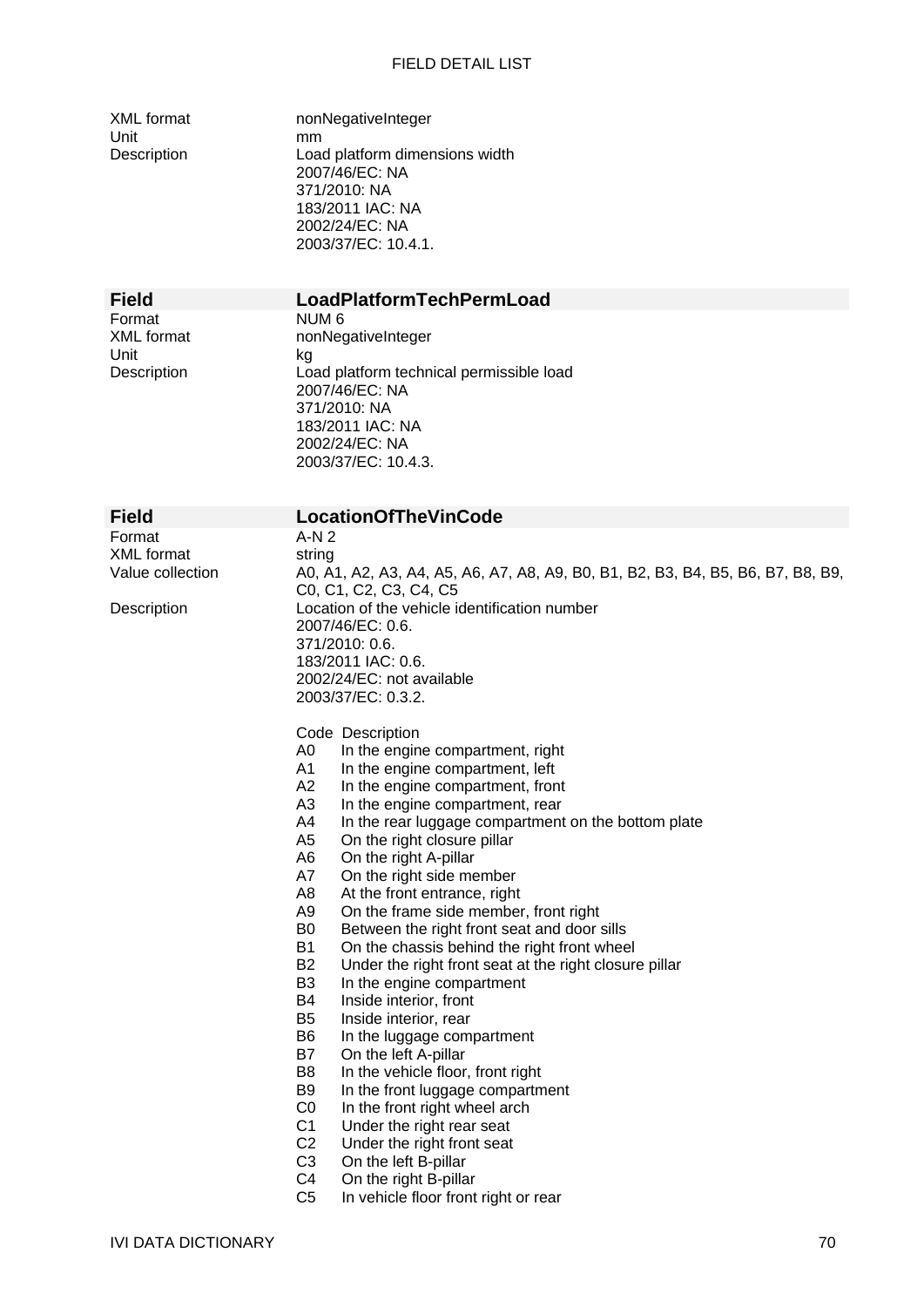| <b>Field</b>                                                   | LocationOfTheVinCode23Wheel                                                                                                                                                                                                                                                                                                                                                                                                                                                                                                                                                                                                                                                                                                                                                                                                                                                                      |
|----------------------------------------------------------------|--------------------------------------------------------------------------------------------------------------------------------------------------------------------------------------------------------------------------------------------------------------------------------------------------------------------------------------------------------------------------------------------------------------------------------------------------------------------------------------------------------------------------------------------------------------------------------------------------------------------------------------------------------------------------------------------------------------------------------------------------------------------------------------------------------------------------------------------------------------------------------------------------|
| Format<br><b>XML</b> format<br>Description                     | A-N 50<br>string<br>Location of the vehicle identification number (code 2002/24/EC)<br>2007/46/EC: not available<br>371/2010: not available<br>183/2011 IAC: not available<br>2002/24/EC: 0.7.<br>2003/37/EC: Not available                                                                                                                                                                                                                                                                                                                                                                                                                                                                                                                                                                                                                                                                      |
| <b>Field</b>                                                   | LocOfTheStatutoryPlates23Wheel                                                                                                                                                                                                                                                                                                                                                                                                                                                                                                                                                                                                                                                                                                                                                                                                                                                                   |
| Format<br><b>XML</b> format<br>Description                     | A-N 50<br>string<br>Location of the statutory plates for two and three wheel vehicles (code<br>2002/24/EC).<br>2007/46/EC: not available<br>371/2010: not available<br>183/2011 IAC: not available<br>2002/24/EC: 0.6.<br>2003/37/EC: not available                                                                                                                                                                                                                                                                                                                                                                                                                                                                                                                                                                                                                                              |
| <b>Field</b>                                                   | LocOfTheStatutoryPlatesCode                                                                                                                                                                                                                                                                                                                                                                                                                                                                                                                                                                                                                                                                                                                                                                                                                                                                      |
| Format<br><b>XML</b> format<br>Value collection<br>Description | $A-N2$<br>string<br>A0, A1, A2, A3, A4, A5, A6, A7, A8, A9, B0, B1, B2, B3, B4, B5, B6, B7, B8, B9,<br>C0, C1, E1, E2, E3, E4, E5, E6, E7, E8, E9, F0, F1, F2<br>Location of the statutory plates<br>2007/46/EC: 0.6.<br>371/2010: 0.6.<br>183/2011 IAC: 0.6.<br>2002/24/EC: N.A.<br>2003/37/EC: 0.6.                                                                                                                                                                                                                                                                                                                                                                                                                                                                                                                                                                                            |
|                                                                | Values                                                                                                                                                                                                                                                                                                                                                                                                                                                                                                                                                                                                                                                                                                                                                                                                                                                                                           |
|                                                                | A0 In the engine compartment, right<br>In the engine compartment, left<br>A1<br>A2 In the engine compartment, front<br>A3 In the engine compartment, rear<br>A4 In the engine compartment, front or on the right B-pillar<br>A5 In the engine compartment, rear or on the left B-pillar<br>A6 In the engine compartment, rear or on the right B-pillar<br>A7 In the engine compartment, rear or rear wheel arch left<br>A8 In the luggage compartment on the right sidewall or closure pillar<br>A9 On the right A-pillar<br>B0 On the left A-pillar<br>B1  <br>On the right B-pillar<br>B2 On the left B-pillar<br>B3 On the right C-pillar<br>B4 On the left C-pillar<br>B5 On the side surface of the dashboard<br>B6 In the engine compartment<br>B7 In the luggage compartment<br>B8 In the luggage compartment, front<br>B9 On the left closure pillar<br>C0 On the left or right B-pillar |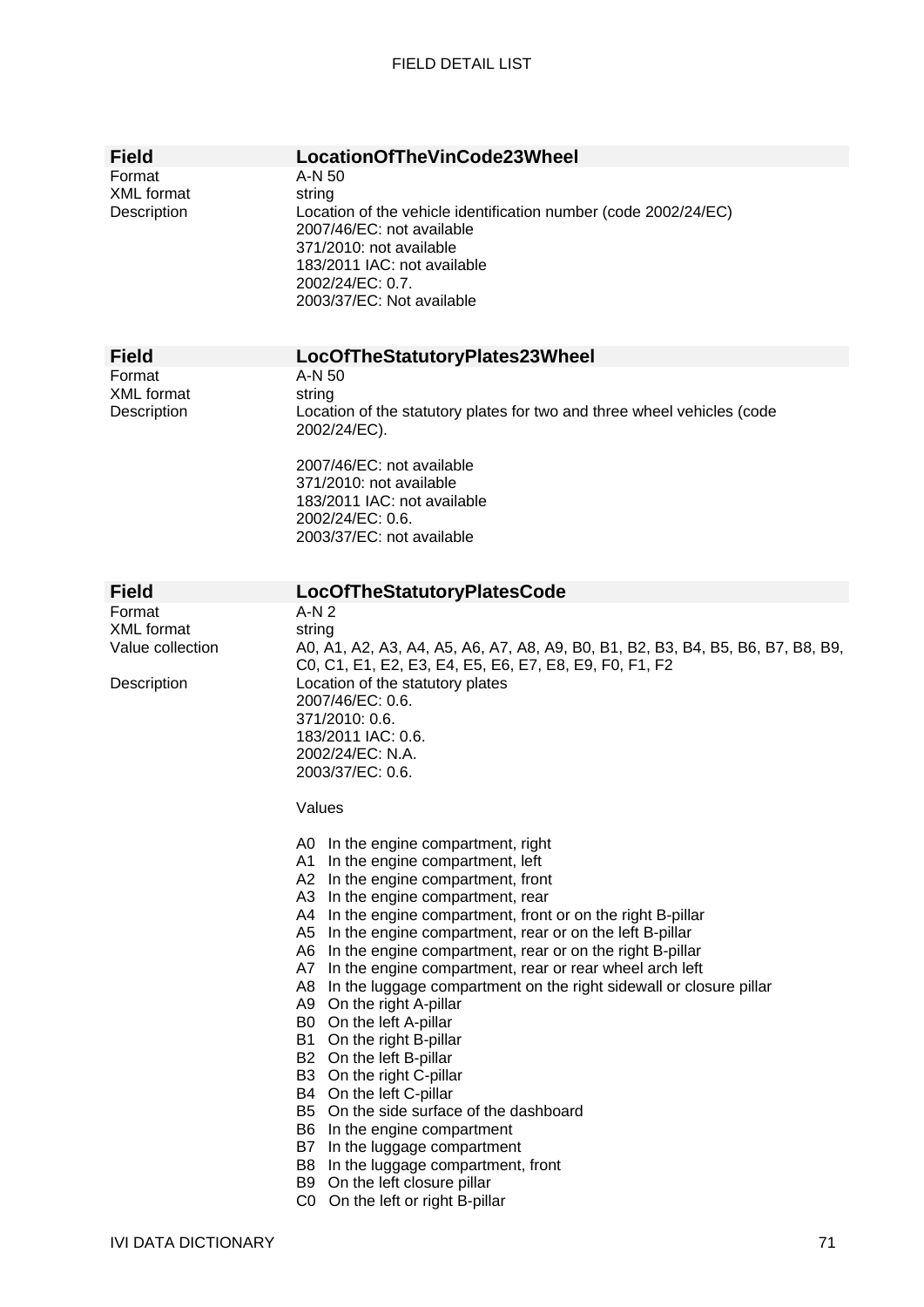- C1 On the B-pillar, driverside
- E1 On right side member
- E2 On left side member
- E3 Right door entrance
- E4 Left door entrance
- E5 On cabine below door entrance right
- E6 On cabine below door entrance left
- E7 At frontwall right
- E8 At frontwall left
- E9 On dashboard right
- F0 On dashboard left
- F1 At water compartment upper right
- F2 At water compartment upper left

Format XML format string<br>Value collection Y, N, O Value collection

# **Field LowerAirbagInd**<br>Format **A-N1**

Description Lower front / Knee airbag, LCR

Annex III 9.12.2. Requested for by Finland.

Values  $Y = Yes$  $N = No$ O = Optional

| <b>Field</b>                                            | LpgFuellingSystemIndicator                                                                                                                                                                                                  |
|---------------------------------------------------------|-----------------------------------------------------------------------------------------------------------------------------------------------------------------------------------------------------------------------------|
| Format<br>XML format<br>Value collection<br>Description | A-N 1<br>string<br>Y, N<br>LPG fuelling system indicator, to idenitify that the vehicle is equiped with a LPG<br>fuelling system.<br>2007/46/EC: NA<br>371/2010: NA<br>183/2011 IAC: NA<br>2002/24/EC: NA<br>2003/37/EC: NA |
| <b>Field</b>                                            | <b>Make</b>                                                                                                                                                                                                                 |
| Format<br><b>XML</b> format                             | A-N 52<br>string                                                                                                                                                                                                            |

| ounny              |  |
|--------------------|--|
| Make               |  |
| 2007/46/EC: 0.1.   |  |
| 371/2010:0.1       |  |
| 183/2011 IAC: 0.1. |  |
| 2002/24/EC: 0.1.   |  |
| 2003/37/EC: 0.1.   |  |
|                    |  |

**MakeGroup** 

Description

Description A group contains attributes that describe a single object.

| <b>Field</b> | <b>MakeRollOverHoop</b> |
|--------------|-------------------------|
| Format       | A-N 40                  |
| XML format   | string                  |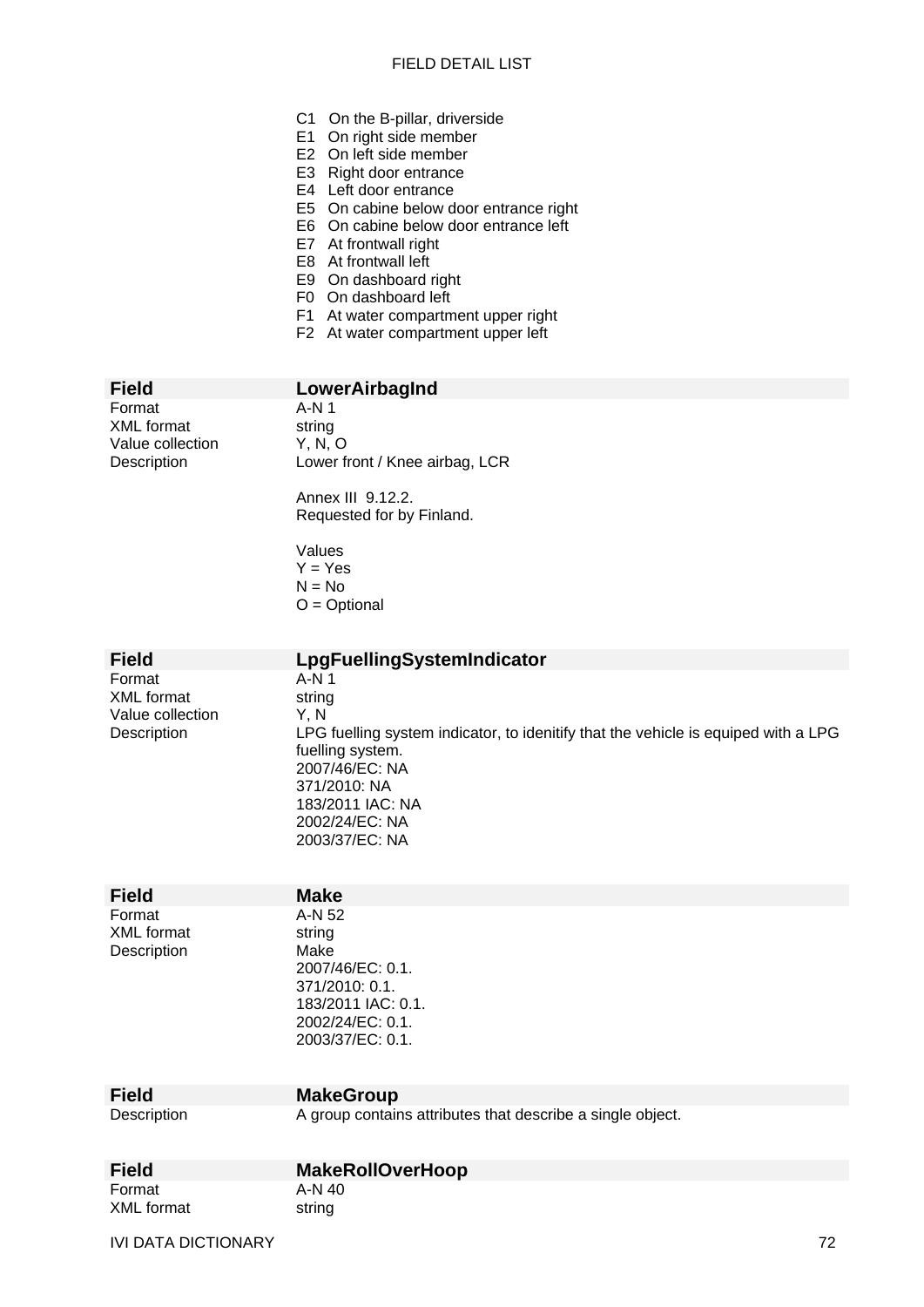| Description                                        | Make Roll-over hoop<br>2007/46/EC: NA<br>371/2010: NA<br>183/2011 IAC: NA<br>2002/24/EC: NA<br>2003/37/EC: 10.1.3.                                                                                       |
|----------------------------------------------------|----------------------------------------------------------------------------------------------------------------------------------------------------------------------------------------------------------|
| <b>Field</b><br>Description                        | <b>MakeTable</b><br>A table contains one or more occurrences of a group of attributes.                                                                                                                   |
| <b>Field</b>                                       | <b>ManufacturerOfTheEngine</b>                                                                                                                                                                           |
| Format<br><b>XML</b> format<br>Description         | A-N 52<br>string<br>Manufacturer of the engine<br>2007/46/EC: 20.<br>371/2010: 20.<br>183/2011 IAC: 20.<br>2002/24/EC: 20.<br>2003/37/EC: 3.1.1.                                                         |
| <b>Field</b>                                       | <b>ManufacturerPlateLocation</b>                                                                                                                                                                         |
| Format<br><b>XML</b> format<br>Description         | A-N 150<br>string<br>Manufacturer's plate (location)<br>2007/46/EC: not available<br>371/2010: not available<br>183/2011 IAC: not available<br>2002/24/EC: not available<br>2003/37/EC: 0.3.1.           |
| <b>Field</b>                                       | <b>ManufacturerPlateMethodOfAffix</b>                                                                                                                                                                    |
| Format<br><b>XML</b> format<br>Description         | A-N 150<br>string<br>Manufacturer's plate (method of affixing)<br>2007/46/EC: not available<br>371/2010: not available<br>183/2011 IAC: not available<br>2002/24/EC: not available<br>2003/37/EC: 0.3.1. |
| <b>Field</b>                                       | MassIncompleteVehRunningOrder                                                                                                                                                                            |
| Format<br><b>XML</b> format<br>Unit<br>Description | NUM <sub>6</sub><br>nonNegativeInteger<br>kg<br>Mass of the incomplete vehicle in running order<br>2007/46/EC: NA<br>371/2010: 14.<br>183/2011 IAC: NA<br>2002/24/EC: NA<br>2003/37/EC: NA               |
| <b>Field</b><br>Format                             | MassOfTheVehicleInRunningOrder<br>NUM <sub>6</sub>                                                                                                                                                       |
| <b>XML</b> format                                  | nonNegativeInteger                                                                                                                                                                                       |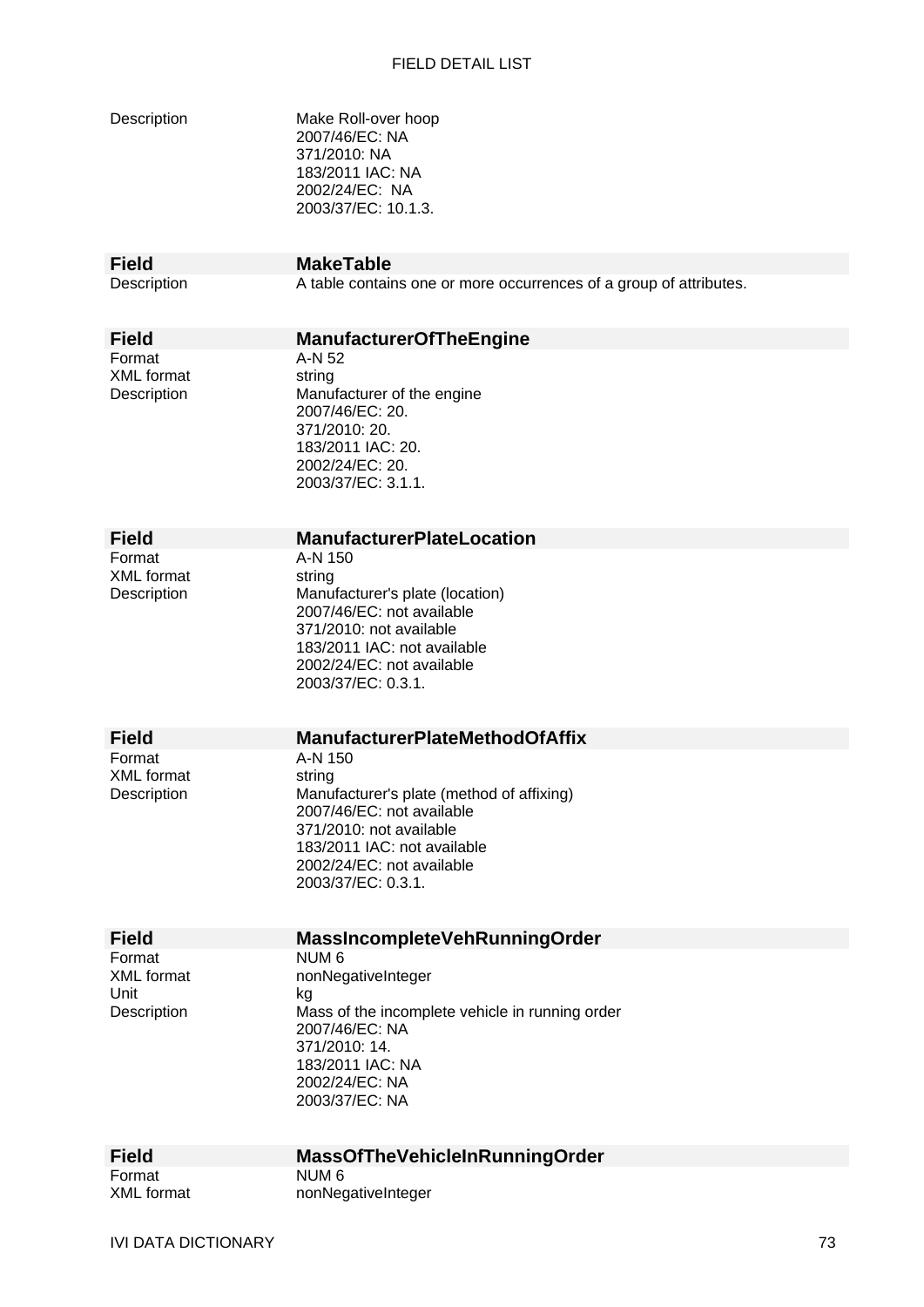Unit kg

Description Mass of the vehicle in running order 2007/46/EC: 12.1 and 12.3 371/2010: 13. 183/2011 IAC: 13. 2002/24/EC: 12.1 2003/37/EC: NA

# **Field MaximumContinuousRatedPower**

Format NUM 6.2 XML format decimal<br>
In-Exclusive value mininclu **Unit** 

minInclusive value =  $'0'$ Description Maximum continuous rated power 2007/46/EC: NA 371/2010: 27. 183/2011 IAC: 27. 2002/24/EC: 26. 2003/37/EC: NA

### **Field MaximumNetPower**

Format NUM 6,2<br>XML format decimal XML format<br>In- Exclusive value Unit kW

minInclusive value  $= '0'$ Description Maximum net power 2007/46/EC: 26. 371/2010: 27. 183/2011 IAC: 27. 2002/24/EC: 26. 2003/37/EC: 3.6.

# **Field MaximumPermissibleHeight**<br>Format NUM 4

Format NUM 4<br>XML format nonNec Unit mm<br>Description Max

XML format nonNegativeInteger<br>Unit mm Maximum permissible height 2007/46/EC: NA 371/2010: 7.1. 183/2011 IAC: NA 2002/24/EC: NA 2003/37/EC: NA

Format NUM 5 Unit mm<br>Description Max

#### **Field MaximumPermissibleLength**

XML format nonNegativeInteger Maximum permissible length 2007/46/EC: 6.2. 371/2010: 5.1. 183/2011 IAC: NA 2002/24/EC: NA 2003/37/EC: 2.7.1.1.1.

| <b>Field</b> | <b>MaximumPermissibleRearOverhang</b> |
|--------------|---------------------------------------|
| Format       | NUM 4                                 |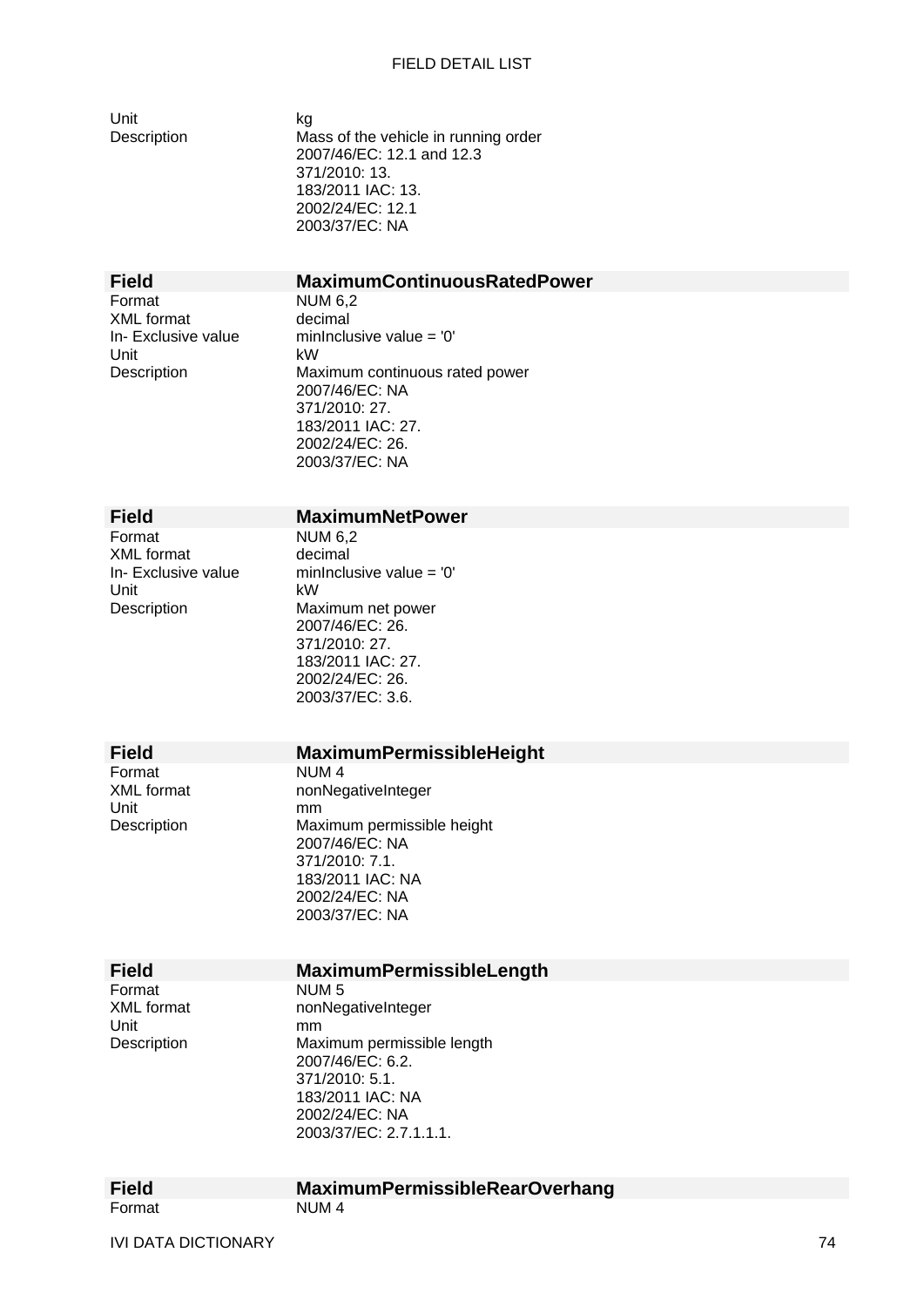Unit mm

XML format nonNegativeInteger Description Maximum permissible rear overhang 2007/46/EC: NA 371/2010: 12.1. 183/2011 IAC: NA 2002/24/EC: NA 2003/37/EC: NA

# **Field MaximumPermissibleWidth**

Format NUM 4<br>XML format nonNec

XML format nonNegativeInteger<br>
Unit  $mm$ Description Maximum permissible width 2007/46/EC: 7.2. 371/2010: 6.1. 183/2011 IAC: NA 2002/24/EC: NA 2003/37/EC: 2.7.1.2.1.

### **Field MaximumSpeed**

Format NUM 5,2<br>XML format decimal XML format<br>In- Exclusive value Unit km/h Description Maximum speed

minInclusive value =  $'0'$ 2007/46/EC: 44. 371/2010: 29. 183/2011 IAC: 29. 2002/24/EC: 44. 2003/37/EC: 4.7.1.

2003/37/EC: NA

# **Field MaxPercentBiofuelAcceptInFuel**<br>
Format NUM 5.2

XML format<br>In- Exclusive value **Unit** 

NUM 5,2<br>decimal minInclusive value =  $'0'$ <br>% Description Maximum amount of biofuel acceptabel in fuel 2007/46/EC: NA 371/2010: NA 183/2011 IAC: NA 2002/24/EC: NA 2003/37/EC: NA

| <b>Field</b>     | <b>MaxPermLadenMassAxleCountrCode</b>                                                                                                  |
|------------------|----------------------------------------------------------------------------------------------------------------------------------------|
| Format           | $A-N2$                                                                                                                                 |
| XML format       | string                                                                                                                                 |
| Value collection | AT, BE, BG, CY, CZ, DE, DK, EE, ES, FI, FR, GB, GR, HR, HU, IE, IT, LT, LU,<br>LV, MT, NL, PL, PT, RO, SE, SI, SK                      |
| Description      | Intended registration/in service maximum permissible mass on each axle in<br>national traffic country code ISO 3166-1 (2 position use) |
|                  | 2007/46/EC: NA                                                                                                                         |
|                  | 371/2010: 17.                                                                                                                          |
|                  | 183/2011 IAC: NA                                                                                                                       |
|                  | 2002/24/EC: NA                                                                                                                         |

IVI DATA DICTIONARY 75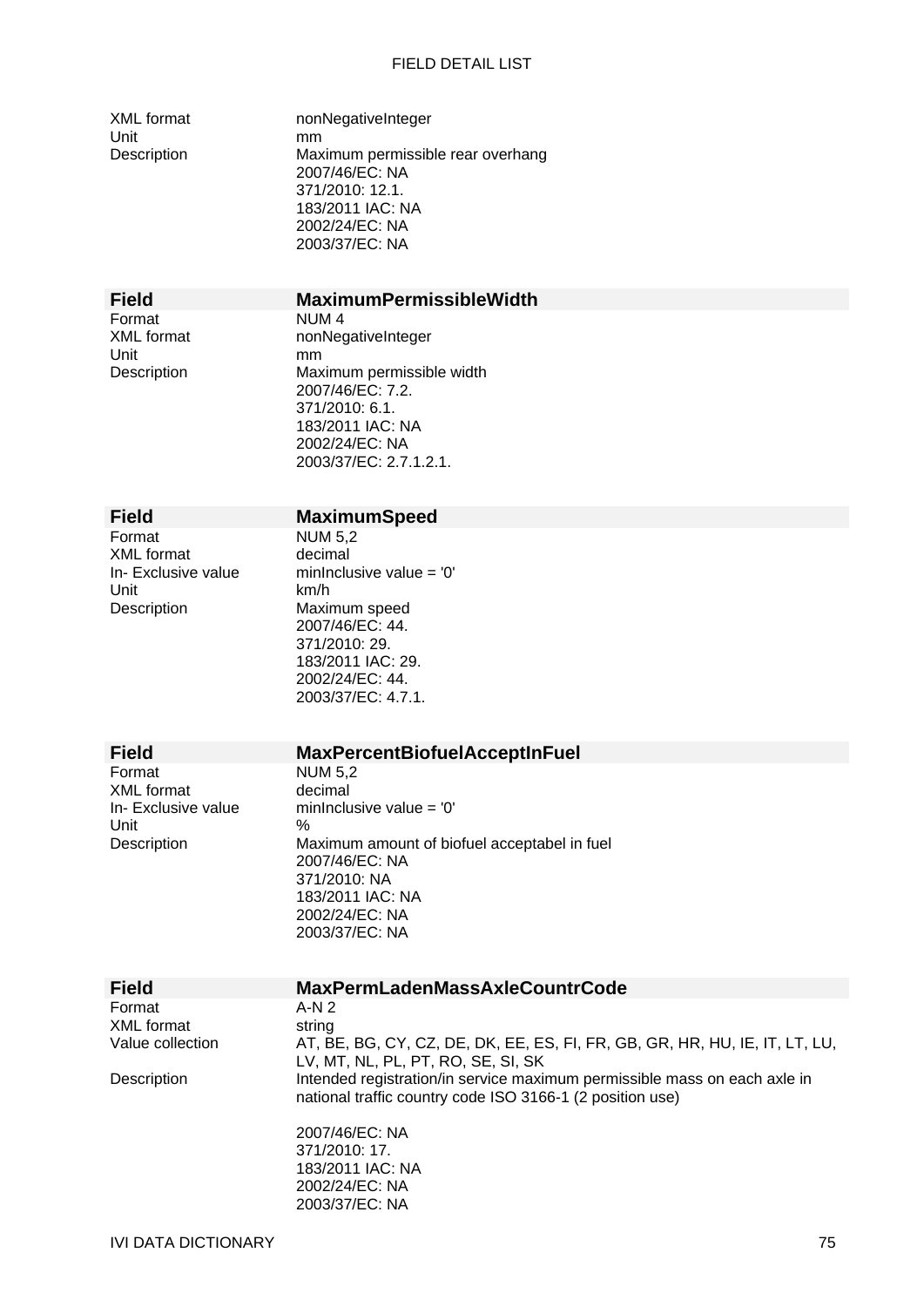Country codes: AT: Austria BE: Belgium BG: Bulgaria CY: Cyprus CZ: Czech Republic DE: Germany DK: Denmark EE: Estonia ES: Spain FI: Finland FR: France GB: United Kingdom GR: Greece HR: Croatia HU: Hungary IE: Ireland IT: Italy LT: Lithuania LU: Luxembourg LV: Latvia MT: Malta NL: Netherlands PL: Poland PT: Portugal RO: Romania SE: Sweden SI: Slovenia SK: Slovakia

**Field MaxPermLadenMassAxleGrCCode**  Format A-N 2 XML format string

Value collection AT, BE, BG, CY, CZ, DE, DK, EE, ES, FI, FR, GB, GR, HR, HU, IE, IT, LT, LU, LV, MT, NL, PL, PT, RO, SE, SI, SK Description Intended registration/in service maximum permissible mass on each axle group in national traffic country code ISO 3166-1 (2 position use)

> 2007/46/EC: NA 371/2010: 17.2 183/2011 IAC: NA 2002/24/EC: NA 2003/37/EC: NA

Country codes: AT: Austria BE: Belgium BG: Bulgaria CY: Cyprus CZ: Czech Republic DE: Germany DK: Denmark EE: Estonia ES: Spain FI: Finland FR: France GB: United Kingdom GR: Greece HR: Croatia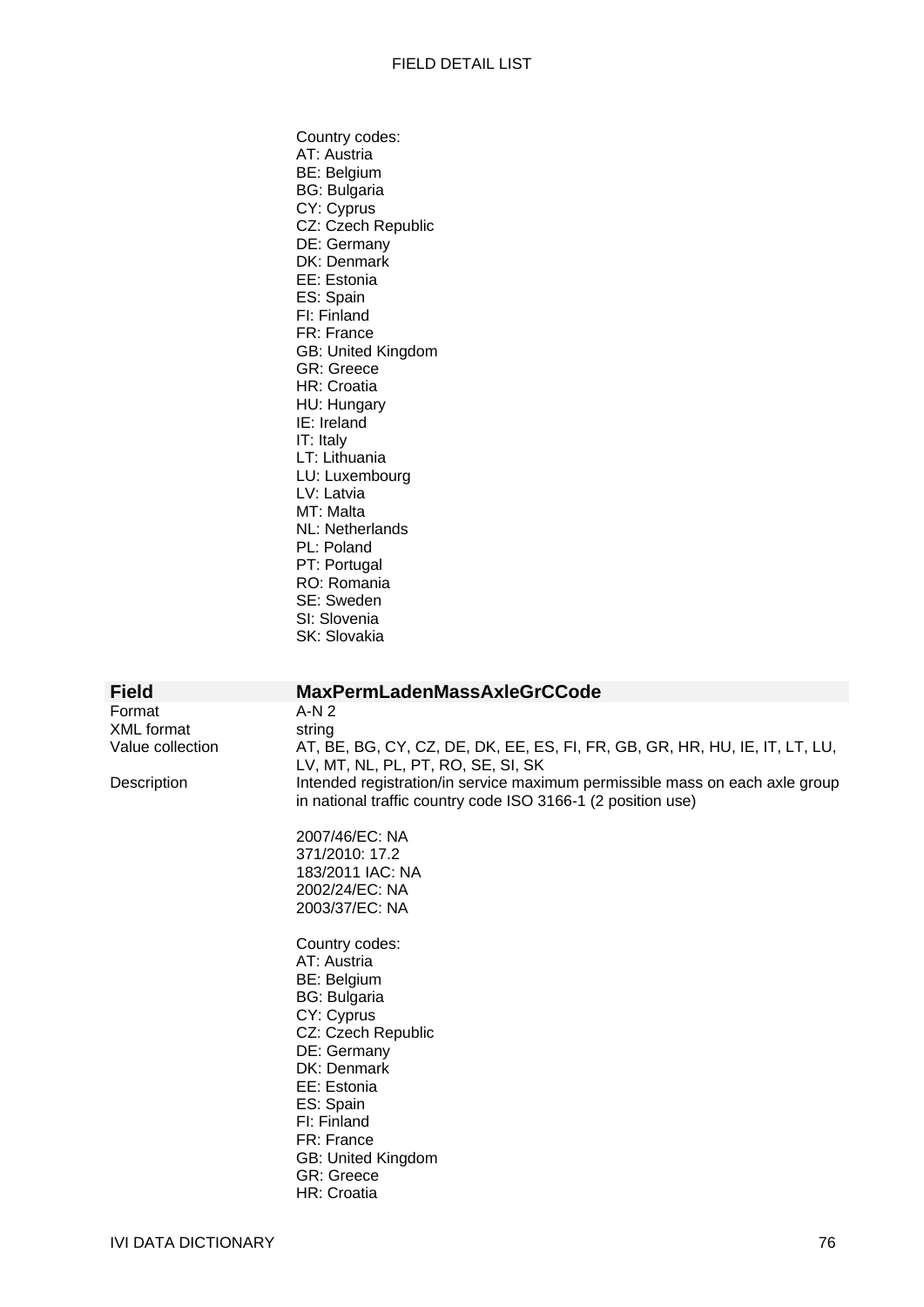|                     | HU: Hungary<br>IE: Ireland<br>IT: Italy<br>LT: Lithuania<br>LU: Luxembourg<br>LV: Latvia<br>MT: Malta<br>NL: Netherlands<br>PL: Poland<br>PT: Portugal<br>RO: Romania<br>SE: Sweden<br>SI: Slovenia<br>SK: Slovakia |
|---------------------|---------------------------------------------------------------------------------------------------------------------------------------------------------------------------------------------------------------------|
| <b>Field</b>        | <b>MaxPermLadenMassAxleGrInt</b>                                                                                                                                                                                    |
| Format              | NUM <sub>5</sub>                                                                                                                                                                                                    |
| <b>XML</b> format   | nonNegativeInteger                                                                                                                                                                                                  |
| Unit<br>Description | kg<br>Intended registration/in service maximum permissible laden mass on each axle                                                                                                                                  |
|                     | group - international                                                                                                                                                                                               |
|                     | 2007/46/EC: NA                                                                                                                                                                                                      |
|                     | 371/2010: 17.2.                                                                                                                                                                                                     |
|                     | 183/2011 IAC: NA<br>2002/24/EC: NA                                                                                                                                                                                  |
|                     | 2003/37/EC: NA                                                                                                                                                                                                      |
|                     |                                                                                                                                                                                                                     |
| <b>Field</b>        | <b>MaxPermLadenMassAxleGrIntGroup</b>                                                                                                                                                                               |
| Description         | A group contains attributes that describe a single object.                                                                                                                                                          |
|                     |                                                                                                                                                                                                                     |
| <b>Field</b>        | <b>MaxPermLadenMassAxleGrIntTable</b>                                                                                                                                                                               |
| Description         | A table contains one or more occurrences of a group of attributes.                                                                                                                                                  |
| <b>Field</b>        | <b>MaxPermLadenMassAxleGrNat</b>                                                                                                                                                                                    |
| Format              | NUM <sub>5</sub>                                                                                                                                                                                                    |
| XML format<br>Unit  | nonNegativeInteger<br>kg                                                                                                                                                                                            |
| Description         | Intended registration/in service maximum permissible laden mass on each axle                                                                                                                                        |
|                     | group - national                                                                                                                                                                                                    |
|                     | 2007/46/EC: NA<br>371/2010: 17.3.                                                                                                                                                                                   |
|                     | 183/2011 IAC: NA                                                                                                                                                                                                    |
|                     | 2002/24/EC: NA                                                                                                                                                                                                      |
|                     | 2003/37/EC: NA                                                                                                                                                                                                      |
| <b>Field</b>        | <b>MaxPermLadenMassAxleGrNatGroup</b>                                                                                                                                                                               |
| Description         | A group contains attributes that describe a single object.                                                                                                                                                          |
|                     |                                                                                                                                                                                                                     |
| <b>Field</b>        | <b>MaxPermLadenMassAxleGrNatTable</b>                                                                                                                                                                               |
| Description         | A table contains one or more occurrences of a group of attributes.                                                                                                                                                  |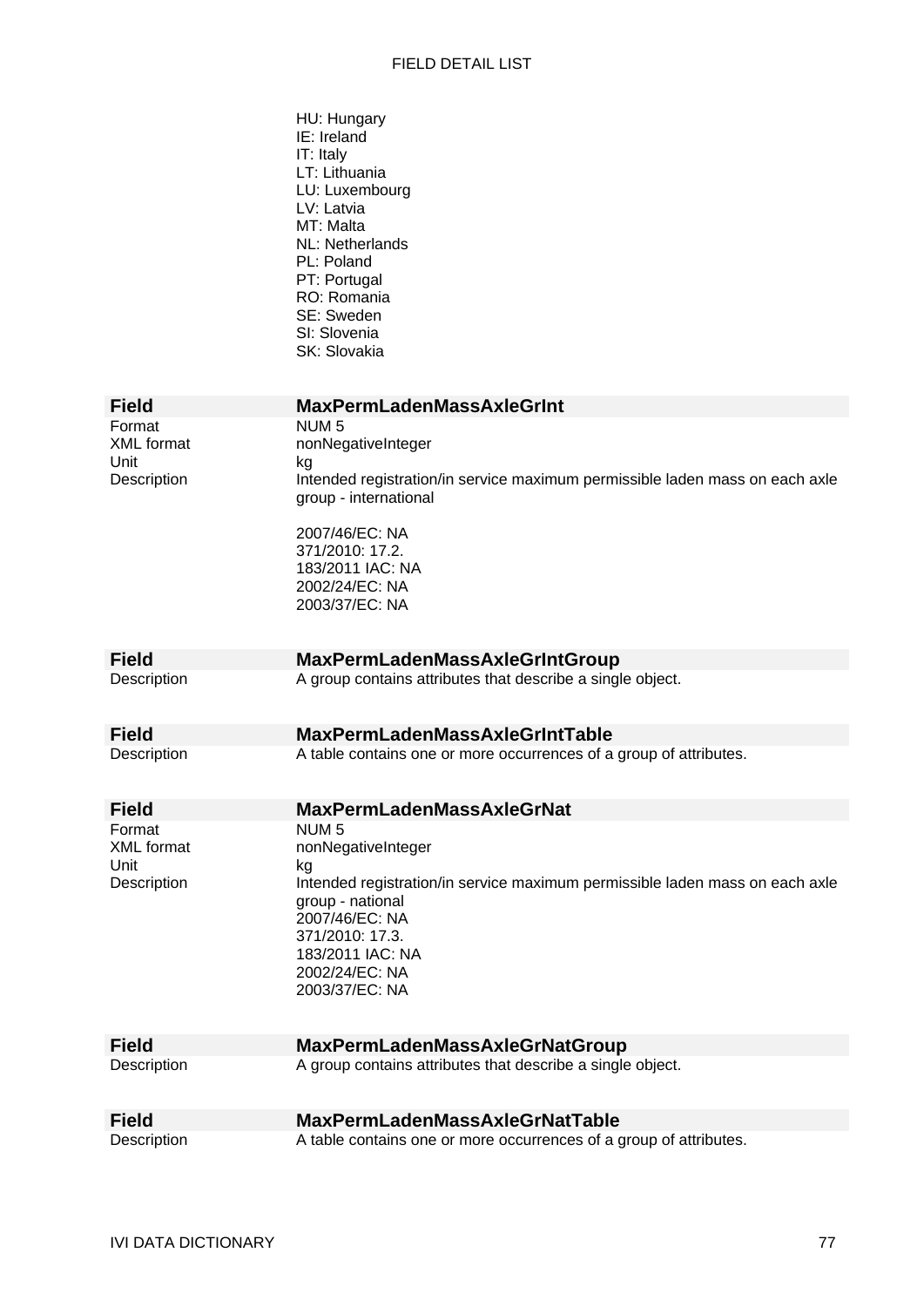| <b>Field</b>                                | <b>MaxPermLadenMassAxleInt</b>                                                                                                                               |
|---------------------------------------------|--------------------------------------------------------------------------------------------------------------------------------------------------------------|
| Format<br><b>XML</b> format                 | NUM <sub>5</sub><br>nonNegativeInteger                                                                                                                       |
| Unit<br>Description                         | kg<br>Intended registration/in service maximum permissible laden mass on each axle<br>- international                                                        |
|                                             | 2007/46/EC: NA<br>371/2010: 17.2.<br>183/2011 IAC: NA<br>2002/24/EC: NA<br>2003/37/EC: NA                                                                    |
|                                             |                                                                                                                                                              |
| <b>Field</b>                                | <b>MaxPermLadenMassAxleIntGroup</b>                                                                                                                          |
| Description                                 | A group contains attributes that describe a single object.                                                                                                   |
| <b>Field</b>                                | <b>MaxPermLadenMassAxleIntTable</b>                                                                                                                          |
| Description                                 | A table contains one or more occurrences of a group of attributes.                                                                                           |
| <b>Field</b>                                | MaxPermLadenMassAxleNatGroup                                                                                                                                 |
| Description                                 | A group contains attributes that describe a single object.                                                                                                   |
| <b>Field</b>                                | <b>MaxPermLadenMassAxleNational</b>                                                                                                                          |
| Format<br>XML format<br>Unit<br>Description | NUM <sub>5</sub><br>nonNegativeInteger<br>kg<br>Intended registration/in service maximum permissible laden mass on each axle<br>- national<br>2007/46/EC: NA |
|                                             | 371/2010: 17.2.<br>183/2011 IAC: NA<br>2002/24/EC: NA<br>2003/37/EC: NA                                                                                      |
| <b>Field</b>                                | <b>MaxPermLadenMassAxleNatTable</b>                                                                                                                          |
| Description                                 | A table contains one or more occurrences of a group of attributes.                                                                                           |
| <b>Field</b>                                | <b>MaxPermLadenMassGrTrafficRegul</b>                                                                                                                        |
| Format                                      | $A-N$ 40                                                                                                                                                     |
| <b>XML</b> format<br>Description            | string<br>Intended registration/in service maximum permissible laden mass on each on<br>each axle group - international                                      |
|                                             | 2007/46/EC: NA<br>371/2010: 17.2.<br>183/2011 IAC: NA<br>2002/24/EC: NA<br>2003/37/EC: NA                                                                    |
|                                             | e.g. '96/53/EC'                                                                                                                                              |
| <b>Field</b>                                | <b>MaxPermLadenMassInternational</b>                                                                                                                         |
| Format                                      | NUM <sub>6</sub>                                                                                                                                             |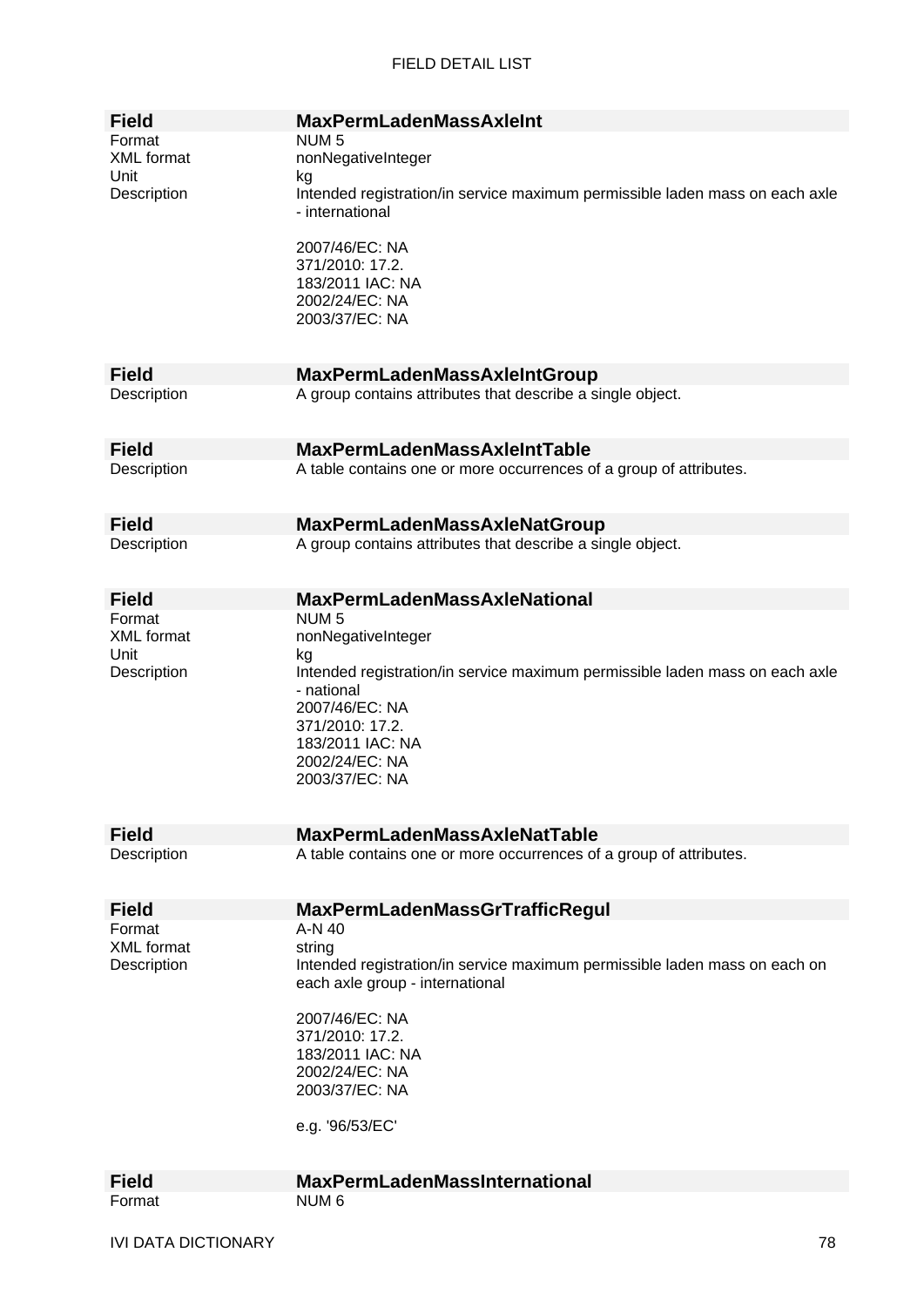| XML format<br>Unit<br>Description                  | nonNegativeInteger<br>kg<br>Intended registration/in service maximum permissible laden mass - international<br>2007/46/EC: NA<br>371/2010: 17.1.<br>183/2011 IAC: NA<br>2002/24/EC: NA<br>2003/37/EC: NA                                     |
|----------------------------------------------------|----------------------------------------------------------------------------------------------------------------------------------------------------------------------------------------------------------------------------------------------|
| <b>Field</b>                                       | <b>MaxPermLadenMassNational</b>                                                                                                                                                                                                              |
| Format<br><b>XML</b> format<br>Unit<br>Description | NUM <sub>6</sub><br>nonNegativeInteger<br>kg<br>Intended registration/in service maximum permissible laden mass - national<br>2007/46/EC: NA<br>371/2010: 17.1.<br>183/2011 IAC: NA<br>2002/24/EC: NA<br>2003/37/EC: NA                      |
|                                                    |                                                                                                                                                                                                                                              |
| <b>Field</b>                                       | <b>MaxPermLadenMassTrafficRegul</b>                                                                                                                                                                                                          |
| Format<br><b>XML</b> format<br>Description         | A-N 40<br>string<br>Intended registration/in service maximum permissible laden mass on each on<br>each axle - international<br>2007/46/EC: NA<br>371/2010: 17<br>183/2011 IAC: NA<br>2002/24/EC: NA<br>2003/37/EC: NA                        |
| <b>Field</b>                                       | <b>MaxPermMassCombinationInt</b>                                                                                                                                                                                                             |
| Format<br>XML format<br>Unit<br>Description        | NUM <sub>6</sub><br>nonNegativeInteger<br>kg<br>Intended registration/in service maximum permissible mass of the combination -<br>international<br>2007/46/EC: NA<br>371/2010: 17.4.<br>183/2011 IAC: NA<br>2002/24/EC: NA<br>2003/37/EC: NA |
| <b>Field</b>                                       | <b>MaxPermMassCombinationNational</b>                                                                                                                                                                                                        |
| Format<br><b>XML</b> format<br>Unit<br>Description | NUM <sub>6</sub><br>nonNegativeInteger<br>kg<br>Intended registration/in service maximum permissible mass of the combination -<br>national<br>2007/46/EC: NA<br>371/2010: 17.4.                                                              |

183/2011 IAC: NA 2002/24/EC: NA 2003/37/EC: NA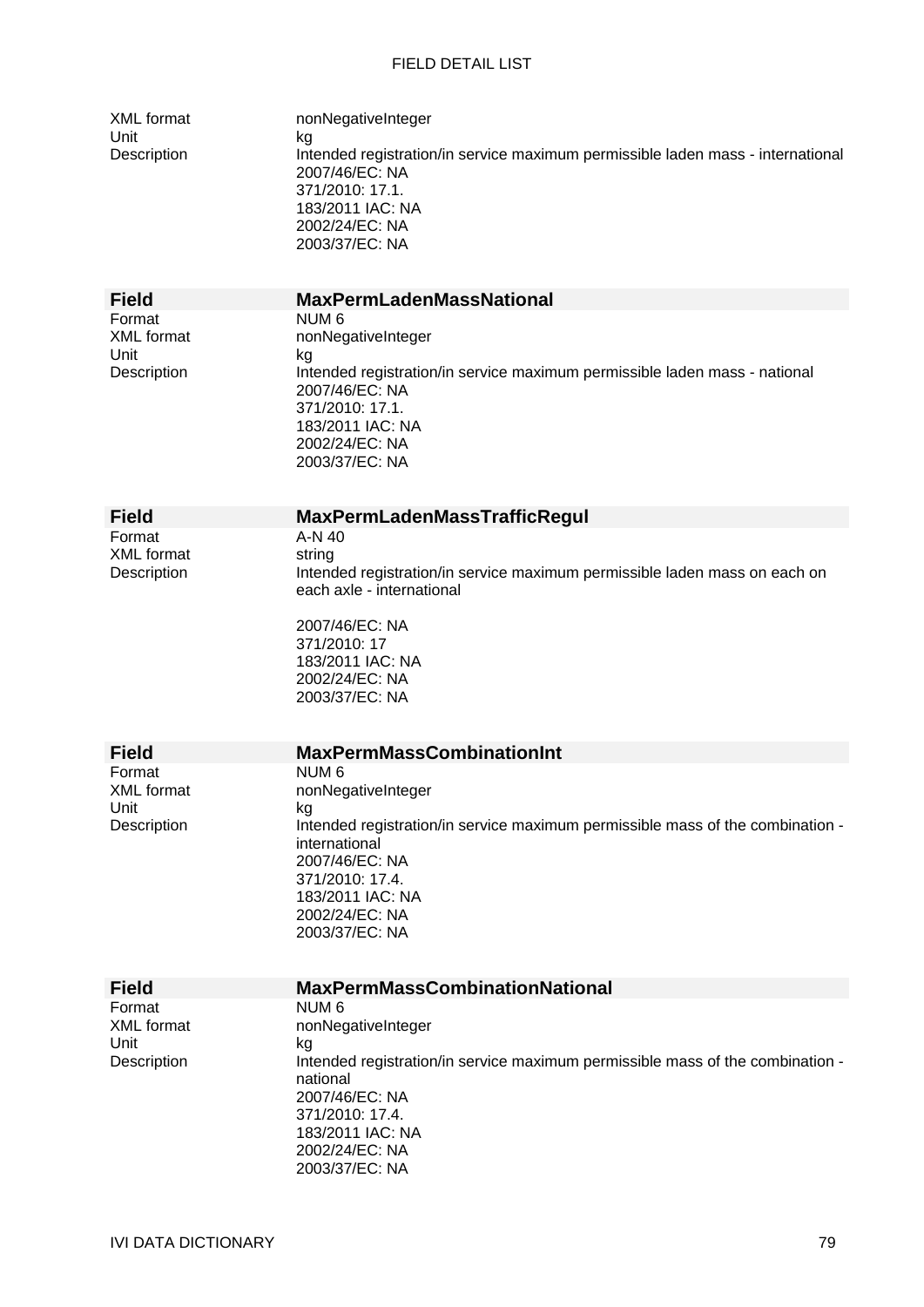| <b>Field</b>                                                   | <b>MaxPermMassIntTrafficRegul</b>                                                                                                                                                                                                                                                                                                                                                                                                                                                                                                                                                                                                                                                                                                                                                                                                      |
|----------------------------------------------------------------|----------------------------------------------------------------------------------------------------------------------------------------------------------------------------------------------------------------------------------------------------------------------------------------------------------------------------------------------------------------------------------------------------------------------------------------------------------------------------------------------------------------------------------------------------------------------------------------------------------------------------------------------------------------------------------------------------------------------------------------------------------------------------------------------------------------------------------------|
| Format<br><b>XML</b> format<br>Description                     | A-N 40<br>string<br>Intended registration/in service maximum permissible masses in international<br>traffic regulation<br>2007/46/EC: NA<br>371/2010: 17.<br>183/2011 IAC: NA<br>2002/24/EC: NA<br>2003/37/EC: NA<br>e.g. '96/53/EC'                                                                                                                                                                                                                                                                                                                                                                                                                                                                                                                                                                                                   |
| <b>Field</b>                                                   | <b>MaxPermMassNatTraffCountryCode</b>                                                                                                                                                                                                                                                                                                                                                                                                                                                                                                                                                                                                                                                                                                                                                                                                  |
| Format<br><b>XML</b> format<br>Value collection<br>Description | $A-N2$<br>string<br>AT, BE, BG, CY, CZ, DE, DK, EE, ES, FI, FR, GB, GR, HR, HU, IE, IT, LT, LU,<br>LV, MT, NL, PL, PT, RO, SE, SI, SK<br>Intended registration/in service maximum permissible masses in national traffic<br>countrycode ISO 3166-1 (2 position use) conform regulation 19/2011.<br>2007/46/EC: NA<br>371/2010: 17.<br>183/2011 IAC: NA<br>2002/24/EC: NA<br>2003/37/EC: NA<br>Values:<br>AT: Austria<br>BE: Belgium<br><b>BG: Bulgaria</b><br>CY: Cyprus<br>CZ: Czech Republic<br>DE: Germany<br>DK: Denmark<br>EE: Estonia<br>ES: Spain<br>FI: Finland<br>FR: France<br>GB: United Kingdom<br><b>GR: Greece</b><br>HR: Croatia<br>HU: Hungary<br>IE: Ireland<br>IT: Italy<br>LT: Lithuania<br>LU: Luxembourg<br>LV: Latvia<br>MT: Malta<br>NL: Netherlands<br>PL: Poland<br>PT: Portugal<br>RO: Romania<br>SE: Sweden |
|                                                                | SI: Slovenia<br>SK: Slovakia                                                                                                                                                                                                                                                                                                                                                                                                                                                                                                                                                                                                                                                                                                                                                                                                           |

| гнею       |
|------------|
| Format     |
| XML format |

# **Field MaxPermPosCOGCompletedVeh**

A-N 150<br>string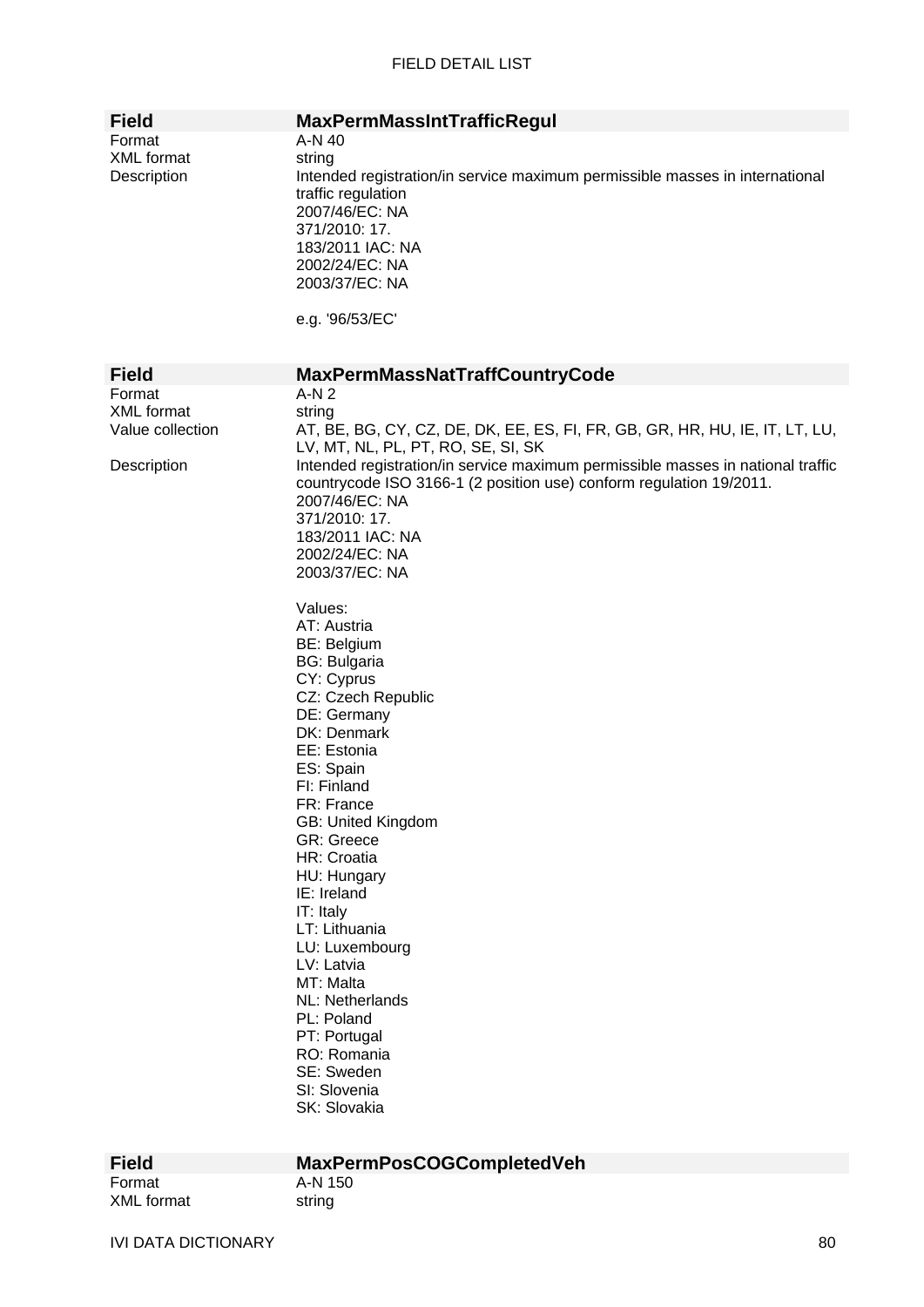| Description                                                    | Maximum permissible positions of the centre of gravity for the completed<br>vehicle<br>2007/46/EC: NA<br>371/2010: NA<br>183/2011 IAC: NA<br>2002/24/EC: NA<br>2003/37/EC: 2.7.1.7.                                    |
|----------------------------------------------------------------|------------------------------------------------------------------------------------------------------------------------------------------------------------------------------------------------------------------------|
| <b>Field</b>                                                   | <b>MeansOfIdentificationOfType</b>                                                                                                                                                                                     |
| Format<br><b>XML</b> format<br>Description                     | A-N 150<br>string<br>Means of identification of type, if marked on the vehicle<br>2007/46/EC: not available<br>371/2010: not available<br>183/2011 IAC: not available<br>2002/24/EC: not available<br>2003/37/EC: 0.3. |
| <b>Field</b>                                                   | <b>MechanicalCouplingGroup</b>                                                                                                                                                                                         |
| Description                                                    | A group contains attributes that describe a single object.                                                                                                                                                             |
| <b>Field</b>                                                   | <b>MechanicalCouplingTable</b>                                                                                                                                                                                         |
| Description                                                    | A table contains one or more occurrences of a group of attributes.                                                                                                                                                     |
| <b>Field</b>                                                   | <b>MechnicalCouplingMake</b>                                                                                                                                                                                           |
| Format<br><b>XML</b> format<br>Description                     | A-N 52<br>string<br>mechnical coupling make(s)<br>2007/46/EC: NA<br>371/2010: NA<br>183/2011 IAC: NA<br>2002/24/EC: NA<br>2003/37/EC: 12.2.2.                                                                          |
| <b>Field</b>                                                   | MechnicalCouplingType                                                                                                                                                                                                  |
| Format<br><b>XML</b> format<br>Description                     | A-N 40<br>string<br>mechnical coupling type (s)<br>2007/46/EC: NA<br>371/2010: NA<br>183/2011 IAC: NA<br>2002/24/EC: NA<br>2003/37/EC: 12.2.1.                                                                         |
| <b>Field</b>                                                   | <b>MethodOfAttachmStatPlatesCode</b>                                                                                                                                                                                   |
| Format<br><b>XML</b> format<br>Value collection<br>Description | $A-N2$<br>string<br>A1, A2, A3, A4<br>Method of attachment of the statutory plates<br>2007/46/EC: not available<br>371/2010: 0.6.<br>183/2011 IAC: 0.6.<br>2002/24/EC: 0.6.<br>2003/37/EC: not available               |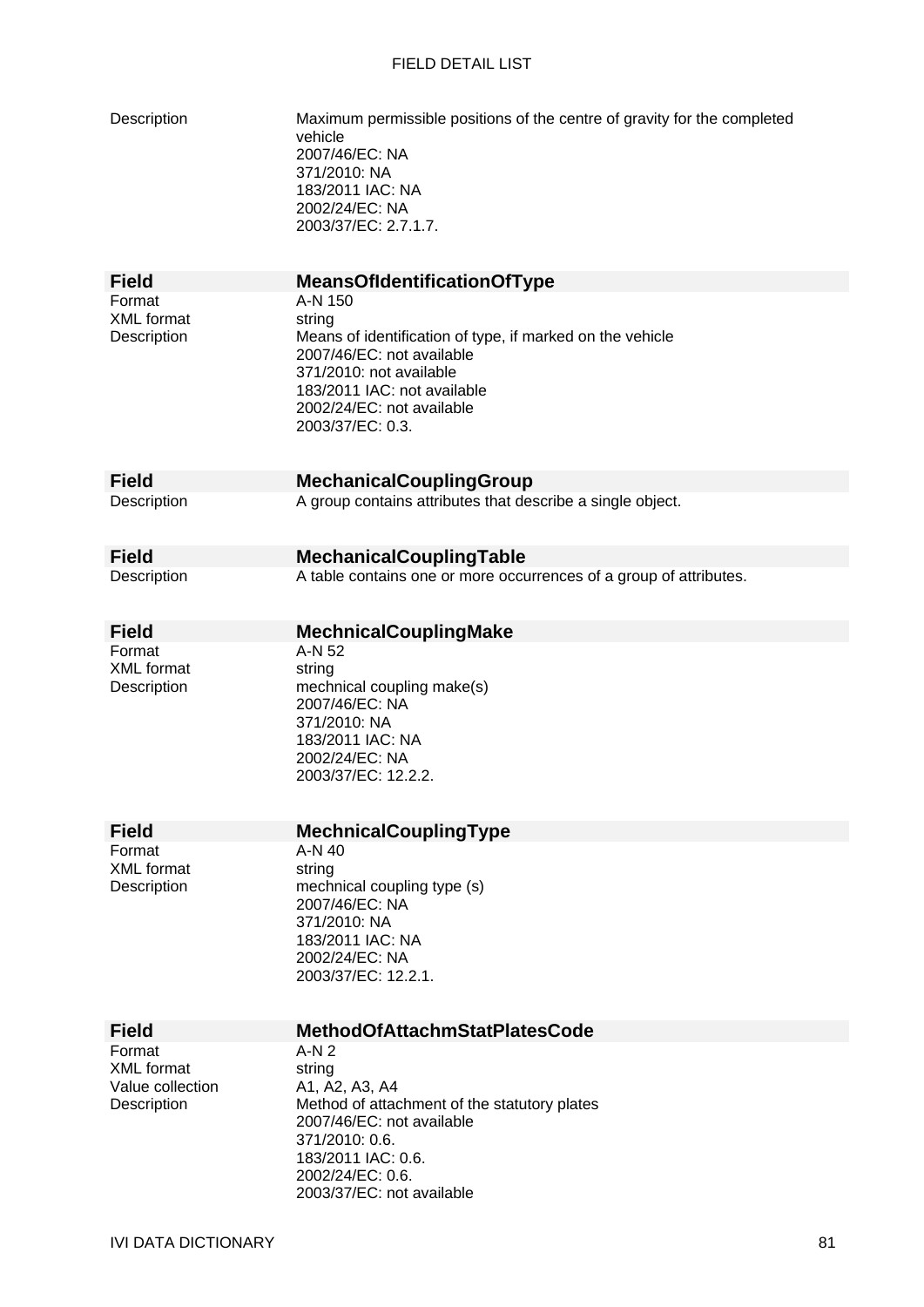| A1             | qlued   |
|----------------|---------|
| A <sub>2</sub> | screwed |
| A3             | riveted |
| A4             | bolted  |

# **Field MetricImperialSpeedometerCode**

Format A-N 1 XML format string Value collection M, I, B

Description Metric/imperial speedometer indicator 2007/46/EC: NN 371/2010: NN 183/2011 IAC: NA 2002/24/EC: NN 2003/37/EC: NN

> Values: I = Imperial M = Metric  $B =$  Both

Unit kg

# **Field MinMassVehCompleted**<br>Format NUM 6

NUM 6 XML format nonNegativeInteger Description Minimum mass of the vehicle when completed 2007/46/EC: 13.1 371/2010: 15. 183/2011 IAC: NA 2002/24/EC: NA 2003/37/EC: NA

**Field Name**  Format A-N 80 XML format string

Description Name of the specified authority (AddressTypeCode). 2007/46/EC: 0.5. 371/2010: 0.5. 183/2011 IAC: 0.5. 2002/24/EC: 0.5. 2003/37/EC: 0.5.

Format A-N 80 XML format string

#### **Field NameOfSigner**

Description Full name Signer of the specified authority (AddressTypeCode). 2007/46/EC: NN 371/2010: NN 183/2011 IAC: NN 2002/24/EC: NN 2003/37/EC: NN

**Field NationalDataGroup** 

Description This is the dataset which contains information related to the vehicle which is needed for national purposes and can contain different information per member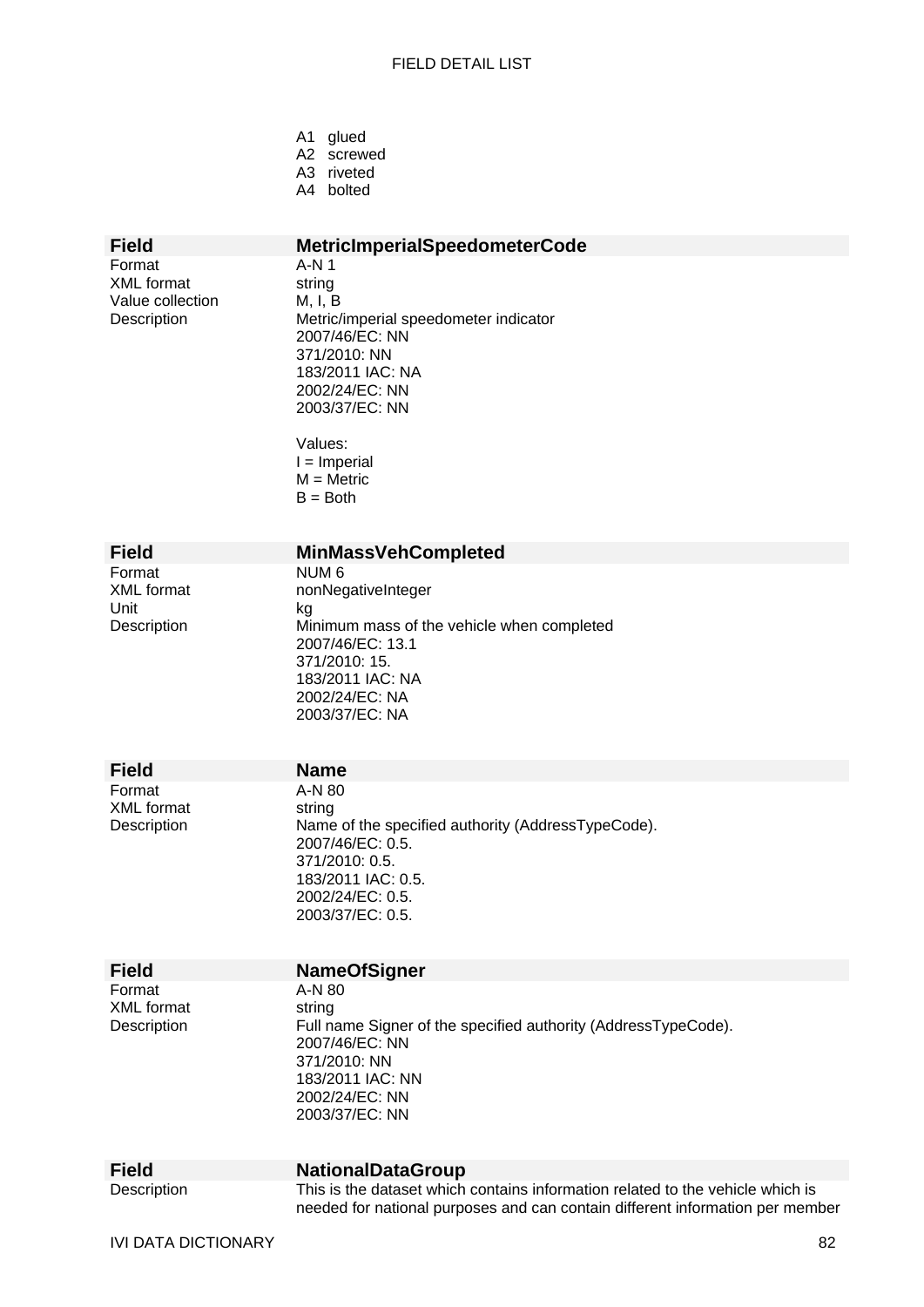state for one specific vehicle.

| <b>Field</b>      | <b>NrBaseRegulActLastAmendEngines</b>                                |
|-------------------|----------------------------------------------------------------------|
| Format            | A-N 35                                                               |
| <b>XML</b> format | string                                                               |
| Description       | Number of the base regulatory act and latest amending regulatory act |
|                   | applicable (exhaust emissions) for engines.                          |
|                   | 2007/46/EC: 46.1.                                                    |
|                   | 371/2010: 48.                                                        |
|                   | 183/2011 IAC: NA                                                     |
|                   | 2002/24/EC: NA                                                       |
|                   |                                                                      |
|                   | 2003/37/EC: 15.                                                      |
|                   |                                                                      |
|                   | incl. Indication for implementation stage, e.g. '2055/55*2008/74J'   |
|                   |                                                                      |
|                   |                                                                      |
| <b>Field</b>      | NrBaseRegulActLastAmendMotVeh                                        |
| Format            | A-N 35                                                               |
| <b>XML</b> format | string                                                               |
| Description       | Number of the base regulatory act and latest amending regulatory act |
|                   | applicable (exhaust emissions) for motor vehicles.                   |
|                   | 2007/46/EC: 46.1.                                                    |
|                   | 371/2010: 48.                                                        |
|                   | 183/2011 IAC: NA                                                     |
|                   | 2002/24/EC: NA                                                       |
|                   | 2003/37/EC: 15.                                                      |
|                   |                                                                      |
|                   | incl. Indication for implementation stage, e.g. '715/2007*566/2011N' |
|                   |                                                                      |
|                   |                                                                      |
|                   |                                                                      |
| <b>Field</b>      | <b>NrOfPassSeatingPosLowerDeck</b>                                   |
| Format            | NUM <sub>3</sub>                                                     |
| <b>XML</b> format | nonNegativeInteger                                                   |
| Description       | Number of passenger seating positions - lower deck                   |
|                   | 2007/46/EC: NA                                                       |
|                   | 371/2010: 42.2.                                                      |
|                   | 183/2011 IAC: NA                                                     |
|                   | 2002/24/EC: NA                                                       |
|                   | 2003/37/EC: NA                                                       |
|                   |                                                                      |
|                   |                                                                      |
| <b>Field</b>      | <b>NrOfPassSeatingPosUpperDeck</b>                                   |
| Format            | NUM <sub>3</sub>                                                     |
| <b>XML</b> format | nonNegativeInteger                                                   |
|                   |                                                                      |
| Description       | Number of passenger seating positions - upper deck                   |
|                   | 2007/46/EC: NA                                                       |
|                   | 371/2010: 42.2.                                                      |
|                   | 183/2011 IAC: NA                                                     |
|                   | 2002/24/EC: NA                                                       |
|                   | 2003/37/EC: NA                                                       |
|                   |                                                                      |
|                   |                                                                      |
| <b>Field</b>      | <b>NrOfSeatingPositionExclDriver</b>                                 |
| Format            | NUM <sub>3</sub>                                                     |
| <b>XML</b> format | nonNegativeInteger                                                   |
| Description       | Number of seating positions (Excluding the driver)                   |
|                   | 2007/46/EC: 42.2.                                                    |
|                   | 371/2010: NA                                                         |
|                   |                                                                      |
|                   |                                                                      |
|                   | 183/2011 IAC: NA<br>2002/24/EC: NA                                   |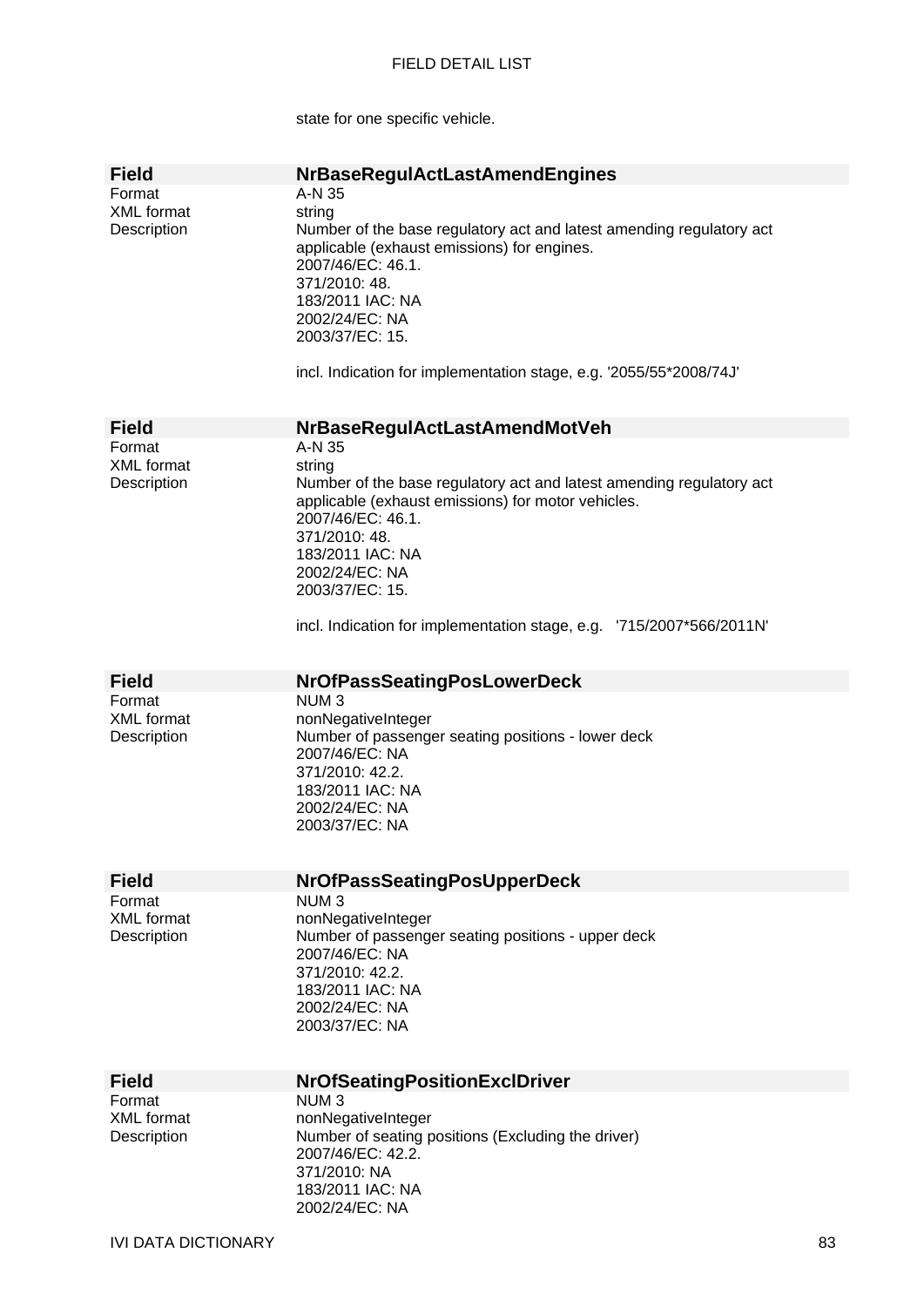## 2003/37/EC: 10.3.2

| <b>Field</b>                                                   | <b>NrOfSeatingPositions</b>                                                                                                                                                                                                                                                                                                                                                                                                                                                                                                                                                                                                                                                                                                                                                                                                                                                                                                                                                            |
|----------------------------------------------------------------|----------------------------------------------------------------------------------------------------------------------------------------------------------------------------------------------------------------------------------------------------------------------------------------------------------------------------------------------------------------------------------------------------------------------------------------------------------------------------------------------------------------------------------------------------------------------------------------------------------------------------------------------------------------------------------------------------------------------------------------------------------------------------------------------------------------------------------------------------------------------------------------------------------------------------------------------------------------------------------------|
| Format<br><b>XML</b> format<br>Description                     | NUM <sub>3</sub><br>nonNegativeInteger<br>Number of seating positions (including the driver)<br>2007/46/EC: 42.1.<br>371/2010: 42.<br>183/2011 IAC: 42.<br>2002/24/EC: 42.1.<br>2003/37/EC: NA                                                                                                                                                                                                                                                                                                                                                                                                                                                                                                                                                                                                                                                                                                                                                                                         |
| <b>Field</b>                                                   | <b>NrOfWheelchairUserAccessPos</b>                                                                                                                                                                                                                                                                                                                                                                                                                                                                                                                                                                                                                                                                                                                                                                                                                                                                                                                                                     |
| Format<br><b>XML</b> format<br>Description                     | NUM <sub>3</sub><br>nonNegativeInteger<br>Number of wheelchair user accessible position<br>2007/46/EC: NA.<br>371/2010: 42.3.<br>183/2011 IAC: 42.3<br>2002/24/EC: NA<br>2003/37/EC: NA                                                                                                                                                                                                                                                                                                                                                                                                                                                                                                                                                                                                                                                                                                                                                                                                |
| <b>Field</b>                                                   | <b>NumberForBodywork</b>                                                                                                                                                                                                                                                                                                                                                                                                                                                                                                                                                                                                                                                                                                                                                                                                                                                                                                                                                               |
| Format<br><b>XML</b> format<br>Value collection<br>Description | NUM <sub>3</sub><br>nonNegativeInteger<br>1, 2, 3, 4, 5, 6, 7, 8, 9, 10, 11, 12, 13, 14, 15, 16, 17, 18, 19, 20, 21, 22, 23, 24,<br>25, 26, 27, 28, 29, 30, 31, 99<br>Number for bodywork<br>2007/46/EC: NA<br>371/2010: 38.<br>183/2011 IAC: 38.<br>2002/24/EC: NA<br>2003/37/EC: NA<br>Values:<br>1 Flat bed:<br>2 Drop-side;<br>3 Box body;<br>4 Conditioned body with insulated walls and equipment to maintain the interior<br>temperature;<br>5 Conditioned body with insulated walls but without equipment to maintain the<br>interior temperature;<br>6 Curtain-sided;<br>7 Swap body (interchangeable superstructure);<br>8 Container carrier;<br>9 Vehicles fitted with hook lift;<br>10 Tipper;<br>11 Tank;<br>12 Tank intended for transport of dangerous goods;<br>13 Livestock carrier;<br>14 Vehicle transporter;<br>15 Concrete mixer;<br>16 Concrete pump vehicle;<br>17 Timber;<br>18 Refuse collection vehicle;<br>19 Street sweeper, cleansing and drain clearing; |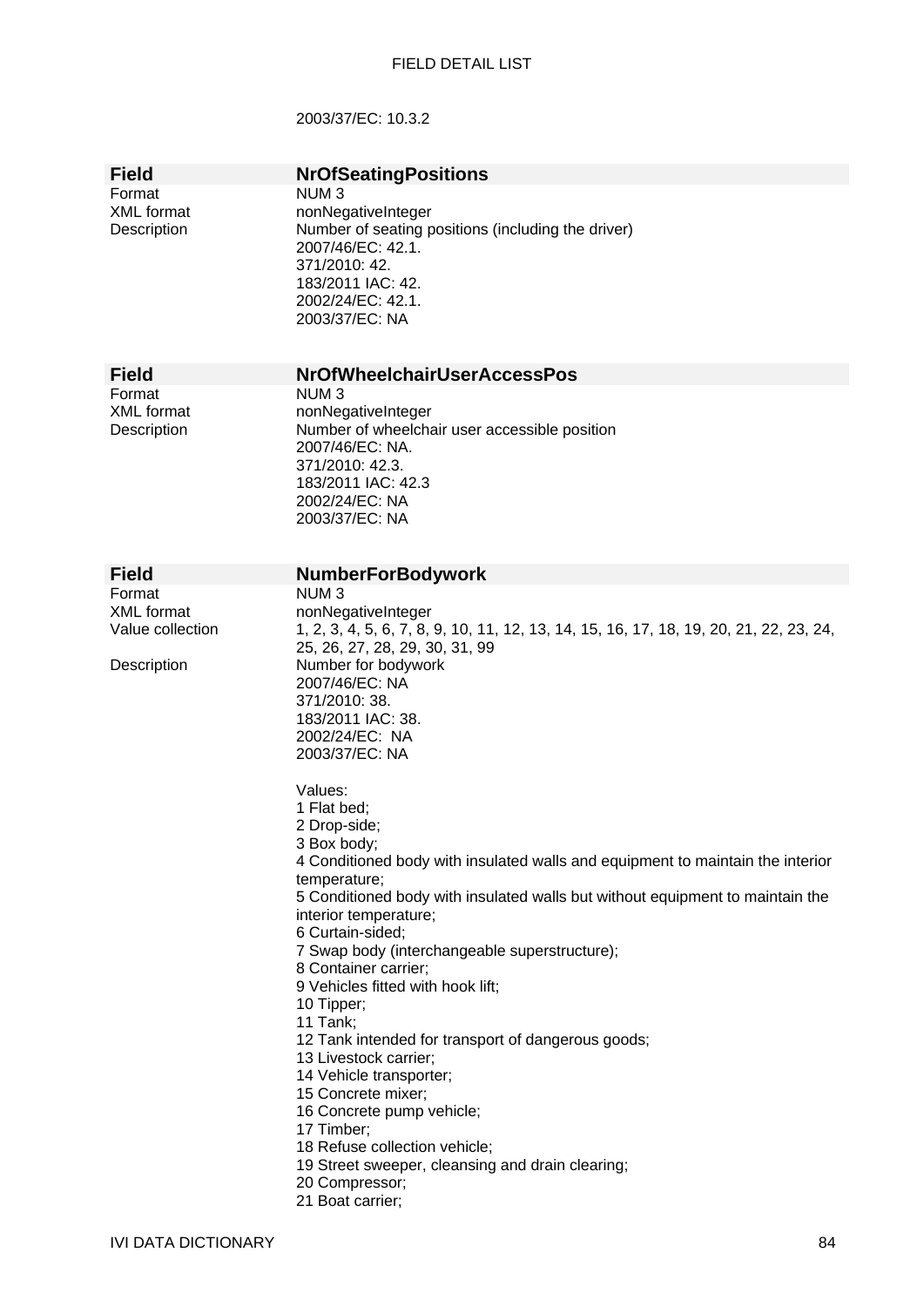22 Glider carrier; 23 Vehicles for retail or display purposes; 24 Recovery vehicle; 25 Ladder vehicle; 26 Crane lorry (other than a mobile crane as defined in Section 5 of Part A of Annex II); 27 Aerial work platform vehicle; 28 Digger derrick vehicle; 29 Low floor trailer; 30 Glazing transporter; 31 Fire engine; 99 Bodywork that is not included in the present list

| <b>Field</b>                               | <b>NumberOfAxles</b>                                                                                                                                                     |
|--------------------------------------------|--------------------------------------------------------------------------------------------------------------------------------------------------------------------------|
| Format<br><b>XML</b> format<br>Description | NUM <sub>2</sub><br>nonNegativeInteger<br>Number of axles<br>2007/46/EC: 1.<br>371/2010: 1.<br>183/2011 IAC: 1.<br>2002/24/EC: 1.<br>2003/37/EC: 1.1.                    |
| <b>Field</b>                               | <b>NumberOfAxlesWithTwinWheels</b>                                                                                                                                       |
| Format<br><b>XML</b> format<br>Description | NUM <sub>2</sub><br>nonNegativeInteger<br>Number of axles with twin wheels<br>2007/46/EC: NA<br>371/2010: 1.1.<br>183/2011 IAC: 1.1.<br>2002/24/EC: NA<br>2003/37/EC: NA |
| <b>Field</b>                               | <b>NumberOfBrakedAxles</b>                                                                                                                                               |
| Format<br><b>XML</b> format<br>Description | NUM <sub>2</sub><br>nonNegativeInteger<br>Number of Braked axles<br>2007/46/EC: NA<br>371/2010: NA<br>183/2011 IAC: NA<br>2002/24/EC: NA<br>2003/37/EC: 1.1.4.           |
| <b>Field</b>                               | <b>NumberOfCylinders</b>                                                                                                                                                 |
| Format<br><b>XML</b> format<br>Description | NUM <sub>2</sub><br>nonNegativeInteger<br>Number of cylinders<br>2007/46/EC: 23.<br>371/2010: 24.<br>183/2011 IAC: 24.<br>2002/24/EC: 23.<br>2003/37/EC: 3.2.1.6.        |
| <b>Field</b>                               | <b>NumberOfDoors</b>                                                                                                                                                     |
| Format                                     | NUM <sub>1</sub>                                                                                                                                                         |

NUM<sub>1</sub>

XML format nonNegativeInteger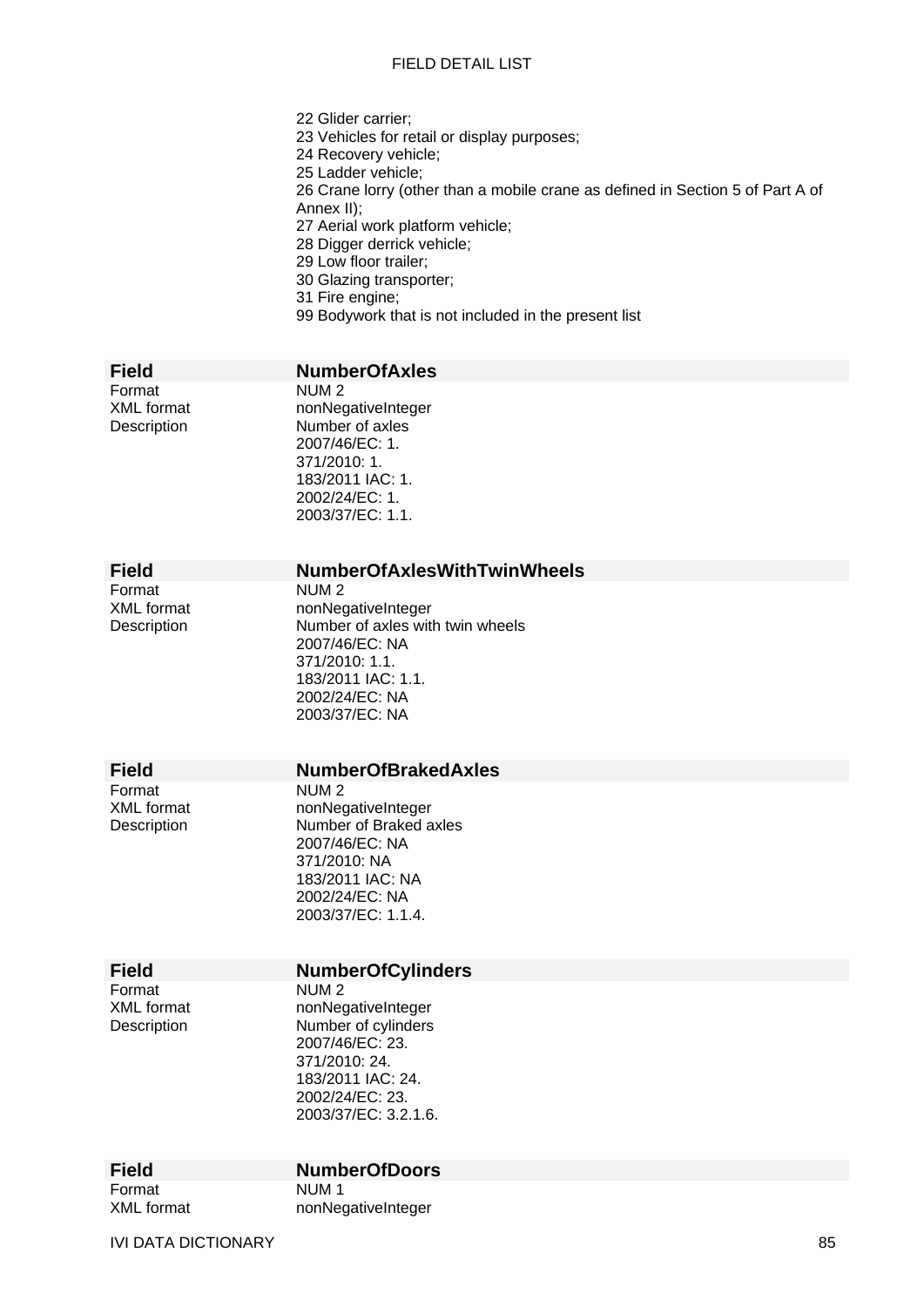| Description |
|-------------|
|-------------|

Number of doors 2007/46/EC: 41. 371/2010: 41. 183/2011 IAC: 41. 2002/24/EC: 41. 2003/37/EC: NA

Format NUM 2

# **Field NumberOfPoweredAxles**

XML format nonNegativeInteger Description Number of powered axles 2007/46/EC: 2. 371/2010: 3. 183/2011 IAC: 3. 2002/24/EC: NA 2003/37/EC: 1.1.3.

# **Field NumberOfRatiosFront**

Format NUM 2

XML format nonNegativeInteger Description Number of ratios front 2007/46/EC: NA 371/2010: NA 183/2011 IAC: NA 2002/24/EC: NA 2003/37/EC: 4.5.

#### **Field NumberOfRatiosRear**

Format NUM 2

XML format nonNegativeInteger Description Number of ratios rear 2007/46/EC: NA 371/2010: NA 183/2011 IAC: NA 2002/24/EC: NA 2003/37/EC: 4.5.

# **Field NumberOfStandingPlaces**<br>Format NUM 3

NUM<sub>3</sub> XML format nonNegativeInteger Description Number of standing places 2007/46/EC: 42.3. 371/2010: 43. 183/2011 IAC: NA 2002/24/EC: NA 2003/37/EC: NA

# **Field NumberOfSteeredAxles**<br>Format NUM 2

Format NUM 2<br>XML format nonNec

nonNegativeInteger Description Number of Steered axles 2007/46/EC: NA 371/2010: 2. 183/2011 IAC: NA 2002/24/EC: NA 2003/37/EC: NA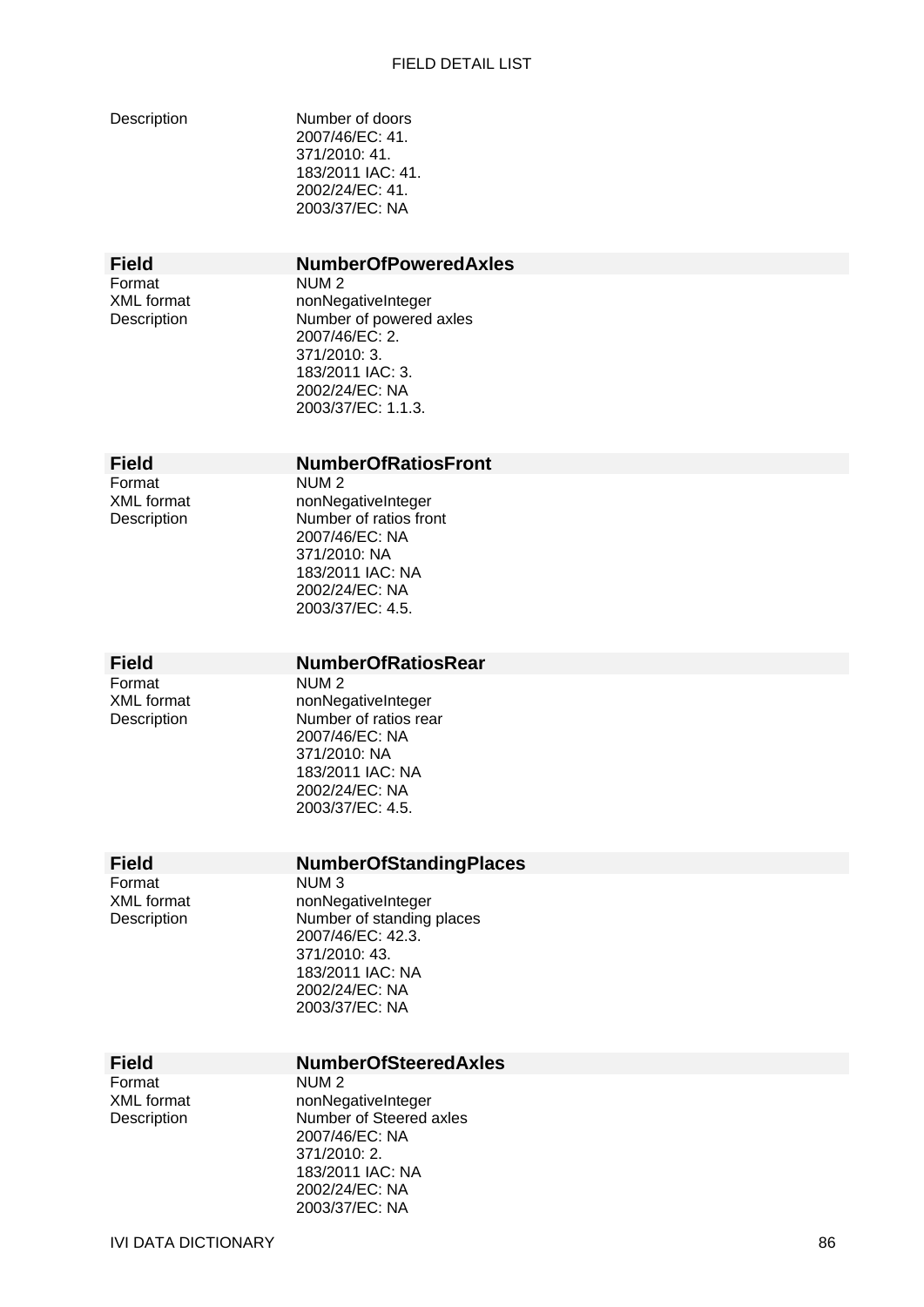| <b>Field</b>                               | <b>NumberOfTheMemberState</b>                                                                                                                                                                                                                                                                                                                                                                                                                                                                                                                                                                                                                                                                                            |
|--------------------------------------------|--------------------------------------------------------------------------------------------------------------------------------------------------------------------------------------------------------------------------------------------------------------------------------------------------------------------------------------------------------------------------------------------------------------------------------------------------------------------------------------------------------------------------------------------------------------------------------------------------------------------------------------------------------------------------------------------------------------------------|
| Format                                     | $A-N4$                                                                                                                                                                                                                                                                                                                                                                                                                                                                                                                                                                                                                                                                                                                   |
| XML format                                 | string                                                                                                                                                                                                                                                                                                                                                                                                                                                                                                                                                                                                                                                                                                                   |
| Value collection                           | e1, e2, e3, e4, e5, e6, e7, e8, e9, e11, e12, e13, e17, e18, e19, e20, e21, e23,                                                                                                                                                                                                                                                                                                                                                                                                                                                                                                                                                                                                                                         |
| Description                                | e24, e25, e26, e27, e29, e32, e34, e36, e49, e50<br>Distinguishing number of the Member State, as stated on the IAC.<br>2007/46/EC: not available<br>371/2010: not available<br>183/2011 IAC: no number<br>2002/24/EC: not available<br>2003/37/EC: not available<br>Values<br>e1 Germany<br>e <sub>2</sub> France<br>e3 Italy<br>e4 The Netherlands<br>e5 Sweden<br>e6 Belgium<br>e7 Hungary<br>e8 Czech Republic<br>e9 Spain<br>e11 United Kingdom<br>e12 Austria<br>e13 Luxembourg<br>e17 Finland<br>e18 Denmark<br>e19 Romania<br>e20 Poland<br>e21 Portugal<br>e23 Greece<br>e24 Ireland<br>e25 Croatia<br>e26 Slovenia<br>e27 Slovakia<br>e29 Estonia<br>e32 Latvia<br>e34 Bulgaria<br>e36 Lithuania<br>e49 Cyprus |
|                                            | e50 Malta                                                                                                                                                                                                                                                                                                                                                                                                                                                                                                                                                                                                                                                                                                                |
|                                            |                                                                                                                                                                                                                                                                                                                                                                                                                                                                                                                                                                                                                                                                                                                          |
| <b>Field</b>                               | <b>NumberOfWheels</b>                                                                                                                                                                                                                                                                                                                                                                                                                                                                                                                                                                                                                                                                                                    |
| Format<br><b>XML</b> format<br>Description | NUM <sub>2</sub><br>nonNegativeInteger<br>Number of wheels<br>2007/46/EC: 1.<br>371/2010: 1.<br>183/2011 IAC: 1.<br>2002/24/EC: 1.1.<br>2003/37/EC: 1.1.                                                                                                                                                                                                                                                                                                                                                                                                                                                                                                                                                                 |

| <b>Field</b> | <b>NumberRegistrationCertifPart2</b>                                                        |
|--------------|---------------------------------------------------------------------------------------------|
| Format       | $A-N.8$                                                                                     |
| XML format   | string                                                                                      |
| Description  | Number of the German registration certificate Part 2, if applicable for cross<br>reference. |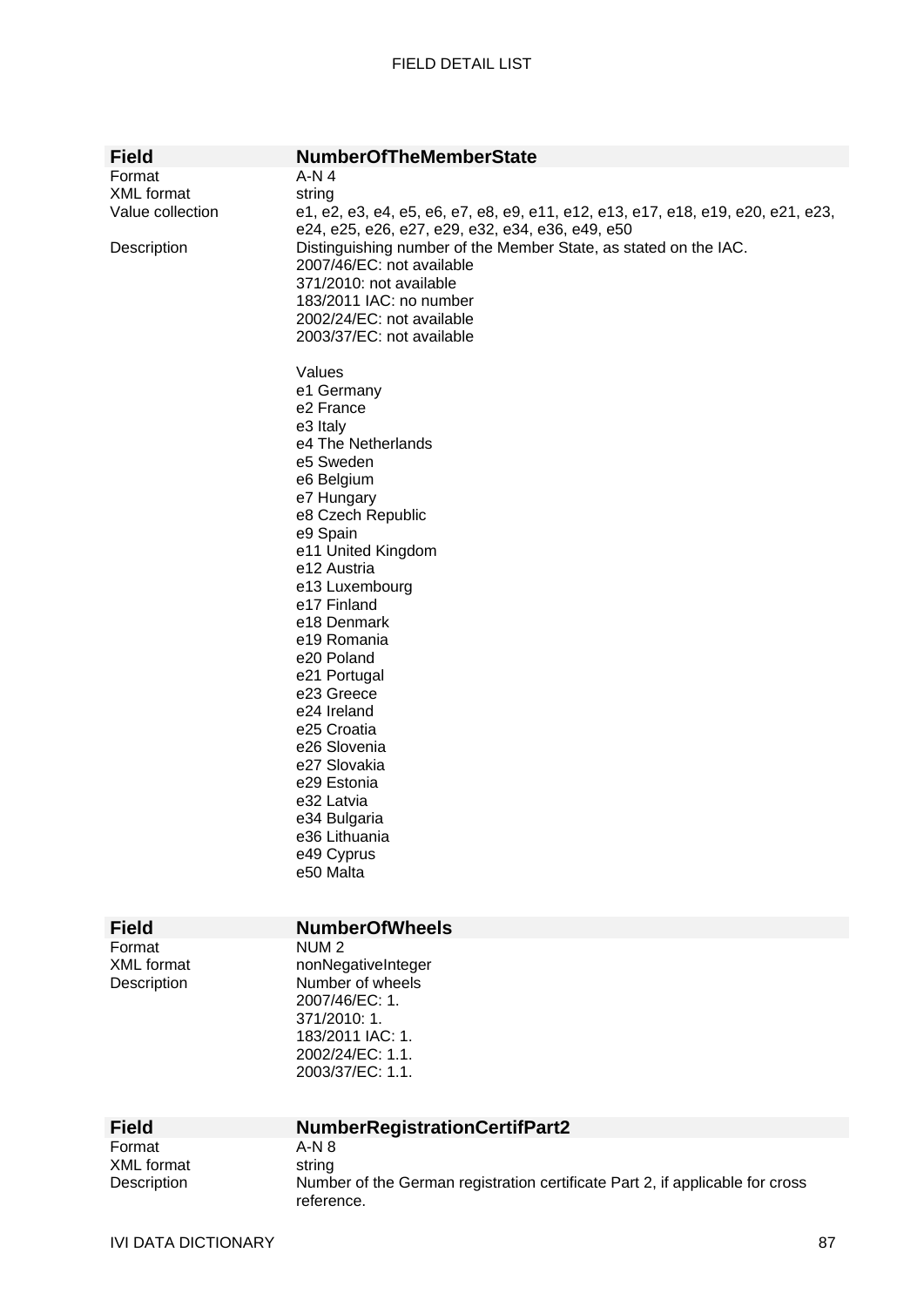| <b>Field</b>                                                   | NumericAlphanumIdentifCode                                                                                                                                                                                   |
|----------------------------------------------------------------|--------------------------------------------------------------------------------------------------------------------------------------------------------------------------------------------------------------|
| Format<br><b>XML</b> format<br>Description                     | A-N 80<br>string<br>Numeric or alphanumeric identification code<br>2007/46/EC: not available<br>371/2010: not available<br>183/2011 IAC: not available<br>2002/24/EC: not available<br>2003/37/EC: no number |
| <b>Field</b>                                                   | <b>OdometerReading</b>                                                                                                                                                                                       |
| Format<br><b>XML</b> format<br>Description                     | NUM <sub>7</sub><br>nonNegativeInteger<br>Odometer<br>2007/46/EC: NA<br>371/2010: NA<br>183/2011 IAC: 53.<br>2002/24/EC: NA<br>2003/37/EC: NA                                                                |
| <b>Field</b>                                                   | <b>OdometerUnitCode</b>                                                                                                                                                                                      |
| Format<br><b>XML</b> format<br>Value collection<br>Description | A-N 1<br>string<br>K, M<br>Unit which defines the odometer reading.<br>Values:<br>$K =$ Kilometers<br>$M =$ Miles                                                                                            |
| <b>Field</b>                                                   | <b>OffVehicleChargingIndicator</b>                                                                                                                                                                           |
| Format<br><b>XML</b> format<br>Value collection<br>Description | A-N 1<br>string<br>Y, N<br>Off vehicle charging indicator, to idenitify Plug-in hybrides<br>2007/46/EC: NA<br>371/2010: NA<br>183/2011 IAC: NA<br>2002/24/EC: NA<br>2003/37/EC: NA                           |
| <b>Field</b>                                                   | <b>OnBoardDiagnosInd</b>                                                                                                                                                                                     |
| Format<br><b>XML</b> format<br>Value collection<br>Description | A-N 1<br>string<br>Y, N<br>Indicates wether or not the vehicle is equiped with on board diagnostics OBD<br>Annex III 3.2.12.2.7.<br>Requested for by Finland.                                                |
| <b>Field</b>                                                   | <b>OptionalLightSignallingDevices</b>                                                                                                                                                                        |
| Format                                                         | A-N 150                                                                                                                                                                                                      |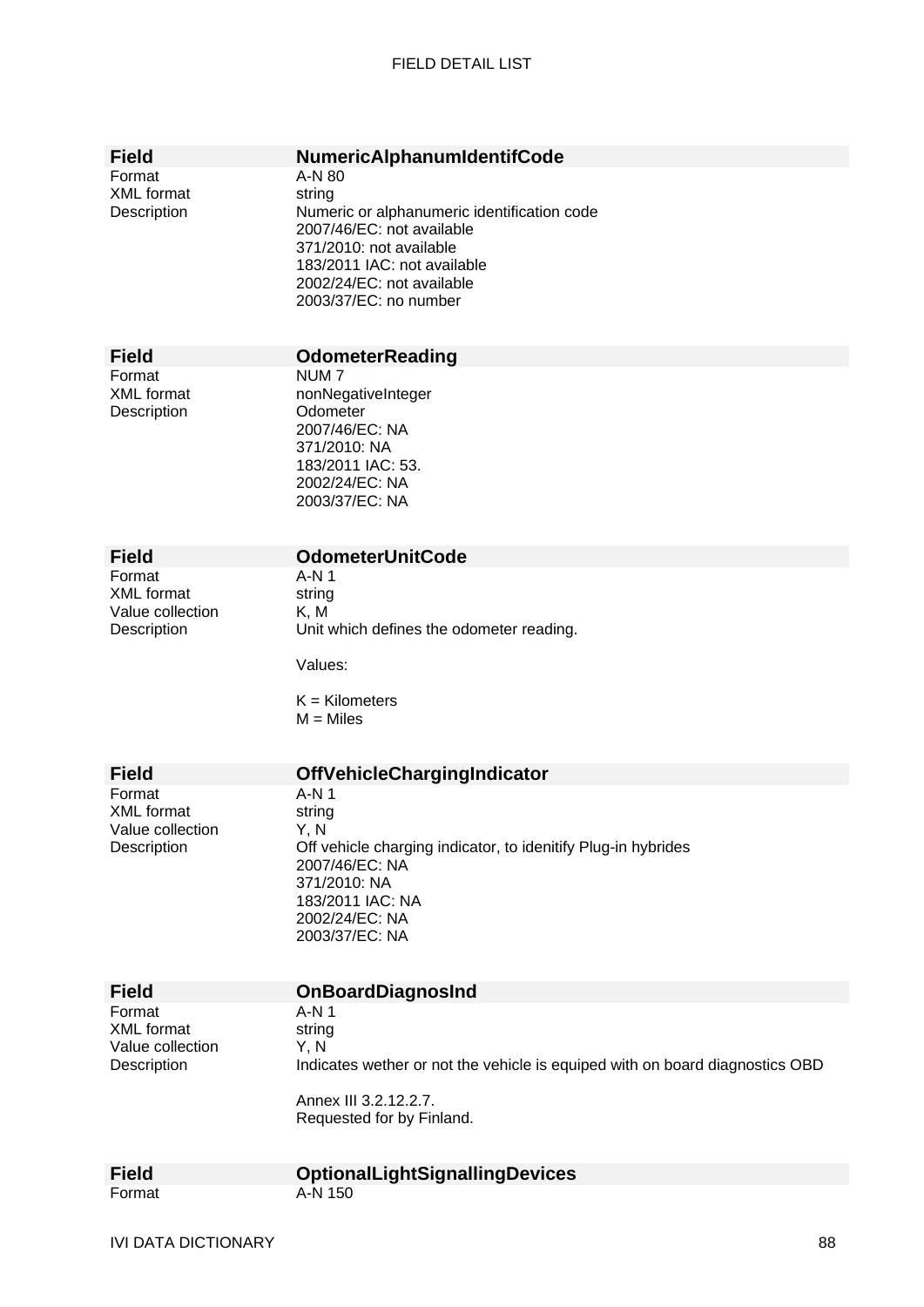| <b>XML</b> format<br>Description                               | string<br>Optional lightning and light-signalling devices<br>2007/46/EC: NA<br>371/2010: NA<br>183/2011 IAC: NA<br>2002/24/EC: NA<br>2003/37/EC: 11.2.                                                                                                                                                    |
|----------------------------------------------------------------|-----------------------------------------------------------------------------------------------------------------------------------------------------------------------------------------------------------------------------------------------------------------------------------------------------------|
| <b>Field</b>                                                   | <b>OtherEmissionLegislation</b>                                                                                                                                                                                                                                                                           |
| Format<br><b>XML</b> format<br>Description                     | $A-N$ 40<br>string<br>Other emission legislation<br>2007/46/EC: NA<br>371/2010: NA<br>183/2011 IAC: 47.<br>2002/24/EC: NA<br>2003/37/EC: NA                                                                                                                                                               |
| <b>Field</b>                                                   | <b>OxygenSensorInd</b>                                                                                                                                                                                                                                                                                    |
| Format<br><b>XML</b> format<br>Value collection<br>Description | A-N 1<br>string<br>Y, N<br>Indicates wether or not a vehicle is equiped with an oxygen sensor.<br>Annex III 3.2.12.2.2.<br>Requested for by Finland.                                                                                                                                                      |
| <b>Field</b>                                                   | <b>ParticulateTrapInd</b>                                                                                                                                                                                                                                                                                 |
| Format<br><b>XML</b> format<br>Value collection<br>Description | A-N 1<br>string<br>Y, N<br>Indicates wether or not a vehicle is equiped with a particulate trap.<br>Annex III 3.2.12.2.6.<br>Requested for by Finland.                                                                                                                                                    |
| <b>Field</b>                                                   | <b>PartOfAxleGroupNumber</b>                                                                                                                                                                                                                                                                              |
| Format<br><b>XML</b> format<br>Description                     | NUM <sub>2</sub><br>nonNegativeInteger<br>This entry can be used if the vehicle has one or more axle groups. Value '1'<br>means that this axle belongs to axlegroupnumber 1                                                                                                                               |
| <b>Field</b>                                                   | <b>PendulumAxleIndicator</b>                                                                                                                                                                                                                                                                              |
| Format<br><b>XML</b> format<br>Value collection<br>Description | $A-N1$<br>string<br>Y, N<br>Axle in one line with other axle.<br>In case of heavy duty trailers is common to have two axles in one line.<br>Pendulum axle. We want to know the placement of the axle to calculate the<br>right national maximmasses.<br>Item has been added on request of the Netherlands |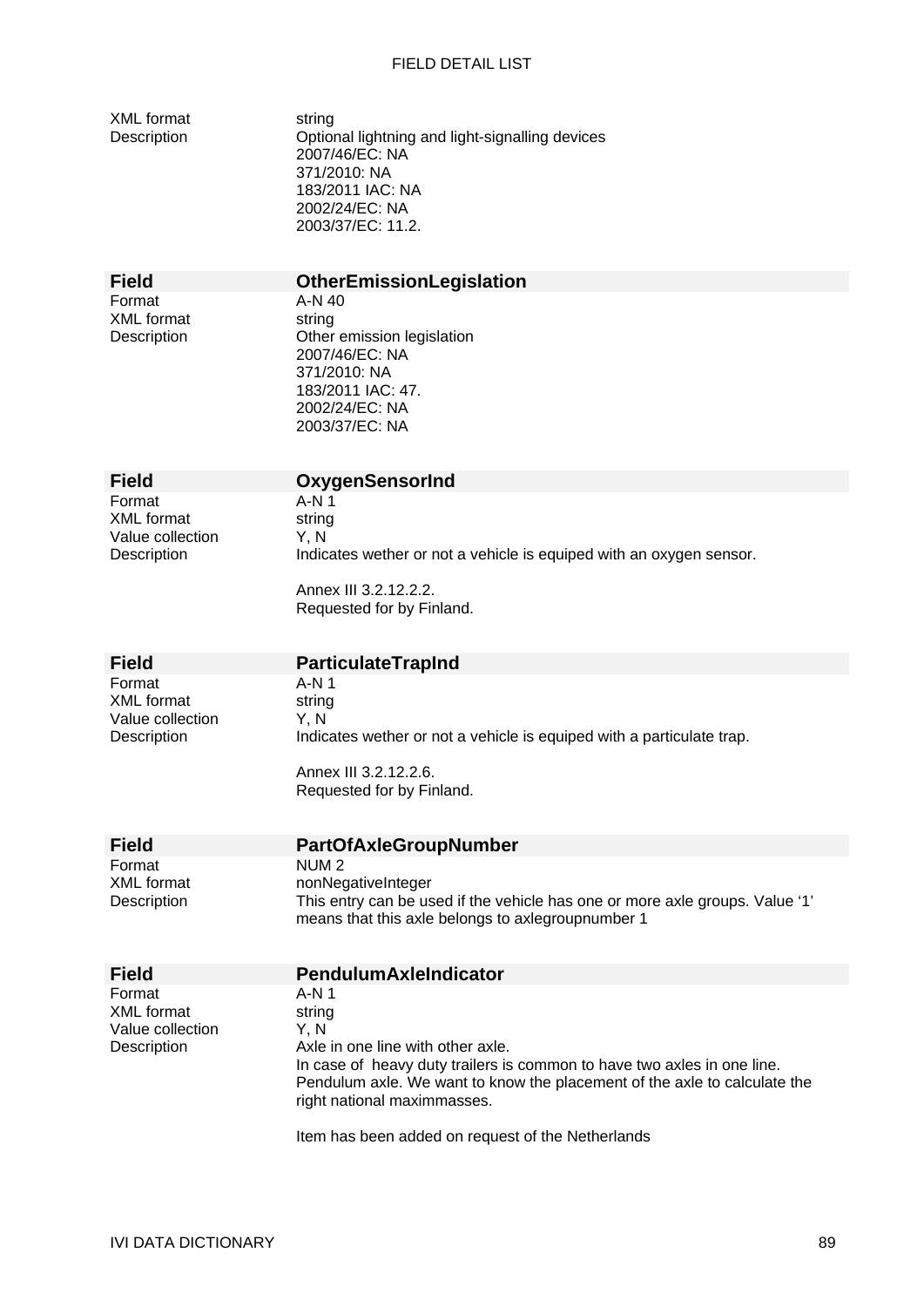| <b>Field</b>                               | <b>PhoneNumber</b>                                                                                                                                                                                                                                                                                                                                                                                                                                                   |
|--------------------------------------------|----------------------------------------------------------------------------------------------------------------------------------------------------------------------------------------------------------------------------------------------------------------------------------------------------------------------------------------------------------------------------------------------------------------------------------------------------------------------|
| Format<br><b>XML</b> format<br>Description | A-N 20<br>string<br>Phone number of the specified authority (AddressTypeCode).<br>2007/46/EC: NA<br>371/2010: NA<br>183/2011 IAC: NN<br>2002/24/EC: NA<br>2003/37/EC: NA                                                                                                                                                                                                                                                                                             |
| <b>Field</b>                               | <b>PlaceOfResidence</b>                                                                                                                                                                                                                                                                                                                                                                                                                                              |
| Format<br><b>XML</b> format<br>Description | A-N 80<br>string<br>Place of residence of the specified authority (AddressTypeCode.<br>2007/46/EC: 0.5.<br>371/2010: 0.5.<br>183/2011 IAC: 0.5.<br>2002/24/EC: 0.5.<br>2003/37/EC: 0.5.                                                                                                                                                                                                                                                                              |
| <b>Field</b>                               | <b>PlaceOfSignature</b>                                                                                                                                                                                                                                                                                                                                                                                                                                              |
| Format<br><b>XML</b> format<br>Description | A-N 80<br>string<br>Place of signature of the specified authority (AddressTypeCode).<br>2007/46/EC: NN<br>371/2010: NN<br>183/2011 IAC: NN<br>2002/24/EC: NN<br>2003/37/EC: NN                                                                                                                                                                                                                                                                                       |
| <b>Field</b>                               | <b>PositionOfSeats</b>                                                                                                                                                                                                                                                                                                                                                                                                                                               |
| Format<br><b>XML</b> format<br>Description | A-N 40<br>string<br>Positions of seats<br>2007/46/EC: 42.1<br>371/2010: NA<br>183/2011 IAC: NA<br>2002/24/EC: 42.1<br>2003/37/EC: NA<br>Values:<br>rx: row number<br>R: right side of the vehicle<br>C: centre of the vehicle<br>L: left side of the vehicle<br>Example for a vehicle with a first row with 2 front seating positions, 1 right, 1 left<br>and a second row with 3 rear seating positions,<br>1 right, 1 centre, 1 left:<br>r1: 1R, 1L r2: 1R, 1C, 1L |
| <b>Field</b>                               | <b>PositionOfSigner</b>                                                                                                                                                                                                                                                                                                                                                                                                                                              |
| Format<br><b>XML</b> format<br>Description | A-N 80<br>string<br>Position of the signer of the specified document.<br>2007/46/EC: NN                                                                                                                                                                                                                                                                                                                                                                              |

371/2010: NN 183/2011 IAC: NN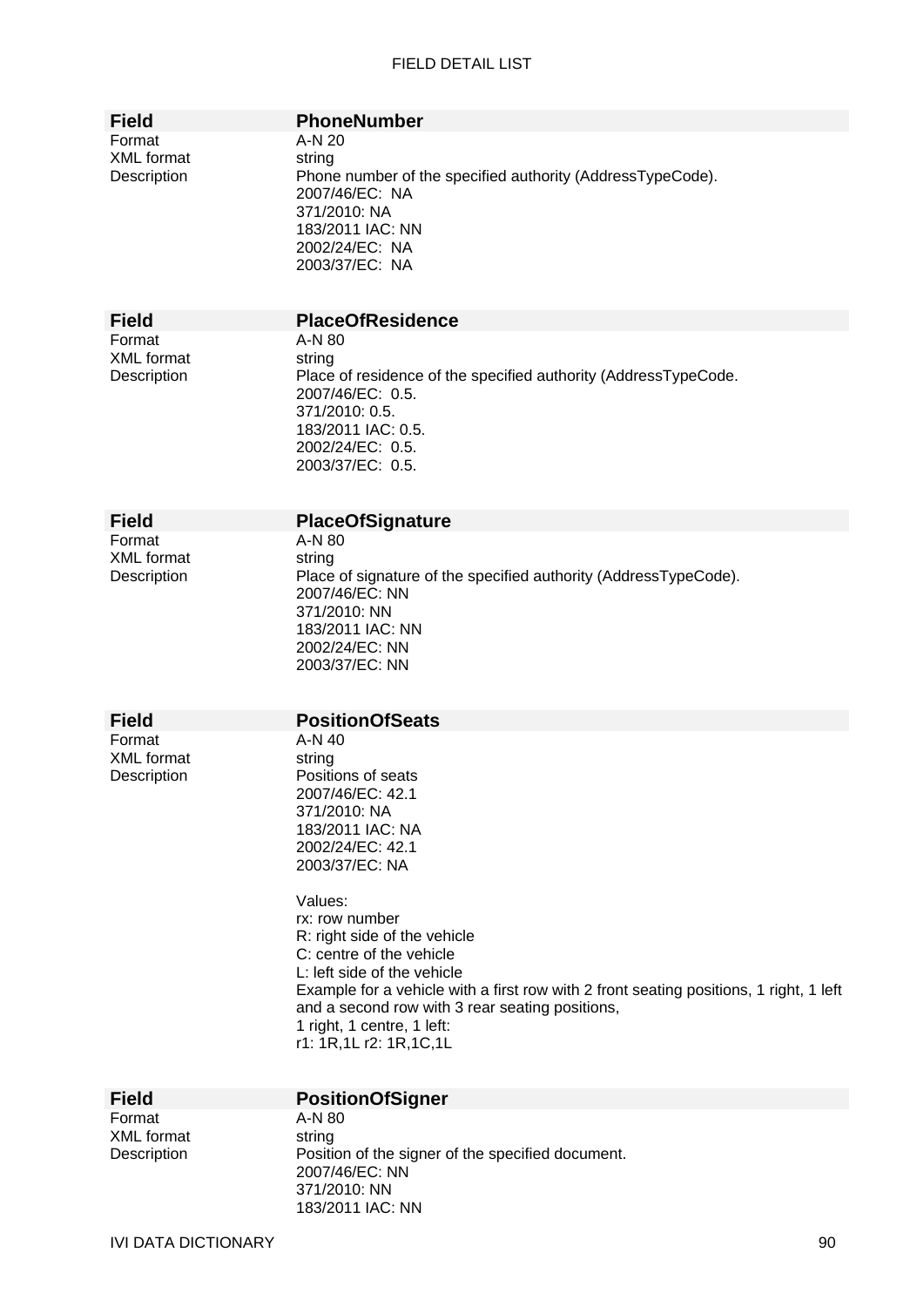2002/24/EC: NN 2003/37/EC: NN

## **Field PositionRollOverHoopCode**

Format A-N 1<br>XML format string XML format string<br>Value collection F. R. M Value collection

Description **Position Roll-over hoop indicator.** 2007/46/EC: NA 371/2010: NA 183/2011 IAC: NA 2002/24/EC: NA 2003/37/EC: 10.1.3.

> Values:  $F =$  Front  $M = Mid$ dle  $R =$  Rear

#### **Field PoweredAxleInd**

Format A-N 1 XML format string<br>Value collection Y. N Value collection<br>Description

Description Powered axle indicator 2007/46/EC: NA 371/2010: 3. 183/2011 IAC: 3. 2002/24/EC: NA 2003/37/EC: 1.1.3.

#### **Field PowerMassRatio**

Format NUM 3,2<br>XML format decimal XML format<br>In- Exclusive value Unit kW/kg<br>Description power

minInclusive value =  $'0'$ power mass ratio of the vehicle in running order (kW/kg) 2007/46/EC: NA 371/2010: NA 183/2011 IAC: NA 2002/24/EC: 26.1. 2003/37/EC: NA

| . . |       |
|-----|-------|
|     |       |
|     |       |
|     | ·leid |

## **PowerPowerTakeOff**

Format NUM 4 Unit kW

XML format nonNegativeInteger Description Power power take-off 2007/46/EC: NA 371/2010: NA 183/2011 IAC: NA 2002/24/EC: NA 2003/37/EC: 3.6.1.

Format NUM 7.2

# **Field PressFeedLineSingleLineBraking**

XML format decimal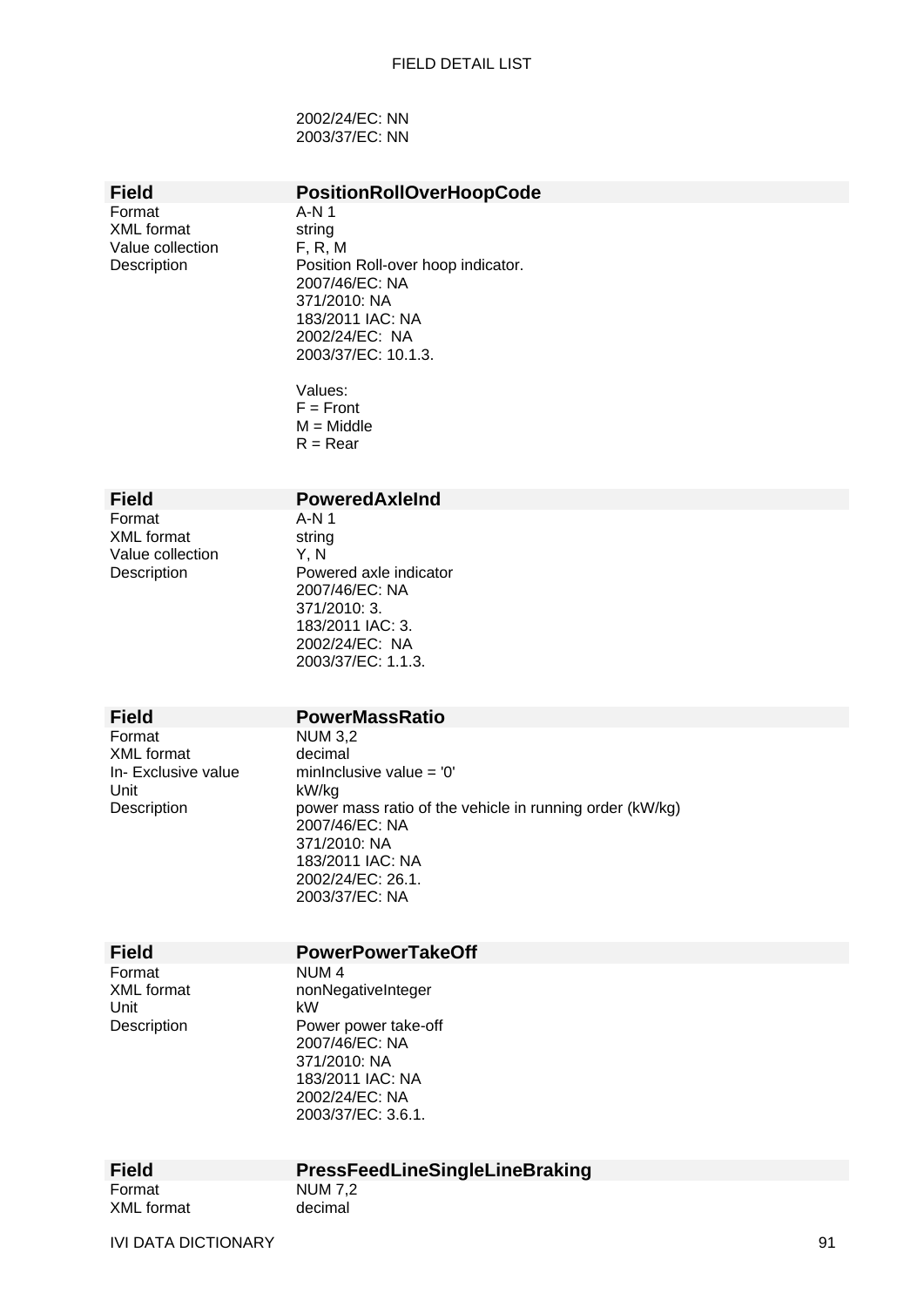In- Exclusive value minInclusive value =  $0'$ Unit BAR

Description Pressure in feed line for single line trailer braking system (single line) in bar 2007/46/EC: NA 371/2010: NA 183/2011 IAC: NA 2002/24/EC: NA 2003/37/EC: 8.11.4.1.

**Field PressFeedLineTwoLineBraking** 

Format NUM 7,2<br>XMI format decimal XML format<br>In- Exclusive value Unit BAR

minInclusive value =  $'0'$ Description Pressure in feed line for two line trailer braking system (two line) in bar 2007/46/EC: 36. 371/2010: 37. 183/2011 IAC: NA 2002/24/EC: NA 2003/37/EC: 8.11.4.2.

Format XML format string Value collection Y, N

# **Field** PressureChargerInd<br>Format A-N 1

Description Pressure charger.

Annex III 3.2.8.1. Requested for by Finland.

**Field PrimaryColourCode** 

Format NUM 2<br>XML format 11 monNeon Description PrimaryColour

# XML format nonNegativeInteger<br>Value collection 1.2.3.4.5.6.7.8.  $1, 2, 3, 4, 5, 6, 7, 8, 9, 10$ 2007/46/EC: 38. 371/2010: 40. 183/2011 IAC: 40. 2002/24/EC: NA 2003/37/EC: NA

Values:  $1 =$  white  $2 =$  yellow  $3 = \text{orange}$  $4 = red$  $5$  = violet  $6 = blue$  $7 =$  green  $8 =$  grey  $9 =$ brown  $10 = \text{black}$ 

| <b>Field</b> | <b>ProductionSequentialNumber</b>                    |
|--------------|------------------------------------------------------|
| Format       | NUM <sub>4</sub>                                     |
| XML format   | nonNegativeInteger                                   |
| Description  | Production sequential number. Only for small series. |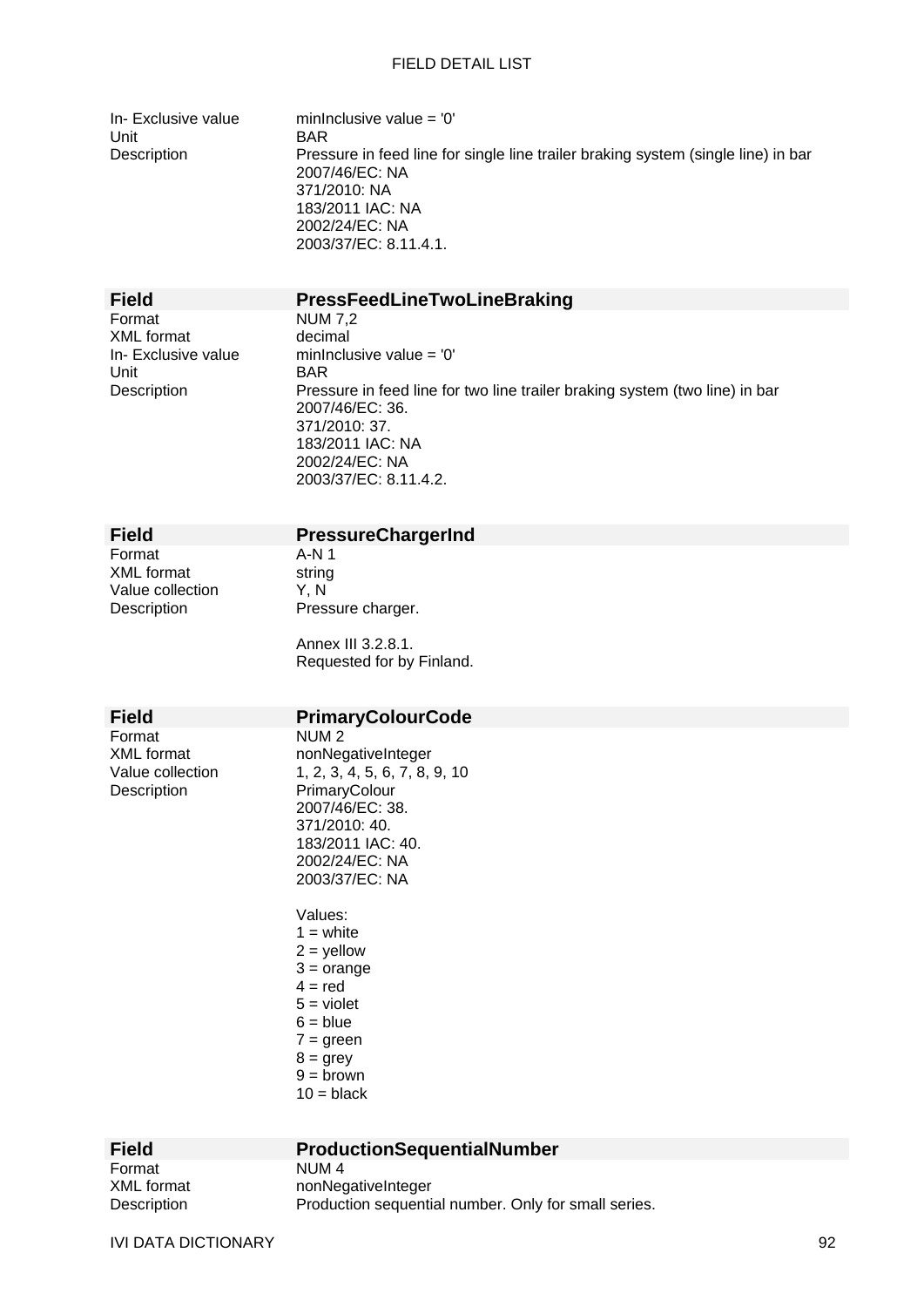As the regulations gives maximum values for the small series it is necessary to state the production sequential number of the vehicle, only in case of the small series.

2007/46/EC: not available 371/2010: no number 183/2011 IAC: not available 2002/24/EC: not available 2003/37/EC: not available

| <b>Field</b>                                                                   | <b>Production Year</b>                                                                                                                                                                                                                                                                        |
|--------------------------------------------------------------------------------|-----------------------------------------------------------------------------------------------------------------------------------------------------------------------------------------------------------------------------------------------------------------------------------------------|
|                                                                                |                                                                                                                                                                                                                                                                                               |
| Format<br><b>XML</b> format<br>Description                                     | NUM <sub>4</sub><br>nonNegativeInteger<br>Production year only for the small series. As the regulations gives maximum<br>values for the small series it is necessary to state the production sequential<br>number of the vehicle, only in case of the small series.                           |
|                                                                                | 2007/46/EC: not available<br>371/2010: no number<br>183/2011 IAC: not available<br>2002/24/EC: not available<br>2003/37/EC: not available                                                                                                                                                     |
|                                                                                | Format: CCYY                                                                                                                                                                                                                                                                                  |
| <b>Field</b>                                                                   | <b>ProtectionPedestriansIndicator</b>                                                                                                                                                                                                                                                         |
| Format<br><b>XML</b> format<br>Value collection<br>Description                 | $A-N1$<br>string<br>Y, N<br>Protection of pedestrians                                                                                                                                                                                                                                         |
|                                                                                | http://eur-<br>lex.europa.eu/LexUriServ/LexUriServ.do?uri=OJ:L:2009:035:0001:0031:en:PD                                                                                                                                                                                                       |
|                                                                                | For registration and technical inspection: checking for the presence of<br>compulsory safety systems.<br>Requested for by Belgium.                                                                                                                                                            |
| <b>Field</b>                                                                   | ProvisionalApprovalIndicator                                                                                                                                                                                                                                                                  |
| Format<br><b>XML</b> format<br>Value collection<br>Description                 | $A-N1$<br>string<br>Y, N<br>provisional approval indicator, indicate Y if the vehicle approval is a provisional<br>approval (article 20 2007/46/EC).<br>2007/46/EC: no number<br>371/2010: no number<br>183/2011 IAC: not available<br>2002/24/EC: not available<br>2003/37/EC: not available |
|                                                                                | <b>PureElectricIndicator</b>                                                                                                                                                                                                                                                                  |
| <b>Field</b><br>Format<br><b>XML</b> format<br>Value collection<br>Description | A-N 1<br>string<br>Y, N<br>Pure electric indicator<br>2007/46/EC: NA                                                                                                                                                                                                                          |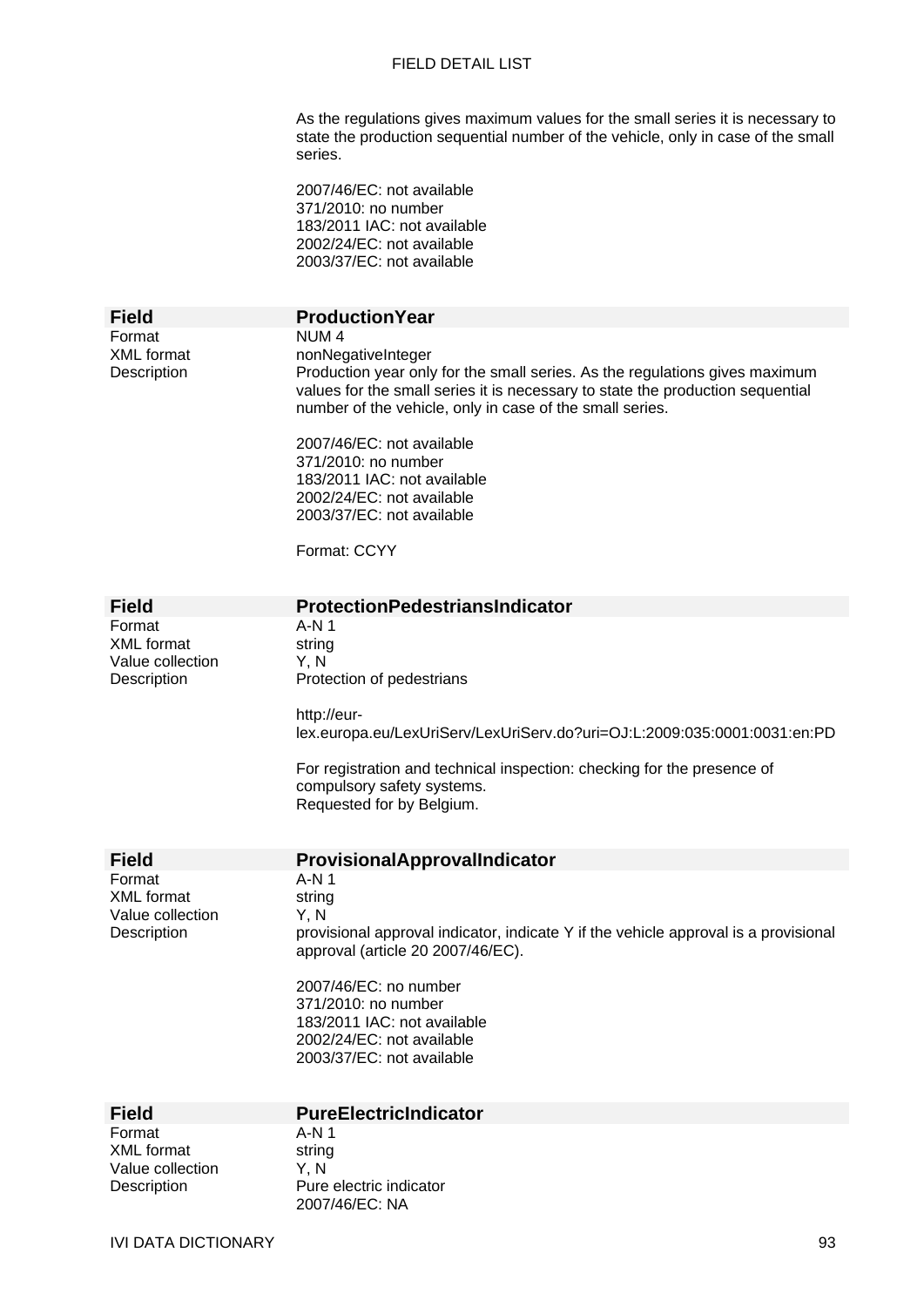371/2010: 23. 183/2011 IAC: 23. 2002/24/EC: NA 2003/37/EC: NA

Unit mm

# **Field** RearOverhang<br>
Format NUM 4

NUM 4 XML format nonNegativeInteger Description Rear overhang 2007/46/EC: 11. 371/2010: 12. 183/2011 IAC: NA 2002/24/EC: NA 2003/37/EC: NA

#### **Field RearOverhangMaximum**

Format NUM 4 Unit mm

XML format nonNegativeInteger Description Rear overhang - maximum 2007/46/EC: 11. 371/2010: 12. 183/2011 IAC: NA 2002/24/EC: NA 2003/37/EC: NA

### **Field RearOverhangMinimum**

Format NUM 4 Unit mm

XML format nonNegativeInteger Description Rear overhang - minimum 2007/46/EC: 11. 371/2010: 12. 183/2011 IAC: NA 2002/24/EC: NA 2003/37/EC: NA

#### **Field RearRegistrationPlateCode**

Format A-N 1 XML format string Value collection H, L

Description Type of rear registration plate.

This field can only have two values,  $H = H$ igh  $L = Low$ 

Annex III 9.12.2. Requested for by Finland.

**Field RegulActApprovalCode**  Format A-N 1 XML format string<br>Value collection E, F, I, N, T Value collection<br>Description

List of regulatory acts setting the requirements for the purpose of EC type-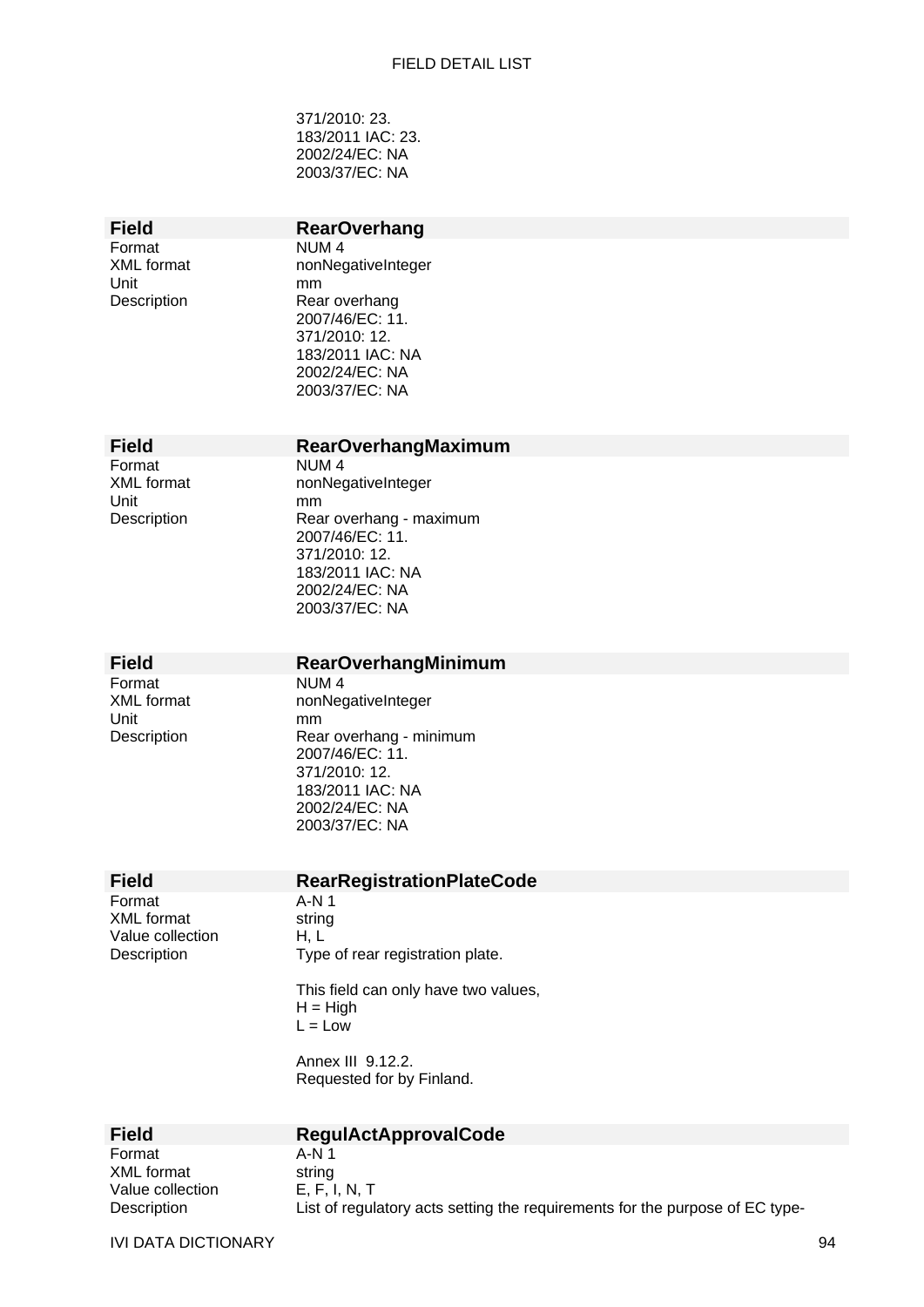approval of special purpose vehicles.

| Values:                    |
|----------------------------|
| $E =$ European Certificate |
| $F =$ Foreign Approval     |
| I = Individual Approved    |
| N = National Certificate   |
| $T = Testreport$           |

Format A-N 25<br>XML format string XML format<br>Description

# **Field RegulActInclLastAmend**  Regulatory act including last amendment, and indication for the implementation stage 2007/46/EC: NA 371/2010: NA 183/2011 IAC: NA 2002/24/EC: NA 2003/37/EC: NA

e.g. Values: 715/2007

XML format string<br>Description Regul

# **Field RegulActInclLastAmendRemark**<br>Format **A-N 200**

 $A-N$  200 Regulatory act including last amendment remark. Entry which can be used to state the approval number or test report number.

2007/46/EC: NA 371/2010: NA 183/2011 IAC: NA 2002/24/EC: NA 2003/37/EC:NA

| <b>Field</b> | <b>RegulActInclLastAmendSubjNr</b>                                            |
|--------------|-------------------------------------------------------------------------------|
|              |                                                                               |
| Format       | A-N 5                                                                         |
| XML format   | string                                                                        |
| Description  | Regulatory act including last amendment subject number as stated in the annex |
|              | 4 of 2007/46/EC                                                               |
|              | 2007/46/EC: NA                                                                |
|              | 371/2010: NA                                                                  |
|              | 183/2011 IAC: NA                                                              |
|              | 2002/24/EC: NA                                                                |
|              | 2003/37/EC: NA                                                                |
|              | ρ η '002Δ for M1/N1 Emissions' to avoid misinterpretations                    |

e.g. '002A for M1/N1 Emissions' to avoid misinterpretations.

| <b>Field</b> | <b>RegulationAct</b>  |
|--------------|-----------------------|
| Format       | A-N 25                |
| XML format   | string                |
| Description  | <b>Regulation Act</b> |

| <b>Field</b> | <b>RegulationsGroup</b>                                    |
|--------------|------------------------------------------------------------|
| Description  | A group contains attributes that describe a single object. |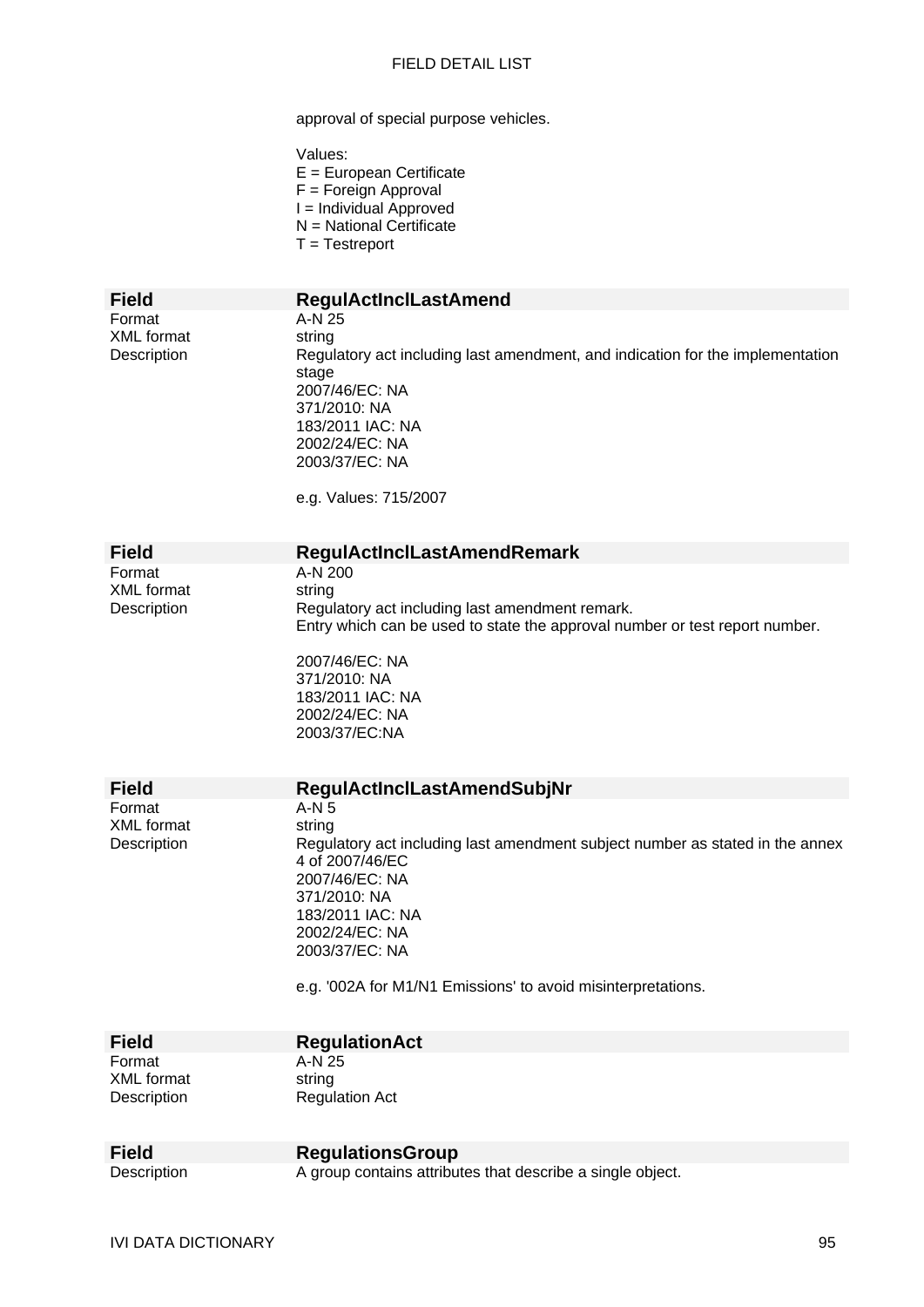| <b>Field</b>                    | <b>RegulationsTable</b>                                                            |
|---------------------------------|------------------------------------------------------------------------------------|
| Description                     | A table contains one or more occurrences of a group of attributes.                 |
|                                 |                                                                                    |
| <b>Field</b>                    | <b>Remarks</b>                                                                     |
| Format                          | A-N 1000                                                                           |
| <b>XML</b> format               | string                                                                             |
| Description                     | remarks                                                                            |
|                                 | 2007/46/EC: 50.                                                                    |
|                                 | 371/2010: 52.<br>183/2011 IAC: 52.                                                 |
|                                 | 2002/24/EC: 50.                                                                    |
|                                 | 2003/37/EC: 17.                                                                    |
|                                 |                                                                                    |
| <b>Field</b>                    |                                                                                    |
| Format                          | <b>RemarksExceptions</b><br>A-N 378                                                |
| <b>XML</b> format               | string                                                                             |
| Description                     | Special remarks and exception concerning the vehicle, for example the              |
|                                 | technically permissible maximum mass of the combination.                           |
|                                 |                                                                                    |
| <b>Field</b>                    | <b>RetractableOrLoadableAxleInd</b>                                                |
| Format                          | $A-N1$                                                                             |
| <b>XML</b> format               | string                                                                             |
| Value collection<br>Description | Y, N<br>Retractable or loadable axle indicator.                                    |
|                                 | A lift axle is an axle which can be lifted by a device and cause clearance         |
|                                 | between the tyre and surface. A loadable axle is an axle which can be              |
|                                 | (temporary) extra loaded by deflation of the air-suspension of another axle.       |
|                                 | Not to confuse with Lift axle.                                                     |
|                                 | 2007/46/EC: 15.                                                                    |
|                                 | 371/2010: NA                                                                       |
|                                 | 183/2011 IAC: NA                                                                   |
|                                 | 2002/24/EC: NA<br>2003/37/EC: NA                                                   |
|                                 |                                                                                    |
|                                 |                                                                                    |
| <b>Field</b><br>Format          | <b>ReversibleDrivingPositionInd</b><br>$A-N1$                                      |
| <b>XML</b> format               | string                                                                             |
| Value collection                | Y, N                                                                               |
| Description                     | Reversible driving position indicator.                                             |
|                                 | In some cases the driver position can be changed in driving direction.             |
|                                 | 2007/46/EC: NA                                                                     |
|                                 | 371/2010: NA                                                                       |
|                                 | 183/2011 IAC: NA                                                                   |
|                                 | 2002/24/EC: NA<br>2003/37/EC: 1.4.                                                 |
|                                 |                                                                                    |
|                                 |                                                                                    |
| <b>Field</b><br>Format          | <b>RevisionDate</b><br><b>DAT</b>                                                  |
| <b>XML</b> format               | date                                                                               |
| Description                     | Revisiondate                                                                       |
|                                 | This entry gives the date of the last revision of the approval which is related to |
|                                 | the vehicle, so the approval authority can connect the right version.              |
|                                 | When no revision is applicable this date equals the WVTA date                      |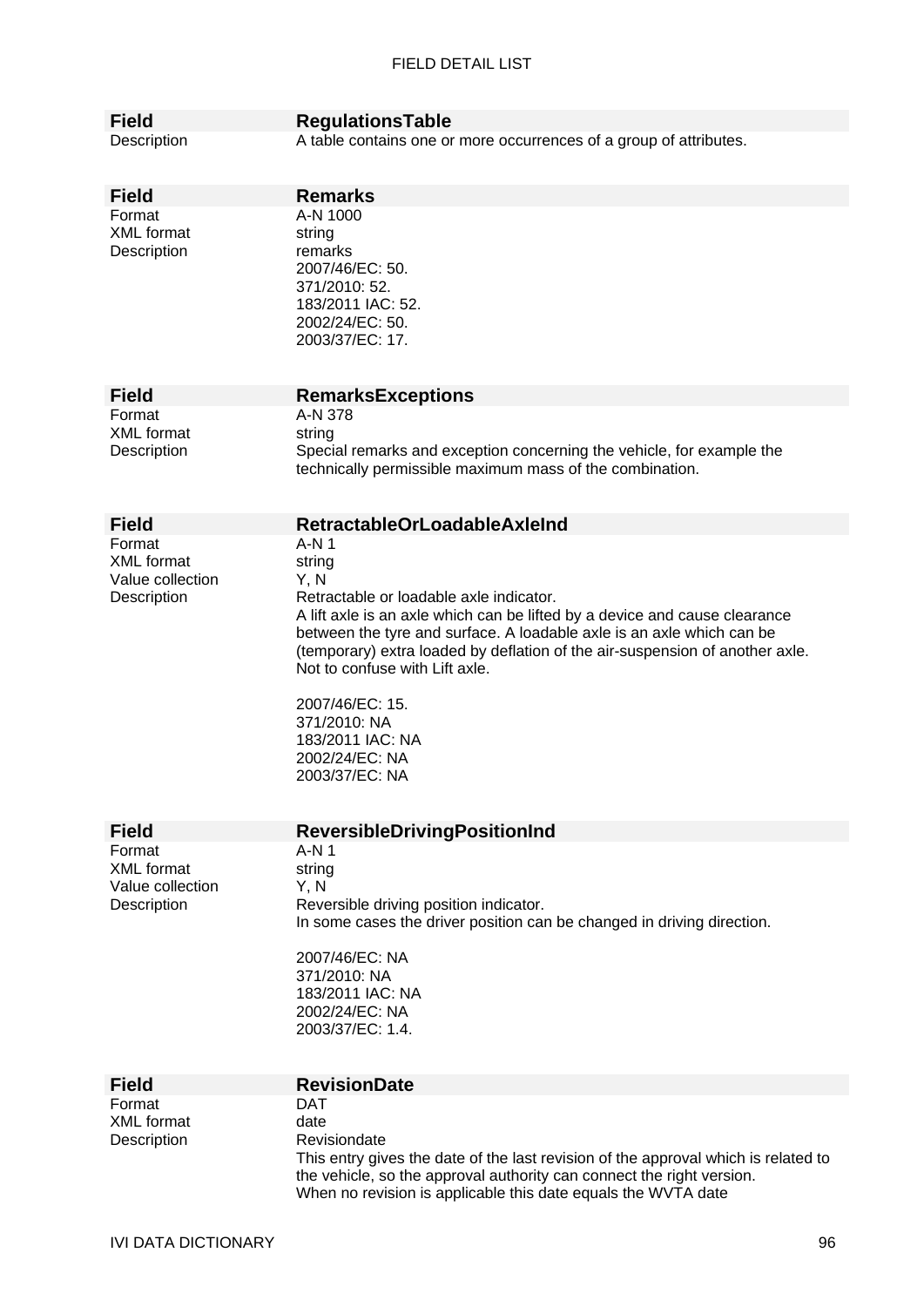(TypeApprovalDateOfIssue).

2007/46/EC: 0.2. 371/2010: 0.2. 183/2011 IAC: 0.2. 2002/24/EC: 0.2. 2003/37/EC: 0.2.

Format: CCYYMMDD

| <b>Field</b>                                                   | RightLeftHandTrafficCode                                                                                                                                                                                                                                                                                                                                                                            |
|----------------------------------------------------------------|-----------------------------------------------------------------------------------------------------------------------------------------------------------------------------------------------------------------------------------------------------------------------------------------------------------------------------------------------------------------------------------------------------|
| Format<br><b>XML</b> format<br>Value collection<br>Description | $A-N1$<br>string<br>R, L, B<br>Right/left hand traffic indicator.<br>This entry is used to provide the information weither the vehicle is approved for<br>LHD traffic or RHD traffic. The vehicle maybe not registered without futher<br>approvals. In such case it can be necassary for example to change headlights,<br>mirrors, fog- and reverse-light, position of the rear registration plate. |
|                                                                | 2007/46/EC: NN<br>371/2010: NN<br>183/2011 IAC: NA<br>2002/24/EC: NN<br>2003/37/EC: NN                                                                                                                                                                                                                                                                                                              |
|                                                                | Values:<br>$L = Left$<br>$R =$ Right<br>$B = Both$                                                                                                                                                                                                                                                                                                                                                  |
| <b>Field</b>                                                   | <b>RimSizeIncludingOffSet</b>                                                                                                                                                                                                                                                                                                                                                                       |
| Format<br><b>XML</b> format<br>Description                     | A-N 20<br>string<br>Rim size (including off-set)<br>2007/46/EC: 32.<br>371/2010: 35.<br>183/2011 IAC: 35.<br>2002/24/EC: NA<br>2003/37/EC: 2.2.3.1<br>e.g. '5J x 13H2 OS 25'                                                                                                                                                                                                                        |
| <b>Field</b>                                                   | <b>SeatForUseOnlyWhenTheVehStat</b>                                                                                                                                                                                                                                                                                                                                                                 |
| Format<br><b>XML</b> format<br>Description                     | NUM <sub>3</sub><br>nonNegativeInteger<br>Seat(s) designated for use only when the vehicle is stationary<br>2007/46/EC: NA<br>371/2010: 42.1.<br>183/2011 IAC: 42.1.<br>2002/24/EC: NA<br>2003/37/EC: NA                                                                                                                                                                                            |
| <b>Field</b>                                                   | <b>SecondaryColourCode</b>                                                                                                                                                                                                                                                                                                                                                                          |
| Format<br><b>XML</b> format<br>Value collection                | NUM <sub>2</sub><br>nonNegativeInteger<br>1, 2, 3, 4, 5, 6, 7, 8, 9, 10                                                                                                                                                                                                                                                                                                                             |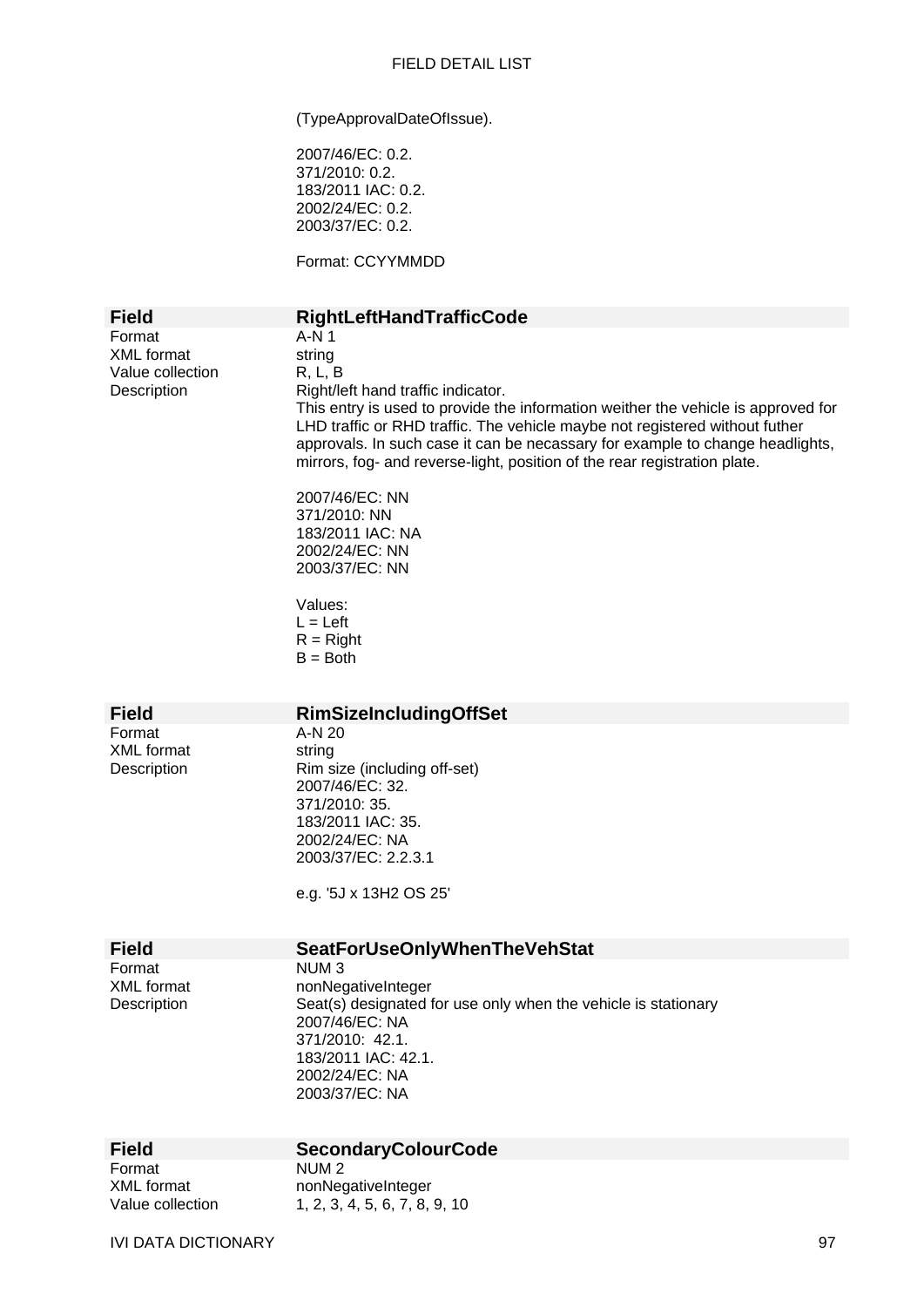| Description |  |
|-------------|--|
|             |  |

| SecondaryColour<br>2007/46/EC: 38.<br>371/2010: 40.<br>183/2011 IAC: 40.<br>2002/24/EC: NA<br>2003/37/EC: NA |
|--------------------------------------------------------------------------------------------------------------|
| Values:                                                                                                      |
| 1 = white                                                                                                    |
| $2 =$ yellow                                                                                                 |
| $3 = \text{orange}$                                                                                          |
| 4 = red                                                                                                      |
| $5 =$ violet                                                                                                 |
| 6 = blue                                                                                                     |
| $7 =$ green                                                                                                  |
| $8 =$ grey                                                                                                   |
| $9 =$ brown                                                                                                  |
| $10 = \text{black}$                                                                                          |

| <b>Field</b>                                            | SelfTrackingAxleIndicator                                                                                                                                                                                                                                                                                                                                                                                                          |
|---------------------------------------------------------|------------------------------------------------------------------------------------------------------------------------------------------------------------------------------------------------------------------------------------------------------------------------------------------------------------------------------------------------------------------------------------------------------------------------------------|
| Format<br>XML format<br>Value collection<br>Description | A-N 1<br>string<br>Y.N<br>Axle in one line with other axle.<br>In case of trailers is common to have self tracking axles. (see point 1.5.1.4.<br>of 70/311/EC) To know the technical wheelbase it is necessary to know which<br>axle is self steered.<br>The field SteeredAxleInd and NumberOfSteeredAxles is only for steered axles<br>as mentioned in directive 70/311/EC.<br>Item has been added on request by the Netherlands. |
|                                                         |                                                                                                                                                                                                                                                                                                                                                                                                                                    |
| <b>Field</b>                                            | <b>SideAirbagInd</b>                                                                                                                                                                                                                                                                                                                                                                                                               |

Format A-N 1<br>XML format string XML format string<br>Value collection Y, N, O Value collection Description Side / Thorax / Seat airbag, LCR

Annex III 9.12.2. Values  $Y = Yes$  $N = No$ O = Optional

Requested for by Finland

| <b>Field</b> | <b>SigningAuthorityGroup</b>                                       |
|--------------|--------------------------------------------------------------------|
| Description  | A group contains attributes that describe a single object.         |
| <b>Field</b> | <b>SigningAuthorityTable</b>                                       |
| Description  | A table contains one or more occurrences of a group of attributes. |

| <b>Field</b>       | <b>SmokeCorrectedAbsorptionCoeff</b> |
|--------------------|--------------------------------------|
| Format             | NUM 9.5                              |
| XML format         | decimal                              |
| In-Exclusive value | mininclusive value $=$ '0'           |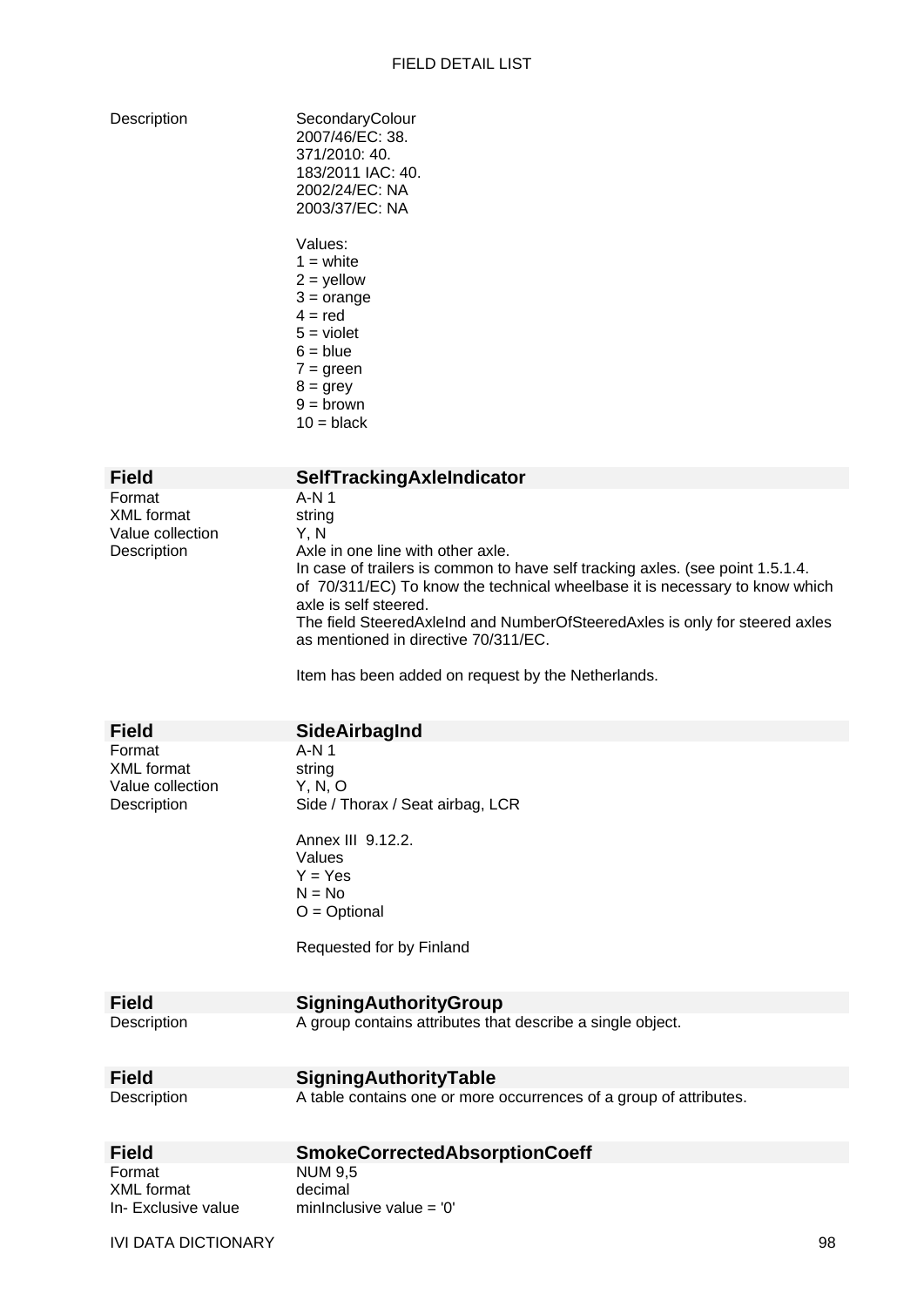Unit  $1/m$ 

Description Smoke corrected absorption coefficient.

2007/46/EC: NA 371/2010: 48.1. 183/2011 IAC: NA 2002/24/EC: 46. 2003/37/EC: 15.1.

## **Field SoundLevelDriveBy**

Format NUM 5,2<br>XMI format decimal XML format<br>In- Exclusive value Unit dB(A)

minInclusive value =  $'0'$ Description Sound level Drive-by 2007/46/EC: NA 371/2010: 46. 183/2011 IAC: 46. 2002/24/EC: 45. 2003/37/EC: 13.2.

## **Field SoundLevelStatEngineSpeed**

NUM 5 nonNegativeInteger  $dB(A)$ Sound level Stationary engine speed 2007/46/EC: 45. 371/2010: 46. 183/2011 IAC: 46. 2002/24/EC: 45. 2003/37/EC: 13.1.

XML format decimal<br>In-Exclusive value minInclu

# **Field SoundLevelStationary**<br> **Format NUM 5.2**

**NUM 5.2** In- Exclusive value minInclusive value =  $'0'$ <br>Unit dB(A)  $dB(A)$ Description Sound level Stationary 2007/46/EC: 45. 371/2010: 46. 183/2011 IAC: 46. 2002/24/EC: 45. 2003/37/EC: 13.1.

#### **Field SpeedCategorySymbol**

Format A-N 2 XML format string

Description Speed category symbol 2007/46/EC: 32. 371/2010: 35. 183/2011 IAC: 35. 2002/24/EC: 32. 2003/37/EC: 2.2.3.1

> Example valueset: A1,A2,A3,A4,A5,A6,A7,A8,B,C,D,E,F,G,J,K,L,M … etc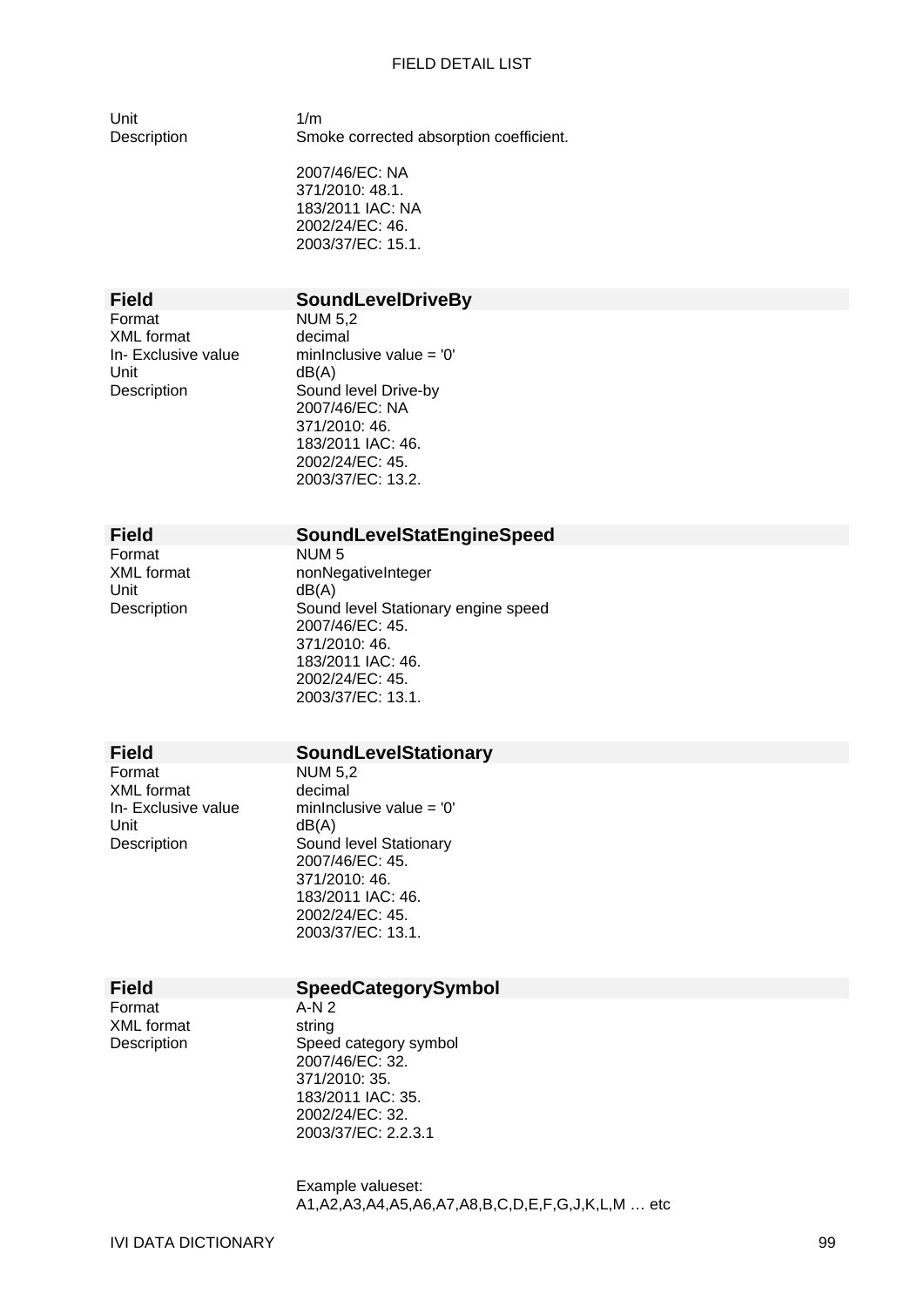| <b>Field</b>                               | <b>StageDate</b>                                                                                                                                                                                                                                      |
|--------------------------------------------|-------------------------------------------------------------------------------------------------------------------------------------------------------------------------------------------------------------------------------------------------------|
| Format<br><b>XML</b> format<br>Description | <b>DAT</b><br>date<br>stage 1 Date<br>Issue date of the base or second stage approval for every entry in COC by<br>multistage vehicles.<br>2007/46/EC: NA<br>371/2010: NN<br>183/2011 IAC: NN<br>2002/24/EC: NN<br>2003/37/EC: NA<br>Format: CCYYMMDD |
| <b>Field</b>                               |                                                                                                                                                                                                                                                       |
| Format                                     | <b>StageEcTypeApprovalNumber</b><br>A-N 40                                                                                                                                                                                                            |
| XML format                                 | string                                                                                                                                                                                                                                                |
| Description                                | stage 1 EC Type-approval number.<br>Type approval number of the base or second stage for every entry in COC by<br>multistage vehicles.                                                                                                                |
|                                            | 2007/46/EC: NA<br>371/2010: NN<br>183/2011 IAC: NN<br>2002/24/EC: NN<br>2003/37/EC: NA                                                                                                                                                                |
| <b>Field</b>                               | <b>StageManufacturerName</b>                                                                                                                                                                                                                          |
| Format<br><b>XML</b> format<br>Description | A-N 80<br>string<br>stage 1 Manufacturer.<br>Name of the manufacturer of the base or second stage, for every entry in COC<br>by multistage vehicles.<br>2007/46/EC: NN<br>371/2010: NA<br>183/2011 IAC: NA<br>2002/24/EC: NA<br>2003/37/EC: NN        |
|                                            |                                                                                                                                                                                                                                                       |
| <b>Field</b>                               | <b>StageManufacturerNumber</b>                                                                                                                                                                                                                        |
| Format                                     | NUM <sub>2</sub>                                                                                                                                                                                                                                      |
| <b>XML</b> format<br>Description           | nonNegativeInteger<br>StageManufacturerNumber should be used to indicate the subsequent stages.                                                                                                                                                       |
| <b>Field</b>                               | <b>StageNrOfManufacturingGroup</b>                                                                                                                                                                                                                    |
| Description                                | A group contains attributes that describe a single object.                                                                                                                                                                                            |
| <b>Field</b>                               | <b>StageNrOfManufacturingTable</b>                                                                                                                                                                                                                    |
| Description                                | A table contains one or more occurrences of a group of attributes.                                                                                                                                                                                    |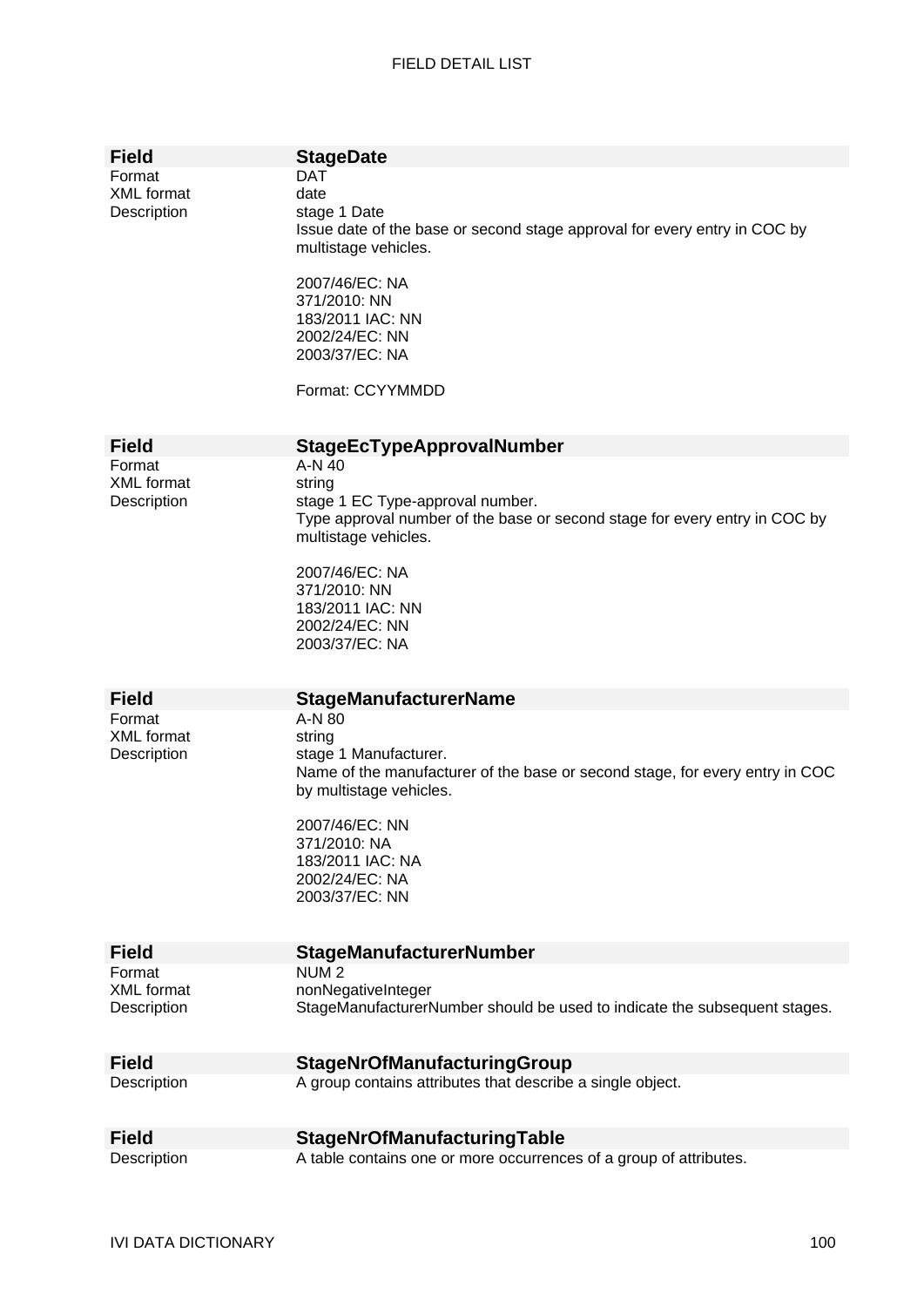| <b>Field</b>                                                   | <b>StageOfCompletionCode</b>                                                                                                                                                                                                                                                                                                                                                             |
|----------------------------------------------------------------|------------------------------------------------------------------------------------------------------------------------------------------------------------------------------------------------------------------------------------------------------------------------------------------------------------------------------------------------------------------------------------------|
| Format<br><b>XML</b> format<br>Value collection<br>Description | $A-N1$<br>string<br>C, I, V<br>Stage of completion<br>2007/46/EC: no number<br>371/2010: no number<br>183/2011 IAC: not available<br>2002/24/EC: not available<br>2003/37/EC: no number<br>Values:<br>C Completed<br>I Incomplete<br>V Completed                                                                                                                                         |
| <b>Field</b>                                                   | <b>SteeredAxleInd</b>                                                                                                                                                                                                                                                                                                                                                                    |
| Format<br><b>XML</b> format<br>Value collection<br>Description | $A-N1$<br>string<br>Y, N<br>Steered axle indicator.<br>This entry is used to indicate if an axle is steered by a steering-device. A self-<br>steering axle is not a steered axle.<br>2007/46/EC: NA                                                                                                                                                                                      |
| <b>Field</b>                                                   | 371/2010: 2.<br>183/2011 IAC: NA<br>2002/24/EC: NA<br>2003/37/EC: NA<br><b>SteeringCategoryCode</b>                                                                                                                                                                                                                                                                                      |
| Format                                                         | A-N 15                                                                                                                                                                                                                                                                                                                                                                                   |
| <b>XML</b> format<br>Value collection<br>Description           | string<br>HYDR, ELEC, ELEC-HYD, MAN, POW, SERVO<br>Steering category: manual/power/servo steering / Steering, methode of<br>assistance.<br>2007/46/EC: 34.<br>371/2010: NA<br>183/2011 IAC: NA<br>2002/24/EC: NA<br>2003/37/EC: 7.1.<br>Values:<br>$HYDR = Hydraulic$<br>$ELEC = Electric$<br>ELEC-HYD = Electric-Hydraulic<br>$MAN = Manual$<br>$POW = Power$<br>SERVO = Servo steering |
| <b>Field</b>                                                   | <b>TankCapacityTankerVehicle</b>                                                                                                                                                                                                                                                                                                                                                         |
| Format<br><b>XML</b> format<br>Unit<br>Description             | NUM <sub>5</sub><br>nonNegativeInteger<br>$m^3$<br>Tank capacity (TANKER vehicle only) in m^3.<br>Capacity of the tank in case of a tanker. Do not use this entry for the fuel-tank<br>capacity.                                                                                                                                                                                         |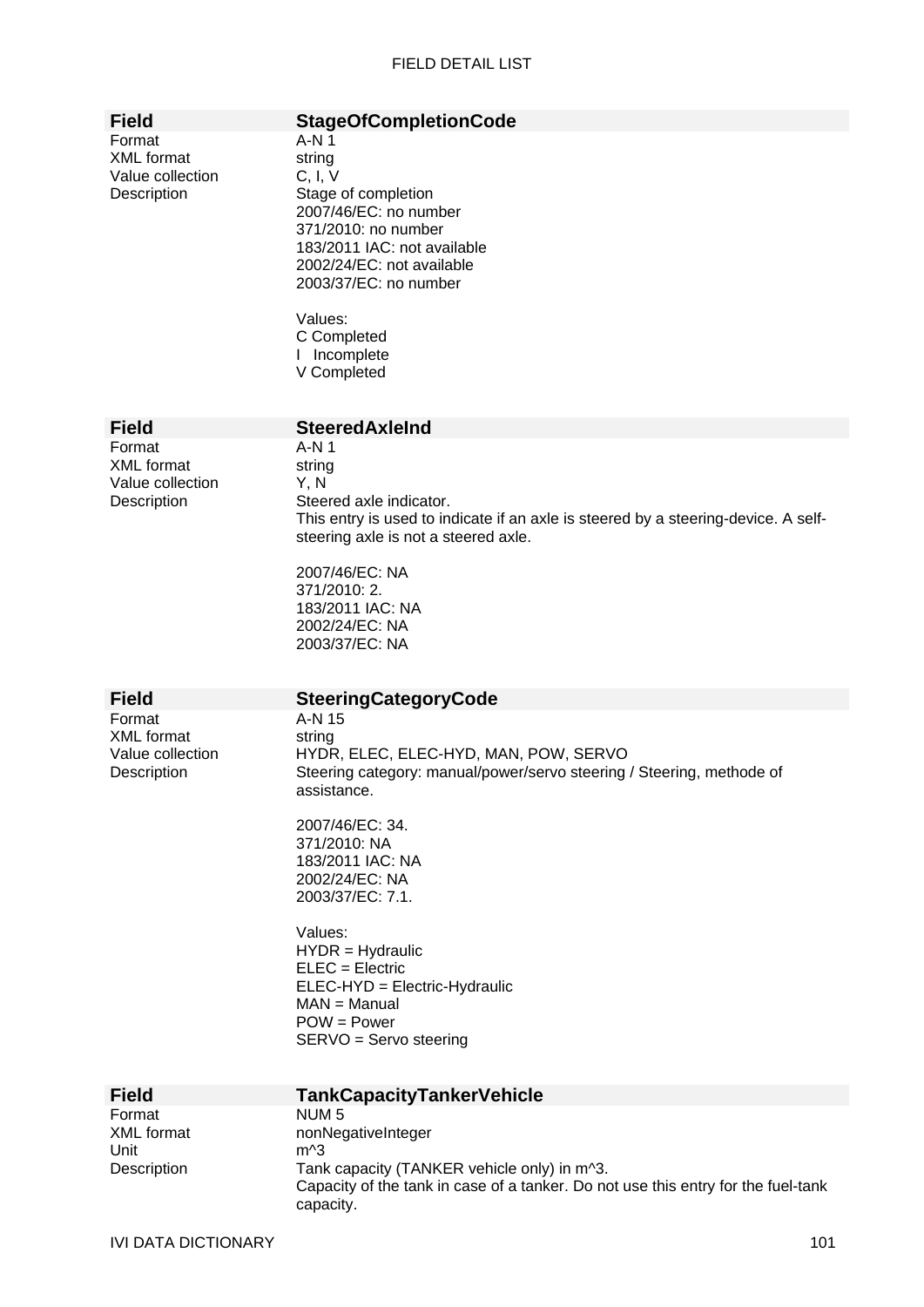2007/46/EC: 39 371/2010: NA 183/2011 IAC: NA 2002/24/EC: NA 2003/37/EC: NA

| <b>Field</b>              | <b>TechnAddDataGrAxleGroup</b>                                                                                                                                              |
|---------------------------|-----------------------------------------------------------------------------------------------------------------------------------------------------------------------------|
| Description               | TechnicalAdditionalDataGroupTechnical Additional Data Group Axle Group                                                                                                      |
| <b>Field</b>              | <b>TechnAddDataGrAxleNumber</b>                                                                                                                                             |
| Format                    | NUM <sub>2</sub>                                                                                                                                                            |
| <b>XML</b> format         | nonNegativeInteger<br>TechnicalAdditionalDataGroupTechnical Additional Data Group Axle Number                                                                               |
| Description               |                                                                                                                                                                             |
| <b>Field</b>              | <b>TechnAddDataGrAxleTable</b>                                                                                                                                              |
| Description               | TechnicalAdditionalDataGroupTechnical Additional Data Group Axle Table                                                                                                      |
| <b>Field</b>              | <b>TechnAddDataGrFuelTankGroup</b>                                                                                                                                          |
| Description               | TechnicalAdditionalDataGroup Fuel Tank Group                                                                                                                                |
| <b>Field</b>              | <b>TechnAddDataGrFuelTankTable</b>                                                                                                                                          |
| Description               | TechnicalAdditionalDataGroup Fuel Tank Table                                                                                                                                |
| <b>Field</b>              | <b>TechnicalAdditionalDataGroup</b>                                                                                                                                         |
| Description               | This is the dataset which is needed by a member state for national purposes                                                                                                 |
|                           | (e.g. for registration of a vehicle). It could very well be of importance to only one<br>member state, the data is always identical for a vehicle. There's no difference in |
|                           | content between several member states.                                                                                                                                      |
|                           |                                                                                                                                                                             |
| <b>Field</b>              | <b>TechnicallyPermMassAxle</b>                                                                                                                                              |
| Format                    | NUM <sub>5</sub>                                                                                                                                                            |
| <b>XML</b> format<br>Unit | nonNegativeInteger<br>kg                                                                                                                                                    |
| Description               | Technically permissible mass on each axle                                                                                                                                   |
|                           | 2007/46/EC: 14.3./14.6.                                                                                                                                                     |
|                           | 371/2010: 16.2.<br>183/2011 IAC: 16.2.                                                                                                                                      |
|                           | 2002/24/EC: 14.3.                                                                                                                                                           |
|                           | 2003/37/EC: NA                                                                                                                                                              |
|                           |                                                                                                                                                                             |
| <b>Field</b>              | <b>TechnPermisMaxMassAxle</b>                                                                                                                                               |
| Format                    | NUM 6                                                                                                                                                                       |
| <b>XML</b> format<br>Unit | nonNegativeInteger<br>kg                                                                                                                                                    |
| Description               | Technically permissible maximum mass per axle according to the tyre                                                                                                         |
|                           | specification.                                                                                                                                                              |
|                           | 2007/46/EC: NA                                                                                                                                                              |
|                           | 371/2010: NA                                                                                                                                                                |
|                           |                                                                                                                                                                             |
|                           | 183/2011 IAC: NA                                                                                                                                                            |
|                           | 2002/24/EC: NA                                                                                                                                                              |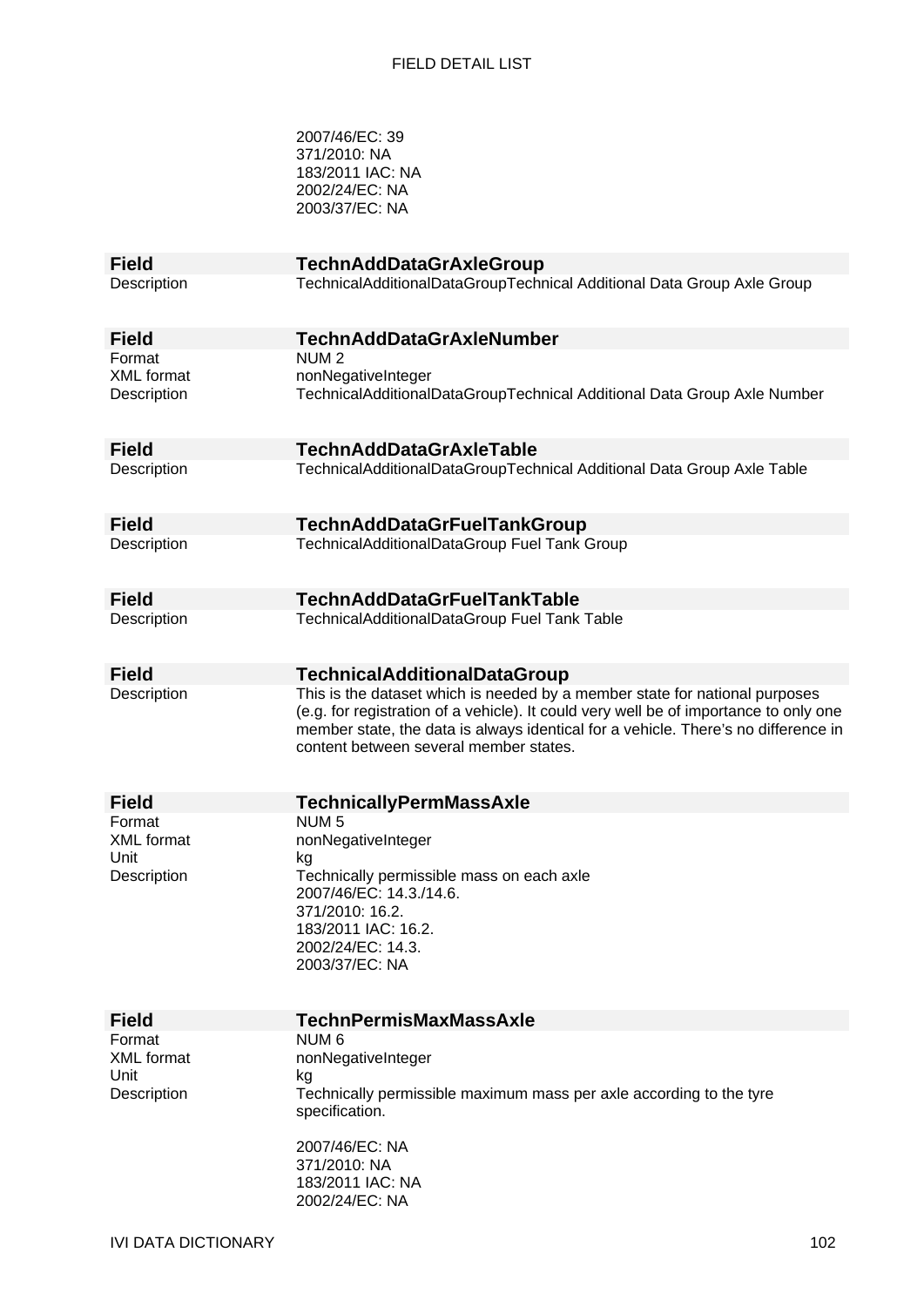## 2003/37/EC: 2.2.3.1

| <b>Field</b>        | <b>TechnPermMaxLadenMass</b>                                                                                   |
|---------------------|----------------------------------------------------------------------------------------------------------------|
| Format              | NUM <sub>6</sub>                                                                                               |
| <b>XML</b> format   | nonNegativeInteger                                                                                             |
| Unit<br>Description | kg<br>Technically permissible maximum laden mass                                                               |
|                     | 2007/46/EC: 14.1.                                                                                              |
|                     | 371/2010: 16.1.                                                                                                |
|                     | 183/2011 IAC: 16.1.                                                                                            |
|                     | 2002/24/EC: 14.1.                                                                                              |
|                     | 2003/37/EC: NA                                                                                                 |
|                     |                                                                                                                |
| <b>Field</b>        | <b>TechnPermMaxLadenMassTyreSpec</b>                                                                           |
| Format              | NUM <sub>6</sub>                                                                                               |
| <b>XML</b> format   | nonNegativeInteger                                                                                             |
| Unit                | kg                                                                                                             |
| Description         | Technically permissible maximum laden mass according to the tyre<br>specification.                             |
|                     | The technically permissible maximum laden mass according to the tyre                                           |
|                     | specification is only used by agricultural vehicle. This entry makes it possible to                            |
|                     | differ in technical permissible maximummasses.                                                                 |
|                     | 2007/46/EC: NA                                                                                                 |
|                     | 371/2010: NA                                                                                                   |
|                     | 183/2011 IAC: NA                                                                                               |
|                     | 2002/24/EC: NA                                                                                                 |
|                     | 2003/37/EC: 2.2.1.                                                                                             |
|                     |                                                                                                                |
|                     |                                                                                                                |
| <b>Field</b>        | <b>TechnPermMaxMassCombination</b>                                                                             |
| Format              | NUM <sub>6</sub>                                                                                               |
| XML format          | nonNegativeInteger                                                                                             |
| Unit                | kg                                                                                                             |
| Description         | Technically permissible maximum mass of the combination                                                        |
|                     | 2007/46/EC: 18.<br>371/2010: 16.4.                                                                             |
|                     | 183/2011 IAC: 16.4.                                                                                            |
|                     | 2002/24/EC: NA                                                                                                 |
|                     | 2003/37/EC: 2.4.4.                                                                                             |
|                     |                                                                                                                |
| <b>Field</b>        | <b>TechPermMassAxleGroup</b>                                                                                   |
| Format              | NUM <sub>6</sub>                                                                                               |
| <b>XML</b> format   | nonNegativeInteger                                                                                             |
| Description         | Technically permissible mass on each axle group                                                                |
|                     | 2007/46/EC: 14.4<br>371/2010: 16.3                                                                             |
|                     | 183/2011 IAC: NA                                                                                               |
|                     | 2002/24/EC: NA                                                                                                 |
|                     | 2003/37/EC: NA                                                                                                 |
|                     |                                                                                                                |
| <b>Field</b>        | <b>TechPermMaxStatMassCouplPoint</b>                                                                           |
| Format              | NUM <sub>6</sub>                                                                                               |
| <b>XML</b> format   | nonNegativeInteger                                                                                             |
| Unit                | kg                                                                                                             |
| Description         | Technically permissible maximum static mass on the coupling point of a semi-<br>trailer or centre-axle trailer |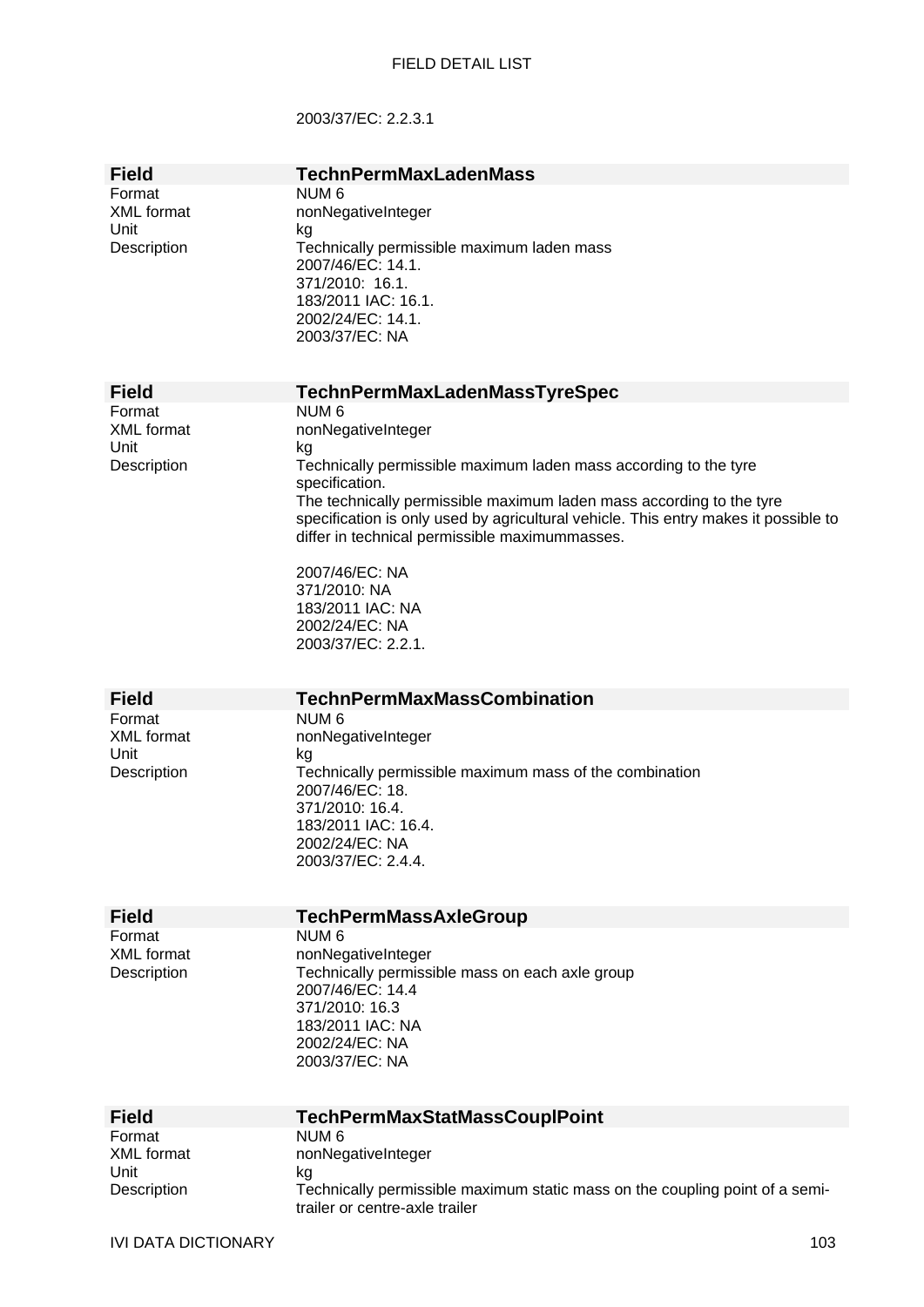2007/46/EC: 14.6. 371/2010: 19.1. 183/2011 IAC: NA 2002/24/EC: NA 2003/37/EC: NA

| <b>Field</b>                                                       | <b>TechPermMaxStatVertLoadCouplPt</b>                                                                                                                                                                                                                               |
|--------------------------------------------------------------------|---------------------------------------------------------------------------------------------------------------------------------------------------------------------------------------------------------------------------------------------------------------------|
| Format<br><b>XML</b> format<br>Unit                                | NUM <sub>6</sub><br>nonNegativeInteger<br>kg                                                                                                                                                                                                                        |
| Description                                                        | Maximum permissible vertical load on the coupling point according to the tyre<br>specification.                                                                                                                                                                     |
|                                                                    | The technically permissible vertical load on the coupling point according to the<br>tyre specification is only used by agricultural vehicles. This entry makes it<br>possible to differ in technical permissible maximummasses due multiple tyre<br>specifications. |
|                                                                    | 2007/46/EC: NA<br>371/2010: NA<br>183/2011 IAC: NA<br>2002/24/EC: NA                                                                                                                                                                                                |
|                                                                    | 2003/37/EC: 2.2.3.1                                                                                                                                                                                                                                                 |
| <b>Field</b>                                                       | TechPermMaxStatVertMassCouplPt                                                                                                                                                                                                                                      |
| Format<br><b>XML</b> format<br>Unit                                | NUM <sub>6</sub><br>nonNegativeInteger<br>kg                                                                                                                                                                                                                        |
| Description                                                        | Technically permissible maximum static vertical mass at the coupling point<br>2007/46/EC: 19.1.<br>371/2010: 19.<br>183/2011 IAC: 19.<br>2002/24/EC: 19.1.<br>2003/37/EC: NA                                                                                        |
|                                                                    |                                                                                                                                                                                                                                                                     |
| <b>Field</b><br>Format<br><b>XML</b> format<br>Unit<br>Description | <b>TechPermMaxTowableMassTrailer</b><br>NUM <sub>6</sub><br>nonNegativeInteger<br>kg<br>Technically permissible maximum towable mass of Trailer.                                                                                                                    |
|                                                                    | Excluding TechnPermMaxStatVertLoadCouplPt.                                                                                                                                                                                                                          |
|                                                                    | 2007/46/EC: NA<br>371/2010: NA<br>183/2011 IAC: NA<br>2002/24/EC: NA<br>2003/37/EC: NA                                                                                                                                                                              |
| <b>Field</b>                                                       | <b>TechPermMaxTowMassBrakedTrail</b>                                                                                                                                                                                                                                |
| Format<br><b>XML</b> format                                        | NUM <sub>6</sub><br>nonNegativeInteger                                                                                                                                                                                                                              |
| Unit<br>Description                                                | kg<br>Technically permissible maximum towable mass of Braked trailer.<br>Excluding TechnPermMaxStatVertLoadCouplPt.                                                                                                                                                 |
|                                                                    | 2007/46/EC: 17.<br>371/2010: NA<br>183/2011 IAC: NA                                                                                                                                                                                                                 |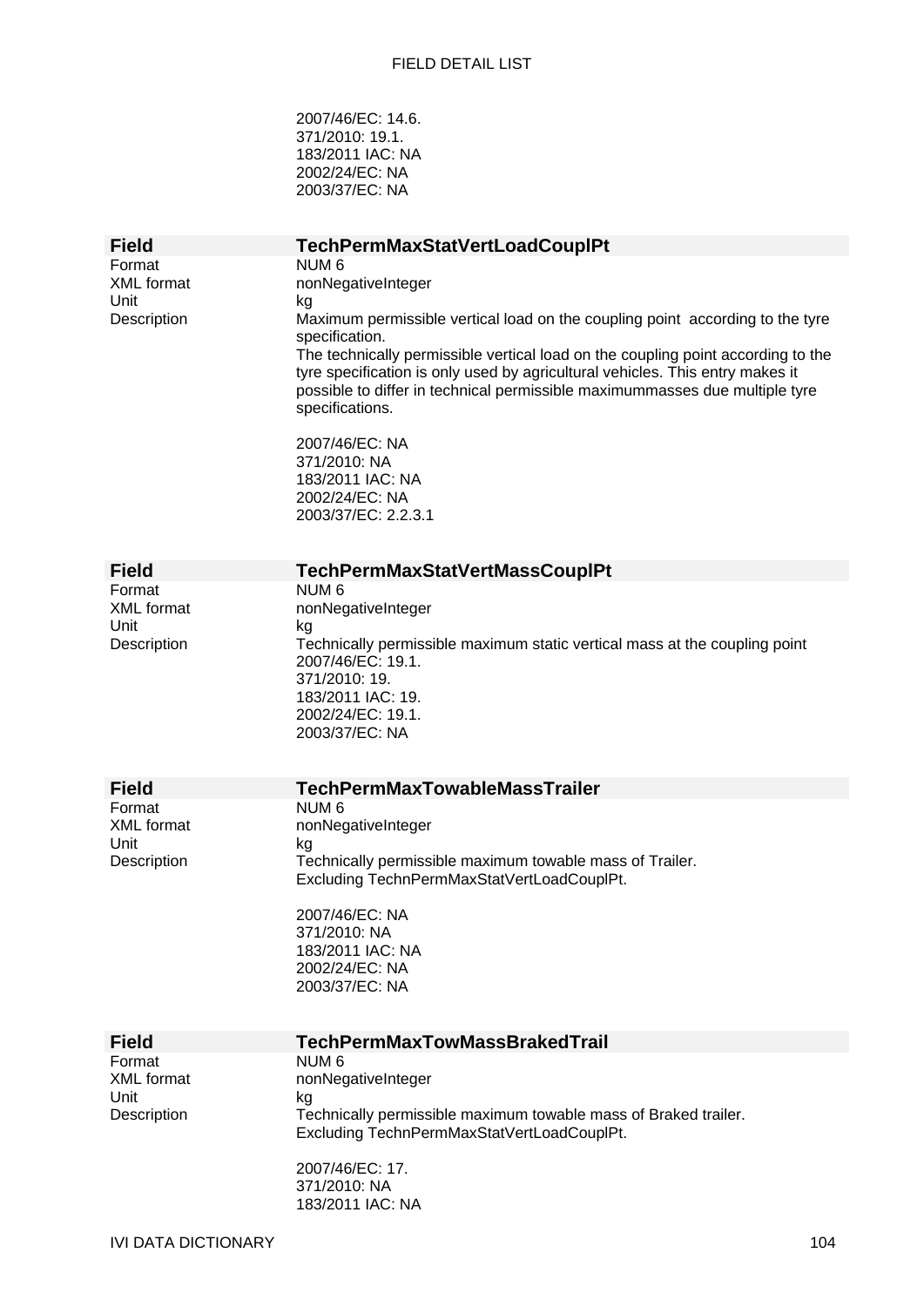2002/24/EC: 17. 2003/37/EC: NA

| <b>Field</b>      | <b>TechPermMaxTowMassCentAxTrail</b>                                    |
|-------------------|-------------------------------------------------------------------------|
| Format            | NUM <sub>6</sub>                                                        |
| <b>XML</b> format | nonNegativeInteger                                                      |
| Unit              | kg                                                                      |
| Description       | Technically permissible maximum towable mass of Centre-axle trailer.    |
|                   | Excluding TechnPermMaxStatVertLoadCouplPt.                              |
|                   |                                                                         |
|                   | 2007/46/EC: 17.3.                                                       |
|                   | 371/2010: 18.3.                                                         |
|                   | 183/2011 IAC: 18.3.                                                     |
|                   | 2002/24/EC: NA<br>2003/37/EC: 2.4.3.                                    |
|                   |                                                                         |
|                   |                                                                         |
| <b>Field</b>      | <b>TechPermMaxTowMassDrawbarTrail</b>                                   |
| Format            | NUM <sub>6</sub>                                                        |
| <b>XML</b> format | nonNegativeInteger                                                      |
| Unit              | kg                                                                      |
| Description       | Technically permissible maximum towable mass of Drawbar trailer.        |
|                   | Excluding TechnPermMaxStatVertLoadCouplPt.                              |
|                   |                                                                         |
|                   | 2007/46/EC: 17.1.                                                       |
|                   | 371/2010: 18.1.<br>183/2011 IAC: 18.1.                                  |
|                   | 2002/24/EC: NA                                                          |
|                   | 2003/37/EC: 2.4.1.                                                      |
|                   |                                                                         |
|                   |                                                                         |
|                   |                                                                         |
| <b>Field</b>      | <b>TechPermMaxTowMassSemiTrailer</b>                                    |
| Format            | NUM <sub>6</sub>                                                        |
| <b>XML</b> format | nonNegativeInteger                                                      |
| Unit              | kg                                                                      |
| Description       | Technically permissible maximum towable mass of Semi-trailer.           |
|                   | Excluding TechnPermMaxStatVertLoadCouplPt.                              |
|                   |                                                                         |
|                   | 2007/46/EC: 17.2.<br>371/2010: 18.2.                                    |
|                   | 183/2011 IAC: 18.2.                                                     |
|                   | 2002/24/EC: NA                                                          |
|                   | 2003/37/EC: 2.4.2.                                                      |
|                   |                                                                         |
|                   |                                                                         |
| <b>Field</b>      | <b>TechPermMaxTowMassUnbrTrailer</b>                                    |
| Format            | NUM <sub>6</sub>                                                        |
| <b>XML</b> format | nonNegativeInteger                                                      |
| Unit              | kg<br>Technically permissible maximum towable mass of Unbraked trailer. |
| Description       | Excluding TechnPermMaxStatVertLoadCouplPt.                              |
|                   |                                                                         |
|                   | 2007/46/EC: 17. and 17.4.                                               |
|                   | 371/2010: 18.4.                                                         |
|                   | 183/2011 IAC: 18.4.                                                     |
|                   | 2002/24/EC: 17.                                                         |
|                   | 2003/37/EC: 2.4.1.                                                      |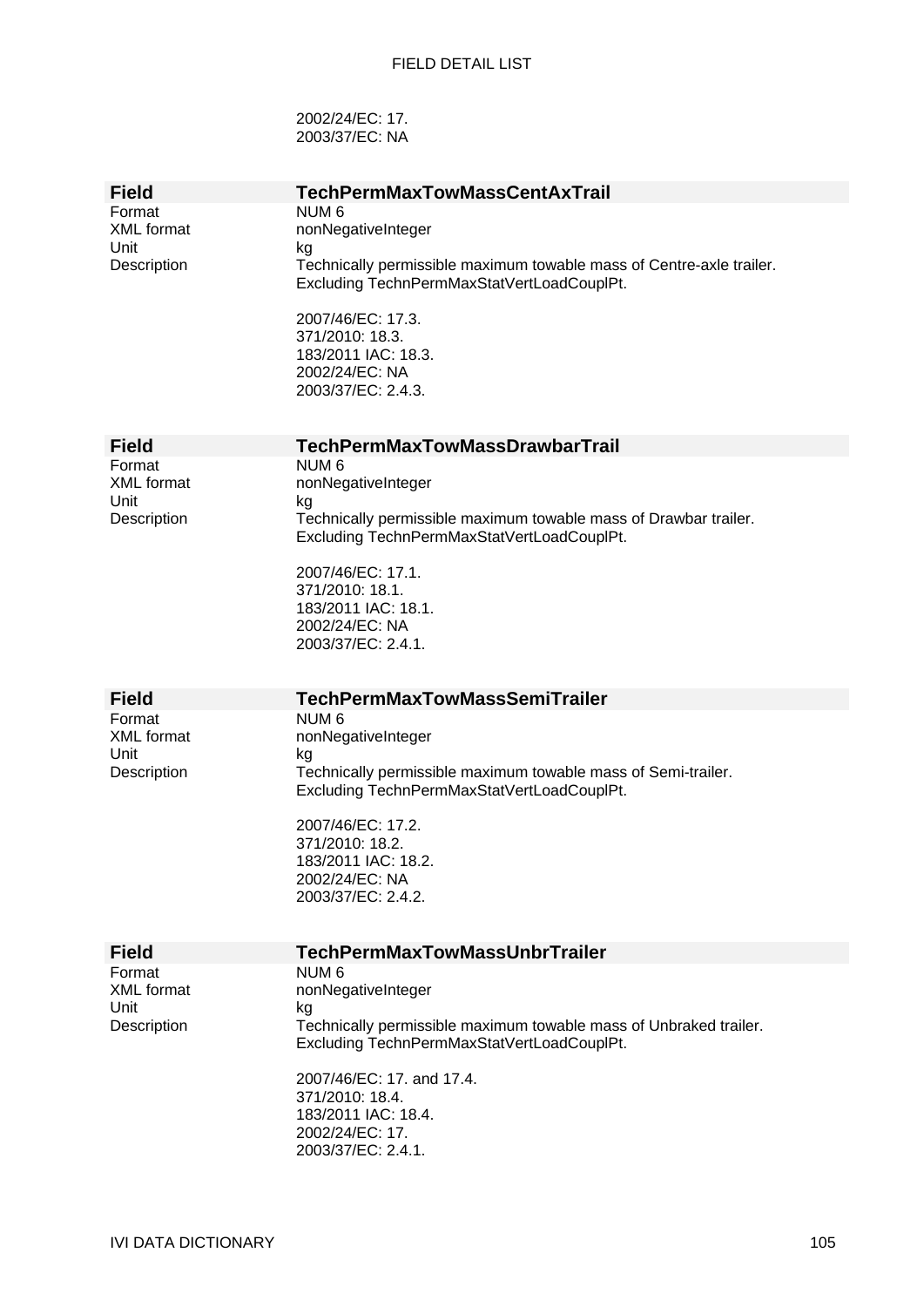| <b>Field</b>                      | <b>TestprocedureElrGroup</b>                               |
|-----------------------------------|------------------------------------------------------------|
| Description                       | A group contains attributes that describe a single object. |
| <b>Field</b>                      | <b>TestprocedureEscGroup</b>                               |
| Description                       | A group contains attributes that describe a single object. |
| <b>Field</b>                      | <b>TestprocedureEtcGroup</b>                               |
| Description                       | A group contains attributes that describe a single object. |
| <b>Field</b>                      | <b>TestprocedureNrscGroup</b>                              |
| Description                       | A group contains attributes that describe a single object. |
| <b>Field</b>                      | <b>TestprocedureNrtcGroup</b>                              |
| Description                       | A group contains attributes that describe a single object. |
| <b>Field</b>                      | TestprocedureType1Group                                    |
| Description                       | A group contains attributes that describe a single object. |
| <b>Field</b>                      | TestprocedureType2Group                                    |
| Description                       | A group contains attributes that describe a single object. |
| <b>Field</b>                      | <b>TestprocedureWhscGroup</b>                              |
| Description                       | A group contains attributes that describe a single object. |
| <b>Field</b>                      | <b>TestprocedureWhtcGroup</b>                              |
| Description                       | A group contains attributes that describe a single object. |
| <b>Field</b>                      | <b>TestprocEIrSmokeValue</b>                               |
| Format                            | <b>NUM 9,5</b>                                             |
| XML format<br>In- Exclusive value | decimal<br>mininclusive value = $'0'$                      |
| Unit                              | 1/m                                                        |
| Description                       | Testprocedure ELR - Smoke value                            |
|                                   | 2007/46/EC: NA                                             |
|                                   | 371/2010: 48.<br>183/2011 IAC: NA                          |
|                                   | 2002/24/EC: NA                                             |
|                                   | 2003/37/EC: NA                                             |
|                                   |                                                            |
| <b>Field</b>                      | <b>TestprocEscCO</b>                                       |
| Format                            | <b>NUM 9,5</b>                                             |
| XML format                        | decimal                                                    |
| In- Exclusive value<br>Unit       | mininclusive value = $0'$<br>g/kWh                         |
| Description                       | Testprocedure ESC - CO                                     |
|                                   | 2007/46/EC: NA                                             |
|                                   | 371/2010: 48.                                              |
|                                   | 183/2011 IAC: NA<br>2002/24/EC: NA                         |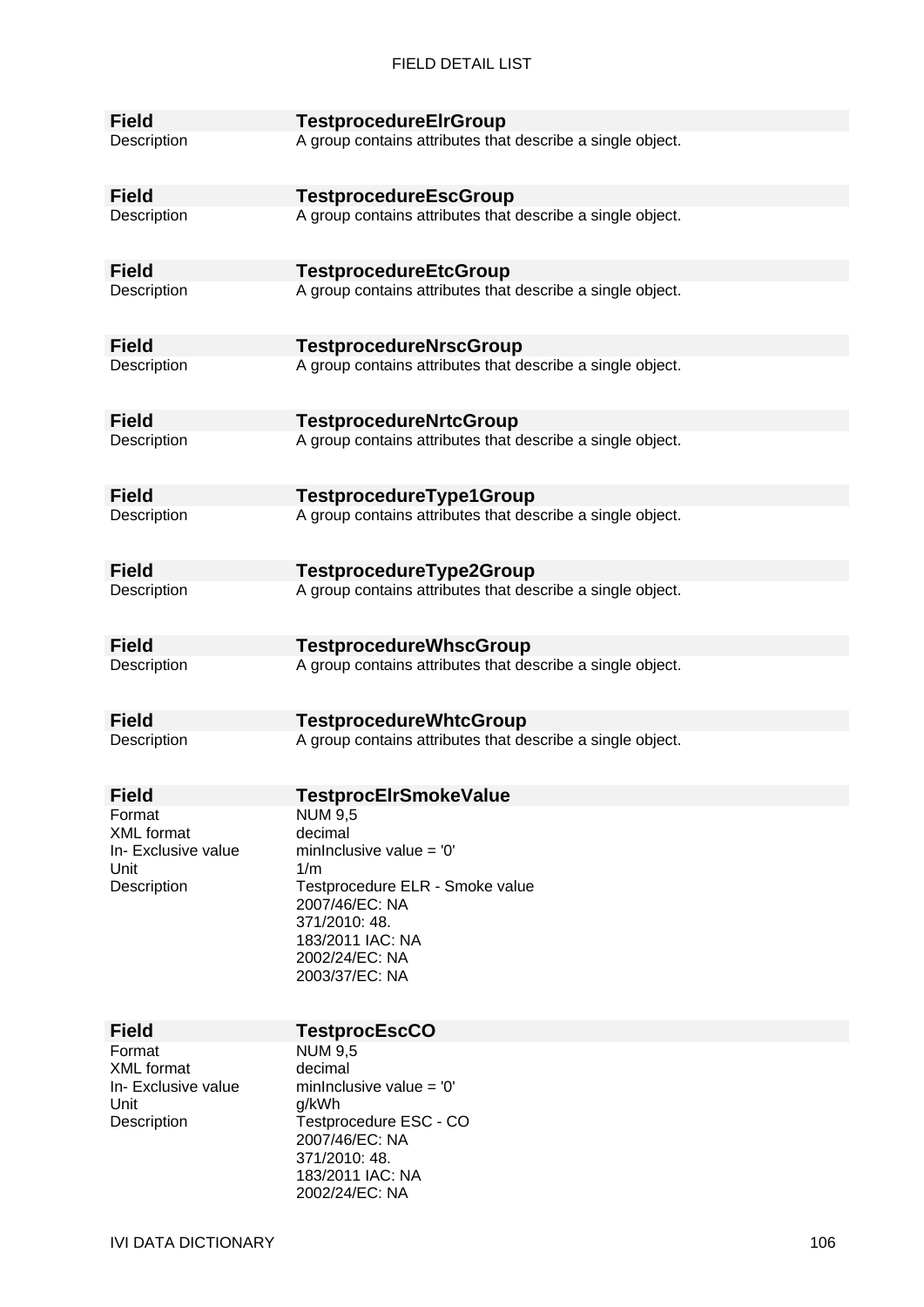## 2003/37/EC: NA

| <b>Field</b><br>Format<br><b>XML</b> format<br>Description                | <b>TestprocEscExponentParticles</b><br>NUM <sub>2</sub><br>nonNegativeInteger<br>The exponent in the scientific notation of TestprocEscNumberOfParticles. E.g.<br>the Number of Particles is 1,23 x 10^12, then TestprocEscNumberOfParticles is<br>1,23 and TestprocEscExponentParticles is 12 |
|---------------------------------------------------------------------------|------------------------------------------------------------------------------------------------------------------------------------------------------------------------------------------------------------------------------------------------------------------------------------------------|
| <b>Field</b>                                                              | <b>TestprocEscNOx</b>                                                                                                                                                                                                                                                                          |
| Format<br><b>XML</b> format<br>In-Exclusive value<br>Unit<br>Description  | <b>NUM 9,5</b><br>decimal<br>mininclusive value = $'0'$<br>g/kWh<br>Testprocedure ESC - NOx<br>2007/46/EC: NA<br>371/2010: 48.<br>183/2011 IAC: NA<br>2002/24/EC: NA<br>2003/37/EC: NA                                                                                                         |
| <b>Field</b>                                                              | <b>TestprocEscNumberOfParticles</b>                                                                                                                                                                                                                                                            |
| Format<br><b>XML</b> format<br>In- Exclusive value<br>Unit<br>Description | <b>NUM 9,5</b><br>decimal<br>mininclusive value = $0'$<br>1/kWh<br>Testprocedure ESC - Number of Particles<br>2007/46/EC: NA<br>371/2010: 48.<br>183/2011 IAC: NA<br>2002/24/EC: NA<br>2003/37/EC: NA                                                                                          |
| <b>Field</b>                                                              | <b>TestprocEscParticulates</b>                                                                                                                                                                                                                                                                 |
| Format<br><b>XML</b> format<br>In- Exclusive value<br>Unit<br>Description | <b>NUM 9,5</b><br>decimal<br>minInclusive value = '0'<br>g/kWh<br><b>Testprocedure ESC - Particulates</b><br>2007/46/EC: NA<br>371/2010: 48.<br>183/2011 IAC: NA<br>2002/24/EC: NA<br>2003/37/EC: NA                                                                                           |
| <b>Field</b>                                                              | <b>TestprocEscTHC</b>                                                                                                                                                                                                                                                                          |
| Format<br>XML format<br>In- Exclusive value<br>Unit<br>Description        | <b>NUM 9,5</b><br>decimal<br>mininclusive value = $'0'$<br>g/kWh<br>Testprocedure ESC - THC<br>2007/46/EC: NA                                                                                                                                                                                  |

371/2010: 48. 183/2011 IAC: NA 2002/24/EC: NA 2003/37/EC: NA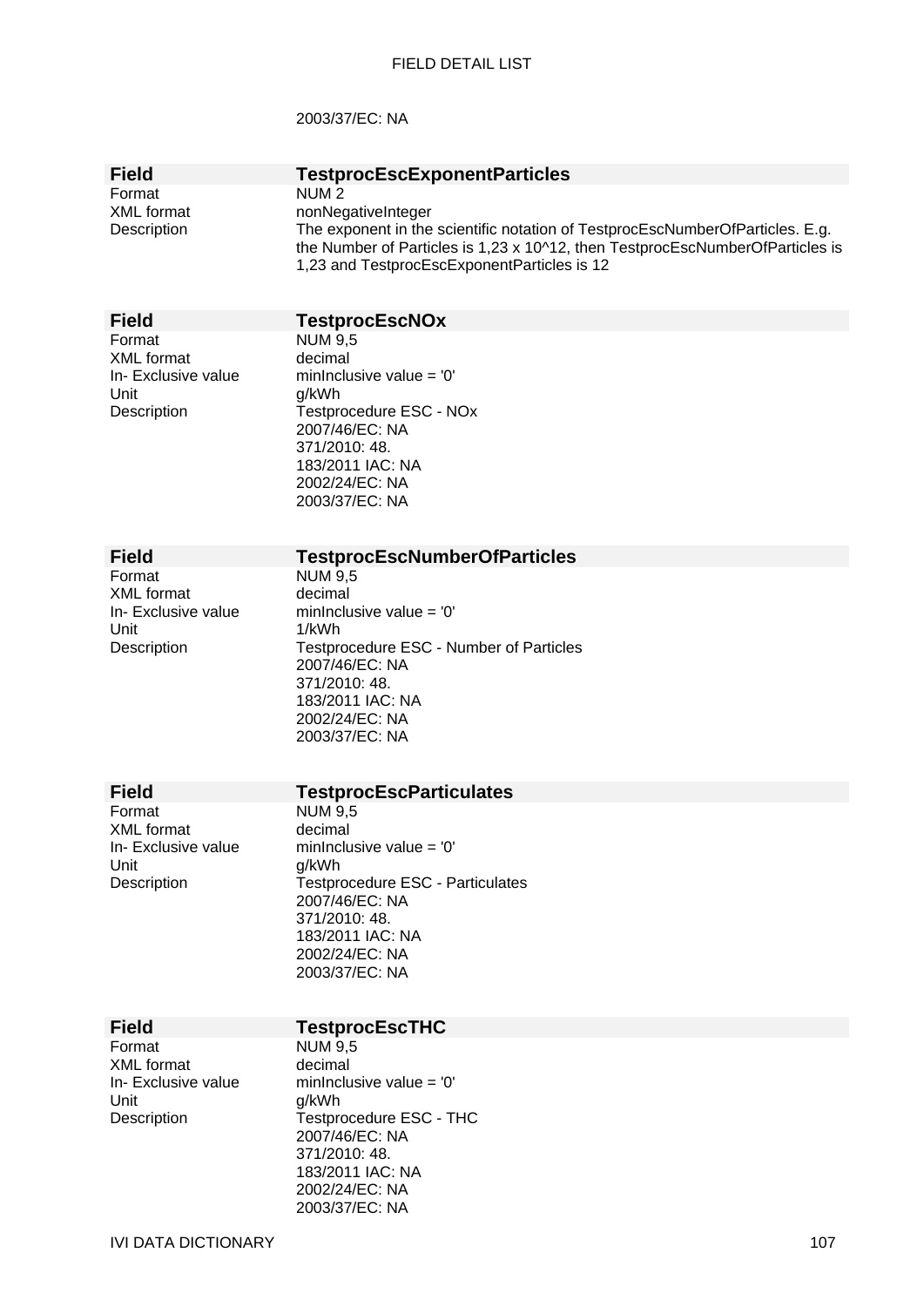|  | īelo |
|--|------|
|  |      |

Format NUM 9,5 XML format decimal Unit g/kWh

## **TestprocEtcCH4**

In- Exclusive value minInclusive value =  $'0'$ Description Testprocedure ETC - CH4 2007/46/EC: 4.6.1.2. 371/2010: 48. 183/2011 IAC: NA 2002/24/EC: NA 2003/37/EC: NA

Format NUM 9,5 XML format decimal Unit a/kWh

## **Field TestprocEtcCO**

In- Exclusive value minInclusive value =  $'0'$ Description Testprocedure ETC - CO 2007/46/EC: 4.6.1.2. 371/2010: 48. 183/2011 IAC: NA 2002/24/EC: NA 2003/37/EC: NA

Format NUM 2

# **Field TestprocEtcExponentParticles**

XML format nonNegativeInteger Description The exponent in the scientific notation of TestprocEtcNumberOfParticles. E.g. the Number of Particles is 1,23 x 10^12, then TestprocEtcNumberOfParticles is 1,23 and TestprocEtcExponentParticles is 12

| <b>Field</b>        | <b>TestprocEtcNMHC</b>     |
|---------------------|----------------------------|
| Format              | NUM 9,5                    |
| XML format          | decimal                    |
| In- Exclusive value | mininclusive value $=$ '0' |
| Unit                | a/kWh                      |
| Description         | Testprocedure ETC - NMHC   |
|                     | 2007/46/EC: 4.6.1.2.       |
|                     | 371/2010: 48.              |
|                     | 183/2011 IAC: NA           |
|                     | 2002/24/EC: NA             |
|                     | 2003/37/EC: NA             |
|                     |                            |

# **Field TestprocEtcNOx**<br>Format **NUM 9.5**

XML format Unit g/kWh<br>Description Testpro

NUM 9,5<br>decimal In- Exclusive value minInclusive value = '0' Testprocedure ETC - NOx 2007/46/EC: 4.6.1.2. 371/2010: 48. 183/2011 IAC: NA 2002/24/EC: NA 2003/37/EC: NA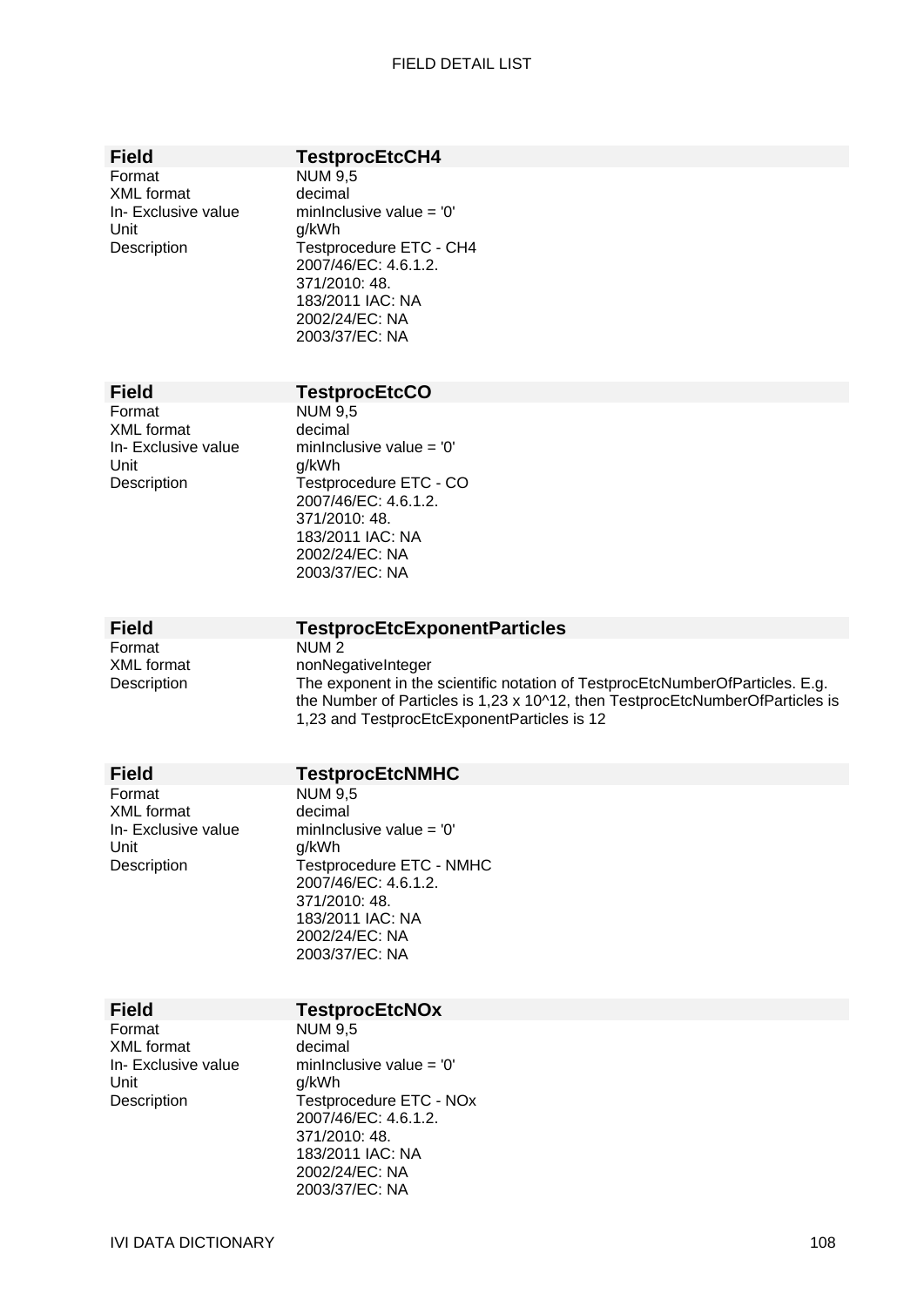Format NUM 9,5 XML format decimal Unit 1/kWh

# **Field TestprocEtcNumberOfParticles**

In- Exclusive value minInclusive value = '0' Description Testprocedure ETC - Number of Particles 2007/46/EC: NA. 371/2010: 48. 183/2011 IAC: NA 2002/24/EC: NA 2003/37/EC: NA

# **Field TestprocEtcParticulates**

Format NUM 9,5 XML format decimal Unit g/kWh

In- Exclusive value minInclusive value = '0' Description Testprocedure ETC - Particulates 2007/46/EC: 4.6.1.2. 371/2010: 48. 183/2011 IAC: NA 2002/24/EC: NA 2003/37/EC: NA

# **Field TestprocEtcTHC**

Format NUM 9,5<br>XML format decimal XML format Unit g/kWh

In- Exclusive value minInclusive value =  $0'$ Description **Testprocedure ETC - THC** 2007/46/EC: 4.6.1.2. 371/2010: 48. 183/2011 IAC: NA 2002/24/EC: NA 2003/37/EC: NA

# **Field TestprocNrscCO**<br>Format **NUM 9.5**

XML format decimal Unit g/kWh

 $NUM<sub>9.5</sub>$ In- Exclusive value minInclusive value = '0' Description Testprocedure NRSC - CO 2007/46/EC: NA 371/2010: NA 183/2011 IAC: NA 2002/24/EC: NA 2003/37/EC: 15.1

| <b>Field</b> | <b>TestprocNrscExponentParticles</b>                                                                                                                                                                             |
|--------------|------------------------------------------------------------------------------------------------------------------------------------------------------------------------------------------------------------------|
| Format       | NUM <sub>2</sub>                                                                                                                                                                                                 |
| XML format   | nonNegativeInteger                                                                                                                                                                                               |
| Description  | The exponent in the scientific notation of TestprocNrscNumberOfParticles. E.g.<br>the Number of Particles is 1,23 x 10^12, then TestprocNrscNumberOfParticles<br>is 1,23 and TestprocNrscExponentParticles is 12 |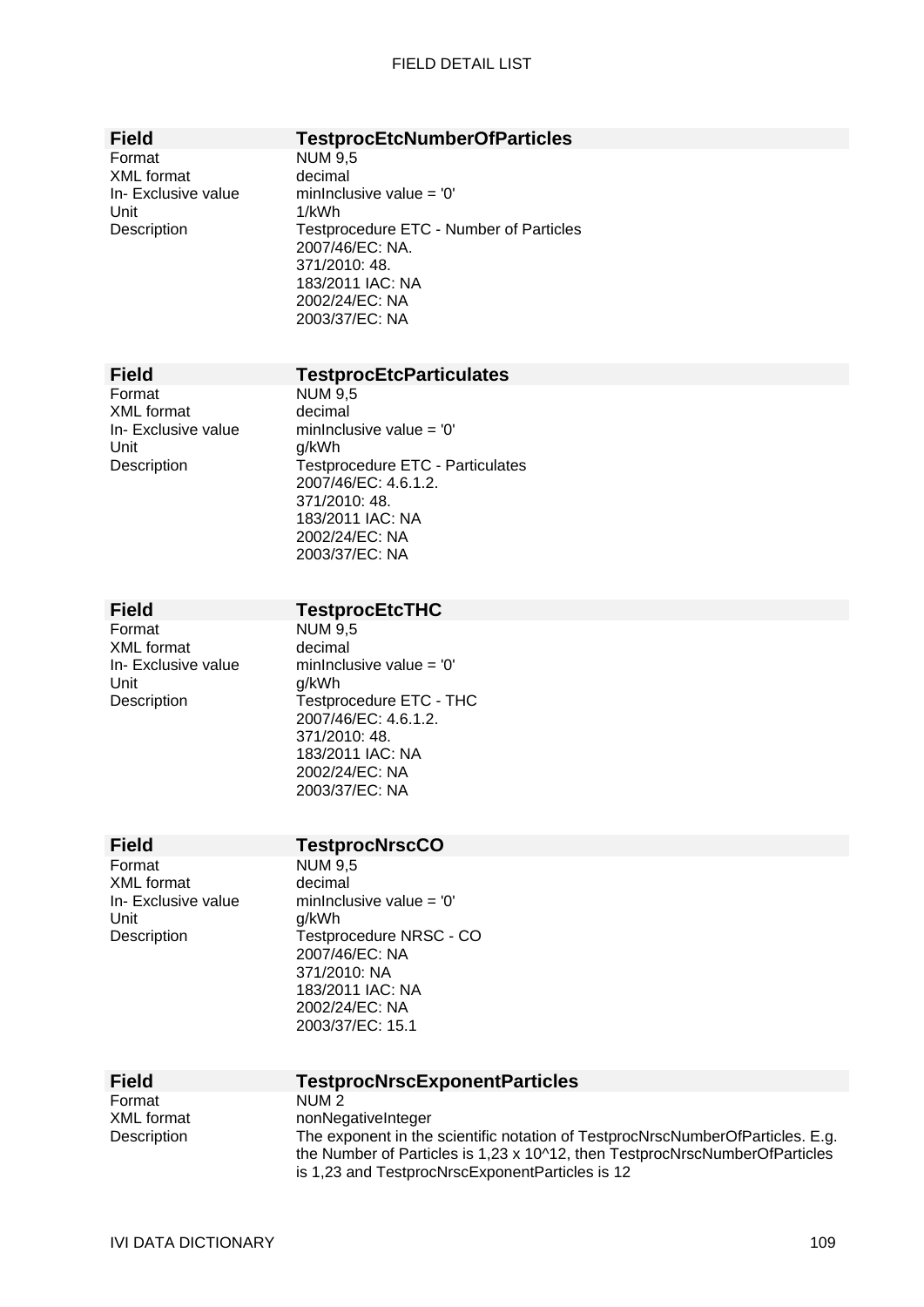# **Field TestprocNrscHC**

Format NUM 9,5 XML format decimal Unit g/kWh

In- Exclusive value minInclusive value = '0' Description Testprocedure NRSC - HC 2007/46/EC: NA 371/2010: NA 183/2011 IAC: NA 2002/24/EC: NA 2003/37/EC: 15.1

### **Field TestprocNrscNMHC\_NOx**

Format NUM 9,5 XML format decimal Unit g/kWh

In- Exclusive value minInclusive value = '0' Description Testprocedure NRSC - NMHC + NOx 2007/46/EC: NA 371/2010: NA 183/2011 IAC: NA 2002/24/EC: NA 2003/37/EC: 15.1

Format NUM 9,5 XML format decimal Unit g/kWh

## **Field TestprocNrscNOx**

In- Exclusive value minInclusive value = '0' Description **Testprocedure NRSC - NOx** 2007/46/EC: NA 371/2010: NA 183/2011 IAC: NA 2002/24/EC: NA 2003/37/EC: 15.1

Format NUM 9,5 XML format decimal Unit 1/kWh

### **Field TestprocNrscNumberOfParticles**

In- Exclusive value minInclusive value = '0' Description Testprocedure NRSC - Number of Particles 2007/46/EC: NA 371/2010: NA 183/2011 IAC: NA 2002/24/EC: NA 2003/37/EC: 15.1

# **Field TestprocNrscParticulates**<br>Format NUM 9.5

XML format Unit g/kWh

NUM 9,5<br>decimal In- Exclusive value minInclusive value = '0' Description **Testprocedure NRSC - Particulates** 2007/46/EC: NA 371/2010: NA 183/2011 IAC: NA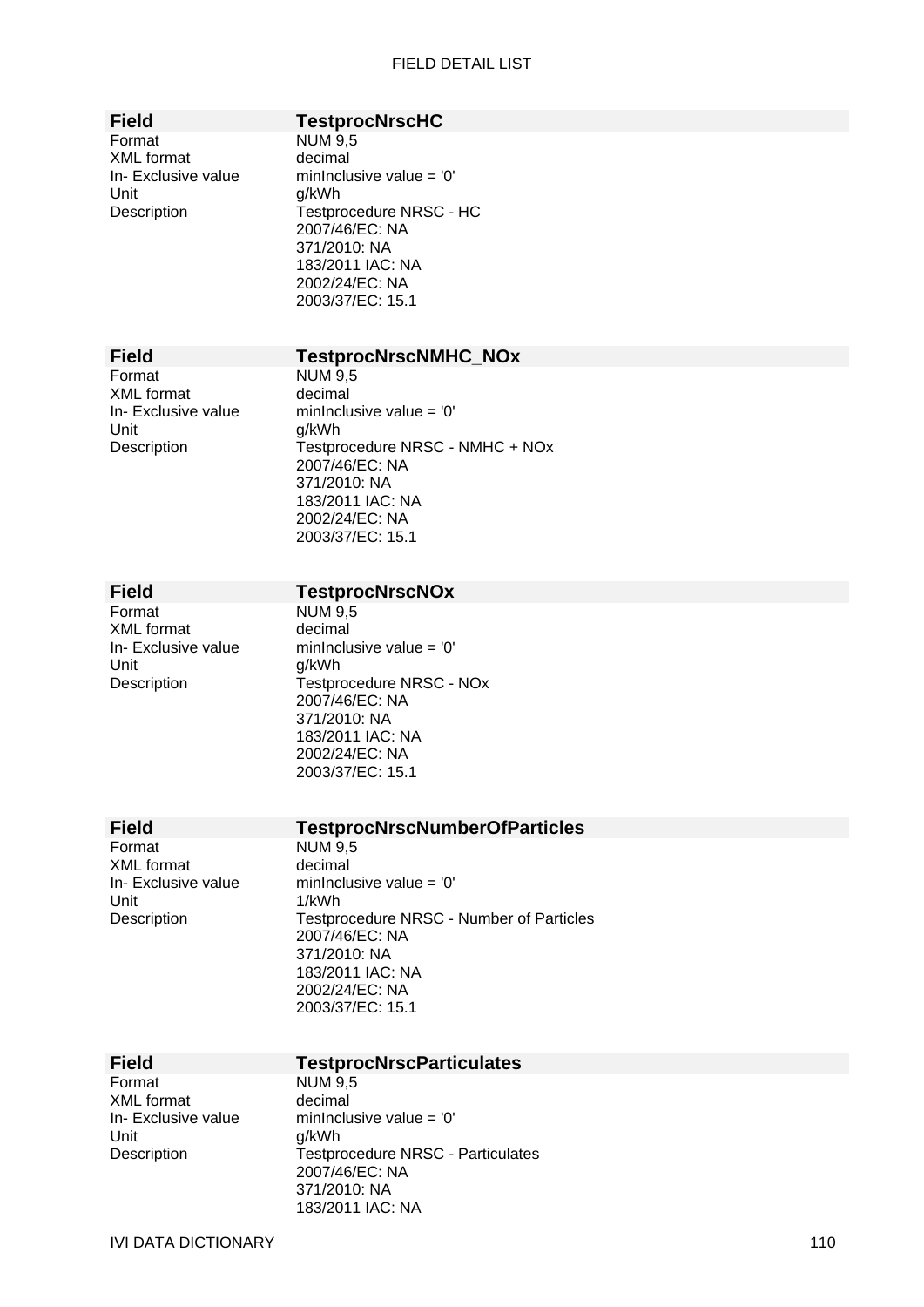2002/24/EC: NA 2003/37/EC: 15.1

## **Field TestprocNrtcCH4**

Format NUM 9,5<br>XML format decimal XML format<br>In- Exclusive value Unit g/kWh

minInclusive value =  $'0'$ Description **Testprocedure NRTC - CH4** 2007/46/EC: NA. 371/2010: NA 183/2011 IAC: NA 2002/24/EC: NA 2003/37/EC: 15.2.

| <b>Field</b>        | <b>TestprocNrtcCO</b>      |
|---------------------|----------------------------|
| Format              | <b>NUM 9,5</b>             |
| <b>XML</b> format   | decimal                    |
| In- Exclusive value | minInclusive value = $'0'$ |
| Unit                | g/kWh                      |
| Description         | Testprocedure NRTC - CO    |
|                     | 2007/46/EC: NA.            |
|                     | 371/2010: NA               |
|                     | 183/2011 IAC: NA           |
|                     | 2002/24/EC: NA             |

Format NUM 2

## **Field TestprocNrtcExponentParticles**

2003/37/EC: 15.2.

XML format nonNegativeInteger<br>Description The exponent in the The exponent in the scientific notation of TestprocNrtcNumberOfParticles. E.g. the Number of Particles is 1,23 x 10^12, then TestprocNrtcNumberOfParticles is 1,23 and TestprocNrtcExponentParticles is 12

| Field                                                              | <b>TestprocNrtcNMHC</b>                                                                                                                                                                            |  |
|--------------------------------------------------------------------|----------------------------------------------------------------------------------------------------------------------------------------------------------------------------------------------------|--|
| Format<br>XML format<br>In- Exclusive value<br>Unit<br>Description | <b>NUM 9.5</b><br>decimal<br>mininclusive value $=$ '0'<br>g/kWh<br><b>Testprocedure NRTC - NMHC</b><br>2007/46/EC: NA.<br>371/2010: NA<br>183/2011 IAC: NA<br>2002/24/EC: NA<br>2003/37/EC: 15.2. |  |
| Field                                                              | <b>TestprocNrtcNMHC_NOx</b>                                                                                                                                                                        |  |
| Format<br>XML format<br>In- Exclusive value<br>Unit<br>Description | <b>NUM 9,5</b><br>decimal<br>mininclusive value $=$ '0'<br>g/kWh<br>Testprocedure NRTC - NMHC + NOx<br>2007/46/EC: NA.                                                                             |  |

371/2010: NA 183/2011 IAC: NA 2002/24/EC: NA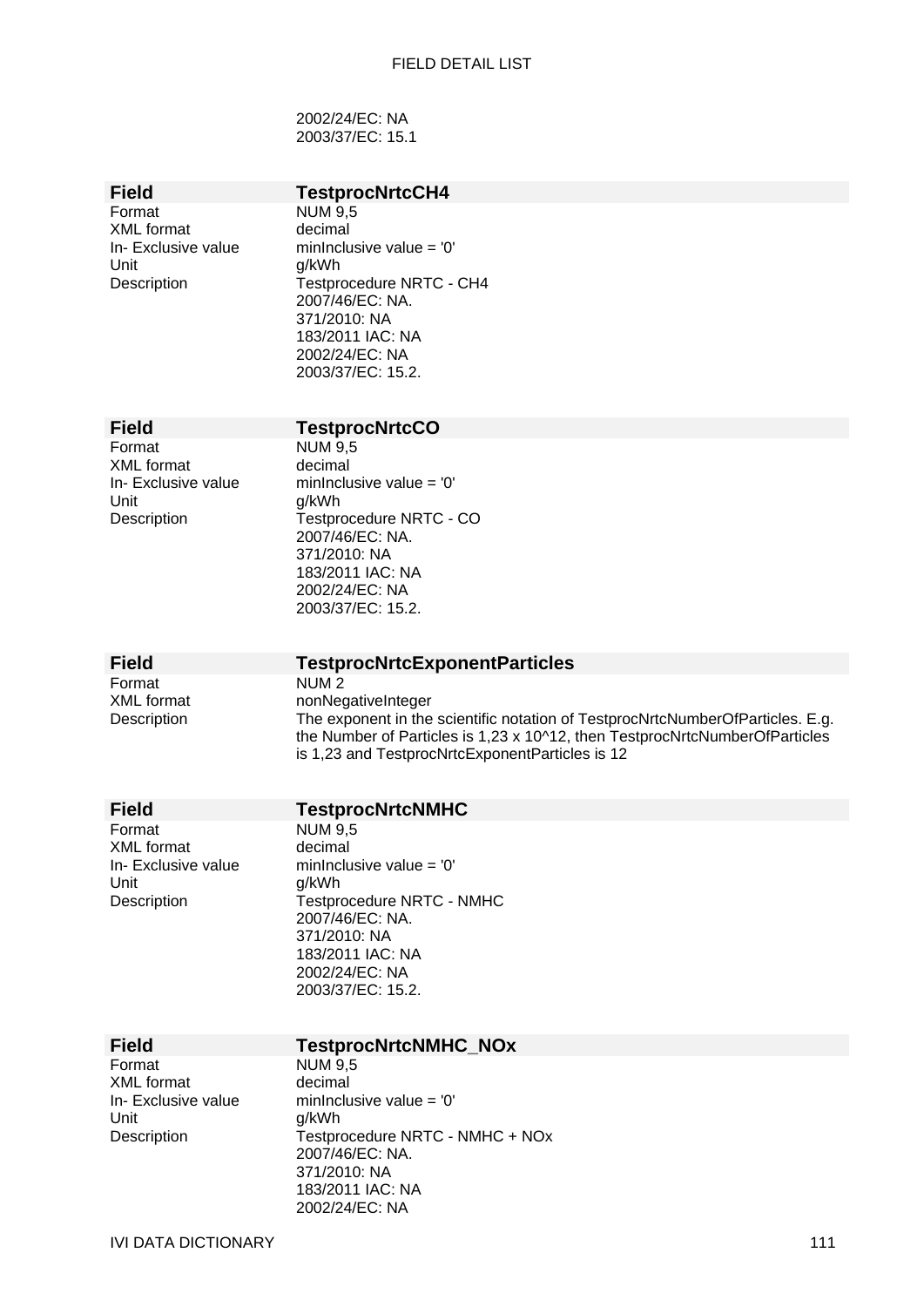### 2003/37/EC: 15.2.

| Field               |
|---------------------|
| Format              |
| <b>XML</b> format   |
| In- Exclusive value |
| Unit                |
| Description         |

### **TestprocNrtcNOx**

 $NUM$  9,5 decimal minInclusive value =  $'0'$ g/kWh Testprocedure NRTC - NO<sub>x</sub> 2007/46/EC: NA. 371/2010: NA 183/2011 IAC: NA 2002/24/EC: NA 2003/37/EC: 15.2.

### **Field TestprocNrtcNumberOfParticles**

Format NUM 9,5<br>XML format decimal XML format Unit 1/kWh

In- Exclusive value minInclusive value = '0' Description Testprocedure NRTC - Number of Particles 2007/46/EC: NA. 371/2010: NA 183/2011 IAC: NA 2002/24/EC: NA 2003/37/EC: 15.2.

# **Field TestprocNrtcParticulates**<br>Format NUM 9.5

XML format decimal Unit g/kWh

 $NUM<sub>9.5</sub>$ In- Exclusive value minInclusive value = '0' Description Testprocedure NRTC - Particulates 2007/46/EC: NA. 371/2010: NA 183/2011 IAC: NA 2002/24/EC: NA 2003/37/EC: 15.2.

### **Field TestprocNrtcTHC**

Format NUM 9,5 XML format decimal Unit g/kWh

In- Exclusive value minInclusive value =  $'0'$ Description Testprocedure NRTC - THC 2007/46/EC: NA. 371/2010: NA 183/2011 IAC: NA 2002/24/EC: NA 2003/37/EC: 15.2.

## **Field TestprocType1CO**

Format NUM 9.5 XML format decimal Unit g/km

In- Exclusive value minInclusive value = '0' Description Testprocedure Type I - CO

IVI DATA DICTIONARY 112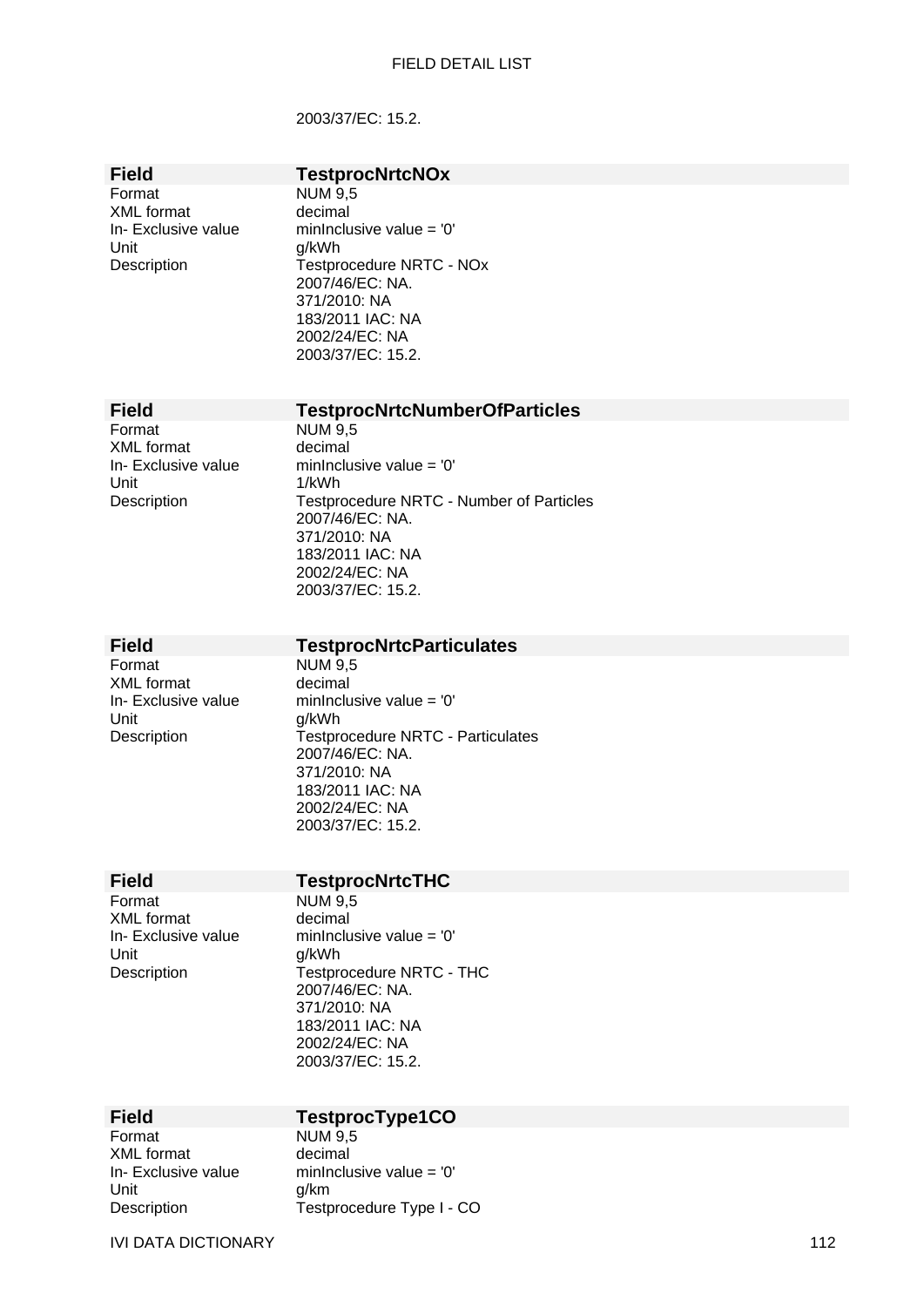2007/46/EC: 46.1.1. 371/2010: 48. 183/2011 IAC: NA 2002/24/EC: 46. 2003/37/EC: NA

Format NUM 2

# **Field TestprocType1ExponentParticles**

XML format nonNegativeInteger Description The exponent in the scientific notation of TestprocType1NrOfParticles. E.g. the Number of Particles is 1,23 x 10^12, then TestprocType1NrOfParticles is 1,23 and TestprocType1ExponentParticles is 12

# **Field TestprocType1HC**

Format NUM 9.5 XML format decimal Unit a/km

In- Exclusive value minInclusive value = '0' Description Testprocedure Type I - HC 2007/46/EC: 46.1.1. 371/2010: 48. 183/2011 IAC: NA 2002/24/EC: 46. 2003/37/EC: NA

# **Field TestprocType1HC\_NOx**<br>Format NUM 9.5

XML format decimal Unit g/km

**NUM 9.5** In- Exclusive value minInclusive value = '0' Description Testprocedure Type I - HC + NOx 2007/46/EC: 46.1.1. 371/2010: 48. 183/2011 IAC: NA 2002/24/EC: 46. 2003/37/EC: NA

# **Field TestprocType1NMHC**<br>Format NUM 9.5

XML format decimal Unit g/km

 $NUM$   $9.5$ In- Exclusive value minInclusive value = '0' Description Testprocedure Type I - NMHC 2007/46/EC: NA 371/2010: 48. 183/2011 IAC: NA 2002/24/EC: NA 2003/37/EC: NA

| Field               |
|---------------------|
| Format              |
| XML format          |
| In- Exclusive value |
| Unit                |
| Description         |
|                     |

# **Field TestprocType1NOx**

**NUM 9.5** decimal  $\epsilon$  minInclusive value = '0' g/km Testprocedure Type I - NOx 2007/46/EC: 46.1.1.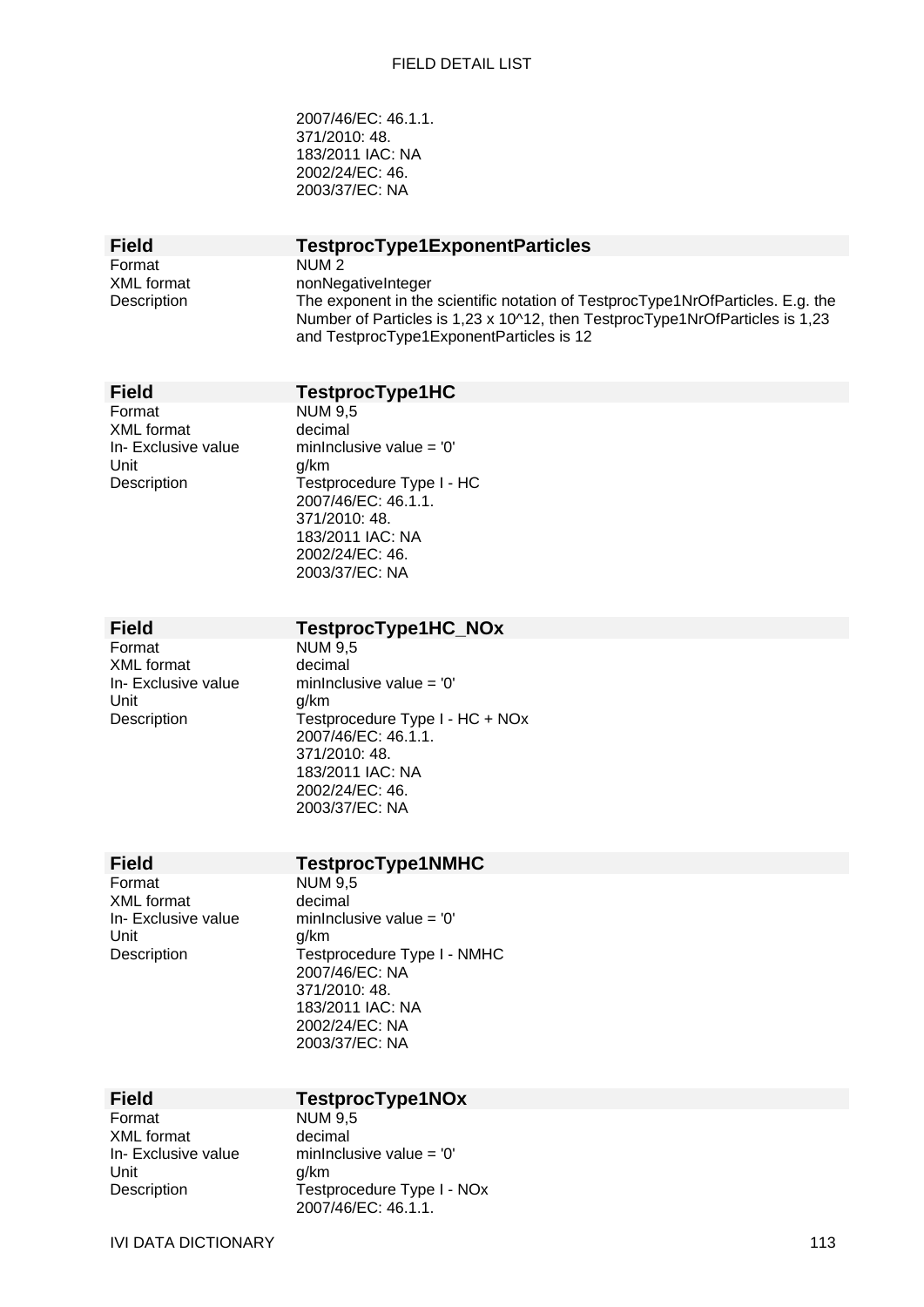371/2010: 48. 183/2011 IAC: NA 2002/24/EC: 46. 2003/37/EC: NA

# **Field TestprocType1NrOfParticles**<br>Format NUM 9.5

XML format decimal Unit 1/km

 $NUM$  9,5 In- Exclusive value minInclusive value = '0' Description Testprocedure Type I - Number of Particles 2007/46/EC: NA 371/2010: 48. 183/2011 IAC: NA 2002/24/EC: NA 2003/37/EC: NA

## **Field TestprocType1Particulates**

Format NUM 9,5 XML format decimal Unit g/km<br>Description Testp

In- Exclusive value minInclusive value = '0' Testprocedure Type I - Particulates 2007/46/EC: 46.1.1. 371/2010: 48. 183/2011 IAC: NA 2002/24/EC: NA 2003/37/EC: NA

### **Field TestprocType2CO**

Format NUM 9,5 XML format decimal<br>
In-Exclusive value minInclu

In- Exclusive value minInclusive value =  $'0'$ <br>Unit g/min Description **Testprocedure Type II - CO (g/min)** 2007/46/EC: NA 371/2010: NA 183/2011 IAC: NA 2002/24/EC: 46. 2003/37/EC: NA

Format NUM 6.4 XML format decimal Unit vol %

# **Field TestprocType2COAtHighIdleSp**

In- Exclusive value minInclusive value =  $'0'$ Description Testprocedure Type II - CO at high idle speed (vol %) 2007/46/EC: NA 371/2010: NA 183/2011 IAC: NA 2002/24/EC: 46. 2003/37/EC: NA

Format NUM 6.4 XML format decimal

# **Field TestprocType2COAtNormIdleSp**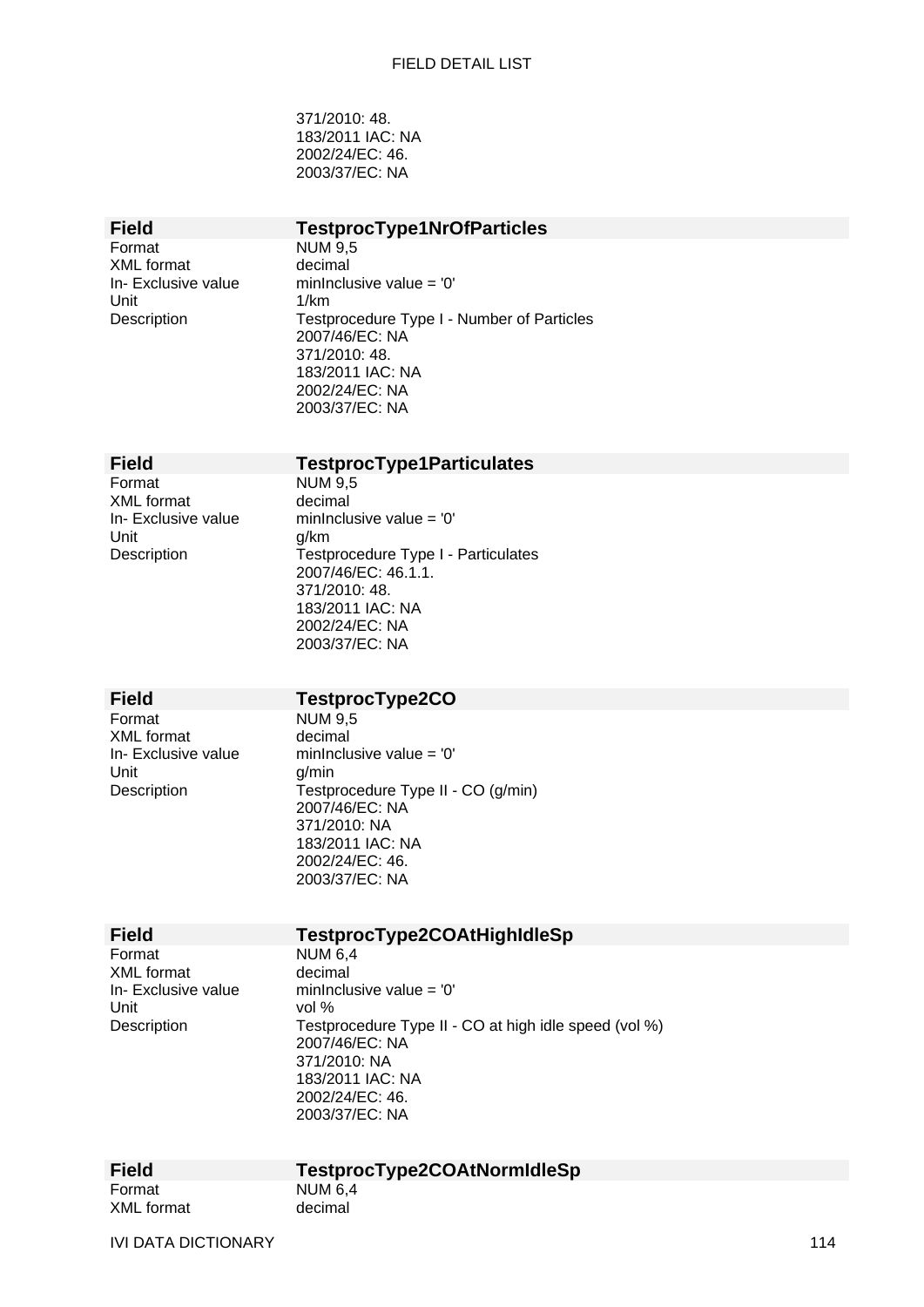In- Exclusive value minInclusive value =  $'0'$ Unit vol %

Description Testprocedure Type II - CO at normal idle speed (vol %) 2007/46/EC: NA 371/2010: NA 183/2011 IAC: NA 2002/24/EC: 46. 2003/37/EC: NA

**Field TestprocType2EngSpHighIdleMax** 

Format NUM 5<br>XMI format nonNec Unit 1/min

nonNegativeInteger Description Testprocedure Type II - engine speed high idle - maximum (1/min) 2007/46/EC: NA 371/2010: NA 183/2011 IAC: NA 2002/24/EC: 46. 2003/37/EC: NA

**Field TestprocType2EngSpHighIdleMin**  Format NUM 5<br>XML format nonNex Unit 1/min

# nonNegativeInteger Description Testprocedure Type II - engine speed high idle - minimum (1/min) 2007/46/EC: NA

371/2010: NA 183/2011 IAC: NA 2002/24/EC: 46. 2003/37/EC: NA

Format NUM 5<br>XML format nonNex Unit 1/min

# **Field TestprocType2EngSpNormalMax**

nonNegativeInteger Description Testprocedure Type II - engine speed normal - maximum (1/min) 2007/46/EC: NA 371/2010: NA 183/2011 IAC: NA 2002/24/EC: 46. 2003/37/EC: NA

Format NUM 5 Unit 1/min

# **Field TestprocType2EngSpNormalMin**

XML format nonNegativeInteger Description Testprocedure Type II - engine speed normal - minimum (1/min) 2007/46/EC: NA 371/2010: NA 183/2011 IAC: NA 2002/24/EC: 46. 2003/37/EC: NA

Format NUM 9.5 XML format decimal

# **Field TestprocType2HC**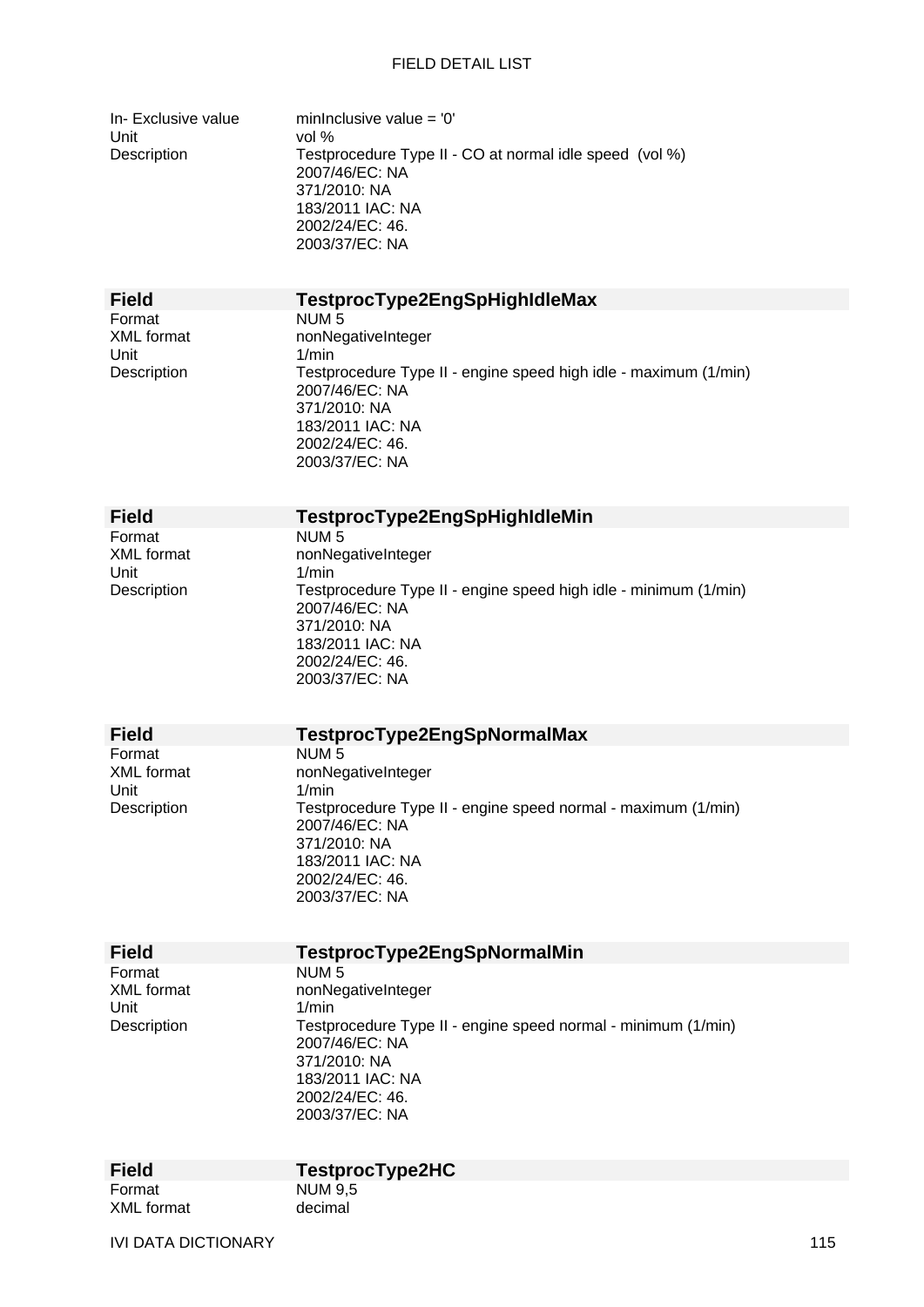In- Exclusive value minInclusive value =  $0'$ Unit g/min

Description Testprocedure Type II - HC (g/min) 2007/46/EC: NA 371/2010: NA 183/2011 IAC: NA 2002/24/EC: 46. 2003/37/EC: NA

# **Field TestprocWhscCH4**

Format NUM 9,5<br>XMI format decimal XML format<br>In- Exclusive value Unit mg/kWh<br>Description Testproc

minInclusive value =  $'0'$ Testprocedure WHSC - CH4 2007/46/EC: NA 371/2010: 48. 183/2011 IAC: NA 2002/24/EC: NA 2003/37/EC: NA

**Field TestprocWhscCO**<br>Format **NUM9.5** XML format Unit mg/kWh<br>Description Testproc

NUM 9,5<br>decimal In- Exclusive value minInclusive value =  $'0'$ <br>Unit Testprocedure WHSC - CO 2007/46/EC: NA 371/2010: 48. 183/2011 IAC: NA 2002/24/EC: NA 2003/37/EC: NA

| <b>Field</b>      | <b>TestprocWhscExponentParticles</b>                                      |
|-------------------|---------------------------------------------------------------------------|
| Format            | NUM <sub>2</sub>                                                          |
| <b>XML</b> format | nonNegativeInteger                                                        |
| Description       | The exponent in the scientific notation of TestprocWhscNumberOfParticles. |
|                   | E.g. the Number of Particles is 1,23 x 10^12, then                        |
|                   | TestprocWhscNumberOfParticles is 1,23 and TestprocWhscExponentParticles   |
|                   | is 12                                                                     |

# **Field TestprocWhscNH3**

Format NUM 9,5 XML format decimal Unit mg/kWh

In- Exclusive value minInclusive value =  $0'$ Description Testprocedure WHSC - NH3 2007/46/EC: NA 371/2010: 48. 183/2011 IAC: NA 2002/24/EC: NA

### **Field TestprocWhscNMHC**

2003/37/EC: NA

Format NUM 9.5 XML format decimal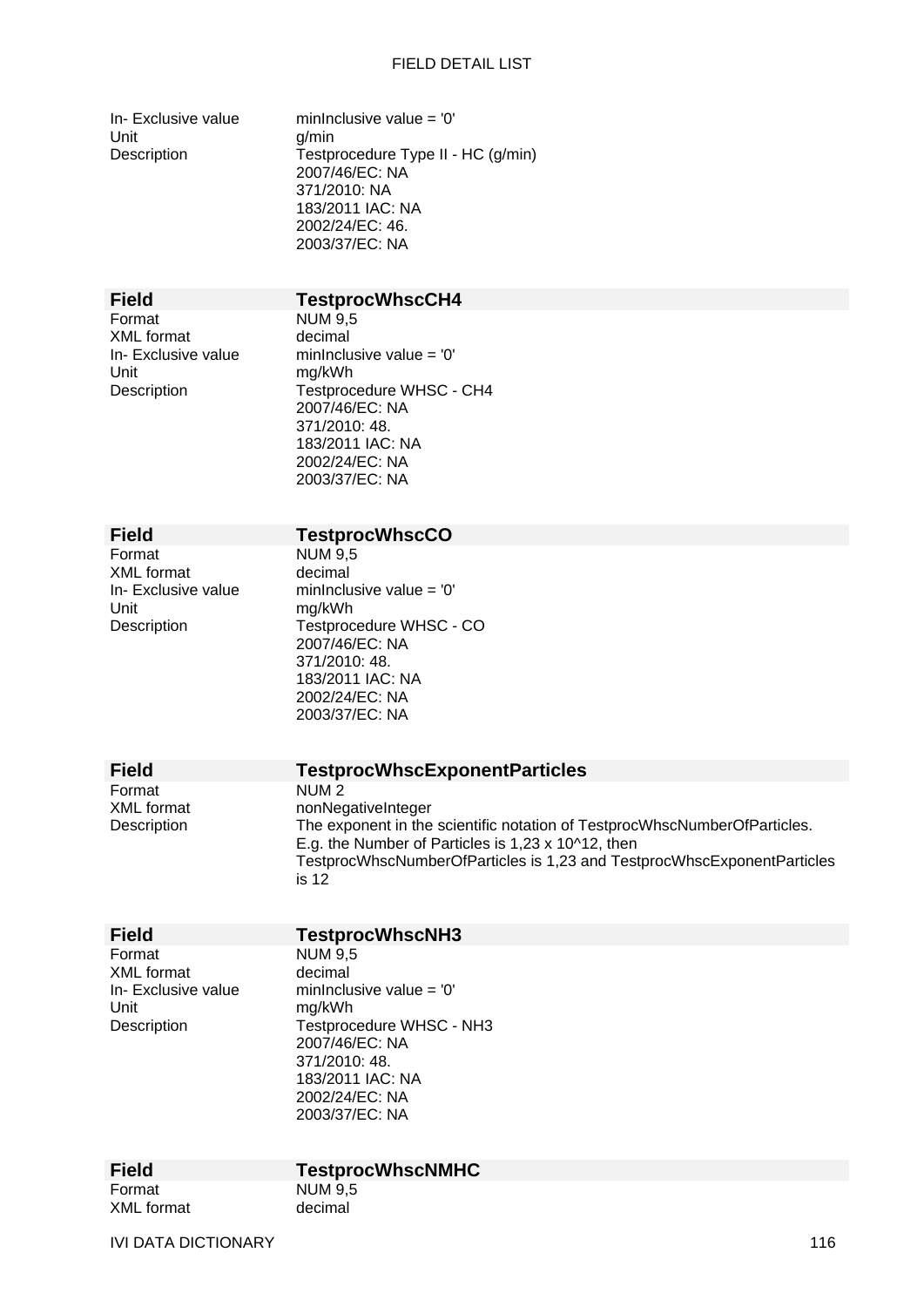In- Exclusive value minInclusive value =  $0'$ Unit mg/kWh

Description Testprocedure WHSC - NMHC 2007/46/EC: NA 371/2010: 48. 183/2011 IAC: NA 2002/24/EC: NA 2003/37/EC: NA

# **Field TestprocWhscNOx**

Format NUM 9,5<br>XMI format decimal XML format<br>In- Exclusive value Unit mg/kWh

minInclusive value =  $'0'$ Description Testprocedure WHSC - NOx 2007/46/EC: NA 371/2010: 48. 183/2011 IAC: NA 2002/24/EC: NA 2003/37/EC: NA

# **Field TestprocWhscNumberOfParticles**<br>Format NUM 9.5

XML format

NUM 9,5<br>decimal In- Exclusive value minInclusive value =  $'0'$ <br>
Unit  $1/kWh$ Description Testprocedure WHSC - Number of Particles 2007/46/EC: NA 371/2010: 48. 183/2011 IAC: NA 2002/24/EC: NA 2003/37/EC: NA

Format NUM 9,5<br>XMI format decimal XML format<br>In- Exclusive value Unit mg/kWh

### **Field TestprocWhscParticulates**

minInclusive value =  $'0'$ Description **Testprocedure WHSC - Particulates** 2007/46/EC: NA 371/2010: 48. 183/2011 IAC: NA 2002/24/EC: NA 2003/37/EC: NA

### **Field TestprocWhscTHC**

Format NUM 9,5<br>XMI format decimal XML format Unit mg/kWh

In- Exclusive value  $minInclusive value = '0'$ Description Testprocedure WHSC - THC 2007/46/EC: NA 371/2010: 48. 183/2011 IAC: NA 2002/24/EC: NA 2003/37/EC: NA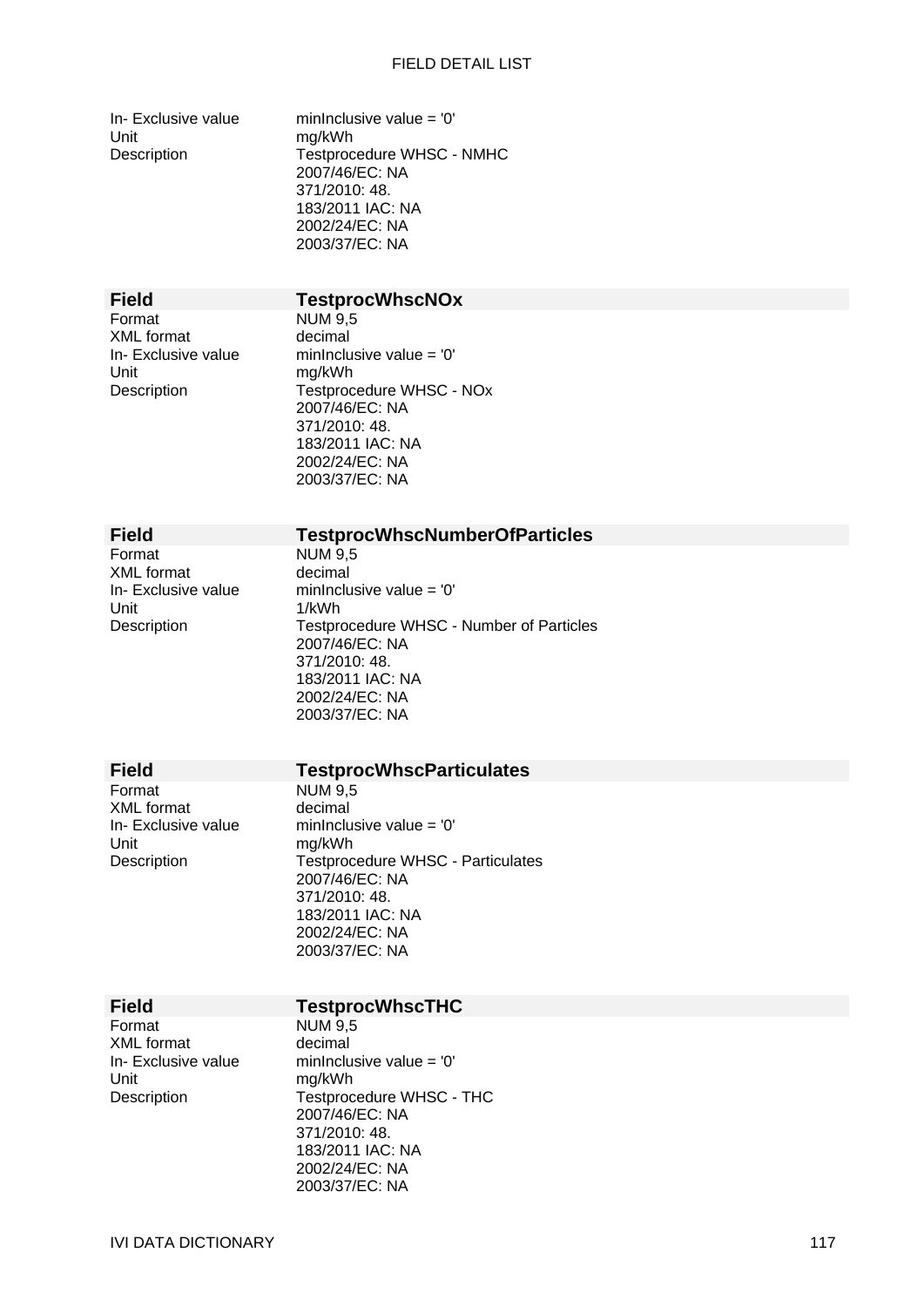| ٠<br>Teld |  |
|-----------|--|
|-----------|--|

# **TestprocWhtcCH4**

Format NUM 9,5<br>XML format decimal XML format Unit mg/kWh

In- Exclusive value minInclusive value =  $0'$ Description Testprocedure WHTC - CH4 2007/46/EC: NA 371/2010: 48. 183/2011 IAC: NA 2002/24/EC: NA 2003/37/EC: NA

XML format decimal Unit mg/kWh

# **Field TestprocWhtcCO**<br>Format NUM 9.5

 $NUM<sub>9,5</sub>$ In- Exclusive value minInclusive value = '0' Description Testprocedure WHTC - CO 2007/46/EC: NA 371/2010: 48. 183/2011 IAC: NA 2002/24/EC: NA 2003/37/EC: NA

Format NUM 2

### **Field TestprocWhtcExponentParticles**

XML format nonNegativeInteger Description The exponent in the scientific notation of TestprocWhtcNumberOfParticles. E.g. the Number of Particles is 1,23 x 10^12, then TestprocWhtcNumberOfParticles is 1,23 and TestprocWhtcExponentParticles is 12

| <b>Field</b>        | <b>TestprocWhtcNH3</b>    |  |
|---------------------|---------------------------|--|
| Format              | NUM 9,5                   |  |
| XML format          | decimal                   |  |
| In- Exclusive value | mininclusive value = $0'$ |  |
| Unit                | mg/kWh                    |  |
| Description         | Testprocedure WHTC - NH3  |  |
|                     | 2007/46/EC: NA            |  |
|                     | 371/2010: 48.             |  |
|                     | 183/2011 IAC: NA          |  |
|                     | 2002/24/EC: NA            |  |
|                     | 2003/37/EC: NA            |  |

| гтею                |
|---------------------|
| Format              |
| <b>XML</b> format   |
| In- Exclusive value |
| Unit                |
| Description         |

# **Field TestprocWhtcNMHC**

 $NUM$  9.5 decimal  $\epsilon$  minInclusive value = '0' mg/kWh Testprocedure WHTC - NMHC 2007/46/EC: NA 371/2010: 48. 183/2011 IAC: NA 2002/24/EC: NA 2003/37/EC: NA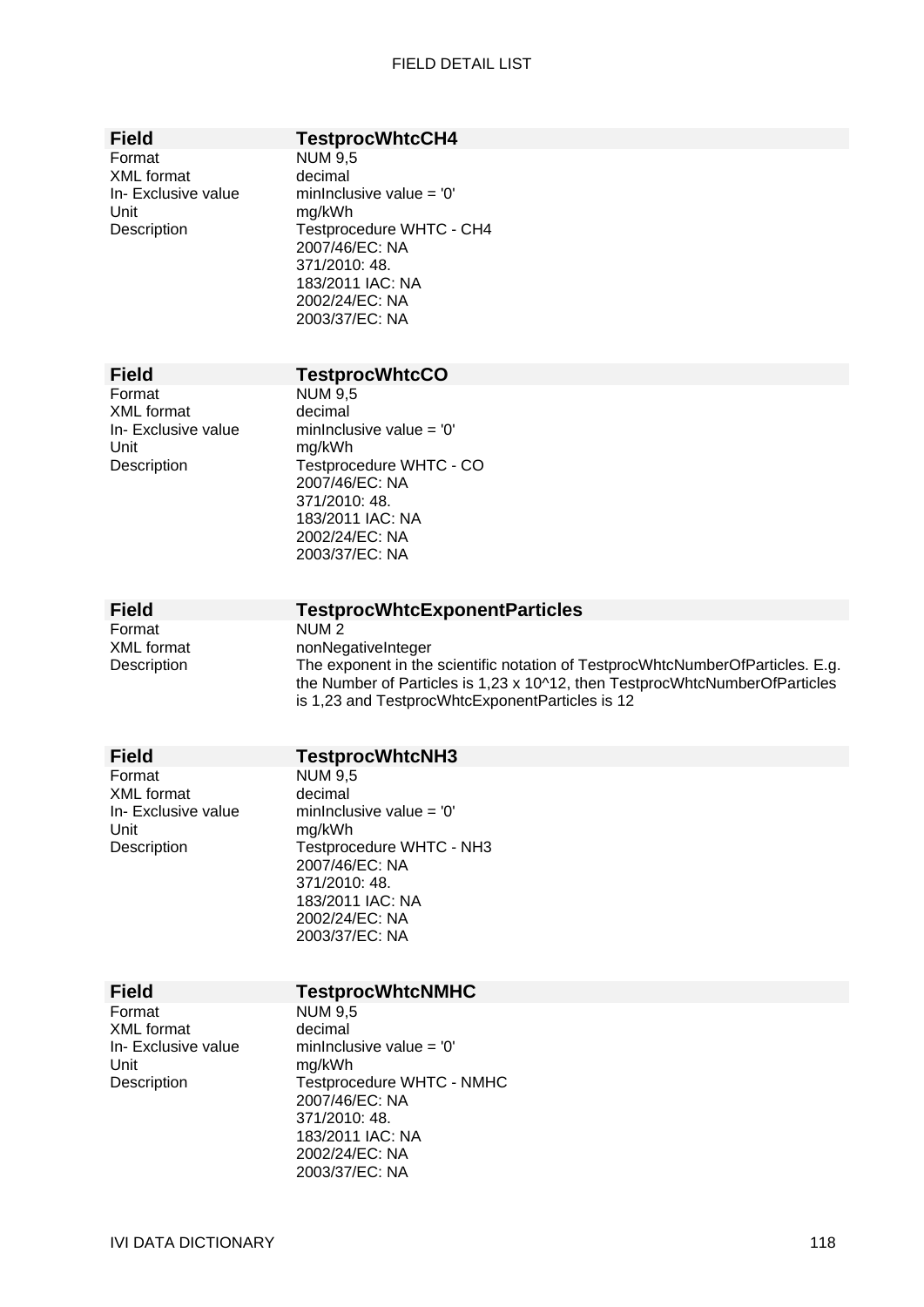# **Field TestprocWhtcNOx**

Format NUM 9,5 XML format decimal Unit mg/kWh

In- Exclusive value minInclusive value =  $0'$ Description Testprocedure WHTC - NOx 2007/46/EC: NA 371/2010: 48. 183/2011 IAC: NA 2002/24/EC: NA 2003/37/EC: NA

## **Field TestprocWhtcNumberOfParticles**

Format NUM 9,5<br>XML format decimal XML format Unit 1/kWh

In- Exclusive value minInclusive value = '0' Description Testprocedure WHTC - Number of Particles 2007/46/EC: NA 371/2010: 48. 183/2011 IAC: NA 2002/24/EC: NA 2003/37/EC: NA

# **Field TestprocWhtcParticulates**<br>Format NUM 9.5

XML format decimal Unit mg/kWh

**NUM 9.5** In- Exclusive value minInclusive value = '0' Description Testprocedure WHTC - Particulates 2007/46/EC: NA 371/2010: 48. 183/2011 IAC: NA 2002/24/EC: NA 2003/37/EC: NA

Format NUM 9,5<br>XML format decimal XML format<br>In- Exclusive value Unit mg/kWh

## **Field TestprocWhtcTHC**

371/2010: NA

minInclusive value =  $'0'$ Description Testprocedure WHTC - THC 2007/46/EC: NA 371/2010: 48. 183/2011 IAC: NA 2002/24/EC: NA 2003/37/EC: NA

| <b>Field</b>       | TotalCO2EmisSavingDueEcoInnov                         |
|--------------------|-------------------------------------------------------|
| Format             | <b>NUM 5,2</b>                                        |
| XML format         | decimal                                               |
| In-Exclusive value | mininclusive value = $0'$                             |
| Unit               | a/km                                                  |
| Description        | Total CO2 emissions saving due the eco-innovation(s). |
|                    | 2007/46/EC: NA                                        |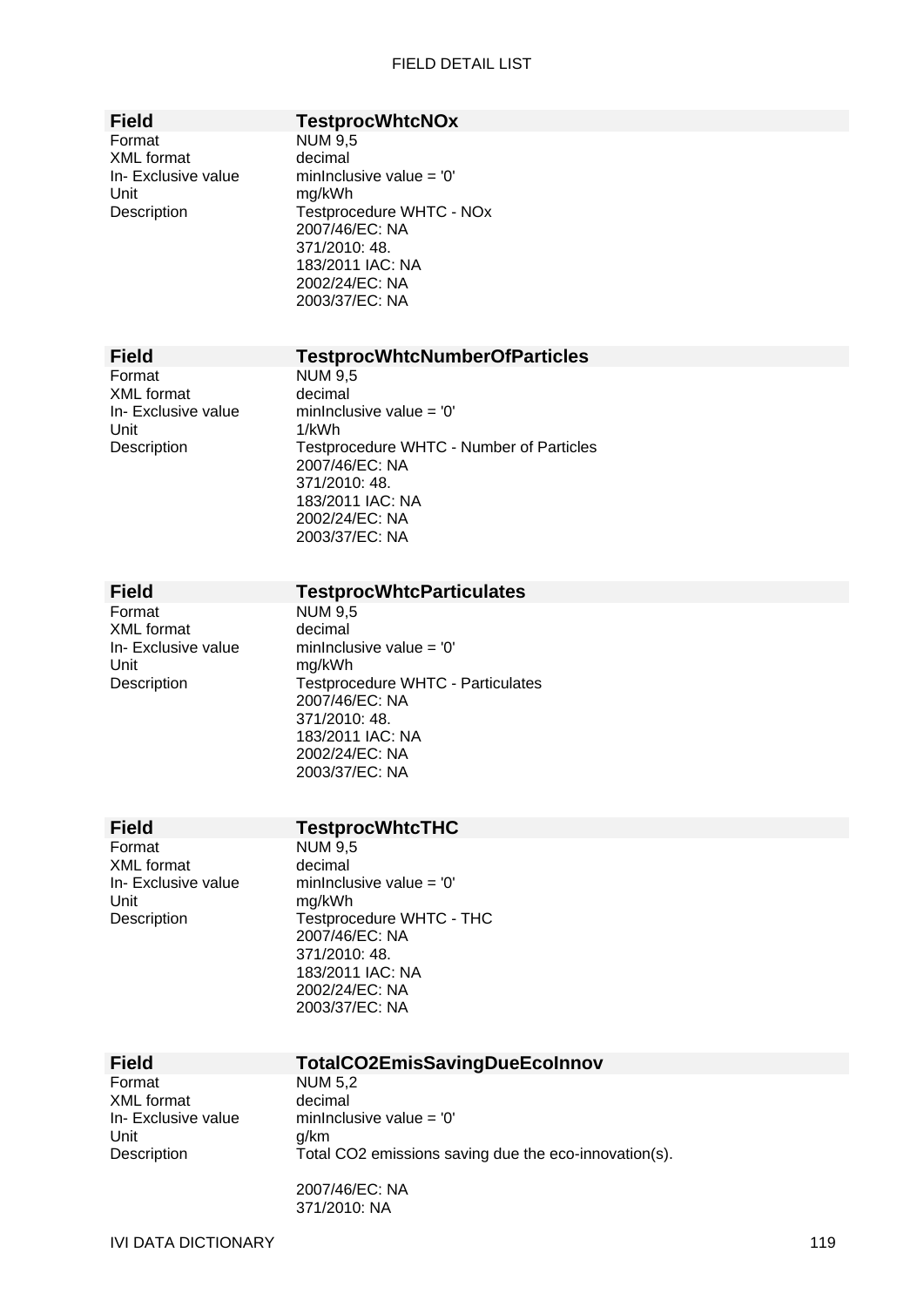195/2013: 49. 3 183/2011 IAC: NA 2002/24/EC: NA 2003/37/EC: NA

# **Field TrackOfAllOtherAxles**<br>Format NUM 4

Format NUM 4<br>XML format nonNec Unit mm<br>Description Trac

nonNegativeInteger Track of all other axles 2007/46/EC: NA 371/2010: 30.2 183/2011 IAC: NA 2002/24/EC: NA 2003/37/EC: NA

### **Field TrackOfEachSteeredAxle**

Format NUM 4 Unit mm<br>Description Trac

XML format nonNegativeInteger Track of each steered axle 2007/46/EC: NA 371/2010: 30.1. 183/2011 IAC: NA 2002/24/EC: NA 2003/37/EC: NA

| <b>Field</b>                                                   | <b>TrailerBrakeConnectionsCode</b>                                                                                                                                                                                                                                                                                                                                        |
|----------------------------------------------------------------|---------------------------------------------------------------------------------------------------------------------------------------------------------------------------------------------------------------------------------------------------------------------------------------------------------------------------------------------------------------------------|
| Format<br><b>XML</b> format<br>Value collection<br>Description | $A-N3$<br>string<br>1LD, 2LD, CPE, ELC, HYD, MEC, PNE<br>Trailer brake connections CODE<br>2007/46/EC: NA.<br>371/2010: 36.<br>183/2011 IAC: NA<br>2002/24/EC: NA<br>2003/37/EC: NA<br>Values:<br>1LD - Single line air<br>2LD - Two line air<br>CPE - Combination pneumatic/electric<br>ELC - Electric<br>HYD - Hydraulic<br>MEC - Mechnanical<br><b>PNE - Pneumaric</b> |
| <b>Field</b>                                                   | <b>TrailerBrakeGroup</b>                                                                                                                                                                                                                                                                                                                                                  |
| Description                                                    | A group contains attributes that describe a single object.                                                                                                                                                                                                                                                                                                                |
| <b>Field</b>                                                   | <b>TrailerBrakeTable</b>                                                                                                                                                                                                                                                                                                                                                  |
| Description                                                    | A table contains one or more occurrences of a group of attributes.                                                                                                                                                                                                                                                                                                        |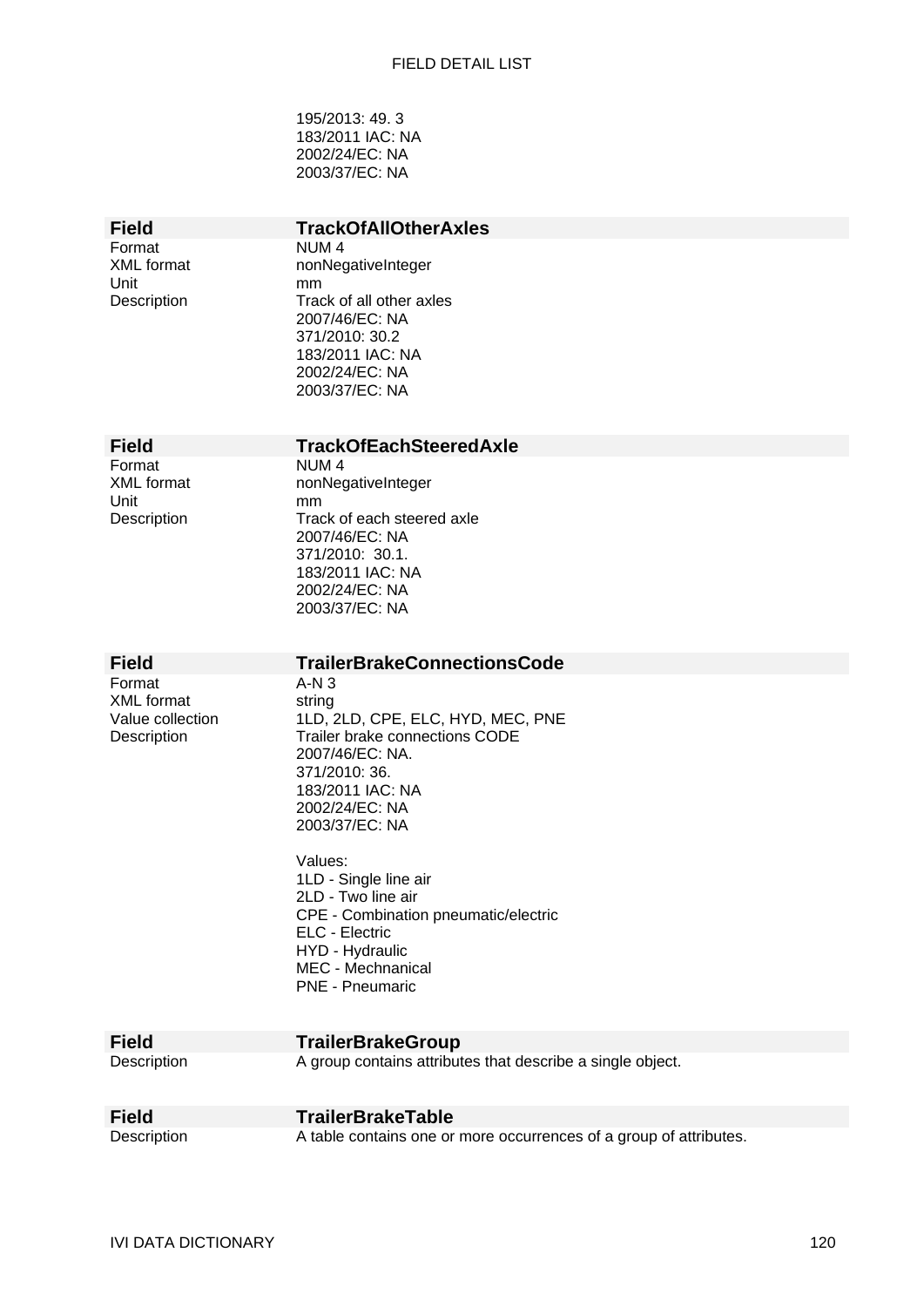| <b>Field</b>                                                   | <b>TwinWheelsAxleInd</b>                                                                                                                                        |
|----------------------------------------------------------------|-----------------------------------------------------------------------------------------------------------------------------------------------------------------|
| Format<br><b>XML</b> format<br>Value collection<br>Description | $A-N1$<br>string<br>Y, N<br>Twin wheel indicator<br>2007/46/EC: NA<br>371/2010: 1.1.<br>183/2011 IAC: 1.1.<br>2002/24/EC: NA<br>2003/37/EC: NA                  |
| <b>Field</b>                                                   | <b>Type</b>                                                                                                                                                     |
| Format<br><b>XML</b> format<br>Description                     | A-N 50<br>string<br><b>Type</b><br>2007/46/EC: 0.2.<br>371/2010: 0.2.<br>183/2011 IAC: 0.2.<br>2002/24/EC: 0.2.<br>2003/37/EC: 0.2.                             |
| <b>Field</b>                                                   | <b>TypeApprovalDateOfIssue</b>                                                                                                                                  |
| Format<br><b>XML</b> format<br>Description                     | <b>DAT</b><br>date<br>Type approval date of issue<br>2007/46/EC: NN<br>371/2010: NN<br>183/2011 IAC: NA<br>2002/24/EC: NN<br>2003/37/EC: NN<br>Format: CCYYMMDD |
| <b>Field</b>                                                   | <b>TypeApprovalNumber</b>                                                                                                                                       |
| Format<br><b>XML</b> format<br>Description                     | A-N 35<br>string<br>Type approval number<br>2007/46/EC: NN<br>371/2010: NN<br>183/2011 IAC: NA                                                                  |

2002/24/EC: NN 2003/37/EC: NN

Format A-N 3<br>XML format string XML format<br>Value collection

# **Field TypeApprovalTypeCode**<br>Format A-N 3

Value collection NAT, NKS, KS, EC, IND<br>Description type approval type type approval type National (NAT), National Smal Series (NKS), European Smal Series (KS), European (EC) 2007/46/EC: no number 371/2010: no number 183/2011 IAC: not available 2002/24/EC: not available 2003/37/EC: not available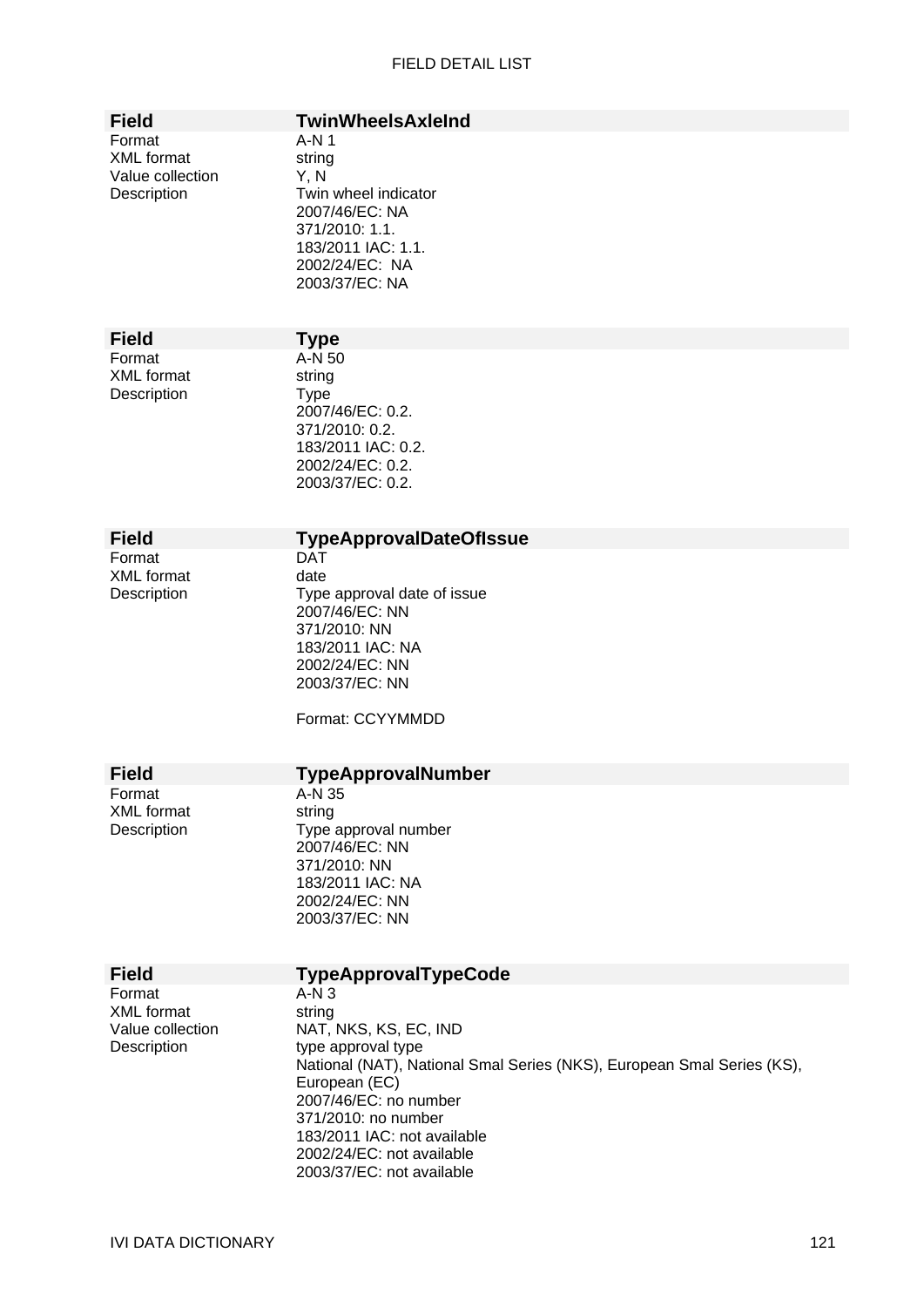| <b>Field</b>                                                   | <b>TypeApprTranspDangerGoodsClass</b>                                                                                                                                                                                                                                                                                                                                                                                                                                                                                                                                                                                                                                                                                                                                                                                                                                                                                                                                                                                                                                                                                                                                                                                                                                    |
|----------------------------------------------------------------|--------------------------------------------------------------------------------------------------------------------------------------------------------------------------------------------------------------------------------------------------------------------------------------------------------------------------------------------------------------------------------------------------------------------------------------------------------------------------------------------------------------------------------------------------------------------------------------------------------------------------------------------------------------------------------------------------------------------------------------------------------------------------------------------------------------------------------------------------------------------------------------------------------------------------------------------------------------------------------------------------------------------------------------------------------------------------------------------------------------------------------------------------------------------------------------------------------------------------------------------------------------------------|
| Format<br><b>XML</b> format<br>Description                     | A-N 30<br>string<br>Type-approved according to the design requirements for transporting<br>dangerous goods class(es)<br>2007/46/EC: 48.1<br>371/2010: 50.<br>183/2011 IAC: NA<br>2002/24/EC: NA<br>2003/37/EC: NA<br>Values:<br>EX/II<br>for vehicles intended for the carriage of explosives as type II transport<br>units;<br>EX/III<br>for vehicles intended for the carriage of explosives as type III transport<br>units;<br>FL<br>for vehicles intended for the carriage of liquids with a flashpoint of not<br>more than 61 °C or flammable gases, in tank-containers of more than 3 000<br>litres capacity, fixed tanks or demountable tanks and for battery vehicles of<br>more than 1 000 litres capacity intended for the carriage of flammable gases;<br>OX<br>for vehicles intended for the carriage of substances of class 5.1,<br>marginal 2501, item 1(a), in tank-containers of more than 3 000 litres capacity,<br>fixed tanks or demountable tanks;<br>AT<br>for vehicles, other than those of types FL or OX, intended for the<br>carriage of dangerous goods in tank-containers of more than 3 000 litres<br>capacity, fixed tanks or demountable tanks and for battery vehicles of more<br>than 1 000 litres capacity other than those of type FL. |
|                                                                |                                                                                                                                                                                                                                                                                                                                                                                                                                                                                                                                                                                                                                                                                                                                                                                                                                                                                                                                                                                                                                                                                                                                                                                                                                                                          |
| <b>Field</b><br>Description                                    | <b>TypeApprTranspDangerGoodsGroup</b><br>A group contains attributes that describe a single object.                                                                                                                                                                                                                                                                                                                                                                                                                                                                                                                                                                                                                                                                                                                                                                                                                                                                                                                                                                                                                                                                                                                                                                      |
| <b>Field</b>                                                   | <b>TypeApprTranspDangerGoodsInd</b>                                                                                                                                                                                                                                                                                                                                                                                                                                                                                                                                                                                                                                                                                                                                                                                                                                                                                                                                                                                                                                                                                                                                                                                                                                      |
| Format<br><b>XML</b> format<br>Value collection<br>Description | A-N 1<br>string<br>Y, N<br>Type-approved according to the design requirements for transporting<br>dangerous goods indicator<br>2007/46/EC: 48.1<br>371/2010: 50.<br>183/2011 IAC: NA<br>2002/24/EC: NA<br>2003/37/EC: NA                                                                                                                                                                                                                                                                                                                                                                                                                                                                                                                                                                                                                                                                                                                                                                                                                                                                                                                                                                                                                                                 |
| <b>Field</b>                                                   | <b>TypeApprTranspDangerGoodsTable</b>                                                                                                                                                                                                                                                                                                                                                                                                                                                                                                                                                                                                                                                                                                                                                                                                                                                                                                                                                                                                                                                                                                                                                                                                                                    |
| Description                                                    | A table contains one or more occurrences of a group of attributes.                                                                                                                                                                                                                                                                                                                                                                                                                                                                                                                                                                                                                                                                                                                                                                                                                                                                                                                                                                                                                                                                                                                                                                                                       |
| <b>Field</b>                                                   | <b>TypeOfCouplingDeviceFitted</b>                                                                                                                                                                                                                                                                                                                                                                                                                                                                                                                                                                                                                                                                                                                                                                                                                                                                                                                                                                                                                                                                                                                                                                                                                                        |
| Format<br><b>XML</b> format<br>Description                     | A-N 80<br>string<br>Types or classes of coupling devices which can be fitted<br>mechnical coupling type (s)<br>2007/46/EC: 43.3.<br>371/2010: 45<br>183/2011 IAC: NA<br>2002/24/EC: NA<br>2003/37/EC: NA                                                                                                                                                                                                                                                                                                                                                                                                                                                                                                                                                                                                                                                                                                                                                                                                                                                                                                                                                                                                                                                                 |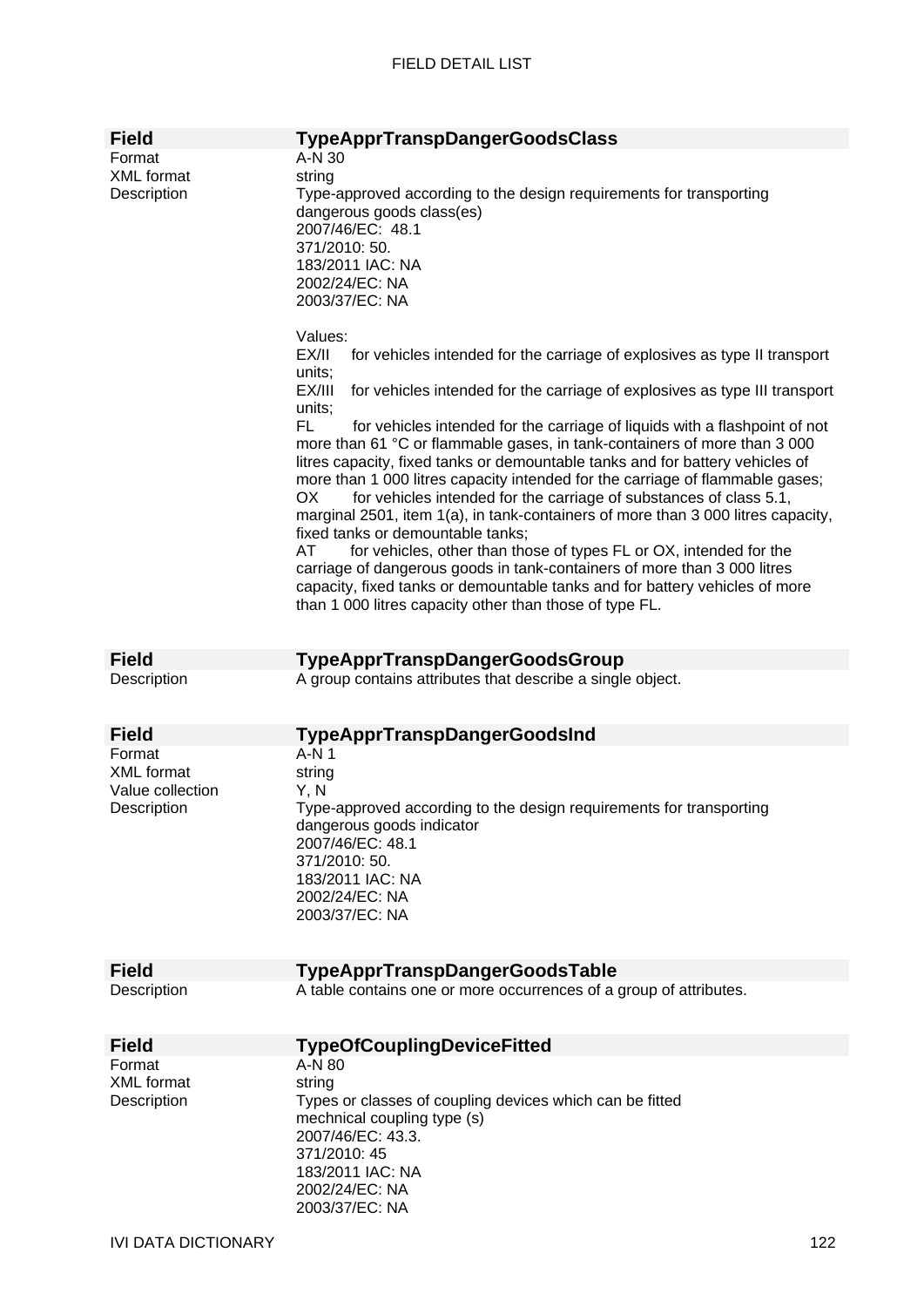| <b>Field</b><br>Format<br><b>XML</b> format<br>Value collection<br>Description | <b>TypeOfRollOverHoopCode</b><br>$A-N2$<br>string<br>FD, FX<br>type of Roll-over hoop<br>2007/46/EC: NA<br>371/2010: NA<br>183/2011 IAC: NA<br>2002/24/EC: NA<br>2003/37/EC: 10.1.3.<br>Values:<br>$FD = Fold Down$<br>$FX = Fixed$                                                                                                                                          |
|--------------------------------------------------------------------------------|------------------------------------------------------------------------------------------------------------------------------------------------------------------------------------------------------------------------------------------------------------------------------------------------------------------------------------------------------------------------------|
| <b>Field</b>                                                                   | <b>TypeOfTyre</b>                                                                                                                                                                                                                                                                                                                                                            |
| Format<br><b>XML</b> format<br>Value collection<br>Description                 | A-N 7<br>string<br>MS, MSE, MSS, S, AL, AS, RF, XL<br>Type of tyre.<br>2007/46/EC: 32.<br>371/2010: 35.<br>183/2011 IAC: 35.<br>2002/24/EC: 32.<br>2003/37/EC: 2.2.3.1<br>Values:<br>$MS = M&S$ tyre<br>$MSE = M&S$ tyre with spikes<br>$MSS = M&S$ tyre studded<br>$S =$ Studded tyre<br>$AL = Airless tyre$<br>$AS = All$ Season<br>$RF = Reinforced$<br>$XL = Extra load$ |
| <b>Field</b>                                                                   | <b>TyreAxleGroup</b>                                                                                                                                                                                                                                                                                                                                                         |
| Description                                                                    | A group contains attributes that describe a single object.                                                                                                                                                                                                                                                                                                                   |
| <b>Field</b>                                                                   | <b>TyreAxleTable</b>                                                                                                                                                                                                                                                                                                                                                         |
| Description                                                                    | A table contains one or more occurrences of a group of attributes.                                                                                                                                                                                                                                                                                                           |
| <b>Field</b>                                                                   | <b>TyreGroup</b>                                                                                                                                                                                                                                                                                                                                                             |
| Description                                                                    | A group contains attributes that describe a single object.                                                                                                                                                                                                                                                                                                                   |
| <b>Field</b>                                                                   | <b>TyrePressureMonitoringSystInd</b>                                                                                                                                                                                                                                                                                                                                         |
| Format<br><b>XML</b> format<br>Value collection<br>Description                 | $A-N1$<br>string<br>Y, N<br><b>Tyre Pressure Monitoring System</b>                                                                                                                                                                                                                                                                                                           |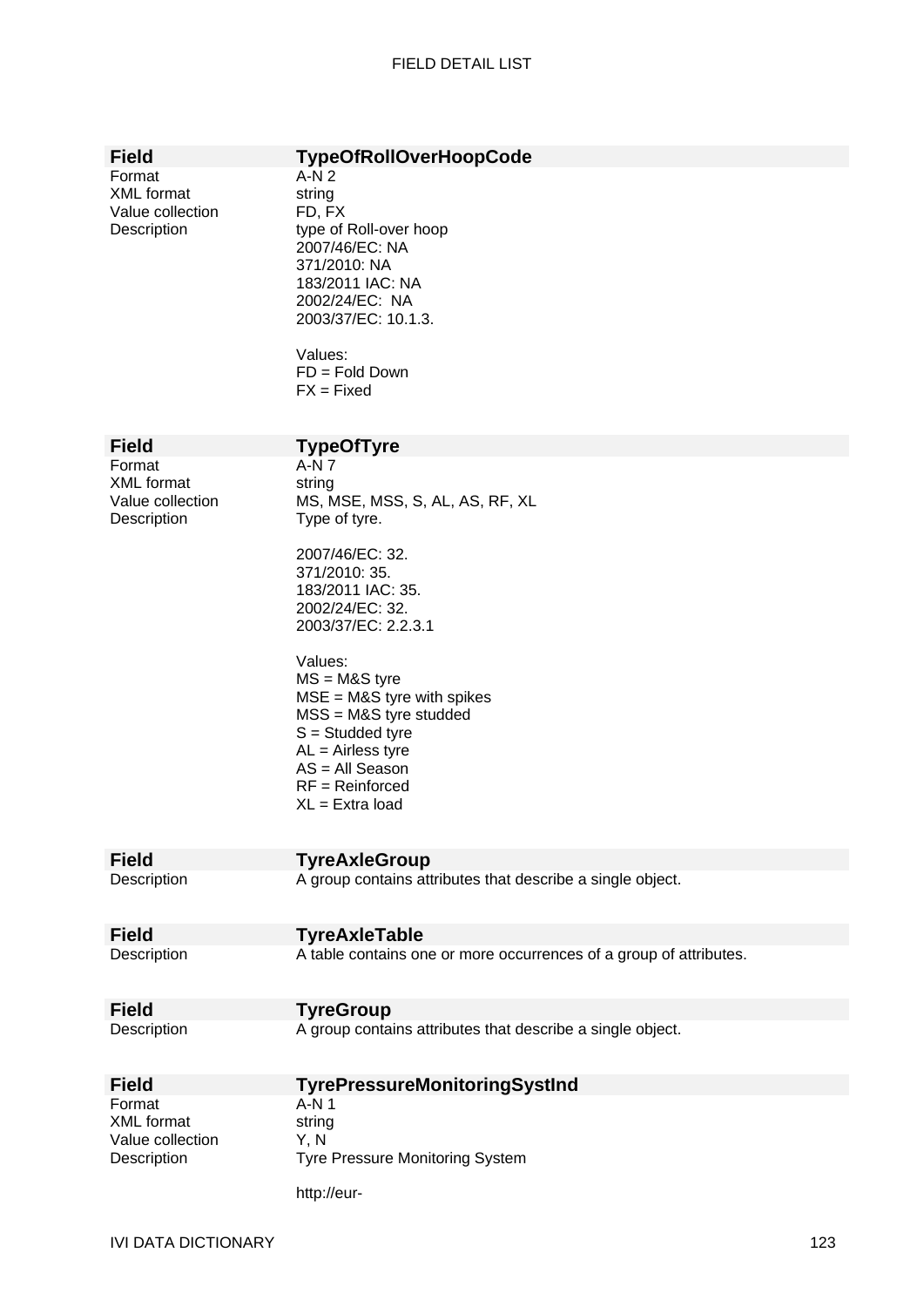lex.europa.eu/LexUriServ/LexUriServ.do?uri=CONSLEG:2009R0661:20110501 :en:PDF

Requested for by Belgium for registration and technical inspection: checking for the presence of compulsory safety systems

| <b>Field</b>                | <b>TyreSize</b>                                                                                 |
|-----------------------------|-------------------------------------------------------------------------------------------------|
| Format                      | A-N 20                                                                                          |
| <b>XML</b> format           | string                                                                                          |
| Description                 | Tyre size                                                                                       |
|                             | 2007/46/EC: 32.<br>371/2010: 35.<br>183/2011 IAC: 35.<br>2002/24/EC: 32.<br>2003/37/EC: 2.2.3.1 |
| <b>Field</b>                |                                                                                                 |
| Format                      | <b>TyreSpecification</b><br>A-N 100                                                             |
| <b>XML</b> format           | string                                                                                          |
| Description                 | Description of the tyre                                                                         |
|                             |                                                                                                 |
|                             |                                                                                                 |
| <b>Field</b><br>Description | <b>TyreTable</b><br>A table contains one or more occurrences of a group of attributes.          |
|                             |                                                                                                 |
|                             |                                                                                                 |
| <b>Field</b>                | <b>UnladenMassOfTheVehicle</b>                                                                  |
| Format                      | NUM <sub>6</sub>                                                                                |
| <b>XML</b> format           | nonNegativeInteger                                                                              |
| Unit<br>Description         | kg<br>Unladen Mass of the vehicle                                                               |
|                             | 2007/46/EC: NA                                                                                  |
|                             | 371/2010: NA                                                                                    |
|                             | 183/2011 IAC: NA                                                                                |
|                             | 2002/24/EC: 12.2.                                                                               |
|                             | 2003/37/EC: NA                                                                                  |
|                             |                                                                                                 |
| <b>Field</b>                | <b>UnladenMassVehRunningOrderMax</b>                                                            |
| Format                      | NUM <sub>6</sub>                                                                                |
| XML format                  | nonNegativeInteger                                                                              |
| Unit<br>Description         | kg<br>Unladen Mass of the vehicle in running order maximum                                      |
|                             | 2007/46/EC: NA                                                                                  |
|                             | 371/2010: NA                                                                                    |
|                             | 183/2011 IAC: NA                                                                                |
|                             | 2002/24/EC: NA                                                                                  |
|                             | 2003/37/EC:2.1.1.:                                                                              |
|                             |                                                                                                 |
| <b>Field</b>                | <b>UnladenMassVehRunningOrderMin</b>                                                            |
| Format                      | NUM <sub>6</sub>                                                                                |
| <b>XML</b> format           | nonNegativeInteger                                                                              |
| Unit<br>Description         | kg<br>Unladen Mass of the vehicle in running order minimum                                      |
|                             | 2007/46/EC: NA                                                                                  |
|                             | 371/2010: NA                                                                                    |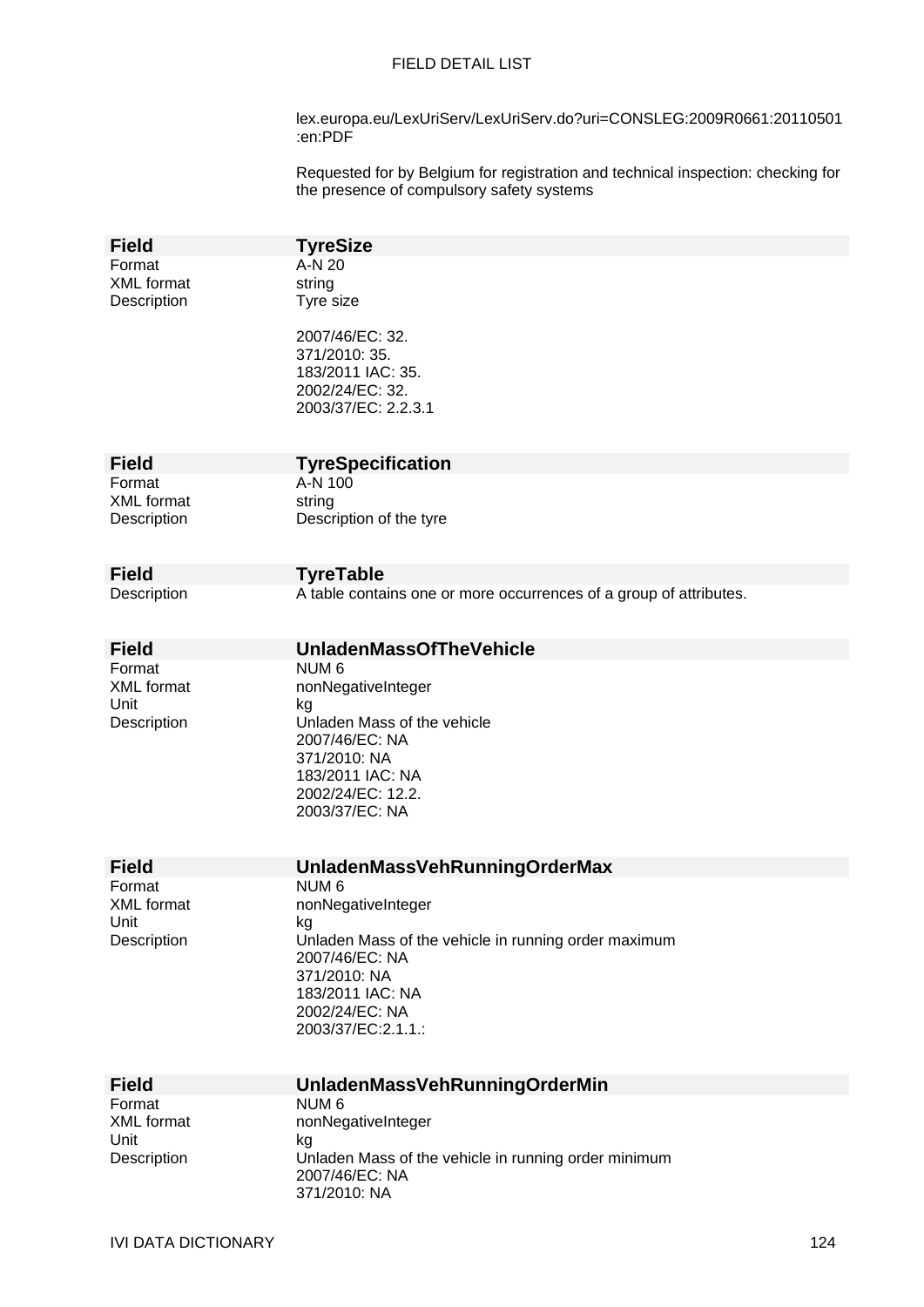183/2011 IAC: NA 2002/24/EC: NA 2003/37/EC:2.1.1.

| <b>Field</b><br>Format<br>XML format<br>Unit<br>Description | UrbanConditionsCO2<br>NUM <sub>3</sub><br>nonNegativeInteger<br>g/km<br>Urban conditions CO2<br>2007/46/EC: 46.2.<br>371/2010: 49.<br>183/2011 IAC: NA<br>2002/24/EC: NA<br>2003/37/EC: NA |
|-------------------------------------------------------------|--------------------------------------------------------------------------------------------------------------------------------------------------------------------------------------------|
| <b>Field</b>                                                | <b>UrbanConditionsFuelConsumption</b>                                                                                                                                                      |
| Format<br><b>XML</b> format                                 | <b>NUM 4,2</b><br>decimal                                                                                                                                                                  |
| In-Exclusive value<br>Description                           | minInclusive value = $'0'$<br>Urban conditions Fuel Consumption                                                                                                                            |
|                                                             | Depending on the fuel type a different Unit is applicable:                                                                                                                                 |
|                                                             | Fuelcode<br>Unit<br>10 Petrol<br>I/100 km                                                                                                                                                  |
|                                                             | 11 Petrol E5<br>I/100 km                                                                                                                                                                   |
|                                                             | 12 Petrol E10<br>I/100 km<br>13 Petrol E15<br>I/100 km                                                                                                                                     |
|                                                             | 15 Ethanol (unspecified)<br>I/100 km                                                                                                                                                       |
|                                                             | 16 Ethanol E85<br>I/100 km<br>19 Mixture<br>I/100 km                                                                                                                                       |
|                                                             | 20 Diesel<br>I/100 km<br>21 Biodiesel<br>I/100 km                                                                                                                                          |
|                                                             | 22 ED95<br>I/100 km                                                                                                                                                                        |
|                                                             | 30 LPG<br>I/100 km<br>40 NG<br>I/100 km                                                                                                                                                    |
|                                                             | 41 NG-L<br>m^3/100 km                                                                                                                                                                      |
|                                                             | 42 NG-H<br>m^3/100 km<br>43 NG-HL<br>m^3/100 km                                                                                                                                            |
|                                                             | kg/100 km<br>50 Hydrogen<br>90 Other                                                                                                                                                       |
|                                                             | 2007/46/EC: 46.2.                                                                                                                                                                          |
|                                                             | 371/2010: 49.<br>183/2011 IAC: NA                                                                                                                                                          |
|                                                             | 2002/24/EC: NA                                                                                                                                                                             |
|                                                             | 2003/37/EC: NA                                                                                                                                                                             |
| <b>Field</b>                                                | <b>Variant</b>                                                                                                                                                                             |
| Format<br><b>XML</b> format                                 | A-N 25<br>string                                                                                                                                                                           |
| Description                                                 | Variant                                                                                                                                                                                    |
|                                                             | 2007/46/EC: 0.2.<br>371/2010: 0.2.                                                                                                                                                         |
|                                                             | 183/2011 IAC: 0.2.<br>2002/24/EC: 0.2.                                                                                                                                                     |
|                                                             | 2003/37/EC: 0.2.                                                                                                                                                                           |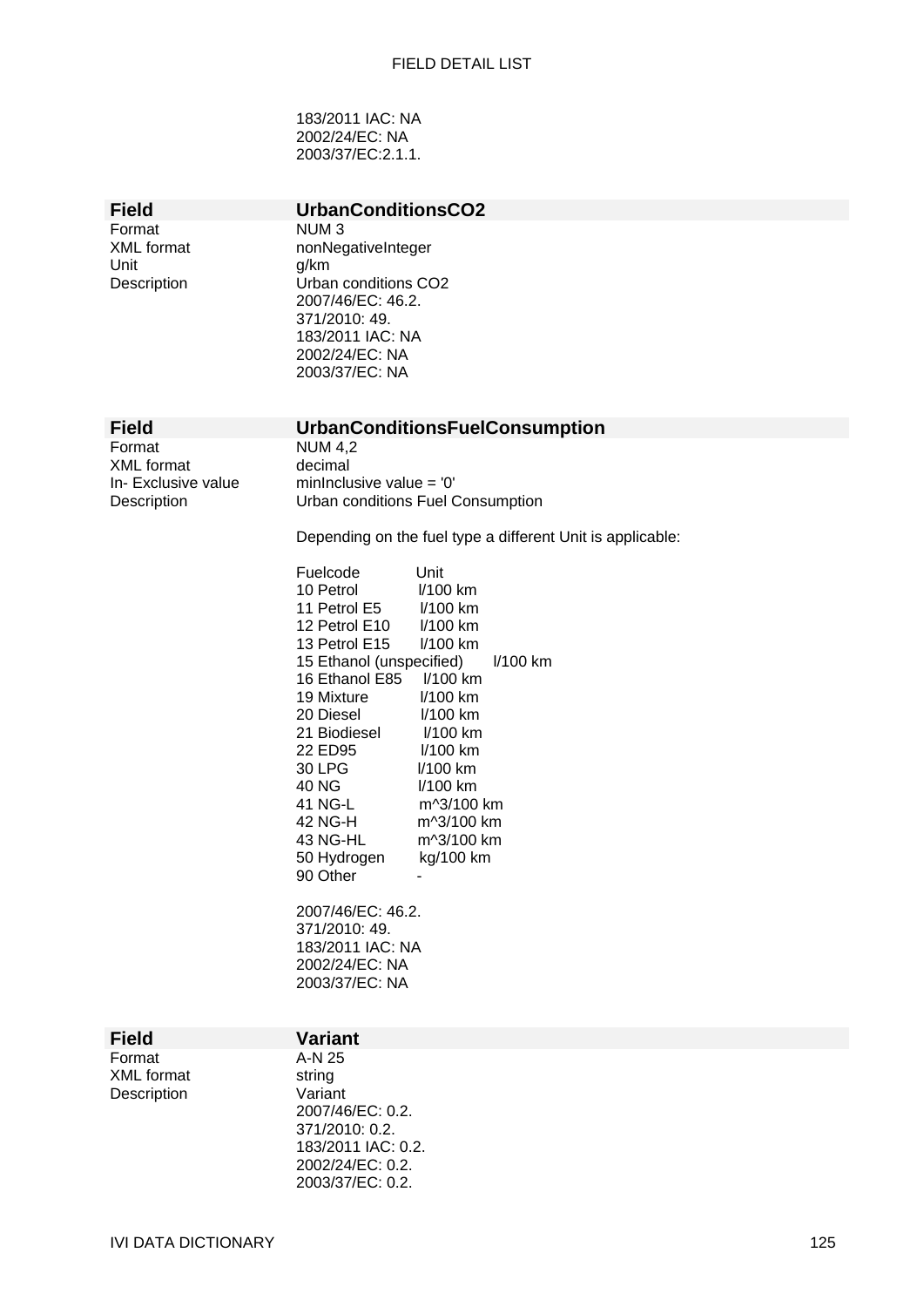| <b>Field</b><br>Format<br>XML format<br>Description            | VehicleCategoryCode<br>A-N 10<br>string<br>Vehicle category<br>2007/46/EC: 0.4.<br>371/2010: 0.4.<br>183/2011 IAC: 0.4.<br>2002/24/EC: 0.4.<br>2003/37/EC: 0.4.                          |
|----------------------------------------------------------------|------------------------------------------------------------------------------------------------------------------------------------------------------------------------------------------|
| <b>Field</b>                                                   | <b>VehicleClassGroup</b>                                                                                                                                                                 |
| Description                                                    | A group contains attributes that describe a single object.                                                                                                                               |
| <b>Field</b>                                                   | <b>VehicleClassTable</b>                                                                                                                                                                 |
| Description                                                    | A table contains one or more occurrences of a group of attributes.                                                                                                                       |
| <b>Field</b>                                                   | <b>VehicleFittedWithEcoInnovInd</b>                                                                                                                                                      |
| Format<br><b>XML</b> format<br>Value collection<br>Description | $A-N1$<br>string<br>Y, N<br>Vehicle fitted with eco-innovation(s) indicator.<br>2007/46/EC: NA<br>371/2010: NA<br>195/2013: 49.3<br>183/2011 IAC: NA<br>2002/24/EC: NA<br>2003/37/EC: NA |
| <b>Field</b>                                                   | <b>VehicleIdentificationNumber</b>                                                                                                                                                       |
| Format<br>XML format<br>Description                            | A-N 17<br>string<br>Vehicle Identification Number (Mandatory).                                                                                                                           |
|                                                                | 2007/46/EC: 0.6.<br>371/2010: 0.10.<br>183/2011 IAC: 0.10.<br>2002/24/EC: 0.6.<br>2003/37/EC: no number                                                                                  |
| <b>Field</b>                                                   | <b>Version</b>                                                                                                                                                                           |
| Format<br><b>XML</b> format<br>Description                     | A-N 35<br>string<br>Version<br>2007/46/EC: 0.2.<br>371/2010: 0.2.<br>183/2011 IAC: 0.2.<br>2002/24/EC: 0.2.<br>2003/37/EC: 0.2.                                                          |
|                                                                |                                                                                                                                                                                          |
| <b>Field</b><br>Format                                         | <b>VersionCoc</b><br>NUM <sub>2</sub>                                                                                                                                                    |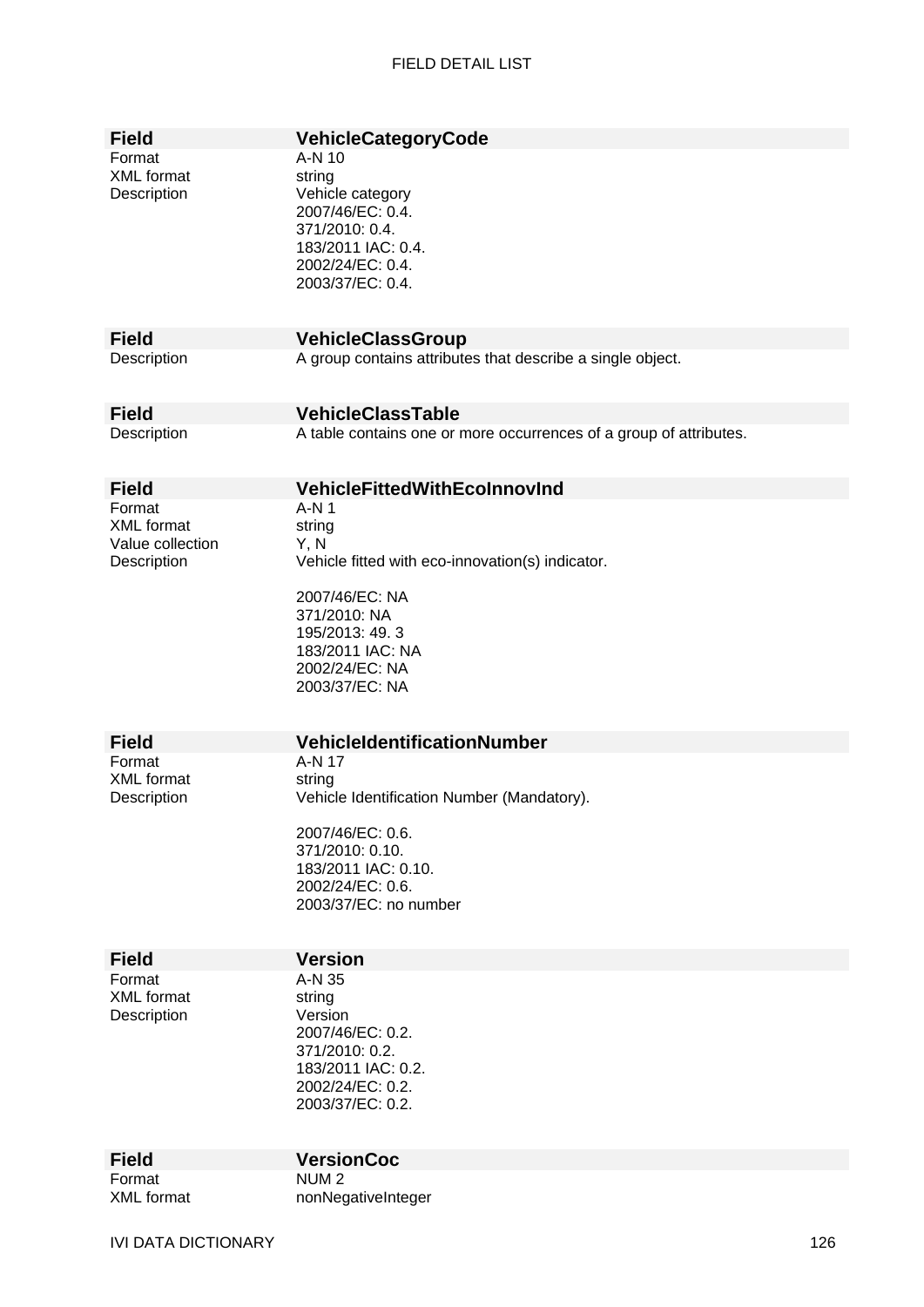| Description |  |
|-------------|--|
|             |  |

version COC, if there is a revision of the COC a number must be added. The first COC this entry is empty or 00. The next COC is 01 etc. 2007/46/EC: NA 371/2010: NA 183/2011 IAC: NA 2002/24/EC: NA 2003/37/EC: NA

| <b>Field</b>                                                       | <b>VersionDateIVI</b>                                                                                                                                                                                                                                                                                                                                                                                                                                                                                                                                          |  |  |
|--------------------------------------------------------------------|----------------------------------------------------------------------------------------------------------------------------------------------------------------------------------------------------------------------------------------------------------------------------------------------------------------------------------------------------------------------------------------------------------------------------------------------------------------------------------------------------------------------------------------------------------------|--|--|
| Format<br><b>XML</b> format<br>Description                         | <b>DAT</b><br>dateTime<br>Version date IVI, this is the sending date of the digital information for COC or<br>IAC, if there is a revision the date must be updated.<br>2007/46/EC: NA<br>371/2010: NA<br>183/2011 IAC: NA<br>2002/24/EC: NA<br>2003/37/EC: NA<br>Format: Can be given in UTC format (Co-ordinated Universal Time).<br>as 'CCYY-MM-DDThh:mm:ssZ' or 'CCYY-MM-DDThh:mm:ss±00.00',<br>or can be given in local time with the offset to UTC as 'CCYY-MM-<br>DDThh:mm:ssZ±nn.nn'.<br>For more information see http://en.wikipedia.org/wiki/ISO_8601 |  |  |
|                                                                    |                                                                                                                                                                                                                                                                                                                                                                                                                                                                                                                                                                |  |  |
| <b>Field</b><br>Format<br><b>XML</b> format<br>Unit<br>Description | <b>WeightedCombinedCO2</b><br>NUM <sub>3</sub><br>nonNegativeInteger<br>g/km<br>Weighted, combined CO2<br>2007/46/EC: NA<br>371/2010: 49.<br>183/2011 IAC: 49.<br>2002/24/EC: NA<br>2003/37/EC: NA<br>This field is defined in the RDW database as EM-CO2-COMB-TG and the size<br>is 9.5. At the request of Germany (November 2012), this value is supplied as<br>NUM-3 in the XML-message.                                                                                                                                                                    |  |  |
| <b>Field</b>                                                       | WeightedCombinedFuelCons                                                                                                                                                                                                                                                                                                                                                                                                                                                                                                                                       |  |  |
| Format<br><b>XML</b> format<br>In- Exclusive value<br>Description  | <b>NUM 5,3</b><br>decimal<br>mininclusive value = $'0'$<br>Weighted, combined fuel consumption                                                                                                                                                                                                                                                                                                                                                                                                                                                                 |  |  |
|                                                                    | Depending on the fuel type a different Unit is applicable:                                                                                                                                                                                                                                                                                                                                                                                                                                                                                                     |  |  |
|                                                                    | Fuelcode<br>Unit<br>10 Petrol<br>I/100 km<br>11 Petrol E5<br>$1/100$ km<br>12 Petrol E10<br>l/100 km<br>13 Petrol E15<br>I/100 km<br>15 Ethanol (unspecified)<br>I/100 km<br>16 Ethanol E85<br>I/100 km<br>19 Mixture<br>I/100 km<br>20 Diesel<br>I/100 km                                                                                                                                                                                                                                                                                                     |  |  |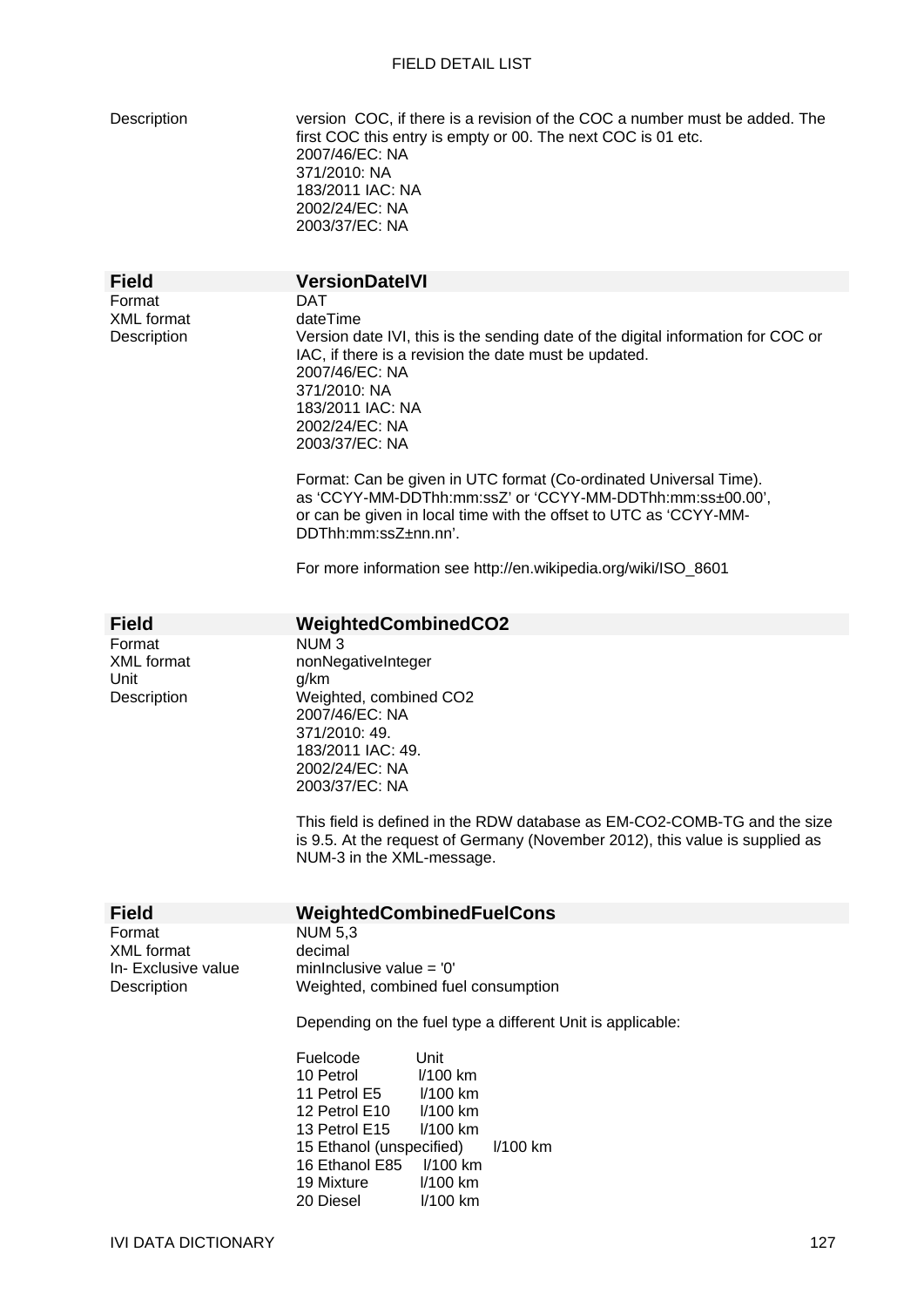| 21 Biodiesel<br>22 ED95<br>30 LPG<br>40 NG<br>41 NG-L<br>42 NG-H<br>43 NG-HL<br>50 Hydrogen<br>90 Other<br>2007/46/EC: NA<br>371/2010: 49.<br>183/2011 IAC: 49.<br>2002/24/EC: NA<br>2003/37/EC: NA | I/100 km<br>I/100 km<br>$1/100$ km<br>$1/100$ km<br>m^3/100 km<br>m^3/100 km<br>m^3/100 km<br>kg/100 km                                |
|-----------------------------------------------------------------------------------------------------------------------------------------------------------------------------------------------------|----------------------------------------------------------------------------------------------------------------------------------------|
| Wheelbase                                                                                                                                                                                           |                                                                                                                                        |
| NUM <sub>5</sub><br>nonNegativeInteger<br>mm<br>Wheelbase<br>2007/46/EC: 3.<br>371/2010: 4.<br>183/2011 IAC: 4.<br>2002/24/EC: 3.<br>2003/37/EC: 2.5.                                               | In case of a mid-axle trailer or semi trailer use the entry<br>DistanceCouplPointFirstAxle and in case of more axles also AxleSpacing. |
|                                                                                                                                                                                                     |                                                                                                                                        |
| WheelbaseMaximum                                                                                                                                                                                    |                                                                                                                                        |

**Field** Format NUM 5 Unit mm<br>Description Mhe

**Field** Format XML format

Unit Description

XML format nonNegativeInteger Wheelbase maximum 2007/46/EC: 3. 371/2010: 4. 183/2011 IAC: 4. 2002/24/EC: 3. 2003/37/EC: 2.5.

### **Field WheelbaseMinimum**

Format NUM 5<br>XML format nonNec Unit mm

nonNegativeInteger Description Wheelbase minimum 2007/46/EC: 3. 371/2010: 4. 183/2011 IAC: 4. 2002/24/EC: 3. 2003/37/EC: 2.5.

| <b>Field</b> | <b>Width</b>       |
|--------------|--------------------|
| Format       | NUM 4              |
| XML format   | nonNegativeInteger |
| Unit         | mm                 |

mm

IVI DATA DICTIONARY 128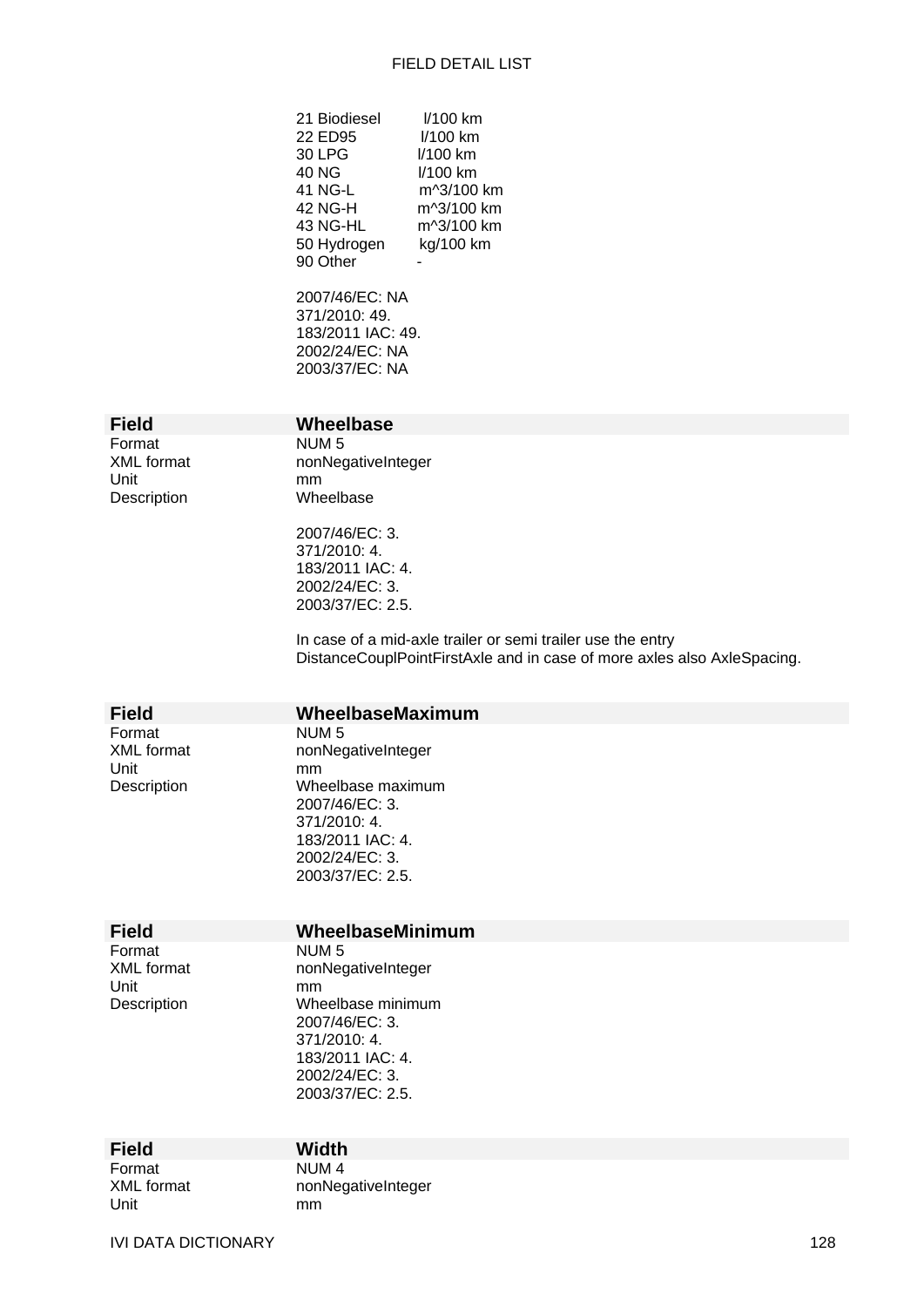| Description |  |
|-------------|--|

Width 2007/46/EC: 7.1. 371/2010: 6. 183/2011 IAC: 6. 2002/24/EC: 7.1. 2003/37/EC: NA

Format **NUM 4**<br>XML format **1988** nonNec Unit mm<br>Description Wid

# **Field WidthMaximum**

nonNegativeInteger Width maximum 2007/46/EC: 7.1. 371/2010: 6. 183/2011 IAC: 6. 2002/24/EC: 7.1. 2003/37/EC: NA

## **Field WidthMinimum**

Format NUM 4 Unit mm<br>Description Wid

XML format nonNegativeInteger Width mimimum 2007/46/EC: 7.1. 371/2010: 6. 183/2011 IAC: 6. 2002/24/EC: 7.1. 2003/37/EC: 2.7.2. and 2.7.2.2.

# **Field WorkingPrincipleCode**

Format A-N 2 XML format string<br>Value collection E2, E

Value collection E2, E4, C2, C4, EE, ER<br>Description Working principle code. Working principle code.

> 2007/46/EC: 22. 371/2010: 22. 183/2011 IAC: 22. 2002/24/EC: 22. 2003/37/EC: 3.1.6.

Values: E2 positive ignition, two stroke E4 positive ignition, four stroke C2 compression ignition, two stroke C4 compression ignition, four stroke EE electric engine ER positive ignition, rotary